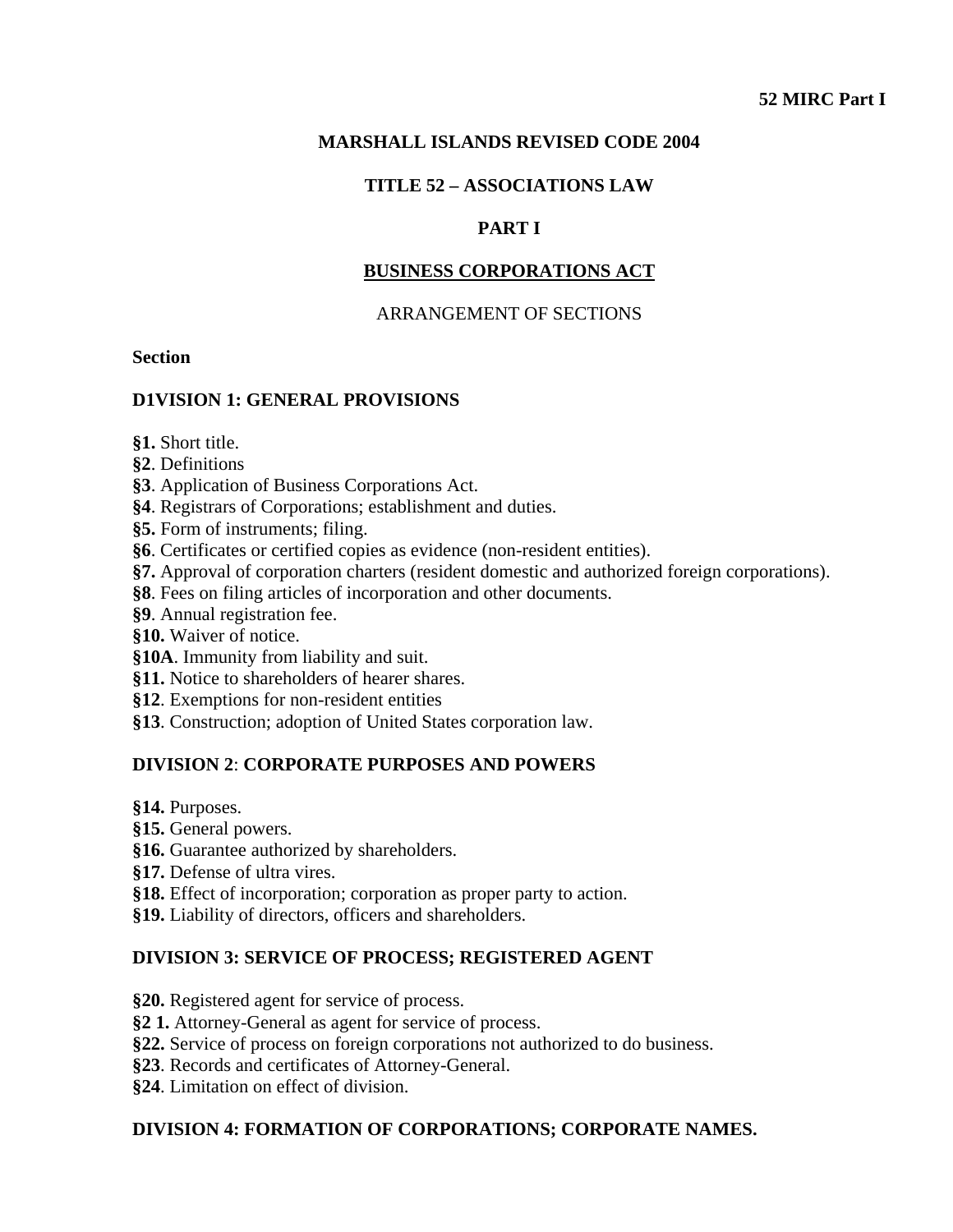- **§25.** Incorporators.
- **§26.** Corporate name.
- **§27.** Index of names of corporations.
- **§28.** Contents of articles of incorporation.
- **§29.** Powers and rights of bondholders.
- **§30.** Execution and filing of articles of incorporation.
- **§31.** Effect of filing articles of incorporation.
- **§32.** Organization meeting.
- **§33.** Bylaws.
- **§34.** Emergency bylaws and other powers in emergency.

## **DIVISION 5**: **CORPORATE FINANCE**

- §**35.** Classes and series of shares.
- **§36.** Restrictions on transfer of shares.
- **§37.** Subscriptions for shares.
- **§38.** Consideration for shares.
- **§39.** Payment for shares.
- **§40.** Compensation for formation, reorganization and financing.
- **§41.** Determination of stated capital.
- **§42.** Form and content of certificates.
- **§43.** Dividends in cash, stock, or other property.
- **§44.** Share dividends.
- **§45.** Purchase or redemption by corporation of its own shares.
- **§46.** Reacquired shares.
- **§47.** Reduction of stated capital by action of the board.

# **DIVISION 6: DIRECTORS AND MANAGEMENT**

- §**48.** Management of business of corporation.
- **§49.** Qualifications of directors.
- **§50.** Number of directors.
- **§51.** Election and term of directors.
- **§52.** Classes of directors.
- **§53.** Newly created directorships and vacancies.
- **§54.** Removal of directors.
- **§***55.* Quorum; action by the board.
- **§***56.* Meetings of the board.
- **§57.** Executive and other committees.
- **§58.** Director conflicts of interest.
- **§59.** Loans to employees and officers; guaranty of obligations of employees and officers.
- **§60.** Indemnification of directors and officers
- **§61.** Standard of care to be observed by directors and officers.
- **§62.** Officers.
- **§63.** Removal of officers.

### **DIVISION 7: SHAREHOLDERS**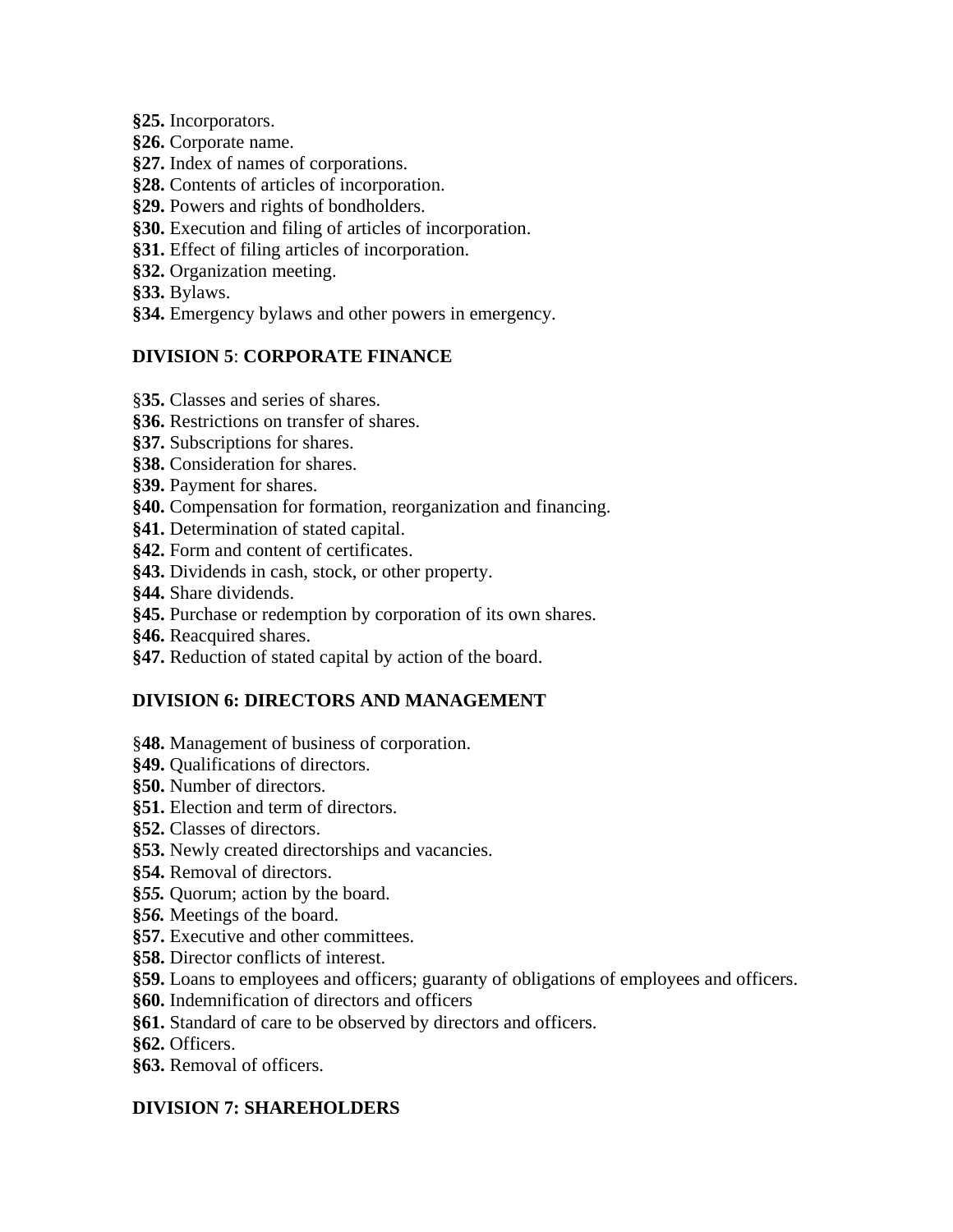- **§64.** Meeting of shareholders
- **§65.** Notice of Meeting of shareholders
- **§66**. Waiver of Notice.
- **§67**. Action by shareholders without a meeting.
- **§68.** Fixing record date.
- **§69.** Proxies.
- **§70.** Quorum of shareholders.
- **§71**. Vote of shareholders required.
- **§72.** Greater requirement as to quorum and vote of shareholders.
- **§73.** List of shareholders at meetings.
- **§74.** Qualification of voters.
- **§75.** Voting trusts.
- **§76.** Agreements among shareholders as to voting.
- **§77.** Conduct of shareholders' meetings.
- **§78.** Preemptive rights.
- **§79.** Shareholders' derivative actions.

### **DIVISION 8: CORPORATE RECORDS AND REPORTS**

- **§80.** Requirement for keeping books of account, minutes and records of shareholders.
- **§81**. Shareholders' right to inspect books and records.
- **§82.** Directors' right of inspection.
- **§83.** List of directors and officers.
- **§84.** Enforcement of right of inspection.
- **§85.** Annual report.

### **DIVISION 9: AMENDMENTS OF ARTICLES OF INCORPORATION**

- **§86.** Right to amend articles of incorporation.
- **§87.** Reduction of stated capital by amendment.
- **§88.** Procedure for amendment.
- **§89.** Class voting on amendments.
- **§90.** Articles of amendment.
- **§91.** Effectiveness of amendment.
- **§92.** Right of dissenting shareholders to payment.
- **§93.** Restated articles of incorporation.

# **DIVISION 10: MERGER OR CONSOLIDATION**

- **§94.** Definitions
- **§95.** Merger or consolidation of domestic corporations.
- **§96.** Merger of subsidiary corporations.
- **§97.** Effect of merger or consolidation.
- **§98.** Merger or consolidation of domestic and foreign corporations.
- **§99.** Sale, lease, exchange or other disposition of assets.
- **§100.** Right of dissenting shareholder to receive payment for shares.
- **§101.** Procedure to enforce shareholder's right to receive payment for shares.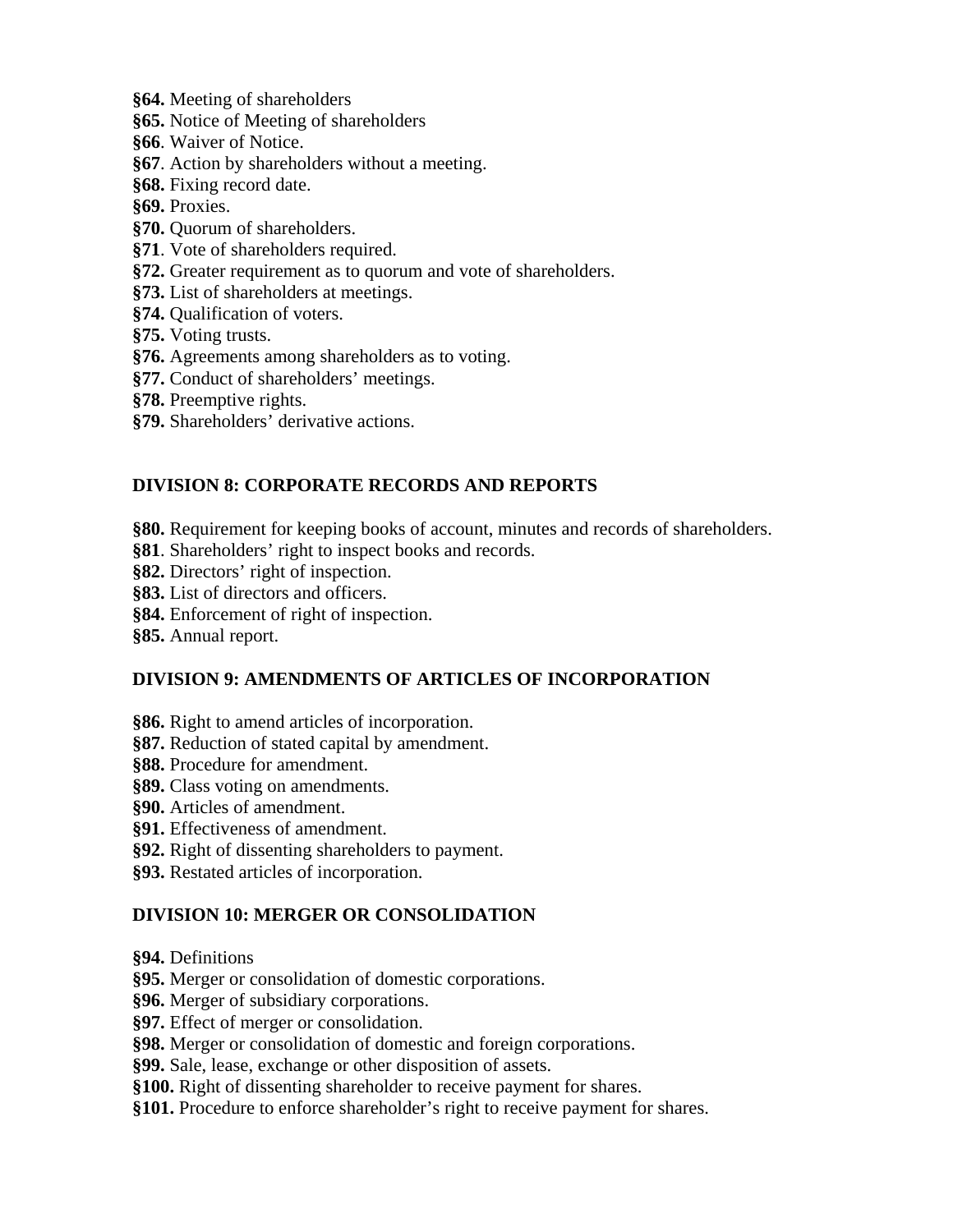## **DIVISION 11: DISSOLUTION**

**§102**. Manner of effecting dissolution.

**§103.** Judicial dissolution.

**§104.** Dissolution on failure to pay annual registration fee or appoint or maintain registered agent.

**§105.** Winding up affairs of corporation after dissolution.

**§106.** Settlement of claims against corporation.

## **DIVISION 12: FOREIGN ENTITIES**

**§107.** Authorization of foreign entities.

**§108.** Application to existing authorized foreign entities.

- **§109.** Application for authority to do business.
- **§110.** Amendment of authority to do business.
- **§111.** Termination of authority of foreign entity.

**§112.** Revocation of authority to do business.

**§113**. Rights and liabilities of unauthorized foreign entity doing business.

**§114**. Actions or special proceedings against foreign entities.

**§115**. Record of shareholders.

**§116.** Liability of foreign corporations for failure to disclose information.

**§117**. Applicability to foreign corporations of other provisions.

**§118.** Fees.

## **DIVISIO13: FOREIGN MARITIME ENTITIES**

**§119.** Method of registration.

**§120.** Powers granted on registration.

**§121.** Subsequent change of business address or address of lawful fiduciary or legal representative; amendment of document upon which existence is based.

**§122.** Revocation of registration.

**§123.** Fees.

**§124.** Termination of authority of foreign maritime entity.

**§125.** Actions or special proceedings against foreign maritime entities.

# **DIVISION 14: TRANSFER OF DOMICILE INTO AND OUT OF THE REPUBLIC**

**§126.** Definitions.

**§127.** Domestication of foreign corporations.

**§128.** Transfer of domicile of domestic corporation to foreign jurisdiction.

**§129.** Fees.

# **DIVISION 15: RULES AND REGULATIONS**

**§129.5.** Power to Prescribe New Rules.

### **DIVISION 16: MISCELLANEOUS**

**§130.** Merger or consolidation of domestic corporation and partnership.

**§131.** Merger or consolidation of domestic corporation and limited liability company.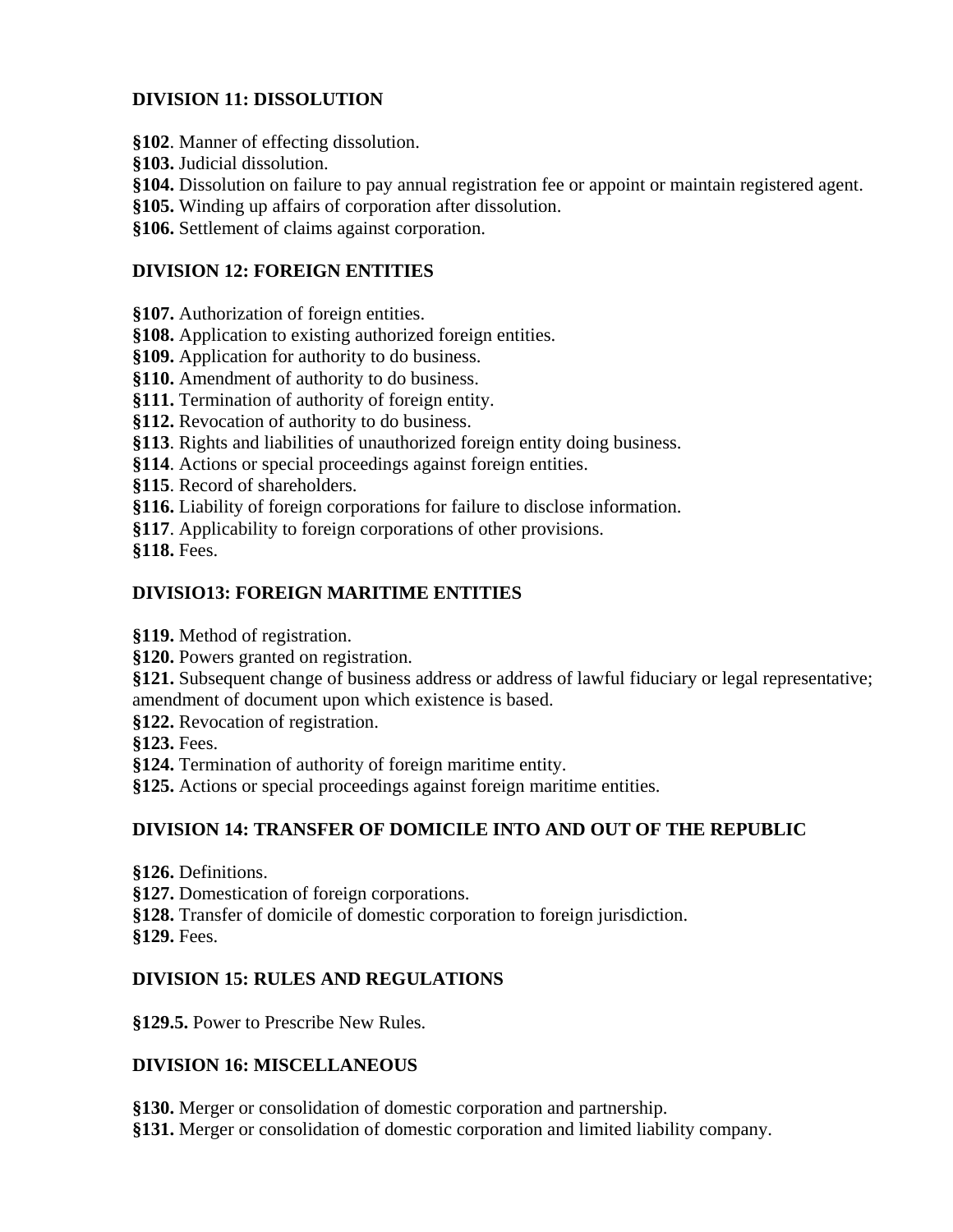**§132.** Conversion of other entities to a domestic corporation.

**§133.** Conversion of domestic corporation to other entities.

----------------------------------------

**[The Associations Law was formerly codified under Title 18 of the Marshall Islands Revised Code [Rev.2003]** 

> Commencement: 1990 Source P.L. 1990-91 P.L. 1990-93 P.L. 1991-129 P.L. 1997-34 P.L. 1997-52 P.L. 1998-73 P.L. 2000-18 P.L. 2005-27

### **DIVISION 1: GENERAL PROVISIONS**

#### **§1. Short title.**

This Act shall be known and may be cited as the 'Associations Law.' Part I of this title shall be known as the 'Business Corporations Act.' References in Part I to this Act mean the Business Corporations Act. **[P.L. I990-91, § 1.1; amended by P.L. 1990-93, §2(1), adding the first sentence.]** 

### **§2. Definitions.**

As used in this Act, unless the context otherwise requires, the term:

(a) 'articles of incorporation' includes:

(i) the original articles of incorporation or any other instrument filed or issued under any statute to form a domestic or foreign corporation, amended, supplemented, corrected or restated by articles of amendment, merger, or consolidation or other instruments filed or issued under any statute; or

(ii) a special act or charter creating a domestic or foreign corporation, as amended, supplemented or restated;

(b) 'board' means board of directors;

(c) 'corporation' or 'domestic corporation' means a corporation for profit formed under this Act, or existing on its effective date and theretofore formed under any other general statute or by any special act of the Republic or which has transferred to the Republic pursuant to Division 14 of this Act;

(d) 'foreign corporation' means a corporation for profit formed under laws of a foreign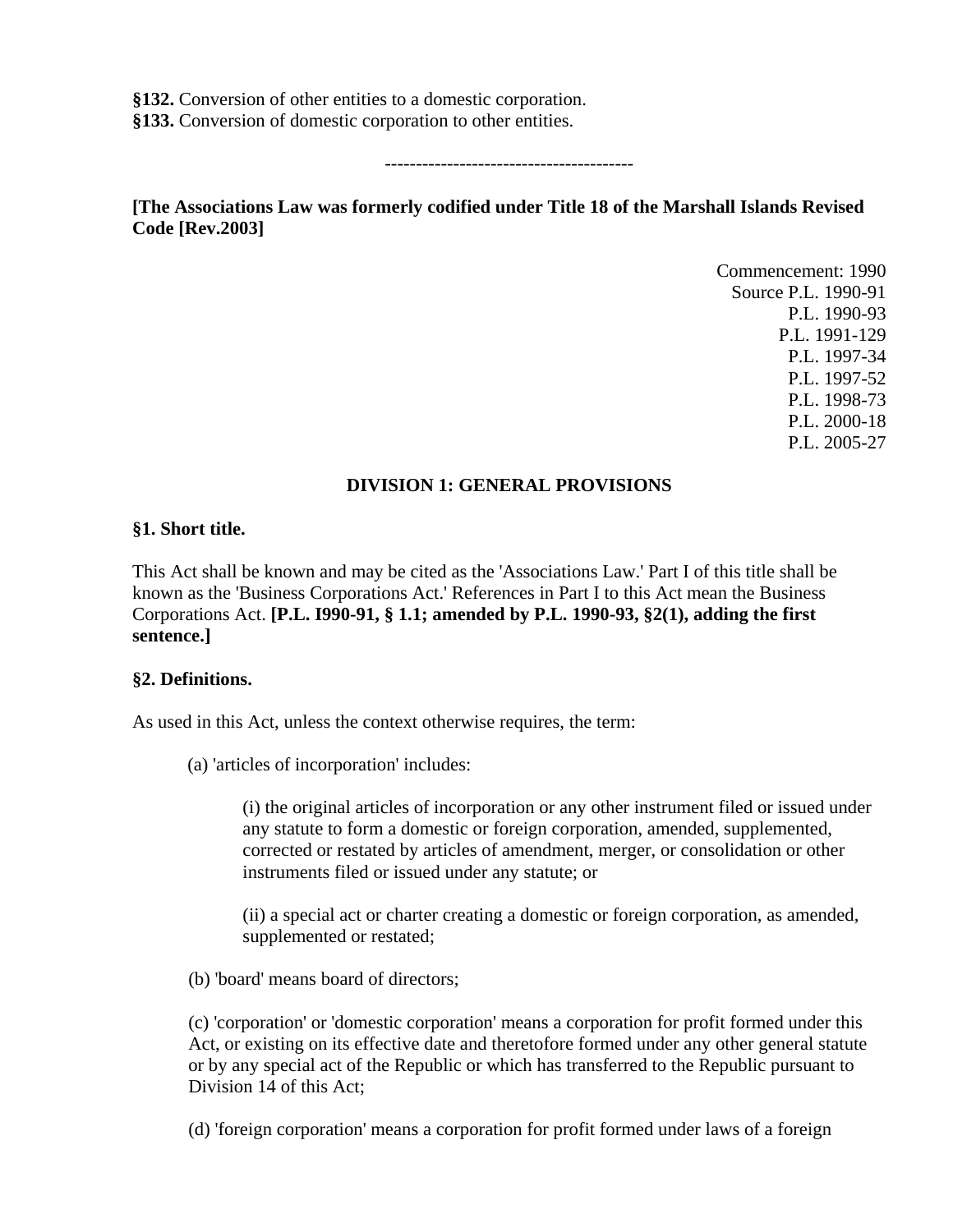jurisdiction. 'Authorized' when used with respect to a foreign corporation means having authority under Division 12 of this Act to do business in the Republic;

(e) 'foreign maritime entity' means a foreign entity registered pursuant to the provisions of Division 13 of this Act;

(f) 'government' means the Government of the Republic;

(g) 'insolvent' means being unable to pay debts as they become due in the usual course of the debtor's business;

(h) 'legislature' means the Nitijela of the Republic;

(i) 'non-resident corporation, partnership, trust, unincorporated association or other entity' means either a domestic corporation or a foreign corporation, partnership, trust, unincorporated association or other entity not doing business in the Republic;

(j) 'resident domestic corporation' means a domestic corporation doing business in the Republic;

(k) 'Registrar of Corporations' or 'Registrars of Corporations' means the person or persons appointed by or pursuant to this Act with respect to the type of filing designated herein or their deputy or deputies;

(l)'Republic' means the Republic of the Marshall Islands;

(m) 'treasury shares' means shares which have been issued, have been subsequently acquired, and are retained uncanceled by the corporation;

(n) 'Trust Company' means The Trust Company of the Marshall Islands, Inc.;

(o) Solely for the purposes of this Act, 'doing business in the Republic' means the corporation, partnership, trust, unincorporated association or other entity is carrying on business or conducting transactions in the Republic. A non-resident corporation, partnership, trust, unincorporated association or other entity shall not be deemed to be doing business in the Republic merely because it engages in one or more or all of the following activities:

(i) maintains an administrative, management, executive, billing or statutory office in the Republic;

(ii) has officers or directors who are residents or citizens of the Republic; provided, however, that any income derived therefrom and received by such resident officers or directors shall be deemed domestic income;

(iii) maintains bank accounts or deposits, or borrows from licensed financial institutions carrying on business within the Republic;

(iv) makes or maintains professional contact with or uses the services of attorneys, accountants, bookkeepers, trust companies, administration companies, investment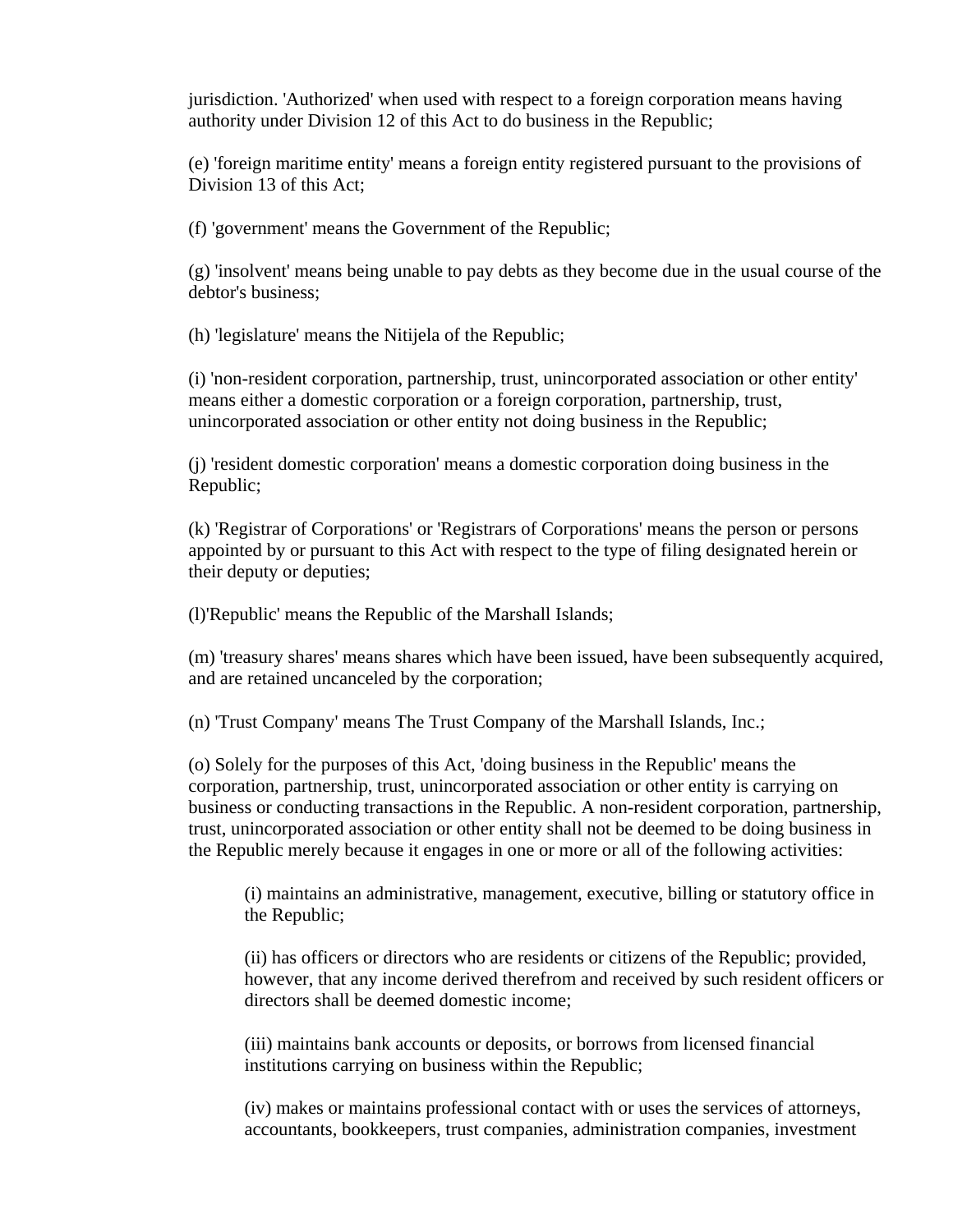advisors, or other similar persons carrying on business within the Republic:

(v) prepares or maintains books and records of accounts, minutes, and share registries within the Republic;

(vi) holds meetings of its directors, shareholders, partnership or members within the Republic;

(vii) holds a lease or rental of property in the Republic, solely for the conduct of any activity specified in this subsection;

(viii) maintains an office in the Republic, solely for the conduct of any activities allowed in this subsection;

(ix) holds or owns shares, debt obligations or other securities in a corporation, partnership, trust, unincorporated association or other entity incorporated or organized in the Republic;

(x) maintains a registered business agent as required by any applicable provision of the laws of the Republic: and

(xi) secures and maintains registry in the Republic of any vessel, or conducts other activities in the Republic, solely related to the operation, chartering or disposition of any vessel outside of the Republic.

Notwithstanding the foregoing, nothing herein shall be deemed to exempt any entity described in this Act from the jurisdiction of the High Court of the Republic in respect to activities or transactions within the Republic. A non-resident domestic or foreign corporation, partnership, trust, unincorporated association or other entity shall not engage in:

(i) retailing, wholesaling, trading or importing goods or services for or with residents of the Republic; or

(ii)any extractive industry; or

(iii) any regulated professional service activity; or

(iv) the export of any commodity or goods manufactured, processed, mined or made in the Republic; or

(v) the ownership of real property. **[P.L. 1990-91, §1.2; Paragraphs renumbered correctly, amended by P.L. 1990-93, § 2(2), deleting the word 'International' in Paragraph (n).]** 

#### **§3. Application of Business Corporations Act.**

(1) *To domestic and foreign corporations in general.* The Business Corporations Act applies to every resident and non-resident domestic corporation and to every foreign corporation authorized to do business or doing business in the Republic; but the provisions of this Act shall not alter or amend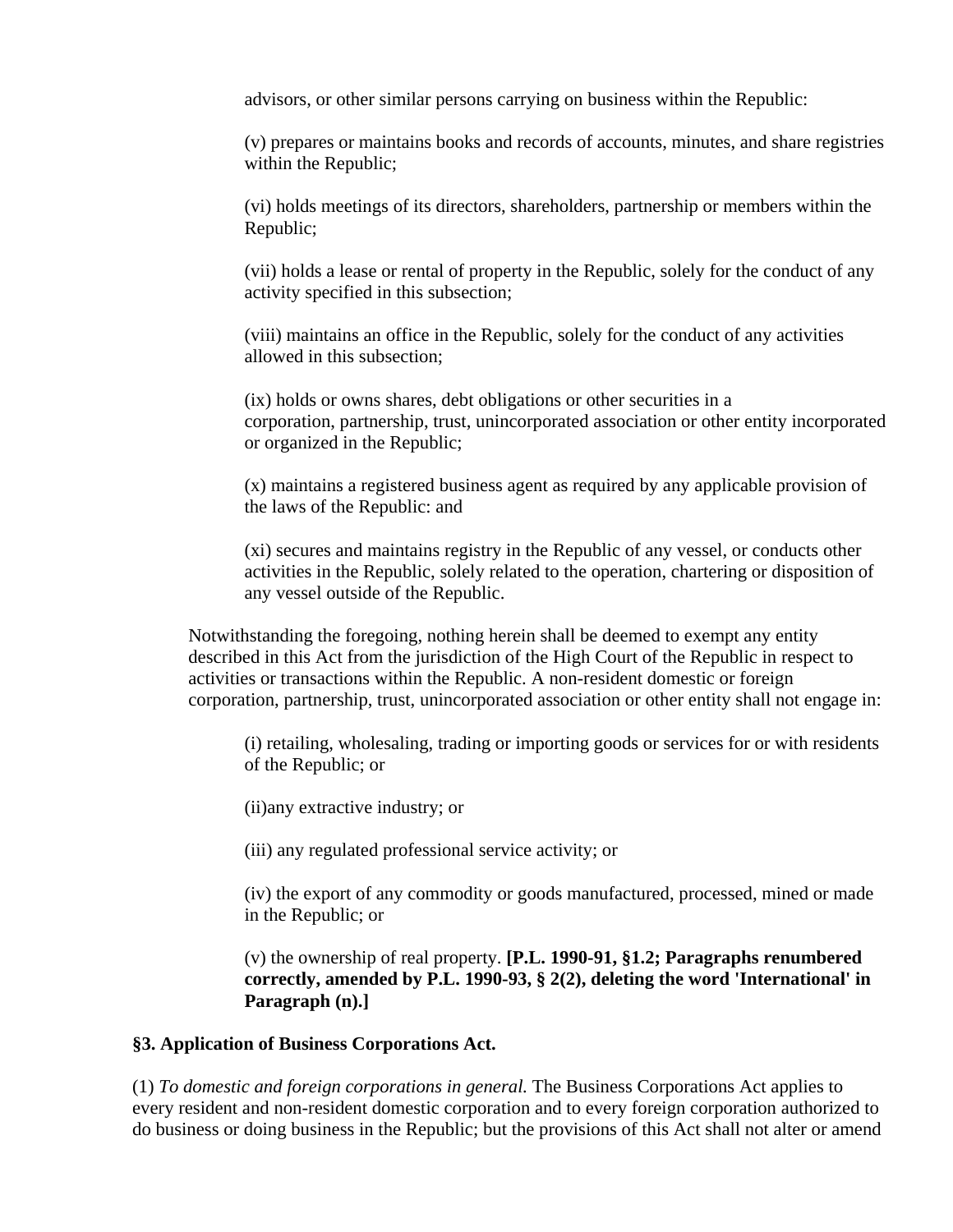the articles of incorporation of any domestic corporation in existence on the effective date of this Act, whether established by incorporation or created by special act. Any domestic corporation created prior to the effective date of this Act may at any time subject itself to the provisions of this Act by amending its articles of incorporation in accordance with the manner prescribed by Division 9 of this Act.

(2) *Banking and insurance corporations.* A corporation to which any banking law or insurance law of this Republic may be applicable shall also be subject to the Business Corporations Act, but such banking law or insurance law, as the case may be, shall prevail over any conflicting provisions of the Business Corporations Act.

(3) *Causes of action, liability, or penalty*. This Act shall not affect any cause of action, liability, penalty, or action or special proceeding, which on the effective date of this Act is accrued, existing, incurred or pending, but the same may be asserted, enforced, prosecuted, or defended as if this Act had not been enacted.

(4) *Joint ventures.* Any business venture carried on by two or more corporations as partners shall be governed by the Revised Partnership Act (52 MIRC Part II).

(5) Nature of business permitted; powers. A non-resident domestic corporation may carry on any lawful business, purpose or activity with the exception of the business of granting policies of insurance or assuming insurance risks, trust services or banking. **[Part II] P.L. 1990-91, §1.3; reference to 'Act' in the parenthetical note was changed to 'Part' for clarity][new subsection (5) added by P.L. 2005-27]**

### **§4. Registrars of Corporations**; **establishment and duties.**

(1) There are herewith established two Registrars of Corporations: a Registrar of Corporations responsible for resident domestic and authorized foreign corporations, and a Registrar of Corporations responsible for non-resident corporations, partnerships, limited partnerships, limited liability companies, unincorporated associations, foreign maritime entities and other entities and the name index required by section 27 of this Act, which shall be appointed by the Cabinet.

(2) The Registrars shall be responsible for the filing and maintenance of all instruments required or permitted to be filed under this Act, such additional instruments as the Government may from time to time require, and the issuance of certificates and certified copies with respect to such filings and records, for the entities for which they are responsible.

(3) The Registrar of Corporations responsible for resident domestic and qualified foreign corporations shall be appointed by the Cabinet. The Registrar of Corporations responsible for nonresident corporations, foreign maritime entities and the name index shall be the Trust Company. The Trust Company shall appoint such deputy registrars outside of the Republic as it deems appropriate. **[P.L. 1990-91, §1.4, paragraphs were numbered as subsections to conform to format of the Code; amended by P.L. 1997-52, § 4.][subsection (1) amended by P.L. 2005-27]**

# **§5. Form of instruments; filing.**

(1) *General requirement.* Whenever any provision of this Act requires any instrument to be filed, such instrument shall be filed with the appropriate Registrar of Corporations and shall comply with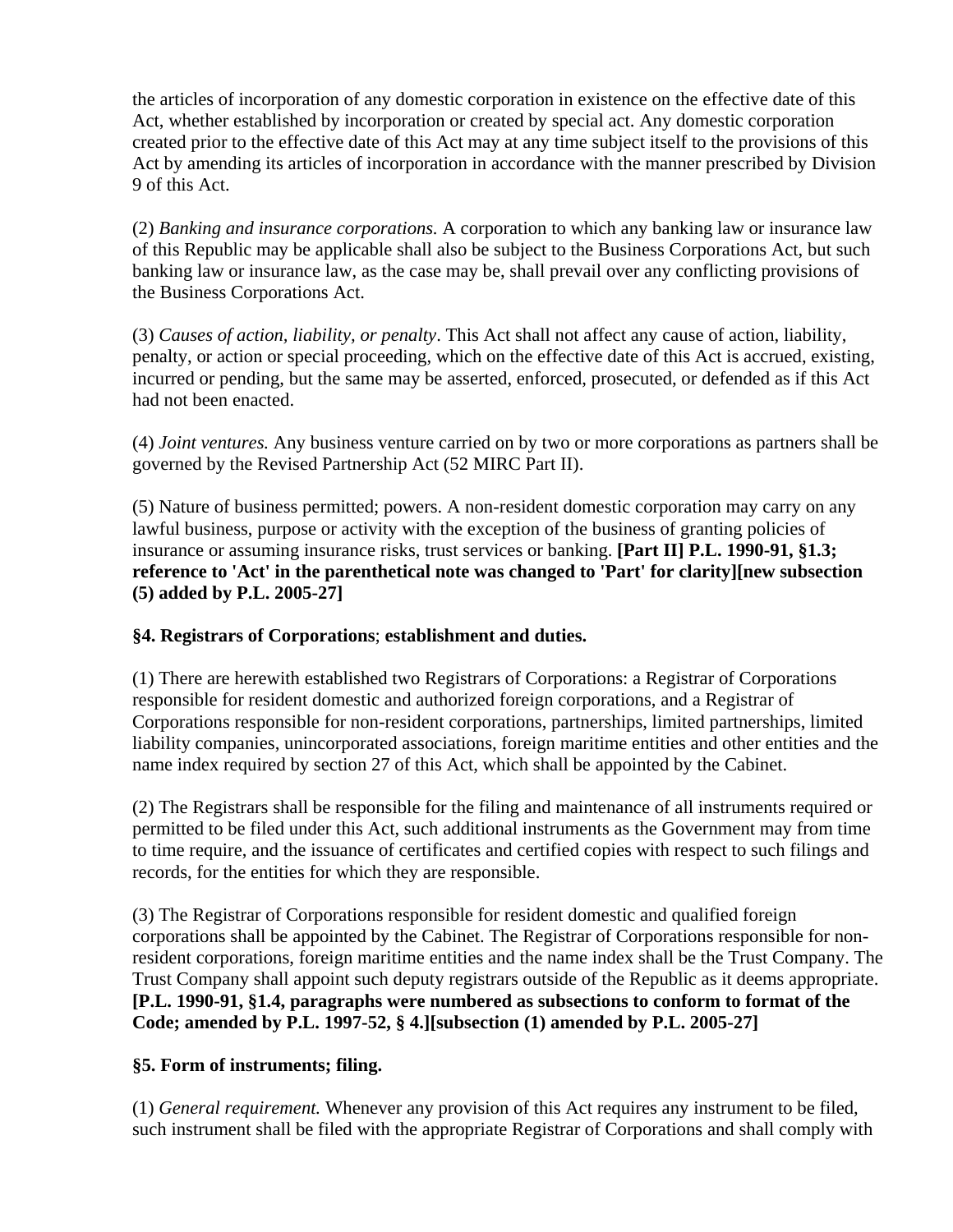the provisions of this section unless otherwise expressly provided by statute.

(2) *Language.* Every instrument shall be in the English language and may be accompanied by a translation, however, the governing language shall be English.

(3) *Execution.* All instruments shall be signed by an officer or director of the corporation or by a person authorized to sign on behalf of the corporation. Such signature shall be over the printed name and title of the signatory. Any signature on any instrument authorized to be filed with a Registrar of Corporations under this Act may be a facsimile.

(4) *Acknowledgments.* Whenever any provision of this Act requires an instrument to be acknowledged such requirement is satisfied by either:

(a) The formal acknowledgment by the person or one of the persons signing the instrument that it is his act and deed or the act and deed of the corporation, and that the facts stated therein are true. Such acknowledgment shall be made before a person who is authorized by the law of the Republic or the law of the place of execution to take acknowledgments. If such person has a seal of office he shall affix it to the instrument.

(b) The signature over the typed or printed name and title of the signatory, without more, of the person or persons signing the instrument, in which case such signature or signatures shall constitute the affirmation or acknowledgment of the signatory, under penalties of perjury, that the instrument is his act and deed or the act and deed of the corporation, and that the facts stated therein are true.

(5) *Filing.* Whenever any provision of this Act requires any instrument to be filed with a Registrar of Corporations, such requirement means that:

(a) The original instrument, and a duplicate copy, which may be either a signed copy or a photographic copy if such copy clearly shows the signatures on the instruments, shall be delivered to a Registrar or Deputy Registrar of Corporations accompanied by a receipt showing payment to the appropriate Registrar of Corporations of all fees required to be paid in connection with the filing of the instrument.

(b) Upon delivery of the original signed instrument with the required receipt and the duplicate copy, a Registrar or Deputy Registrar of Corporations shall certify that the instrument has been filed in his office by endorsing the word 'Filed' and the date of filing on the original.

(c) A Registrar or Deputy Registrar of Corporations shall compare the duplicate copy with the original signed instrument, and if he finds that the text is identical, shall affix on the duplicate copy the same endorsement of filing as he affixed on the original. The said duplicate copy, as endorsed, shall be returned to the corporation. The endorsement constitutes the certificate of the Registrar that the document is a true copy of the instrument filed in his office and that it was filed as of the date stated in the endorsement.

(d) Any instrument filed in accordance with subsection (b) of this section shall be effective as of the filing date stated thereon.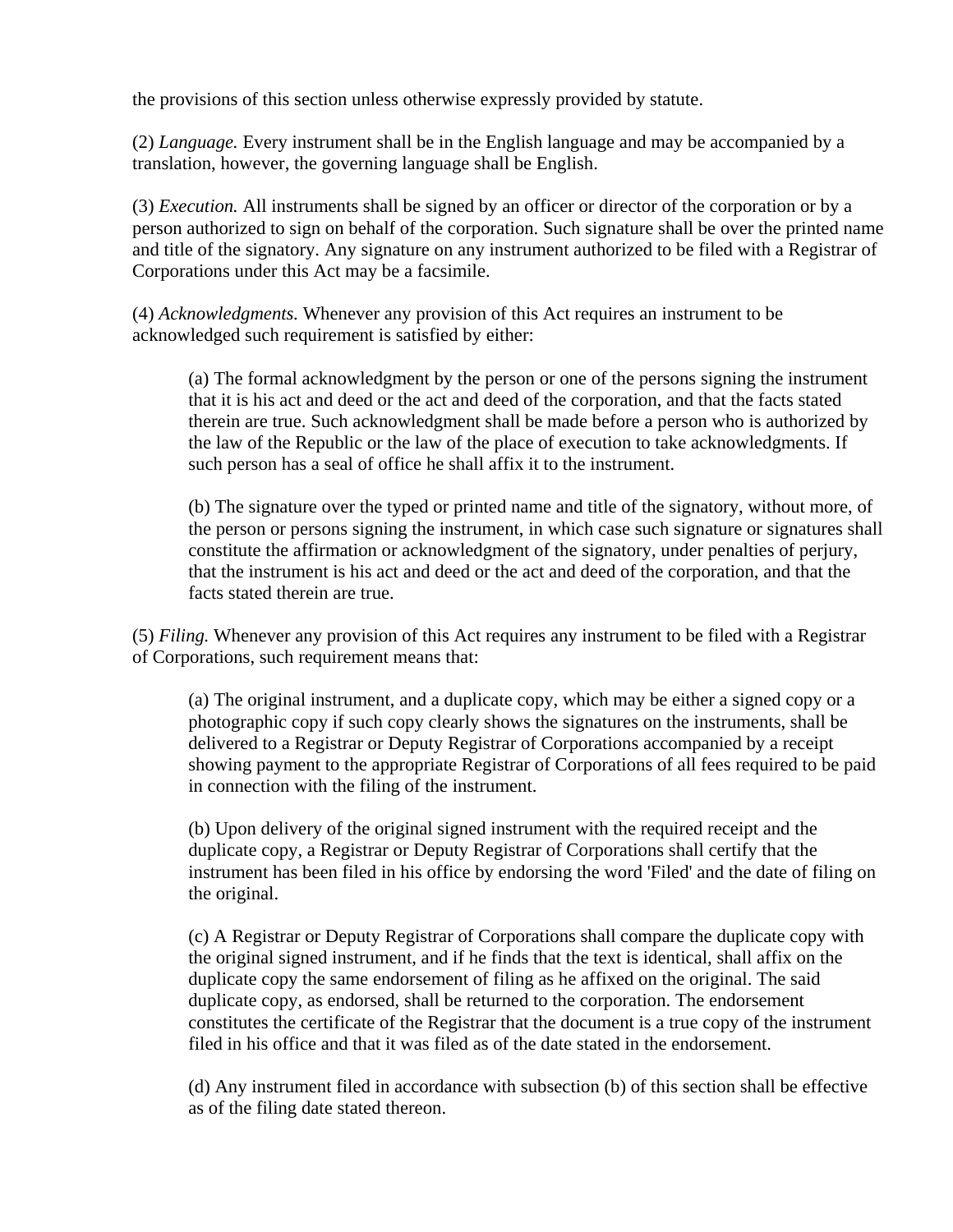(6) *Correction of filed instruments.* Any instrument relating to a domestic or foreign corporation and filed with a Registrar or Deputy Registrar of Corporations under this Act may be corrected with respect to any error apparent on the face or defect in the execution thereof by filing with a Registrar or Deputy Registrar of Corporations a certificate of correction, executed and acknowledged in the manner required for the original instrument. The certificate of correction shall specify the error or defect to be corrected and shall set forth the portion of the instrument in correct form. The corrected instrument when filed shall be effective as of the date the original instrument was filed.

## (7) *Facsimile signature*.

(a) Any signature of a Registrar or Deputy Registrar of Corporations on any instrument or certificate filed or issued under this Act or the authority granted by this Act may be a facsimile.

(b) Any signature on any instrument authorized to be filed with a Registrar or Deputy Registrar of Corporations under this Act may be a facsimile. **[P.L. 1990-91, §1.5, amended by P.L.1998-73, §5; amended by P.L. 2000-18, §5]**

## **§6. Certificates or certified copies as evidence (non-resident entities).**

All certificates issued by the Registrar or Deputy Registrar of Corporations responsible for nonresident domestic and foreign corporations, foreign maritime entities, and other non-resident entities in accordance with the provisions of this Act and all copies of documents filed in his office in accordance with the provisions of this Act shall, when certified by him, be taken and received in all courts, public offices and official bodies as prima facie evidence of the facts therein stated and of the execution of such instruments. **[P.L. 1990-91, §1.6.]**

### **§7. Approval of corporation charters (resident domestic and authorized foreign corporations).**

Notwithstanding any other provision of this Act or any other law, the Registrar of Corporations responsible for resident domestic and authorized foreign corporations shall submit to the Cabinet for approval the proposed articles of incorporation, bylaws and any other documentation which the Registrar of Corporations or the Cabinet may require from time to time. The Cabinet shall have the authority to cause the issuance of a corporate charter for any resident domestic corporation and such corporate charter shall be prima facie evidence of incorporation in the Republic as a resident domestic corporation. **[P.L. 1990-91, §1.7.]**

### **§8. Fees on filing articles of incorporation and other documents.**

(1) *Articles of Incorporation.* On filing articles of incorporation a fee shall be paid to the appropriate Registrar of Corporations in such an amount as shall be prescribed from time to time by such Registrar and a receipt therefor shall accompany the documents presented for filing.

(2) *Increasing authorized number of shares: articles of merger or consolidation.* On filing with a Registrar or Deputy Registrar of Corporations an amendment of articles of incorporation increasing the authorized number of shares or articles of merger or consolidation of two or more domestic corporations, a fee shall be paid computed in accordance with the schedule stated in subsection (1) of this section on the basis of the number of shares provided for in the articles of amendment or articles of merger or consolidation, except that all fees paid by the corporation with respect to the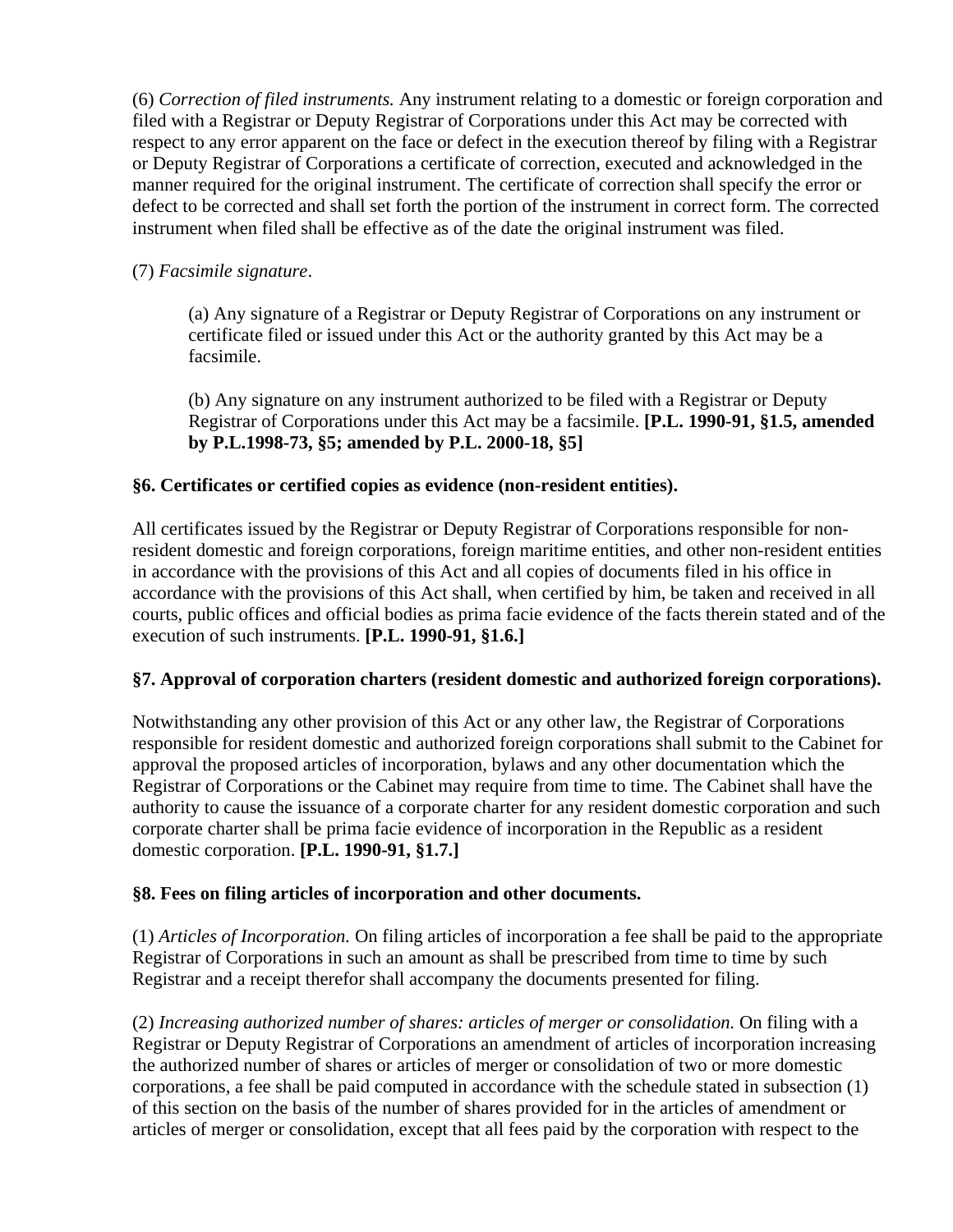shares authorized prior to such amendment or merger or consolidation shall be deducted from the amount to be paid, but in no case shall the amount be less than ten dollars (U.S. \$10).

(3) *Articles of dissolution; articles of amendment: articles of merger or consolidation into foreign corporation.* On filing with a Registrar or Deputy Registrar of Corporations an amendment of articles of incorporation other than an amendment increasing the authorized number of shares, or articles of dissolution, or articles of merger or consolidation into a foreign corporation or any other document for which a certificate is issued under this Act, a fee shall be paid to the appropriate Registrar of Corporations in such amount as shall be prescribed from time to time by such Registrar.

(4) *Other fees*. Fees for certifying copies of documents and for filing, recording or indexing papers shall be fixed by a Registrar of Corporations. **[P.L. 1990-91, §1.8]**

### **§9. Annual registration fee.**

Every domestic corporation and every foreign corporation authorized to do business in the Republic shall pay an annual fee to the appropriate Registrar of Corporations in such amounts as shall be prescribed from time to time by such Registrar. **[P.L. 1990-91, §1.9.]**

## **§10. Waiver of notice.**

Whenever any notice is required to be given to any shareholder or director or bondholder of a corporation or to any other person under the provisions of this Act or under the provisions of the articles of incorporation or bylaws of the corporation, a waiver thereof in writing, signed by the person or persons entitled to such notice, whether before or after the time stated therein, shall be equivalent to the giving of such notice. **[P.L. 1990-91, §1.10.]**

### **§10A. Immunity from liability and suit.**

In the performance of their duties, the Registrar, any Deputy Registrar, and/or any trust corporation and/or agent appointed, authorized, recognized, and/or designated by the Registrar or any Deputy Registrar, or trust corporation, or by any person acting on their behalf for the administration of the provisions of this Act or any Regulation promulgated pursuant thereto or for the performance of any services, pursuant to this Act, together with any affiliate of any such agent, their stockholders, members, directors, officers and employees, wherever located, shall have full immunity from liability and from suit with respect to any act or omission or thing done by any of them in good faith in the exercise or performance, or in the purported exercise or performance, of any power, authority or duty conferred or imposed upon any of them under or in connection with this Act or any Regulation, as amended, or any other law or rule applicable to the performance of any of their said duties.

The immunity provided by this section shall only apply to those acts or omissions of agents and/or employees of the Registrar of Corporations done by them in the course of and in connection with the administration of the Republic of the Marshall Islands Corporate Program. **[P.L. 1997-34, adding new section 10A.]**

### **§11. Notice to shareholders of bearer shares.**

Subject to the provisions of section 42 of this Act, any notice or information required to be given to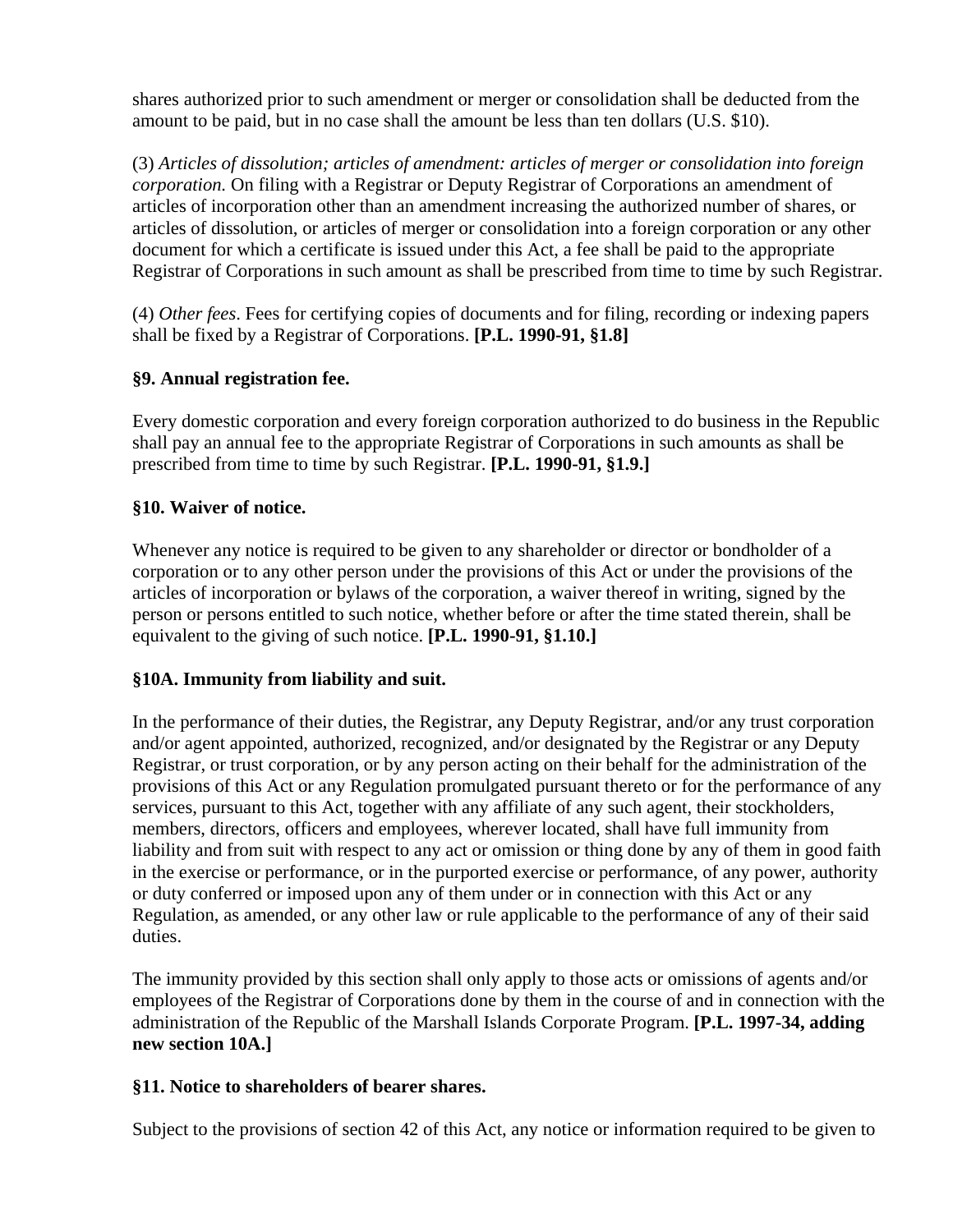shareholders of bearer shares shall be provided in the manner designated in the corporation\*s articles of incorporation or, in the absence of such designation or if the notice can no longer be provided as stated therein, the notice shall be published in a publication of general circulation in the Republic or in a place where the corporation has a place of business. Any notice requiring a shareholder to take action in order to secure a right or privilege shall be published in time to allow a reasonable opportunity for such action to be taken. **[P.L. 1990-91, §1.11.]**

### **§12. Exemptions for non-resident entities.**

Notwithstanding any provision of the Income Tax Act of 1989 (48 MIRC, Chapter 1**<sup>1</sup>** ), or any other law or regulation imposing taxes or fees now in effect or hereinafter enacted, a nonresident domestic or foreign corporation, partnership, trust, unincorporated association or limited liability company; and (solely for purposes of this section) the Administrator and Trust Company duly appointed by the Cabinet to act in the capacity of the Registrar of Corporations for nonresident entities pursuant to this Act and as the Maritime Administrator created pursuant to the Marshall Islands Maritime Act 1990 (34 MIRC, Chapter 3A), shall be exempt from any corporate tax, net income tax on unincorporated businesses, corporate profit tax, income tax, withholding tax on revenues of the entity, asset tax, tax reporting requirement on revenues of the entity, stamp duty, exchange controls or other fees or taxes other than those imposed by sections 8 and 9 of this division.

Interest, dividends, royalties, rents, payments (including payments to creditors), compensation or other distributions of income paid by a non-resident corporation to another non-resident corporation or to individuals or entities which are not citizens or residents of the Republic are exempt from any tax or withholding provisions of the laws of the Marshall Islands. **[P.L. 1990-91, §1.12: amended by P.L. 2000-18, §12.]**

**1 [Correct citation inserted by Revisor][2004]**

#### **§13. Construction; adoption of United States corporation law.**

This Act shall be applied and construed to make the laws of the Republic, with respect to the subject matter hereof, uniform with the laws of the State of Delaware and other states of the United States of America with substantially similar legislative provisions. Insofar as it does not conflict with any other provision of this Act, the non-statutory law of the State of Delaware and of those other states of the United States of America with substantially similar legislative provisions is hereby declared to be and is hereby adopted as the law of the Republic, provided however, that this section shall not apply to resident domestic corporations. **[P.L. 1990-91, §1.13, amended by P.L. 2000-18, §13.]**

### **DIVISION 2:**

### **CORPORATE PURPOSES AND POWERS**

#### **§14. Purposes.**

Corporations may be organized under this Act for any lawful business purpose or purposes. **[P.L. 1990-91, §2.1.]**

#### **§15. General powers.**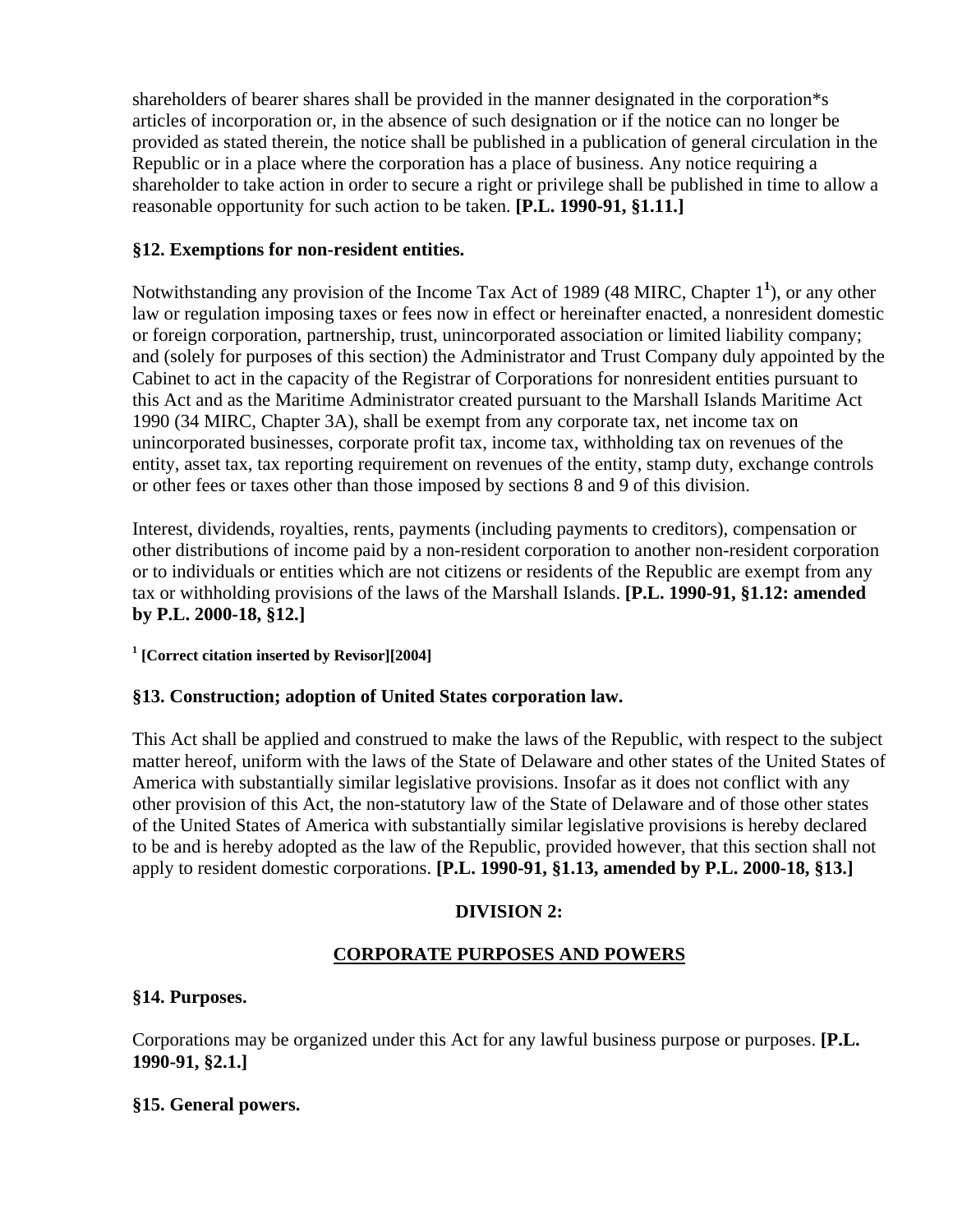Every corporation, subject to any limitations provided in this Act or any other statute of the Republic or its articles of incorporation shall have power in furtherance of its corporate purposes irrespective of corporate benefit to:

(a) have perpetual duration;

(b) sue and be sued in all courts of competent jurisdiction in the Republic and to participate in actions and proceedings, whether judicial, administrative, arbitrative or otherwise, in like cases as natural persons;

(c) have a corporate seal, and to alter such a seal at pleasure, and to use it by causing it or a facsimile to be affixed or impressed or reproduced in any other manner;

(d) purchase, receive, take by grant, gift, devise, bequest, or otherwise, lease or otherwise acquire, own, hold, improve, employ, use and otherwise deal in and with real or personal property, or any interest therein, wherever situated;

(e) sell, convey, lease, exchange, transfer or otherwise dispose of, or mortgage or pledge, or create a security interest in all, or any of its property, or any interest therein, wherever situated;

(f) purchase, take, receive, subscribe for, or otherwise acquire, own, hold, vote, employ, sell, lend, lease, exchange, transfer, or otherwise dispose of, mortgage, and pledge, bonds and other obligations, shares, or other securities or interests issued by others, whether engaged in similar or different business, governmental, or other activities;

(g) make contracts, give guarantees and incur liabilities, borrow money at such rates of interest as the corporation may determine, issue its notes, bonds, and other obligations, and secure any of its obligations by mortgage or pledge of all or any of its property or any interest therein, wherever situated;

(h) lend money, invest and reinvest its funds, and have offices and exercise the powers granted by this division in any jurisdiction within or without the Republic;

(i) elect or appoint officers, employees and other agents of the corporation, define their duties, fix their compensation, and the compensation of directors, and to indemnify corporate personnel;

(j) adopt, amend or repeal bylaws relating to the business of the corporation, the conduct of its affairs, its rights or powers or the rights or powers of its shareholders, directors or officers;

(k) make donations for the public welfare or for charitable, educational, scientific, civic or similar purposes;

(l) pay pensions and establish pension plans, pension trusts, profit sharing plans, stock bonus plans, stock option plans and other incentive plans for any or all of its directors, officers, and employees;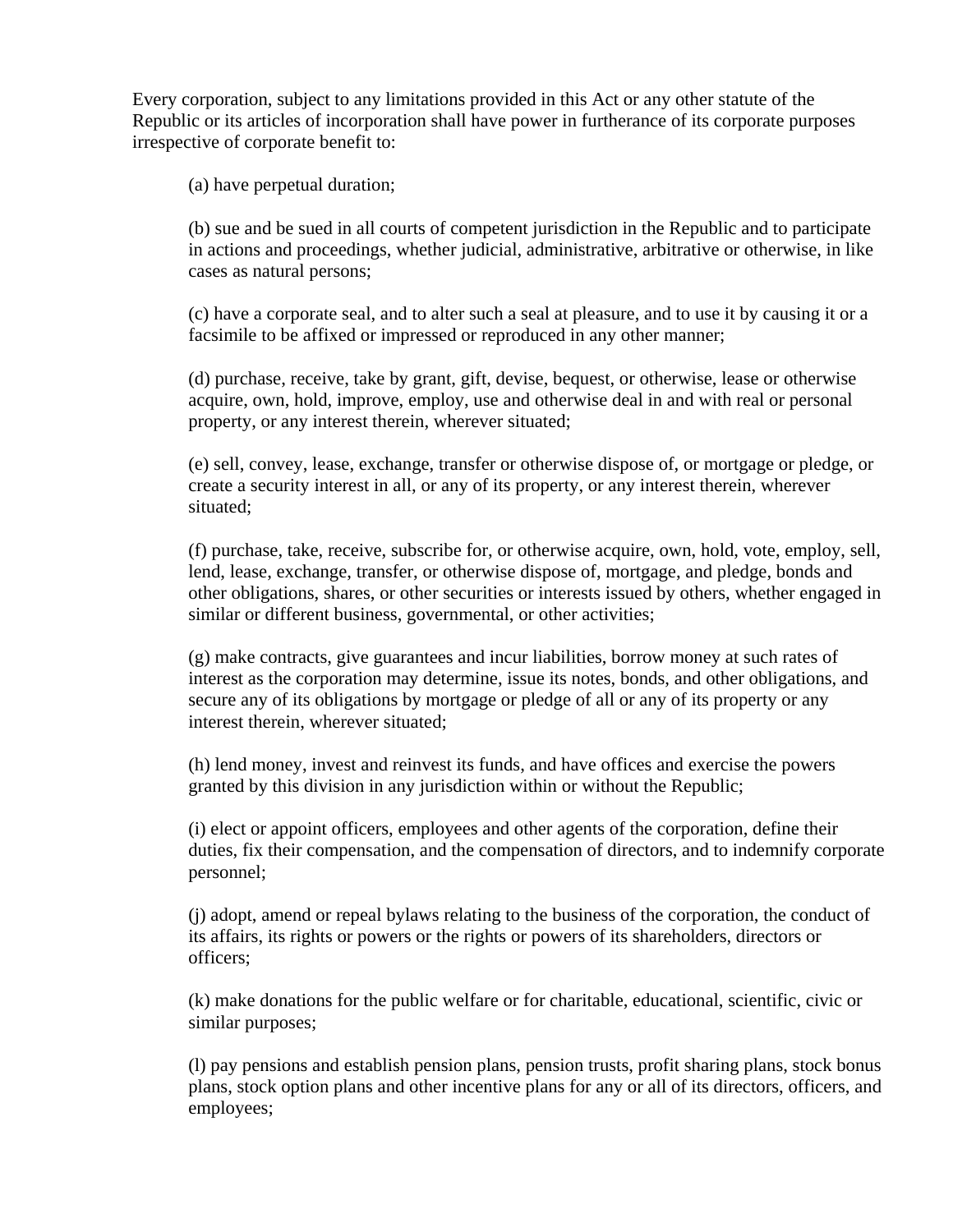(m) purchase, receive, take or otherwise acquire, own, hold, sell, lend, exchange, transfer or otherwise dispose of, pledge, use and otherwise deal in and with its own shares;

(n) be a promoter, incorporator, partner, member, associate, or manager of any partnership, corporation, joint venture, trust or other enterprise;

(o) domicile, redomicile, domesticate, file or register itself, or move or transfer its place or situs of initial or subsequent registration, domicile, siege social or sitz or any other equivalent thereto from or to any place and to continue as a corporation of any place; and

(p) have and exercise all powers necessary or convenient to effect any or all of the purposes for which the corporation is formed. **[P.L. 1990-91, § 2.2.]**

### **§16. Guarantee authorized by shareholders.**

A guarantee may be given by a corporation, although not in furtherance of its corporate purposes, when authorized at a meeting of shareholders by vote of the holders of a majority of all outstanding shares entitled to vote thereon. If authorized by a like vote, such guarantee may be secured by a mortgage or pledge of, or the creation of a security interest in, all or any part of the corporate property, or any interest therein, wherever situated. **[P.L. 1990-91, §2.3.]**

## **§17. Defense of ultra vires.**

No act of a corporation and no transfer of real or personal property to or by a corporation, otherwise lawful, shall be invalid by reason of the fact that the corporation was without capacity or power to do such act or to make or receive such transfer, but such lack of capacity or power may be asserted in an action by:

(a) a shareholder against the corporation to enjoin the doing of any act or the transfer of real or personal property by or to the corporation. If the unauthorized act or transfer sought to be enjoined is being, or is to be, performed or made under any contract to which the corporation is a party, the court may, if all of the parties to the contract are parties to the action and if it deems the same to be equitable, set aside and enjoin the performance of such contract, and in so doing may allow to the corporation or to the other parties to the contract, as the case may be, such compensation as may be equitable for the loss or damage sustained by any of them from the action of the court in setting aside and enjoining the performance of such contract; provided that the anticipated profits to be derived from the performance of the contract shall not be awarded by the court as a loss or damage sustained;

(b) the corporation, whether acting directly or through a receiver, trustee, or other legal representative, or through shareholders in a derivative suit against the incumbent or former officers or directors of the corporation for loss or damage due to their unauthorized business. **[P.L. 1990-91, §2.4.]**

### **§18. Effect of incorporation; corporation as proper party to action.**

A corporation is a legal entity, considered in law as a fictional person distinct from its shareholders or members, and with separate rights and liabilities. The corporation is a proper plaintiff in a suit to assert a legal right of the corporation and a proper defendant in a suit to assert a legal right against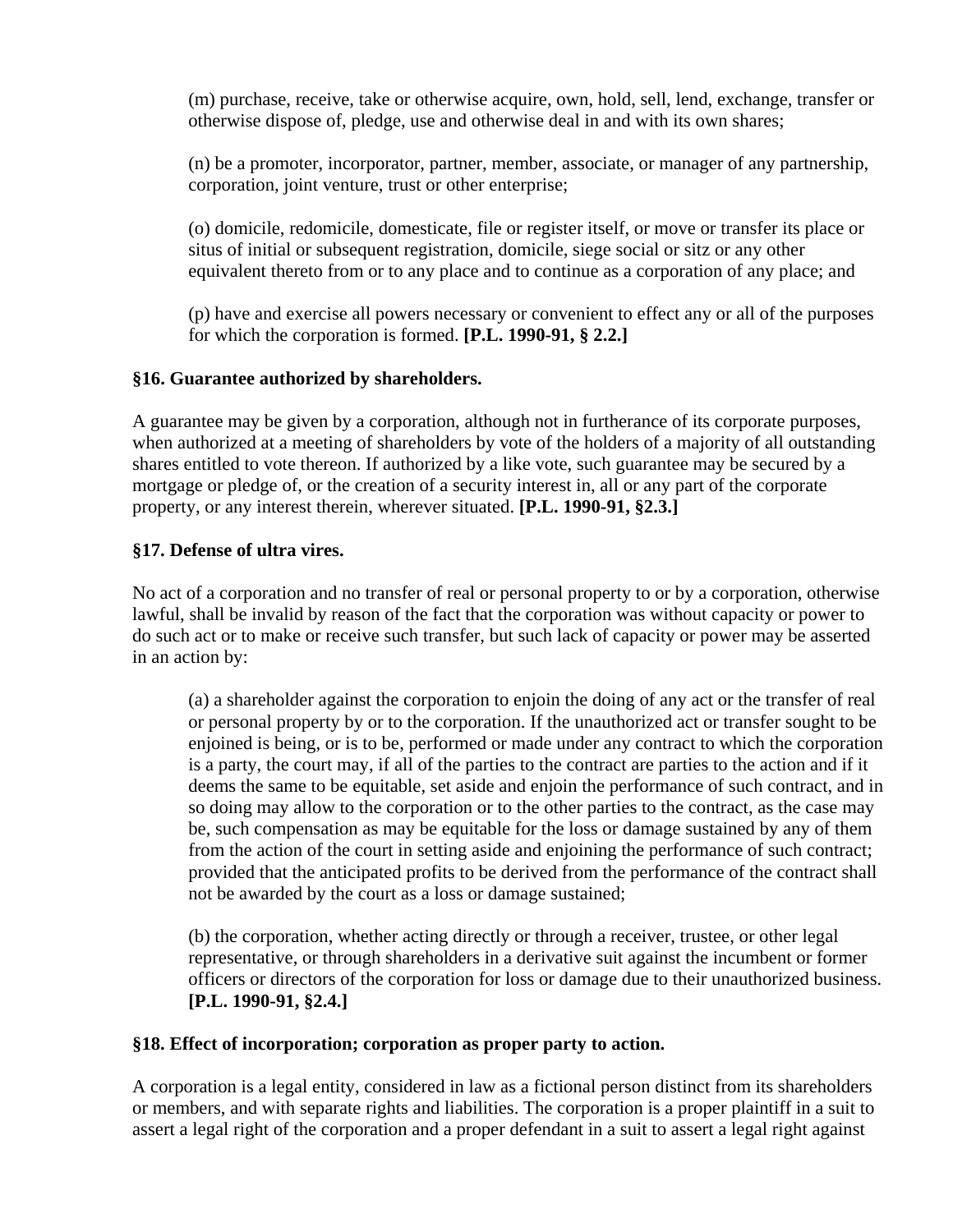the corporation. **[P.L. 1990-91, § 2.5.]**

### **§19. Liability of directors, officers and shareholders.**

Unless otherwise provided by law, the directors, officers and shareholders of a foreign or domestic corporation shall not be liable for corporate debts and obligations. **[P.L. 1990-91, §2.6.]**

#### **DIVISION 3:**

### **SERVICE OF PROCESS; REGISTERED AGENT**

#### **§20. Registered agent for service of process.**

(1) *Registered agent.* Every domestic corporation or foreign corporation, partnership, trust, unincorporated association or other entity authorized to do business in the Republic, or foreign maritime entity registered under the provisions of section 119 of this Act, shall designate a registered agent in the Republic upon whom process against such entity or any notice or demand required or permitted by law to be served may be served. The agent for a corporation having a place of business in the Republic shall be a resident domestic corporation having a place of business in the Republic or a natural person resident of and having a business address in the Republic.

(2) *Registered agent for non-resident entities*. The registered agent for a non-resident domestic or foreign corporation, partnership, trust, unincorporated association or other entity, or for a foreign maritime entity, shall be the Trust Company.

(3) *Failure to maintain a registered agent.* A domestic corporation, authorized foreign corporation, partnership, trust, unincorporated association, foreign maritime entity, or other entity, which fails to maintain a registered agent as required by this Act shall be dissolved or its authority to do business or registration shall be revoked, as the case may be, in accordance with sections 104, 112, or 122 of this Act.

(4) *Manner of service.* Service of process on a registered agent may be made in the manner provided by law for the service of summons as if the registered agent were a defendant.

(5) *Resignation by registered agent.* Any registered agent of a corporation may resign as such agent upon filing a written notice thereof with a Registrar of Corporations; provided, however that the registered agent shall notify the corporation not less than thirty (30) days prior to such filing and resignation. The registered agent shall mail or cause to be mailed to the corporation at the last known address of the corporation, within or without the Republic or at the last known address of the person at whose request the corporation was formed, notice of the resignation of the agent. No designation of a new registered agent shall be accepted for filing until all charges owing to the former registered agent shall have been paid.

(6) *Making, revoking or changing designation by corporation.* A designation of a registered agent under this section may be made, revoked, or changed by filing an appropriate notification with a Registrar of Corporations.

(7) *Termination of designation.* The designation of a registered agent shall terminate upon filing a notice of resignation provided that the registered agent certifies that the corporation was notified not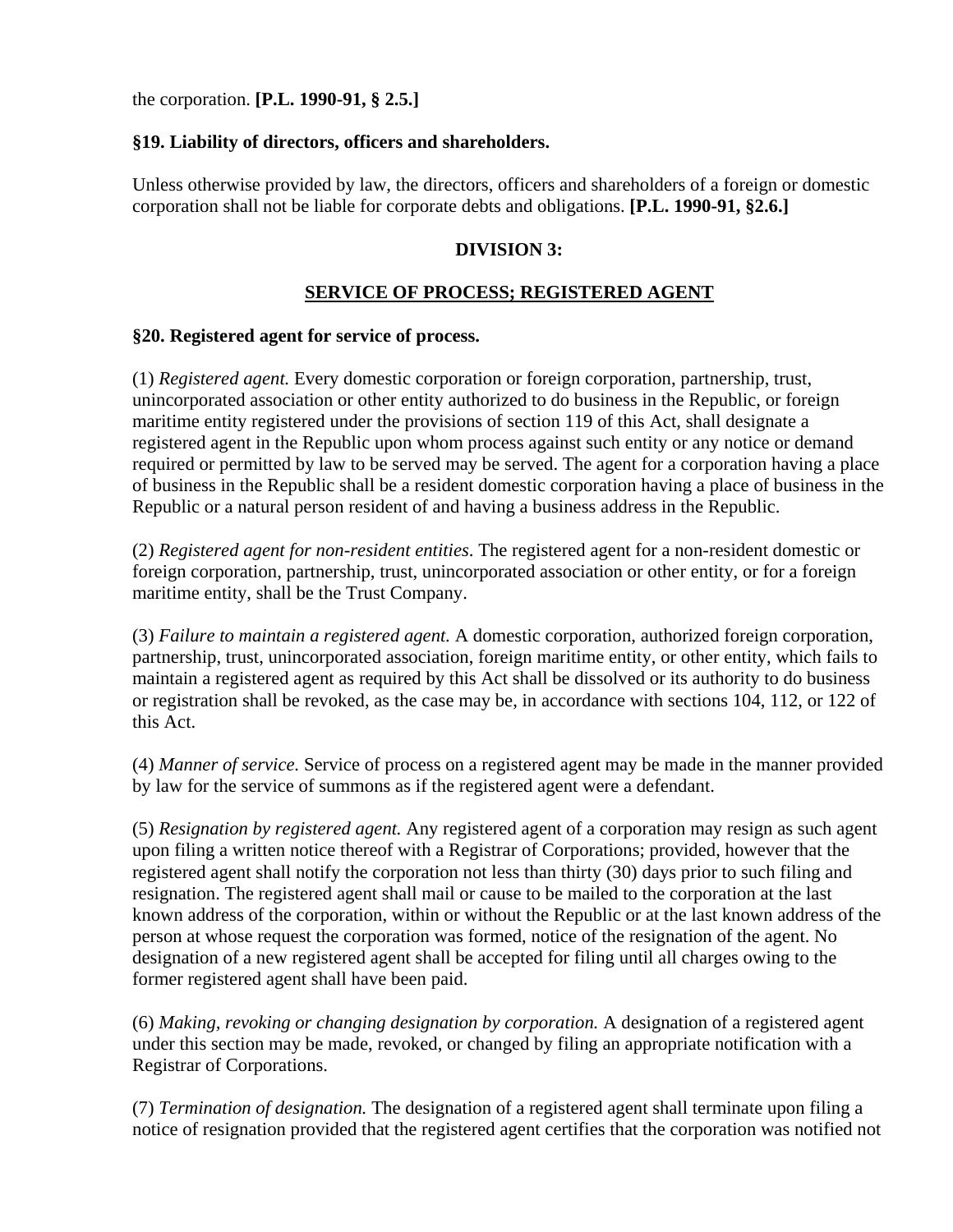less than thirty (30) days prior to such filing as provided by subsection (5) of this section.

(8) *Notification by registered agent to corporation.* A registered agent, when served with process, notice or demand for the corporation which he represents, shall transmit the same to the corporation by personal notification or in the following manner: Upon receipt of the process, notice or demand, the registered agent shall cause a copy of such paper to be mailed to the corporation named therein at its last known address. Such mailing shall be by registered mail. As soon thereafter as possible if process was issued in the Republic, the registered agent may file with the Clerk of the court of the Republic issuing the process or with the agency of the Government issuing the notice or demand either the receipt of such registered mailing or an affidavit stating that such mailing has been made, signed by the registered agent, or if the agent is a corporation, by an officer of the same, properly notarized. Compliance with the provisions of this subsection shall relieve the registered agent from any further obligation to the corporation for service of the process, notice or demand, but the agent's failure to comply with the provisions of this subsection shall in no way affect the validity of the service of the process, notice or demand.

(9) *Liability of registered agent: dismissal of action against.* A registered agent for service of process acting pursuant to the provisions of this section shall not be liable for the actions or obligations of the corporation for whom it acts. The registered agent shall not be a party to any suit or action against the corporation or arising from the acts or obligations of the corporation. If the registered agent is named in any such action, the action shall be dismissed as to such agent. **[P.L. 1990-91, §3.1.]**

### **§21. Attorney-General as agent for service of process.**

(1) *When Attorney- General is agent for service.* Whenever a domestic corporation or foreign corporation, partnership, trust, unincorporated association or other entity authorized to do business in the Republic or a foreign maritime entity registered pursuant to Division 13 of this Act or a corporation which has transferred its domicile out of the Republic into another jurisdiction fails to maintain a registered agent in the Republic, or whenever its registered agent cannot with reasonable diligence be found at his business address, then the Attorney-General shall be an agent of such corporation or other entity upon whom any process or notice or demand required or permitted by law to be served may be served upon.

(2) *Manner of service.* Service of the Attorney-General as agent of a domestic or foreign corporation or other entity authorized to do business or on a foreign maritime entity registered under section 119 of this Act, shall be made by personally delivering to and leaving with him or his deputy or with any person authorized by the Attorney-General to receive such service, at the office of the Attorney-General in Majuro Atoll, duplicate copies of such process together with the statutory fee. The Attorney-General shall promptly send one of such copies by registered mail return receipt requested, to such corporation at the business address of its registered agent, or if there is no such office, the Attorney-General shall mail such copy, in the case of a resident domestic corporation, in care of any director named in its articles of incorporation at his address stated therein, or in the case of a nonresident domestic corporation or other entity, at the address of the corporation without the Republic, or if none, at the last known address of a person at whose request the corporation was formed; or in the case of a foreign corporation authorized to do business, to such corporation at its address as stated in its application for authority to do business, or, in the case of a foreign maritime entity registered pursuant to Division 13 of this Act, to its principle place of business; or in the case of a corporation which has transferred its domicile out of the Republic, to such corporation's registered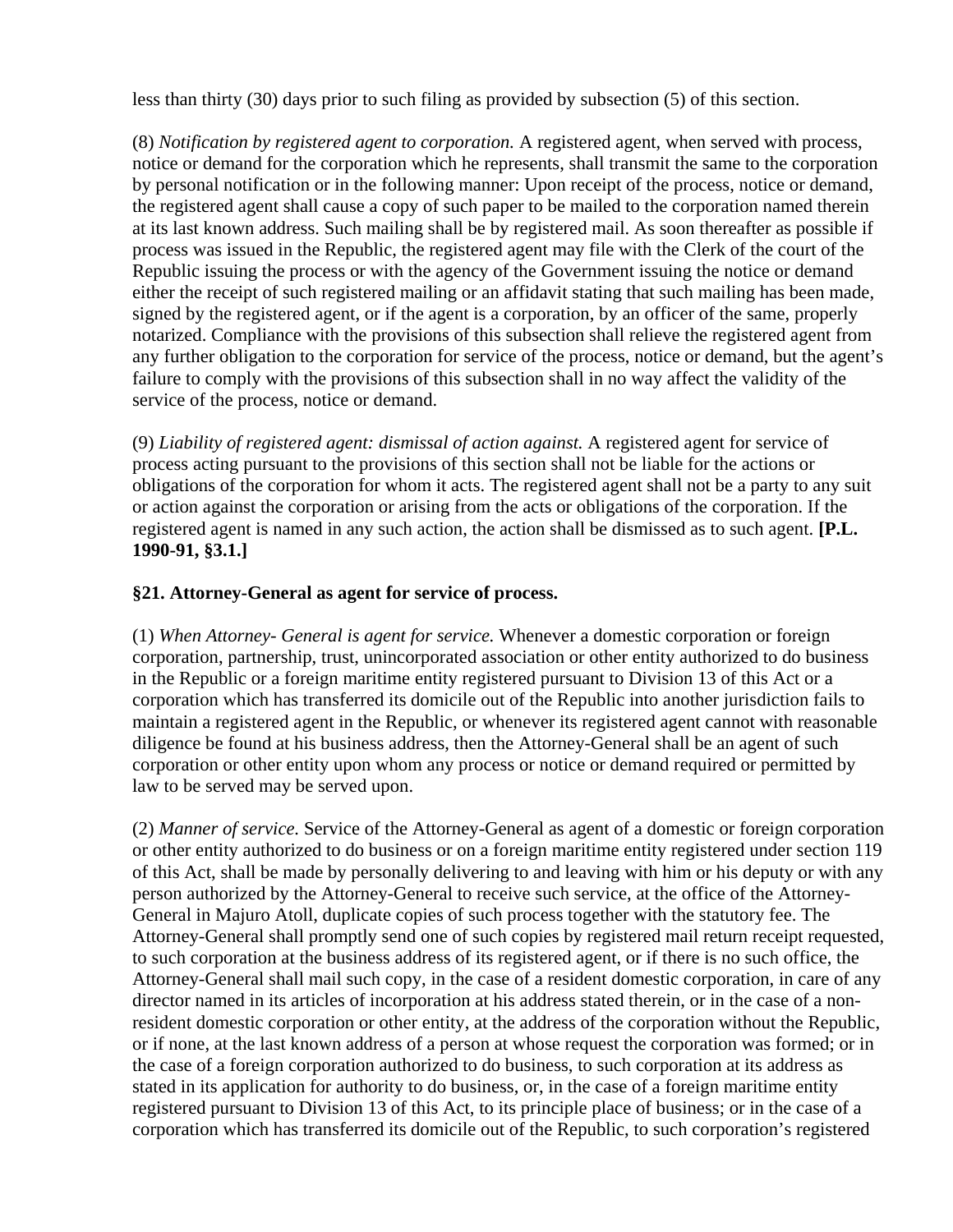agent as shown in the certificate of transfer of domicile. **[P.L. 1990-91, §3.2.]**

### **§22. Service of process on foreign corporations not authorized to do business.**

(1) *Attorney-General as agent to receive service.* Every foreign corporation not authorized to do business or not registered under section 119 of this Act, which itself or through an agent does any business in the Republic or does any other act in the Republic which under applicable law confers jurisdiction on Marshall Islands\* courts as to claims arising out of such act, is deemed to have designated the Attorney-General as its agent upon whom process against it may be served, in any action or special proceeding arising out of or in connection with the doing of such business or the doing of such other act. Such process may issue in any court in the Republic having jurisdiction of the subject matter.

(2) *Manner of Service.* Service of such process upon the Attorney-General shall be made by personally delivering to and leaving with him or his deputy, or with any person authorized by the Attorney-General to receive such service, at the office of the Attorney-General in Majuro Atoll, a copy of such process together with the statutory fee. Such service shall be sufficient if a copy of the process is:

(a) delivered personally without the Republic to such foreign corporation or other entity by a person and in the manner authorized to serve process by law of the jurisdiction in which service is made; or

(b) sent by or on behalf of the plaintiff to such foreign corporation by registered mail at the post office address specified for the purpose of mailing process, on file in the office of the Attorney-General in the jurisdiction of its creation or with any official or body performing the equivalent function thereof, or if no such address is there specified, to its registered agent or other office there specified, or if no such office is specified, to the last address of such foreign corporation known to the plaintiff.

(3) *Proof of service.* Proof of service shall be by affidavit of compliance with this section filed, together with the process, within thirty (30) days after such service with the clerk of the court in which the action or special proceeding is pending. If a copy of the process is mailed in accordance with this section, there shall be filed with the affidavit of compliance either the return receipt signed by such foreign corporation or other official proof of delivery or, if acceptance was refused, the original envelope with a notation by the postal authorities that acceptance was refused. If acceptance was refused, a copy of the process together with notice of the mailing by registered mail and refusal to accept shall be promptly sent to such foreign corporation at the same address by ordinary mail and the affidavit of compliance shall so state. Service of process shall be complete ten (10) days after such papers are filed with the clerk of the court. The refusal to accept delivery of the registered mail or to sign the return receipt shall not affect the validity of the service and such foreign corporation refusing to accept such registered mail shall be charged with knowledge of the contents thereof. **[P.L. 1990-91, §3.3.]**

### **§23. Records and certificates of Attorney-General.**

The Government or its designee shall keep a record of each process served upon the Attorney-General under this division, including the date of service. It shall, upon request made within five (5) years of such service, issue a certificate under its seal certifying as to the receipt of the process by an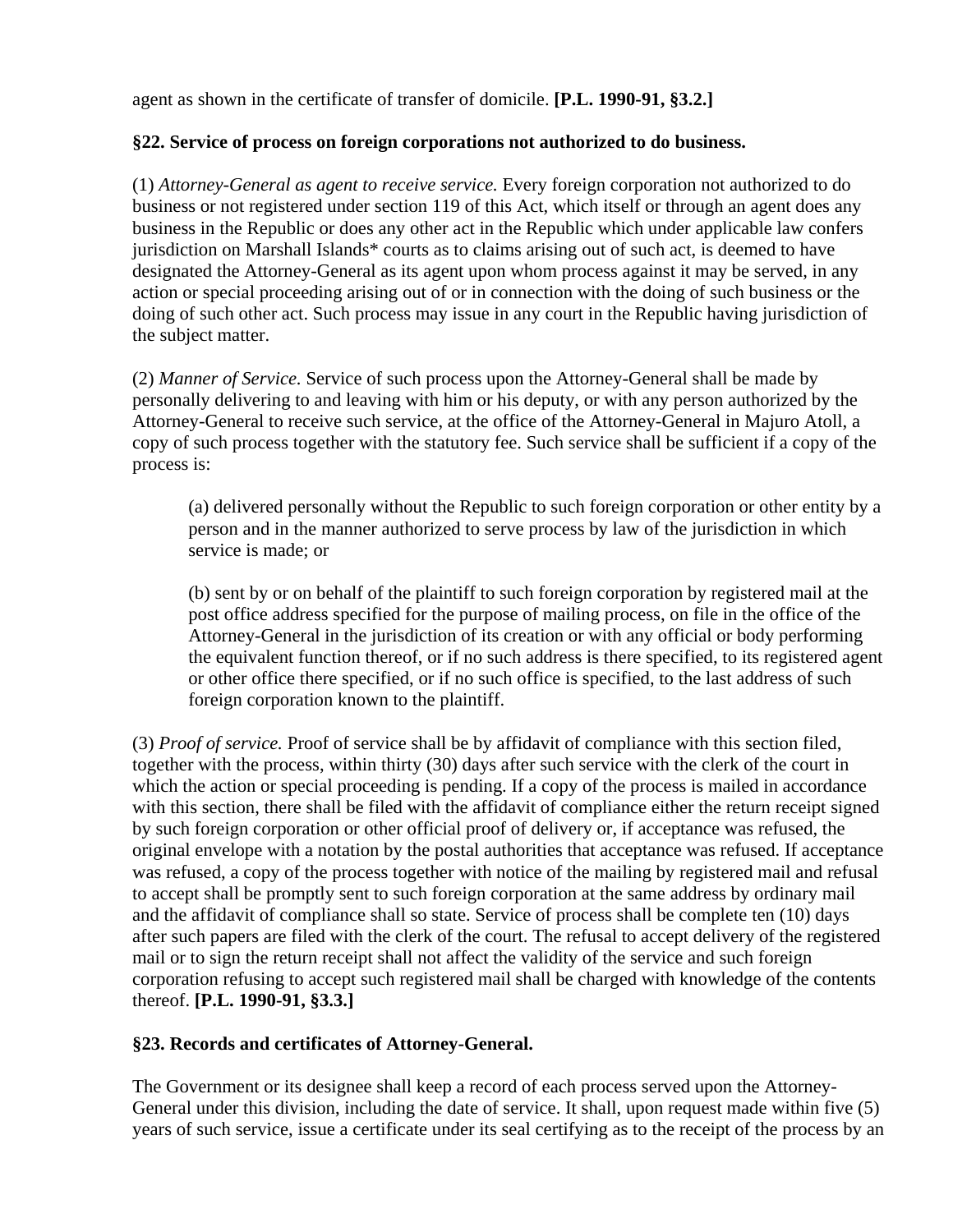authorized person, the date and place of such service, and the receipt of the statutory fee. **[P.L. 1990-91, §3.4.]**

### **§24. Limitation on effect of division.**

Nothing contained in this division shall affect the validity of service of process on a corporation or other entity effected in any other manner permitted by law. **[P.L. 1990-91, §3.5.]**

### **DIVISION 4.**

## **FORMATION OF CORPORATIONS; CORPORATE NAMES**

#### **§25. Incorporators.**

Any person, partnership, association or corporation, singly or jointly with others, and without regard to his or their residence, domicile, or jurisdiction of incorporation, may incorporate or organize a corporation under this Act. **[P.L. 1990-91, §4.1.]**

#### **§26. Corporate name.**

(1) *General requirements.* Except as otherwise provided in subsection (2) of this section, the name of a domestic or authorized foreign corporation shall:

(a) contain the word 'corporation,' 'incorporated,' 'company,' or 'limited' or an abbreviation of one of such words; but a non-resident domestic corporation or a foreign corporation may, in place of any of the above mentioned words or abbreviations, include as part of its name such words, abbreviations, suffix, or prefix as will clearly indicate that it is a corporation as distinguished from a natural person or partnership;

(b) not be the same as the name of a corporation of any type or kind, as such name appears on the indices of names of existing domestic and authorized foreign corporations maintained by the Registrar of Corporations or a name so similar to any such name as to tend to confuse or deceive.

 $(c)$  notwithstanding subsection  $(l)(a)$  of this section, the Registrar of Corporations may waive the abbreviation, suffix or prefix requirements for the name of a non-resident domestic corporation where deemed appropriate.

#### (2) Limitations on scope of requirement. The provisions of subsection (1) of this section shall not:

(a) require any corporation, existing or authorized to do business on the effective date of this Act, to add to, modify or otherwise change its corporate name;

(b) prevent a corporation with which another corporation, domestic or foreign, is merged, or which is formed by the reorganization or consolidation of one or more domestic or foreign corporations, or upon a sale, lease or other disposition to or exchange with, a domestic corporation of all or substantially all the assets of another domestic corporation, including its name, from having the same name as any of such corporations if at the time such other corporation was existing under the laws of the Republic or was authorized to do business in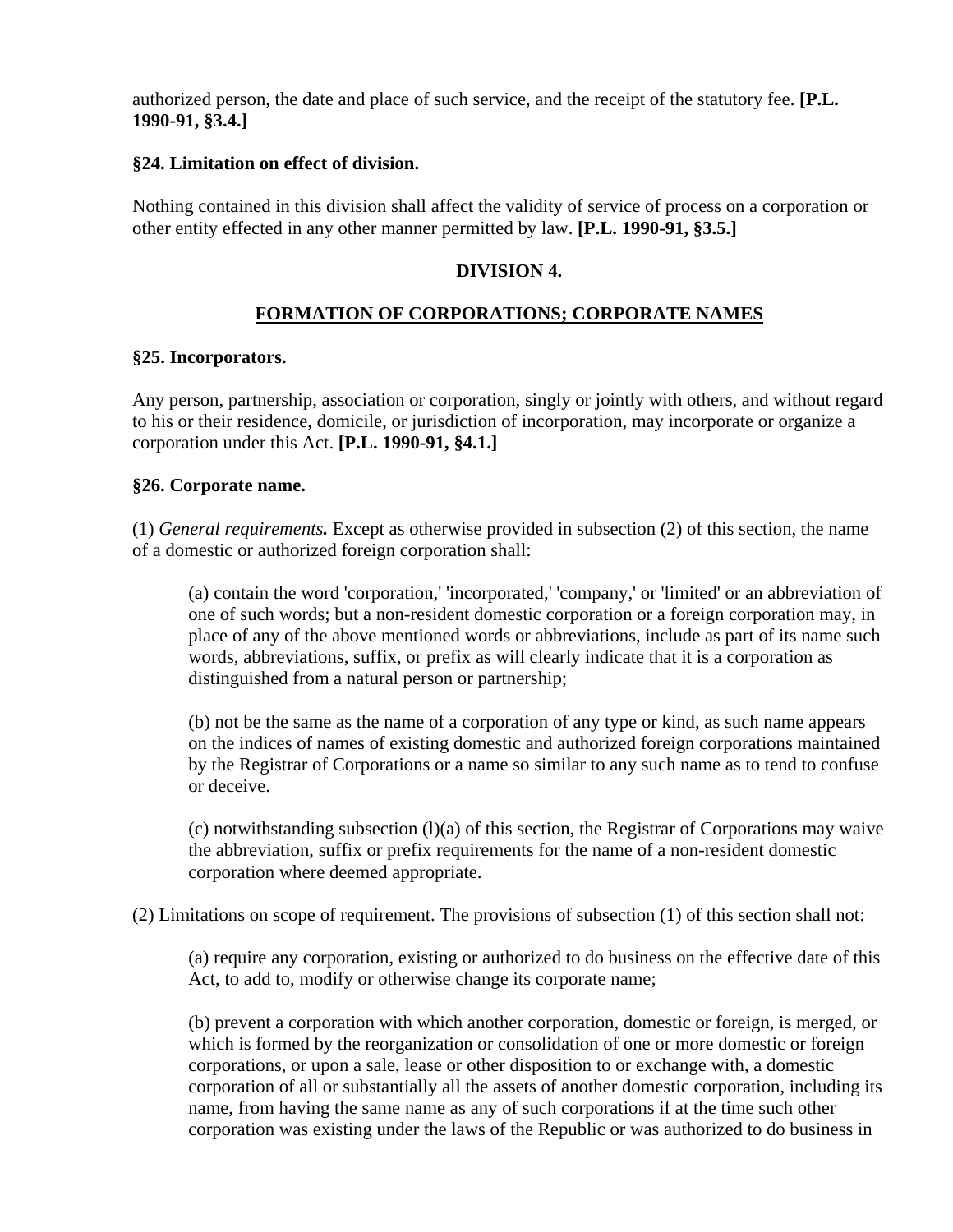the Republic. **[P.L. 1990-91, §4.2; amended by P.L. 2000-18, §26.]**

### **§27. Index of names of corporations.**

The Registrar of Corporations shall keep an alphabetical indices of all names of all existing resident and non-resident domestic corporations, foreign maritime entities registered pursuant to Division 13 of this Act, and foreign corporations authorized to do business in the Republic in accordance with their respective duties provided in separately. Such indices shall be in addition to the files of articles of incorporation and other documents required to be kept by the Registrar of Corporations under this Act. **[P.L. 1990-91, §4.3.]**

### **§28. Contents of articles of incorporation.**

The articles of incorporation shall set forth:

(a) the name of the corporation;

(b) the duration of the corporation if other than perpetual;

(c) the purpose or purposes for which the corporation is organized. It shall be sufficient to state, either alone or with other businesses or purposes, that the purpose of the corporation is to engage in any lawful act or activity for which corporations may be organized under this Act, and by such statement all lawful acts and activities shall be within the purposes of the corporation, except for express limitations, if any;

(d) the registered address of the corporation in the Republic and the name and address of its registered agent;

(e) the aggregate number of shares which the corporation shall have authority to issue; if such shares are to consist of one class only, the par value of each of such shares, or a statement that all of such shares are without par value; or if such shares are to be divided into classes, the number of shares of each class, and a statement of the par value at the shares of each class or that such shares are to be without par value:

(f) if the shares are to be divided into classes, the designation of each class and a statement of the preferences, limitations and relative rights in respect of the shares of each class;

(g) subject to the provisions of section 42 of this Act, the number of shares to be issued as registered shares and as bearer shares and whether registered shares may be exchanged for bearer shares and bearer shares for registered shares;

(h) if bearer shares are authorized to be issued as provided in section 42 of this Act, the manner in which any required notice shall be given to shareholders of bearer shares;

(i) if the corporation is to issue the shares of any preferred or special class in series, then the designation of each series and a statement of the variations in the relative rights and preferences as between series insofar as the same are to be fixed in the articles of incorporation, and a statement of any authority to be vested in the board of directors to establish series and fix and determine the variations in the relative rights and preferences as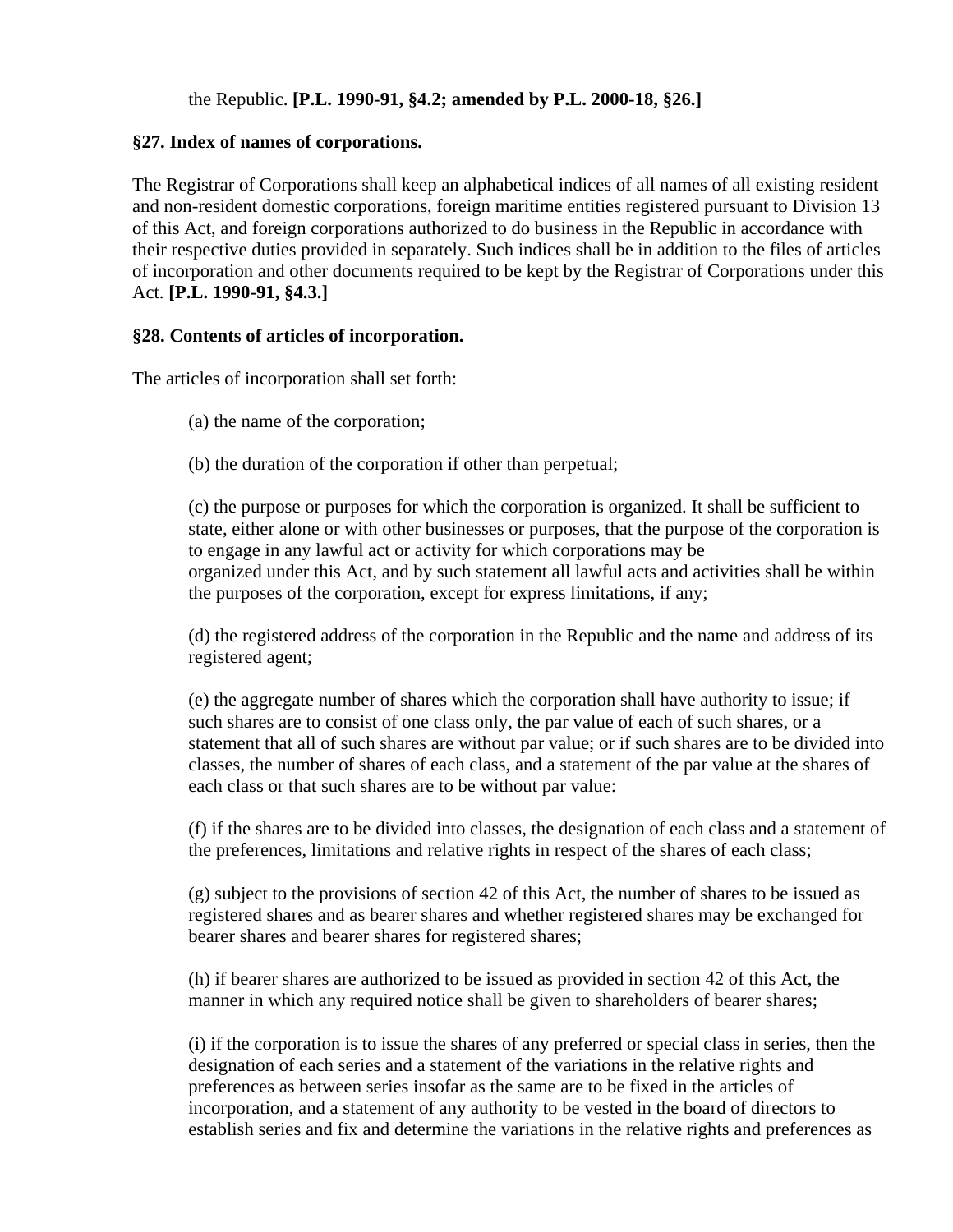between series;

(j) if the initial directors are to be named in the articles of incorporation, the names and addresses of the persons who are to serve as directors until the first annual meeting of the shareholders or until their successors shall be elected and qualified;

(k) the name and address of each incorporator:

(l) any provision, not inconsistent with law, which the incorporators elect to set forth in the articles of incorporation for the regulation of the affairs of the corporation, including the designation of initial directors, subscription of stock by the incorporators, and any provision restricting the transfer of shares or providing for greater quorum or voting requirements with respect to shareholders or directors that are otherwise prescribed in this Act, and any provision which under this Act is required or permitted to be set forth in the bylaws. It is not necessary to enumerate in the articles of incorporation the general corporate powers stated in section 15 of this Act;

(m) in addition to the matters required to be set forth in the articles of incorporation by this section, the articles of incorporation may also contain a provision for elimination or limitation of personal liability of a director to the corporation or its stockholders for monetary damages for breach of fiduciary duty as a director, provided that such provision shall not eliminate or limit the liability of a Director:

(i) for any breach of the director's duty of loyalty to the corporation or its stockholders;

(ii) for acts or omissions not undertaken in good faith or which involve intentional misconduct or a knowing violation of law; or

(iii) for any transaction from which the director derived an improper personal benefit. No such provision shall eliminate or limit the liability of a director for any act or omission occurring prior to the date when such provision becomes effective. **[P.L. 1990-91, §4.4.)**

#### **§29. Powers and rights of bondholders.**

The articles of incorporation may confer upon the holders of any bonds, debentures, or other obligations issued or to be issued by the corporation, whether secured by mortgage or otherwise or unsecured, any one or more of the following powers and rights:

(a) the power to vote on the election of directors, or other matters specified in the articles;

(b)the right of inspection of books of account, minutes, and other corporate records;

(c) any other rights to information concerning the financial condition of the corporation which its shareholders have or may have. **[P.L. 1990-91, §4.5]**

#### **§30. Execution and filing of articles of incorporation.**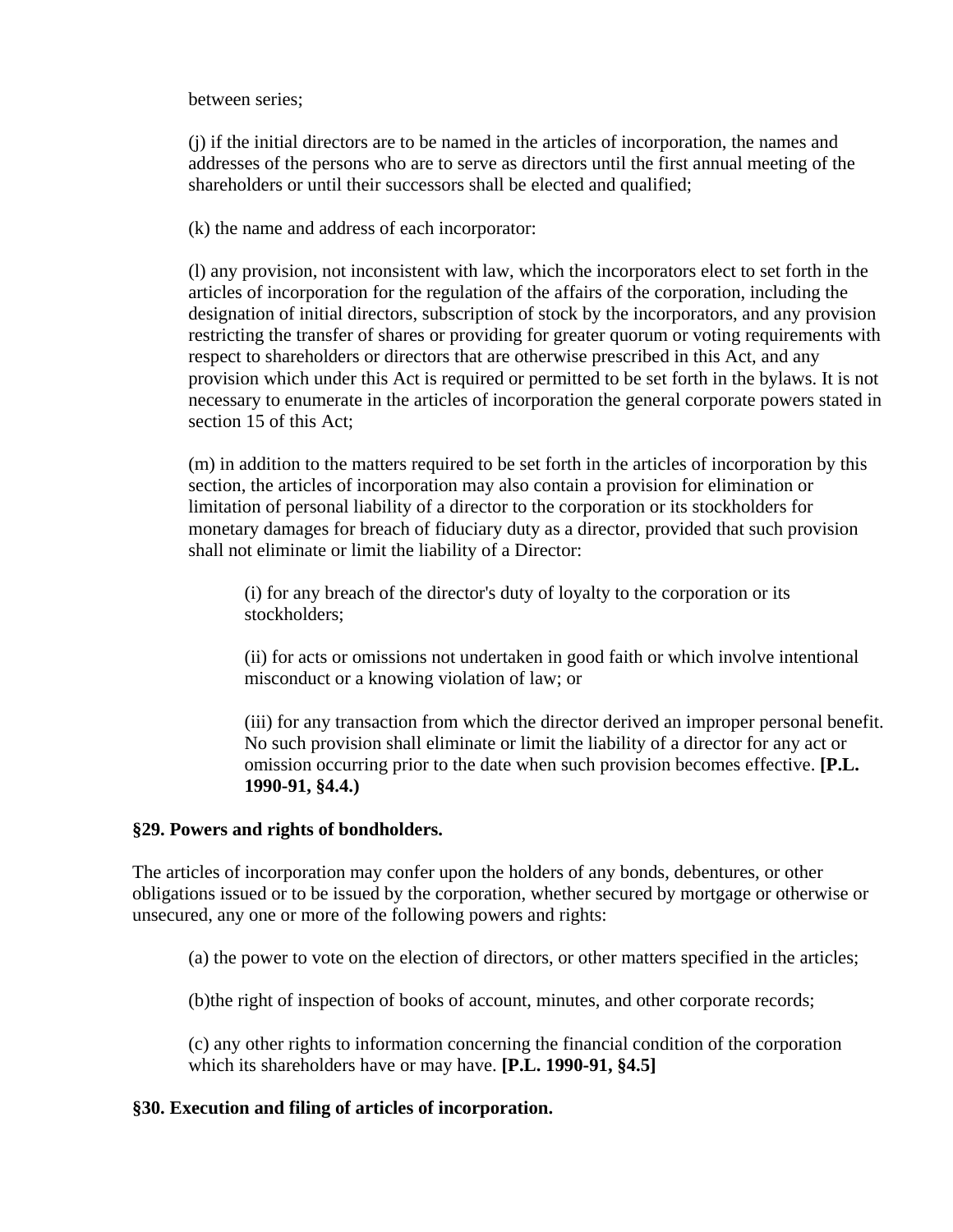Articles of incorporation shall be signed and acknowledged by each incorporator and filed with a Registrar or Deputy Registrar of Corporations in conformity with the provisions of section 5 of this Act. On filing the original copy of the articles of incorporation, the Registrar or Deputy Registrar of Corporations shall indicate thereon whether the corporation is a resident domestic corporation or a non-resident domestic corporation. **[P.L. 1990-91, §4.6.]**

## **§31. Effect of filing articles of incorporation.**

The corporate existence begins upon filing the articles of incorporation effective as of the filing date stated thereon. The endorsement by a Registrar or Deputy Registrar of Corporations, as required by section 5 of this Act, shall be conclusive evidence that all conditions precedent required to be performed by the incorporators have been complied with and that the corporation has been incorporated under this Act. **[P.L. 1990-91, §4.7.]**

### **§32. Organization meeting.**

(1) *Meeting.* After the filing of the articles of incorporation an organization meeting or meetings of the corporation shall be held either within or without the Republic for the purposes of doing such acts to perfect the organization of the corporation as are deemed appropriate and transacting such other business as may come before the meeting(s).

(2) *Who may hold.* The organization meeting(s) may be held by either:

(a) the original directors (if named in the articles of incorporation); or

(b) the incorporator or incorporators, in person or by proxy, whether or not they are subscribers; or

(c) if the articles of incorporation state that incorporators or others have subscribed to stock, by such subscribers: or

(d)if the subscriptions have been transferred, by the transferees of subscription rights.

(3) *Written consent.* Any action permitted to be taken at the organization meeting(s) may be taken without a meeting if all the directors, incorporators, subscribers or transferees, as the case may be, having the right to attend the meeting consent to and sign (an) instrument(s) setting forth the actions taken. **[P.L. 1990-91, §4.8.]**

### **§33. Bylaws.**

(1) *Power to make bylaws.* The initial bylaws of a corporation may be adopted by any person or persons authorized by section 32(2) of this division to hold (an) organizational meeting(s). Except as otherwise provided in the articles of incorporation, bylaws may be amended, repealed or adopted by vote of the shareholders. If so provided in the articles of incorporation or a bylaw adopted by the shareholders, bylaws may also be amended, repealed or adopted by the board of directors, but any bylaw adopted by the directors may be amended or repealed by shareholders entitled to vote thereon.

(2) *Scope.* The bylaws may contain any provision relating to the business of the corporation, the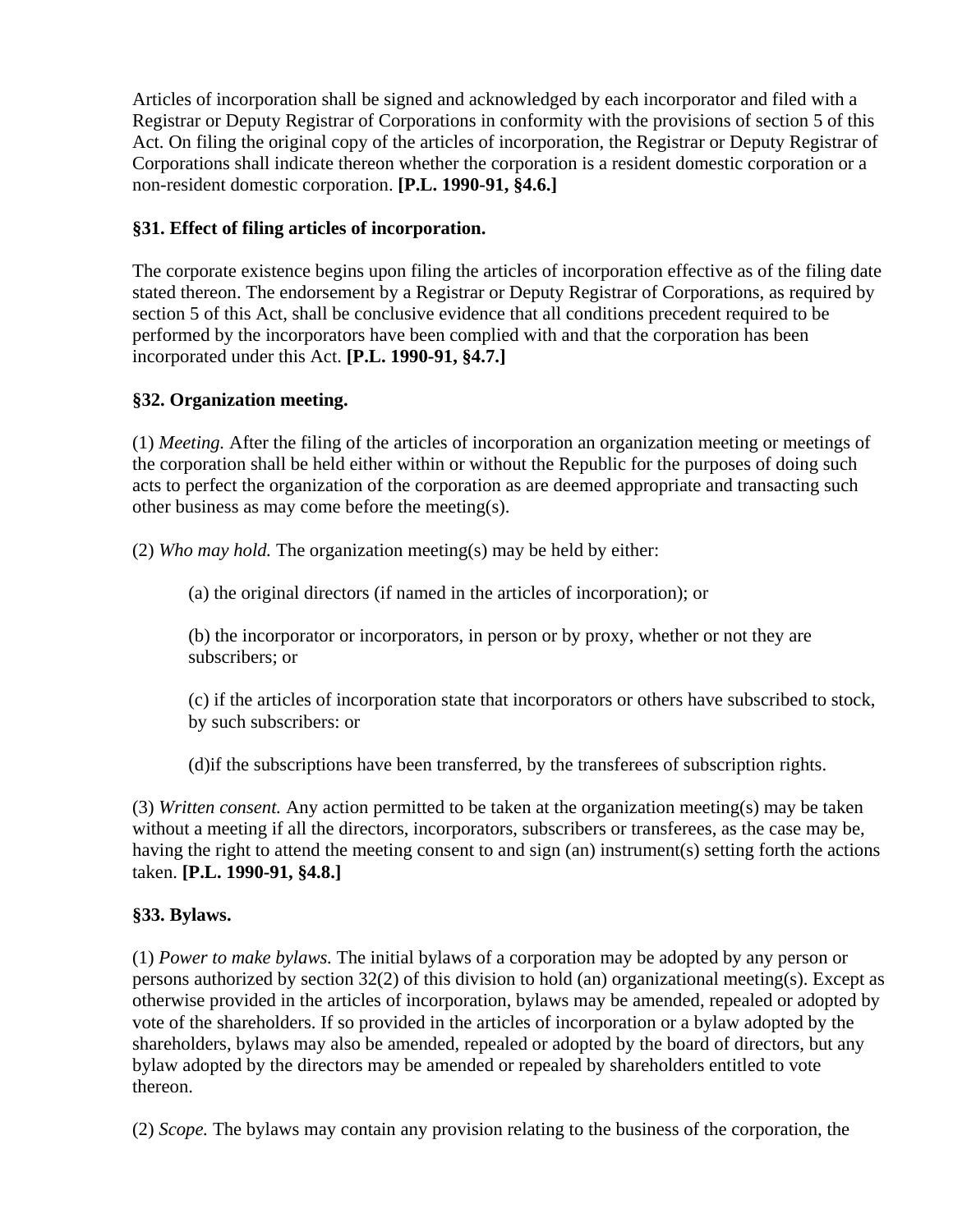conduct its affairs, its rights or powers or the rights or powers of its shareholders, directors or officers, not inconsistent with this Act or any other statute of the Republic or the articles of incorporation. **[P.L, 1990-91, §4.9.]**

## **§34. Emergency bylaws and other powers in emergency.**

(1) *Adoption of emergency bylaws.* The board of any corporation may adopt emergency bylaws, subject to repeal or change by action of the shareholders, which shall, notwithstanding any different provisions elsewhere in this Act or in the certificate of incorporation or bylaws, be operative during any emergency resulting from an attack on the Republic or on a locality in which the corporation conducts its business or customarily holds meetings of its board or its shareholders, or during any nuclear or atomic disaster, or during the existence of any catastrophe, or other similar emergency condition, as a result of which a quorum of the board or a standing committee thereof cannot readily be convened for action. The emergency bylaws may make any provision that may be practical and necessary for the circumstances of the emergency, including provisions that:

(a) a meeting of the board or a committee thereof may be called by any officer or director in such manner and under such conditions as shall be prescribed in the emergency bylaws;

(b) the director or directors in attendance at the meeting, or any greater number fixed by the emergency bylaws, shall constitute a quorum; and

(c) the officers or other persons designated on a list approved by the board before the emergency, all in such order of priority and subject to such conditions and for such period of time (not longer than reasonably necessary) after the termination of the emergency as may be provided in the emergency by-laws or in the resolution approving the list, shall, to the extent required to provide a quorum at any meeting of the board, be deemed directors for such meeting.

(2) *Change in directors during emergency.* The board, either before or during any such emergency, may provide, and from time to time modify, lines of succession in the event that during such emergency any or all officers or agents of the corporation shall for any reason be rendered incapable of discharging their duties.

(3) *Change in location of office in an emergency.* The board, either before or during any such emergency, may, effective in the emergency, change the head office or designate several alternative head offices or regional offices, or authorize the officers so to do.

(4) *Immunity from liability.* No officer, director or employee acting in accordance with any emergency bylaws shall be liable except for willful misconduct.

(5) *Effect on non-emergency bylaws.* To the extent not inconsistent with any emergency bylaws so adopted, the bylaws of the corporation shall remain in effect during any emergency and upon its termination the emergency bylaws shall cease to be operative.

(6) *Notice in an emergency.* Unless otherwise provided in emergency bylaws, notice of any meeting of the board during such an emergency may be given only to such of the directors as it may be feasible to reach at the time and by such means as may be feasible at the time, including publication or radio.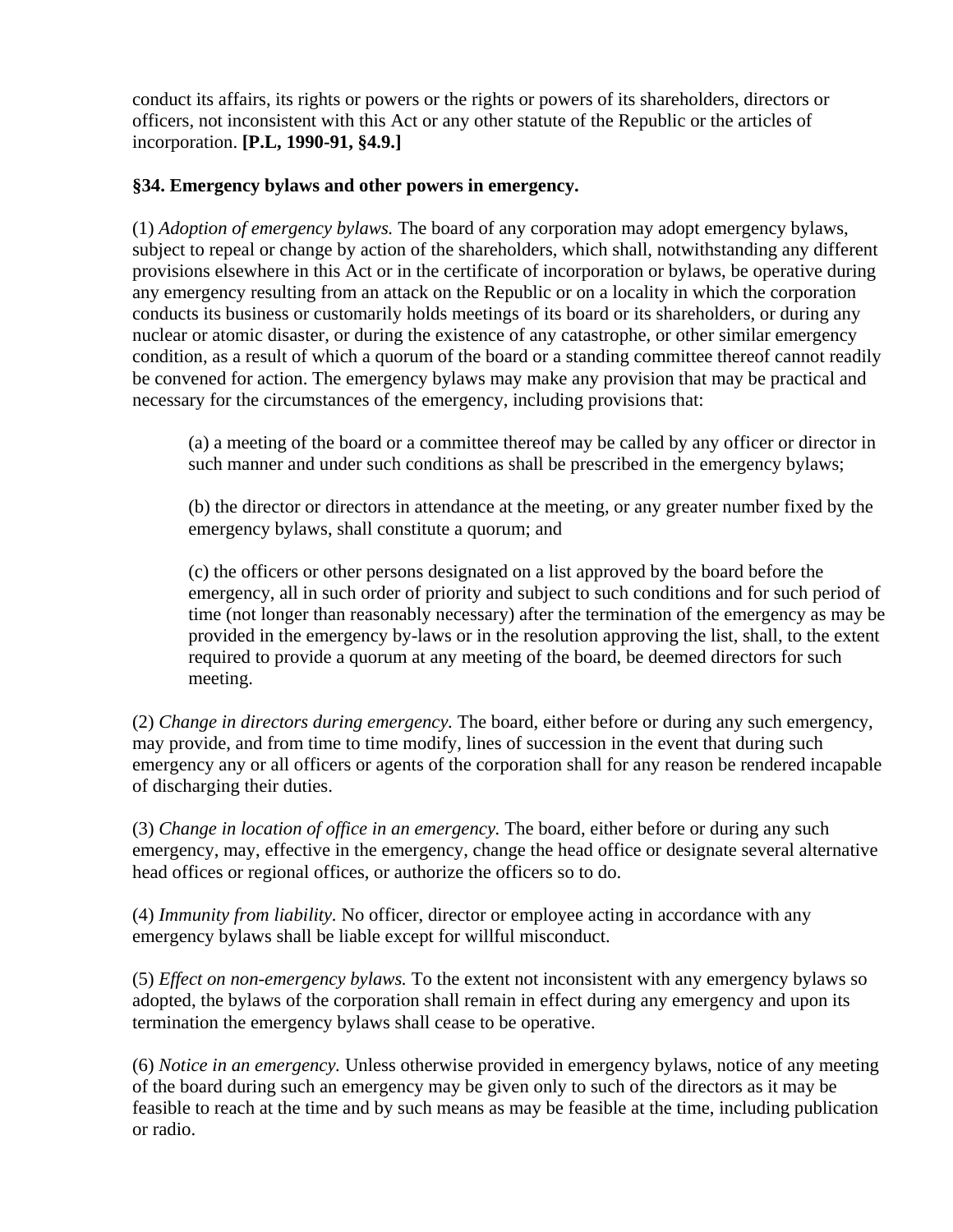(7) *Quorum in an emergency.* To the extent required to constitute a quorum at any meeting of the board during such an emergency, the officers of the corporation who are present shall, unless otherwise provided in emergency bylaws, be deemed, in order of rank and within the same rank in order of seniority, directors for such meeting.

(8) *Non-exclusive effect of emergency bylaws.* Nothing contained in this section shall be deemed exclusive of any other provisions for emergency powers consistent with other sections of this Act which have been or may be adopted by corporations created under this Act. **[P.L. 1990-91, §4.10; Subsections renumbered.]**

### **DIVISION 5.**

### **CORPORATE FINANCE**

#### **§35. Classes and series of shares.**

(1) *Power to issue.* Every corporation shall have power to issue the number of shares stated in its articles of incorporation. Such shares may be of one or more classes or one or more series within any class thereof, any or all of which classes may be of shares with par value or shares without par value, and may be registered or bearer shares, with such voting powers, full or limited, or without voting powers and in such series and with such designations, preferences and relative, participating, optional or special rights and qualifications, limitations or restrictions thereon as shall be stated in the articles of incorporation or in the resolution providing for the issue of such shares adopted by the board of directors pursuant to authority expressly vested in it by the provisions of the articles of incorporation.

(2) *Convertible shares.* The articles of incorporation or the resolution providing for the issue of shares adopted by the board of directors may provide that shares of any class of shares or of any series of shares within any class thereof shall be convertible into the shares of one or more other classes of shares or series except into shares of a class or series having rights or preferences as to dividends or distribution of assets upon liquidation which are prior or superior in rank to those of the shares being converted.

(3) *Redeemable shares.* A corporation may provide in its articles of incorporation for one or more classes or series of shares which are redeemable, in whole or in part, at the option of the corporation at such price or prices, within such period and under such conditions as are stated in the articles of incorporation or in the resolution providing for the issue of such shares adopted by the board of directors pursuant to authority expressly vested in it by the provisions of the articles of incorporation.

(4) *Fractional shares.* A corporation may issue fractional shares.

(5) *Shares provided for by resolution of the Board.* Before any corporation shall issue any shares of any class or of any series of any class of which the voting powers, designations, preferences and relative, participating, optional or other rights, if any, or the qualifications, limitations or restrictions thereof, if any, have not been set forth in the articles of incorporation, but are provided for in a resolution adopted by the board of directors pursuant to authority expressly vested in it by the provisions of the articles of incorporation, a statement setting forth a copy of such resolution and the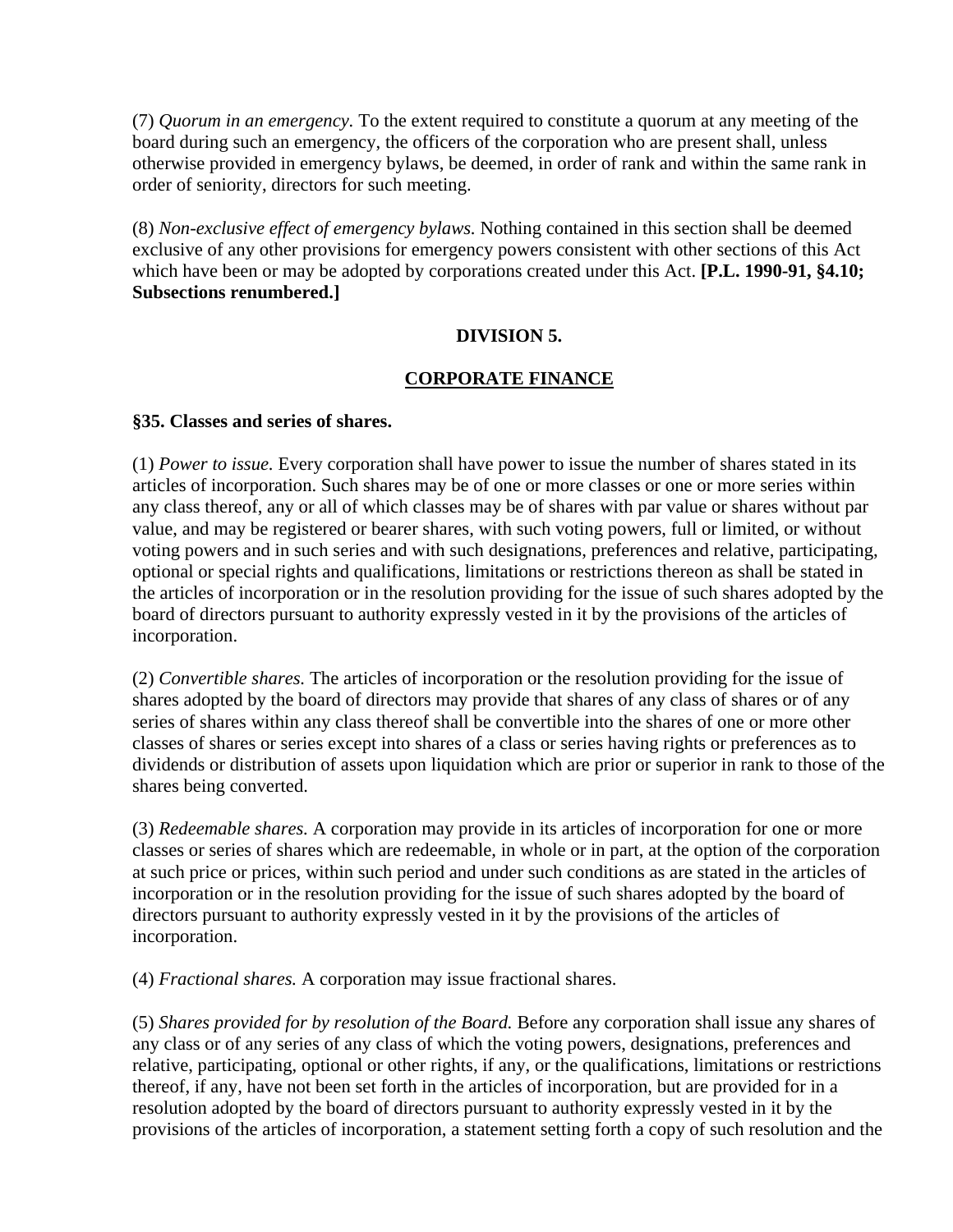number of shares of the class or series to be issued shall be executed, acknowledged, and filed in accordance with section 5 of this Act. Upon the filing of such statement, the resolution establishing and designating the class or series and fixing the relative rights and preferences thereof shall become effective and shall constitute an amendment of the articles of incorporation. **[P.L. 1990-91, §5.1.]**

### **§36. Restrictions on transfer of shares.**

(1) *In general.* A restriction on the transfer of shares of a corporation may be imposed either by the articles of incorporation or by the bylaws or by an agreement among any number of shareholders or among such holders and the corporation. No restriction so imposed shall be binding with respect to shares issued prior to the adoption of the restriction unless the holders of the shares are parties to an agreement or voted in favor of the restriction. Any restriction which absolutely prohibits the transfer of shares shall be null.

(2) *Restrictions.* Restrictions on the transfer of shares include those which:

(a) obligate the holder of the restricted shares to offer to the corporation or to any other holders of securities of the corporation or to any person or to any combination of the foregoing, a prior opportunity, to be exercised within a reasonable time, to acquire the restricted shares;

(b) obligate the corporation or any holder of shares of the corporation or any other person or any combination of the foregoing, to purchase at a specified price the shares which are the subject of an agreement respecting the purchase and sale of the restricted securities;

(c) require the corporation or the holders of any shares of the corporation to consent to any proposed transfer of the restricted shares or to approve the proposed transferee of the restricted shares;

(d) prohibit the transfer of the restricted shares to designated persons or classes of persons, and such designation is not manifestly unreasonable; or

(e) any other restriction on the transfer of shares for the purpose of maintaining any tax advantage of the corporation or of accomplishing the business purposes of the corporation.

(3) *Annotation.* Any transfer restriction adopted under this section shall be noted on the face or the back of the stock certificate. **[P.L. 1990-91, §5.2.]**

### **§37. Subscriptions for shares.**

(1) *Irrevocability of subscription for six months.* A subscription for shares of a corporation to be organized shall be irrevocable for a period of six (6) months from its date unless otherwise provided by the terms of the subscription agreement or unless all of the subscribers consent to the revocation of such subscription.

(2) *Writing required.* A subscription, whether made before or after the formation of a corporation, shall not be enforceable unless in writing and signed by the subscriber.

(3) *Time of payment calls.* Unless otherwise provided in the subscription agreement. subscriptions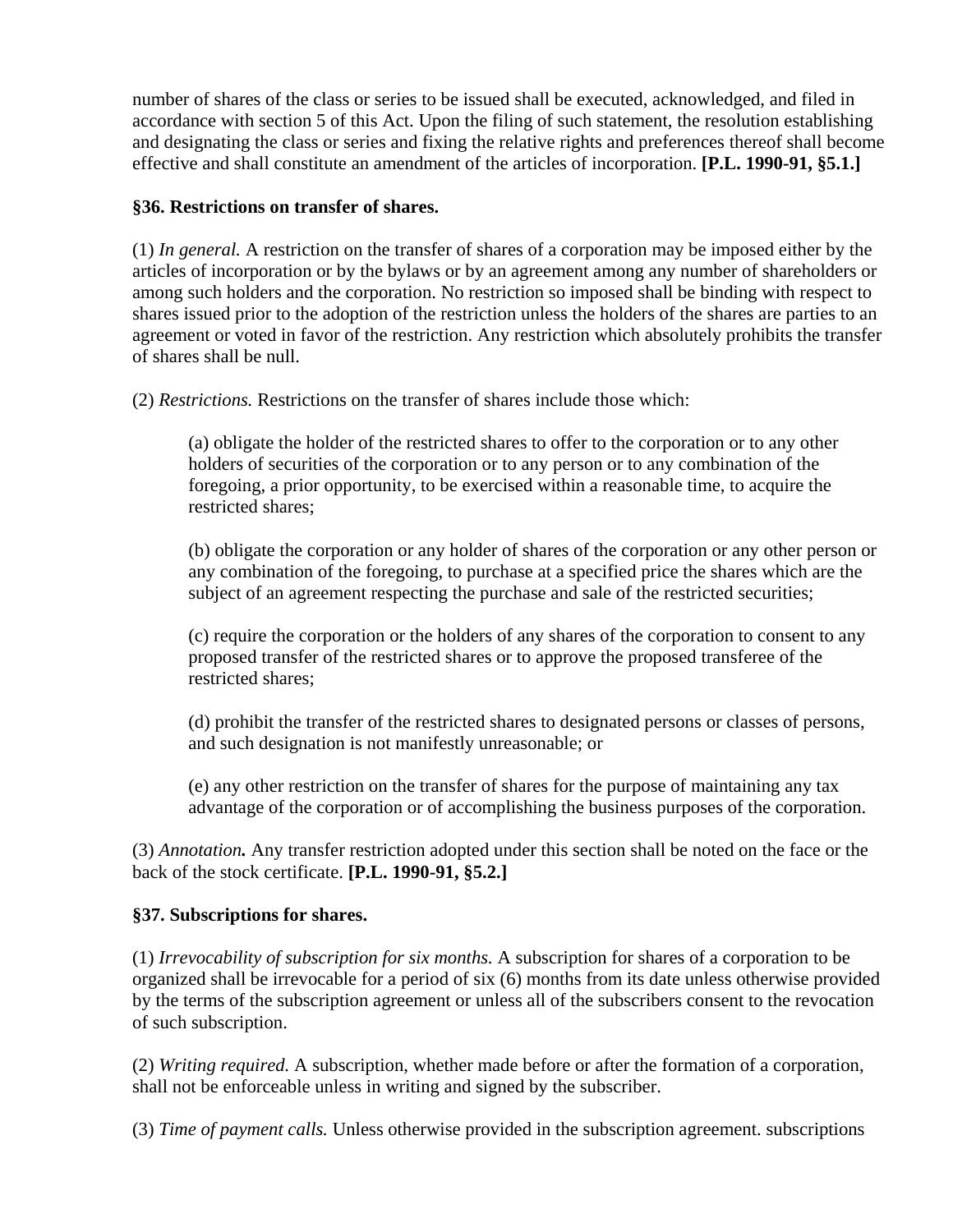for shares, whether made before or after the organization of a corporation, shall be paid in full at such time, or in such installments and at such times, as shall be determined by the board of directors. Any call made by the board of directors for payment on subscriptions shall be uniform as to all shares of the class or as to all shares of the same series, as the case may be.

(4) *Default in payment; penalties.* In case of default in the payment of any installment or call when such payment is due, the corporation may proceed to collect the amount due in the same manner as any debt due the corporation. The bylaws may prescribe a penalty for failure to pay installments or calls that may become due, but no penalty working a forfeiture of a subscription, or of the amounts paid thereon, shall be declared as against any subscriber unless the amount due thereon shall remain unpaid for a period of thirty (30) days after written demand has been made therefore. If mailed, such written demand shall be deemed to be made when sent by registered mail addressed to the subscriber at his last post office address known to the corporation. In the event of the sale of any shares by reason of any forfeiture, the excess of proceeds realized over the amount due and unpaid on such shares shall be paid to the delinquent subscriber or to his legal representative. If no prospective purchaser offers a cash price sufficient to pay the full balance owed by the delinquent subscriber plus the expenses incidental to such sale, the shares subscribed for shall be canceled and restored to the status of authorized but unissued shares and all previous payments thereon shall be forfeited to the corporation and transferred to surplus.

(5) *Transfer of subscriptions.* Subscriptions for shares of stock are transferrable unless otherwise provided in a subscription agreement. **[P.L. 1990-91, §5.3.]**

## **§38. Consideration for shares.**

(1) *Quality of consideration.* Consideration for the issue of shares shall consist of money or other property, tangible or intangible, or labor or services actually received by or performed for the corporation or for its benefit or in its formation or reorganization, or a combination thereof. In the absence of fraud in the transaction, the judgment of the board or shareholders, as the case may be, as to the value of the consideration received for shares shall be conclusive.

(2) *Amount of consideration for shares with par value.* Shares with par value may be issued for such consideration, not less than the par value thereof, as is fixed from time to time by the board.

(3) *Amount of consideration for shares without par value.* Shares without par value may be issued for such consideration as is fixed from time to time by the board unless the articles of incorporation reserve to the shareholders the right to fix the consideration. If such right is reserved as to any shares, a vote of the shareholders shall either fix the consideration to be received for the shares or authorize the board to fix such consideration.

(4) *Disposition of treasury shares.* Treasury shares may be disposed of by a corporation on such terms and conditions as are fixed from time to time by the board.

(5) *Consideration for share dividends.* That part of the surplus of a corporation which is transferred to stated capital upon the issuance of shares as a share dividend shall be deemed to be the consideration for the issuance of such shares. **[P.L. 1990-91, §5.4.]**

### **§39. Payment for shares.**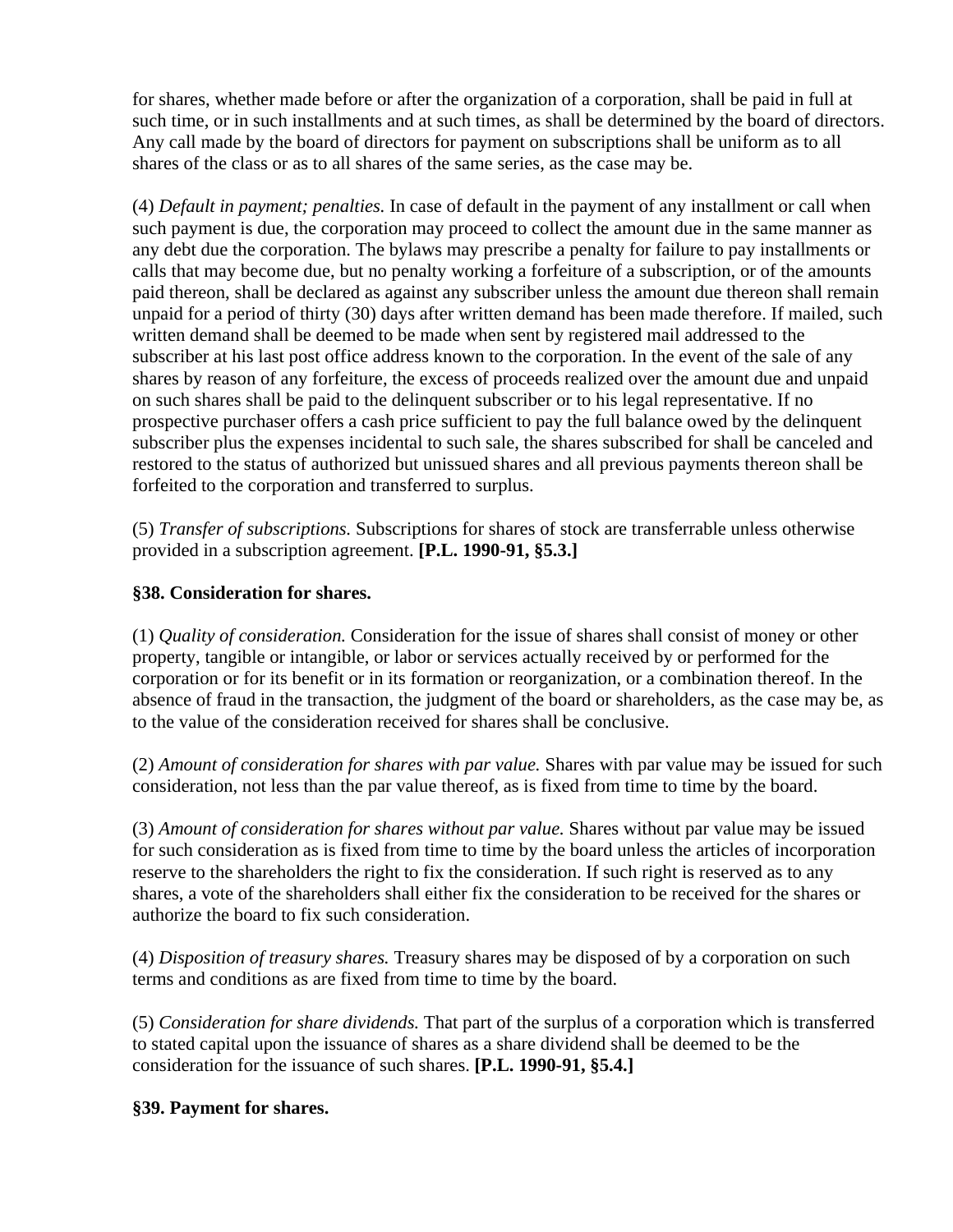(1) *Obligations for future payments or services not payment.* Neither obligations of the subscriber for future payments not future service shall constitute payment or part payment for shares of a corporation.

(2)*Payment necessary before issuance of certificates.* Certificates for shares may not be issued until the full amount of the consideration therefor has been paid.

(3) *Rights of subscriber on full payment.* When the consideration for shares has been paid in full, the subscriber shall be entitled to all rights and privileges of a holder of such shares and to a certificate representing his shares, and such shares shall be deemed fully paid and non-assessable. **[P.L. 1990- 91, §5.5.]**

### **§40. Compensation for formation, reorganization and financing.**

The reasonable charges and expenses of formation or reorganization of a corporation, and the reasonable expenses of and compensation for the sale or underwriting of its shares may be paid or allowed by the corporation out of the consideration received by it in payment for its shares without thereby rendering such shares not fully paid or assessable. **[P.L. 1990-91, § 5.6.]**

### **§41. Determination of stated capital.**

(1) *On shares with par value.* Upon issue by a corporation of shares with a par value not in excess of the authorized shares, the consideration received therefore shall constitute stated capital to the extent of the par value of such shares, and the excess. if any, of such consideration shall constitute surplus.

(2) *On shares without par value*. Upon issue by a corporation of shares without par value not in excess of the authorized shares, the entire consideration received therefore shall constitute stated capital unless the board within a period of sixty (60) days after issue allocates to surplus a portion, but not all, of the consideration received for such shares. No such allocation shall be made of any portion of the consideration received for shares without par value having a preference in the assets of the corporation upon involuntary liquidation except all or part of the amount, if any, of such consideration in excess of such preference, nor shall such allocation be made of any portion of the consideration for the issue of shares without par value which is fixed by the shareholders pursuant to a right reserved in the articles of incorporation, unless such allocation is authorized by vote of the shareholders.

(3) *Increase by transfer for surplus.* The stated capital of a corporation may be increased from time to time by resolution of the board transferring all or part of surplus of the corporation to stated capital. **[P.L. 1990-91, §5.7.]**

### **§42. Form and content of certificates.**

(1) *Signature and seal.* The shares of a corporation shall be represented by certificates or shall be uncertificated shares. Certificates shall be signed by an officer(s) and/or a director, however designated, of the corporation, and may be sealed with the seal of the corporation, if any, or a facsimile thereof. The signatures upon a certificate may be facsimiles if the certificate is countersigned by a transfer agent other than the corporation itself or its employees. In case any person who has signed or whose facsimile signature has been placed upon a certificate shall have ceased to be such officer or director before such certificate is issued, it may be issued by the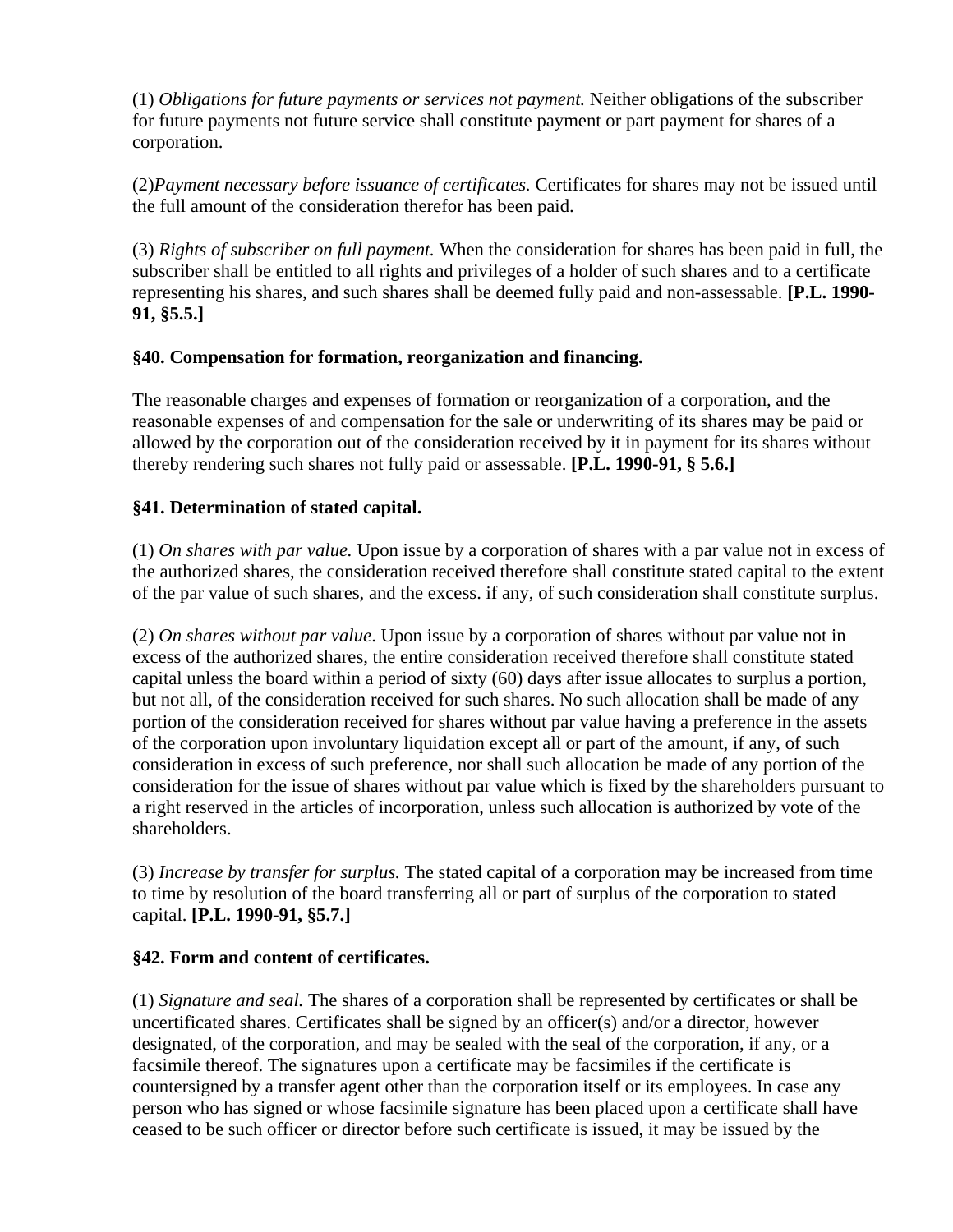corporation with the same effect as if he/she were such officer or director at the date of issue. For the purposes of this section, 'uncertificated shares' are shares of a corporation which:

(a)are not represented by an instrument;

(b) the transfer of which is registered upon books maintained for that purpose by or on behalf of the corporation issuing the shares; and

(c) are of a type commonly dealt in upon securities exchanges or markets.

(2) *Registered or bearer shares.* Shares may be issued either in registered form or in bearer form provided that the articles of incorporation prescribe the manner in which any required notice is to be given to shareholders of bearer shares in conformity with section 11 of this Act; provided, however, that resident domestic corporations shall not be allowed to issue shares in bearer form. The transfer of bearer shares shall be by delivery of the certificates. The articles of incorporation may provide that on request of a shareholder his bearer shares shall be exchanged for registered shares or his registered shares exchanged for bearer shares.

(3) *Statement regarding class and series.* Each certificate representing shares issued by a corporation which is authorized to issue shares of more than one class shall set forth upon the face or back of the certificate, or shall state that the corporation will furnish to any shareholder upon request and without charge, a full statement of the designation, relative rights, preferences and limitations of the shares of each class authorized to be issued and, if the corporation is authorized to issue any class of preferred shares in series, the designation, relative rights, preferences and limitations of each such series so far as the same have been fixed and the authority of the board to designate and fix the relative rights, preferences and limitations of other series.

(4) *Other statements on certificate.* Each certificate representing shares shall when issued state upon the face thereof:

(a) that the corporation is formed under the laws of the Republic;

(b) the name of the person or persons to whom issued if a registered share;

(c) the number and class of shares, and the designation of the series, if any, which such certificate represents;

(d) the par value of each share represented by such certificate, or a statement that the shares are without par value; and

(e) if the share does not entitle the holder to vote, that it is non-voting, or if the right to vote exists only under certain circumstances, that the right to vote is limited.

(5) Unless otherwise provided by the articles of incorporation or bylaws, the board of directors of a corporation may provide by resolution that some or all of any or all classes and series shall be uncertificated shares, provided that such resolution shall not apply to shares represented by a certificate until such certificate is surrendered to the corporation or transfer agent. Within a reasonable time after the issuance or transfer of uncertificated shares, the corporation or transfer agent shall send to the registered owner thereof a written notice containing the information required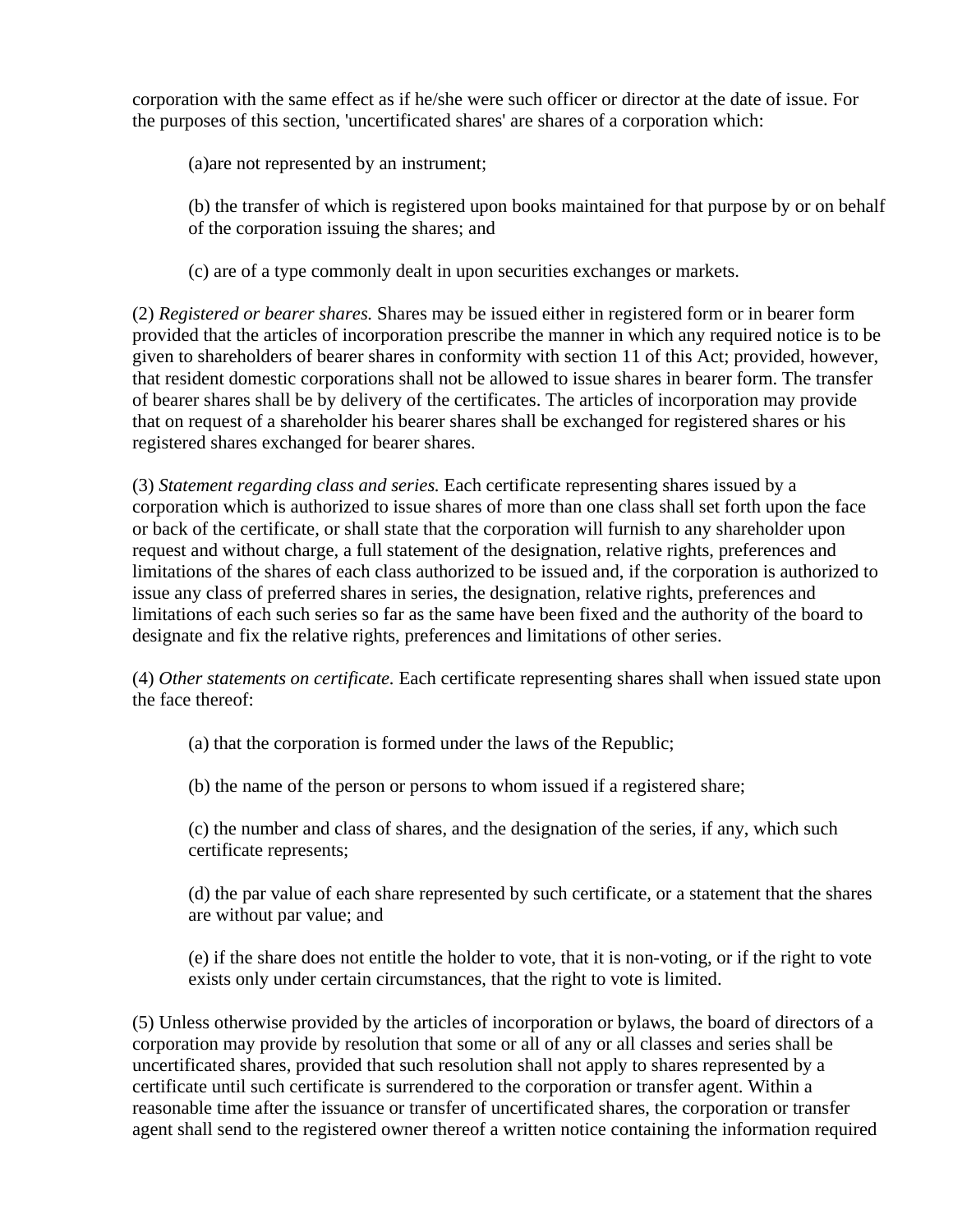to be set forth or stated on the certificates pursuant to subsections (3) and (4) of this section. Except as otherwise expressly provided by law, the rights and obligations of the holders of uncertificated shares and the rights and obligations of the holders of certificates representing shares of the same class and series shall be identical; provided however, that bearer shares may not be uncertificated.

(6) The Board of directors may, by resolution, provide that some or all classes and series of uncertificated shares shall be represented by certificates, provided that such resolution shall not become effective until the certificates are issued.

(7) *Lost, stolen or destroyed stock certificate, issuance of new certificate or uncertificated shares.* A corporation may issue a new certificate of stock uncertificated shares in place of any certificate theretofore issued by it, alleged to have been lost, stolen or destroyed, and the corporation may require the owner of the lost, stolen or destroyed certificate, or such owner's legal representative to give the corporation a bond sufficient to indemnify it against any claim that may be made against it on account of the alleged loss, theft or destruction of any such certificate or the issuance of such new certificate or uncertificated shares. **[P.L. 1990-91, §5.8; amended by P.L. 1998-73, §42; amended by P.L. 2000-18, §42.]**

### **§43. Dividends in cash, stock, or other property.**

(1) *General limitation.* A corporation may declare and pay dividends in cash, stock or other property on its outstanding shares, except when currently the corporation is insolvent or would thereby be made insolvent or when the declaration or payment would be contrary to any restrictions contained in the articles of incorporation. Dividends may be declared and paid out of surplus only; but in case there is no surplus, dividends may be declared or paid out of the net profits for the fiscal year in which the dividend is declared and for the preceding fiscal year.

(2) *Corporations engaged in exploitation of wasting* assets. A corporation engaged in the exploitation of natural resources or other wasting assets, including patents, or formed primarily for the liquidation of specific assets, may declare and pay dividends regardless of any surplus from the net profits derived from the liquidation or exploitation of such assets without making any deduction for the depletion of such assets resulting from lapse of time, consumption, liquidation or exploitation of such assets if the net assets remaining after such dividends are sufficient to cover the liquidation preferences of shares having such preferences in involuntary liquidation. **[P.L. 1990-91, § 5.9.]**

### **§44. Share dividends.**

(1) *Restrictions on distribution.* A corporation may make pro rata distribution of its authorized but unissued shares to holders of any class or series of its outstanding shares subject to the following conditions:

(a) if a distribution of shares having a par value is made, such shares shall be issued at not less than the par value thereof and there shall be transferred to stated capital at the time of such distribution an amount of surplus equal to the aggregate par value of such shares;

(b) if a distribution of shares without par value is made, the amount of stated capital to be represented by each such share shall be fixed by the board, unless the articles of incorporation reserved to the shareholders the right to fix the consideration for the issue of such shares; and there shall be transferred to stated capital at the time of such distribution an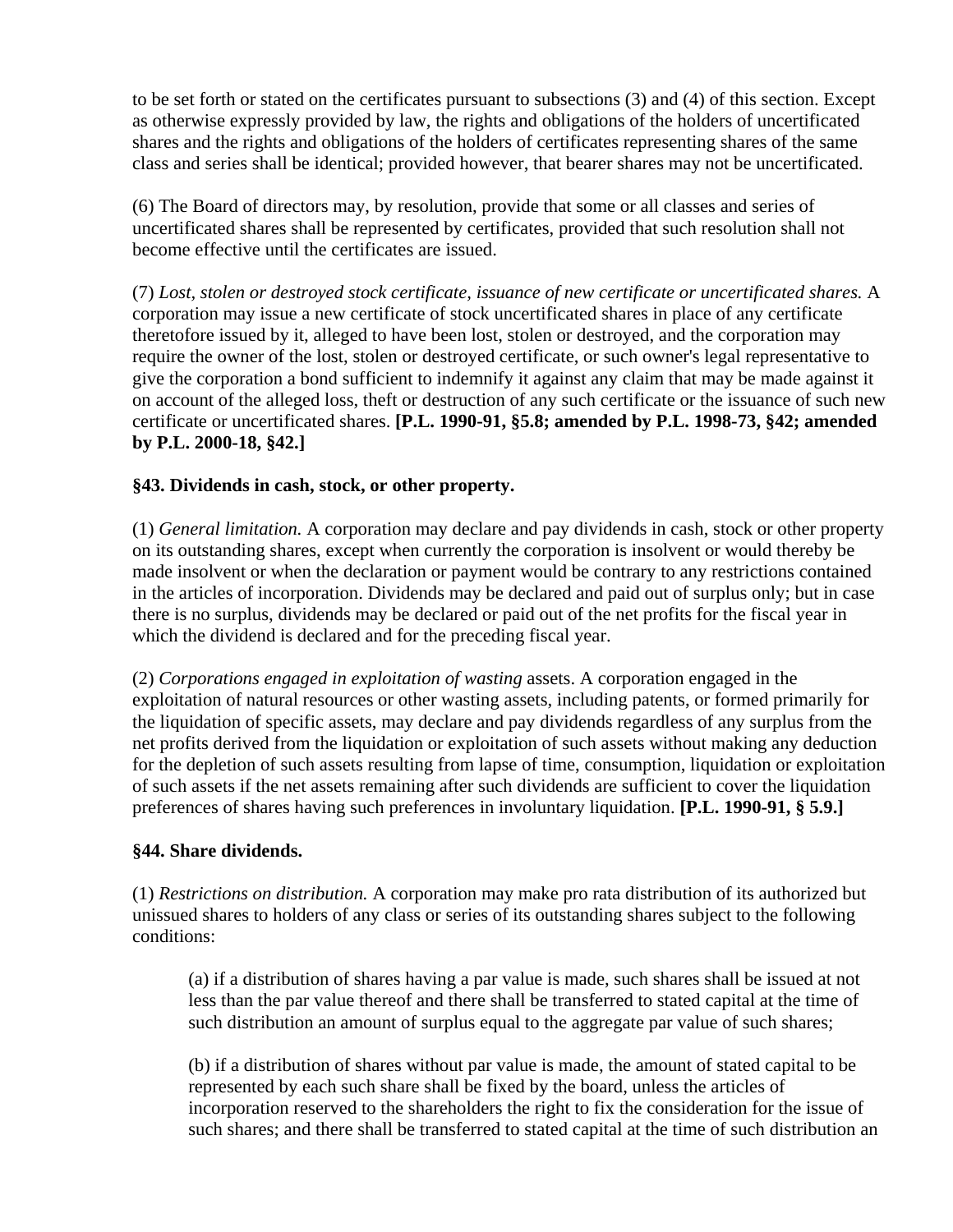amount of surplus equal to the aggregate stated capital represented by such shares.

(2) *Payment out of unrealized appreciation prohibited.* Unrealized appreciation of assets, if any, shall not be included in the computation of surplus available for a share dividend.

(3) *Notice to shareholders.* Upon the payment of a dividend payable in shares, notice shall be given to the shareholders of the amount per share transferred from surplus.

(4) *Authorized by shareholders.* No dividend payable in shares of any class shall be paid unless the share dividend is specifically authorized by the vote of two-thirds of the shares of each class that might be adversely affected by such a share dividend.

(5) *Split-ups.* A split-up or division of the issued shares of any class into a greater number of shares of the same class without increasing the stated capital of the corporation shall not be construed to be a share dividend within the meaning of this section. **[P.L. 1990-91, §5.10.]**

## **§45. Purchase or redemption by corporation of its own shares.**

(1) *Purchase or redemption out of surplus.* A corporation, subject to any restrictions contained in its articles of incorporation, may purchase its own shares or redeem its redeemable shares out of surplus except when currently the corporation is insolvent or would thereby be made insolvent.

(2) *Purchase out of stated capital.* A corporation may purchase its own shares out of stated capital except when currently the corporation is insolvent or would thereby be made insolvent, if the purchase is made for the purpose of:

- (a) eliminating fractions of shares;
- (b) collecting or compromising indebtedness to the corporation; or

(c) paying dissenting shareholders entitled to receive payment for their shares under sections 92 or 100 of this Act.

(3) *Redemption out of stated capital.* A corporation, subject to any restrictions contained in its articles of incorporation, may redeem or purchase its redeemable shares out of stated capital except when currently the corporation is insolvent or would thereby be made insolvent and except when such redemption or purchase would reduce net assets below the stated capital remaining after giving effect to the cancellation of such redeemable shares.

(4) *Purchase of redeemable shares.* When its redeemable shares are purchased by a corporation within the period of redeemability, the purchase price thereof shall not exceed the applicable redemption price stated in the articles of incorporation. Upon a call for redemption, the amount payable by the corporation for shares having a cumulative preference on dividends may include the stated redemption price plus accrued dividends to the next dividend date following the date of redemption of such shares. **[P.L. 1990-91, §5.11.]**

# **§46. Reacquired shares.**

(1) *When shares required to be canceled.* Shares that have been issued and have been purchased,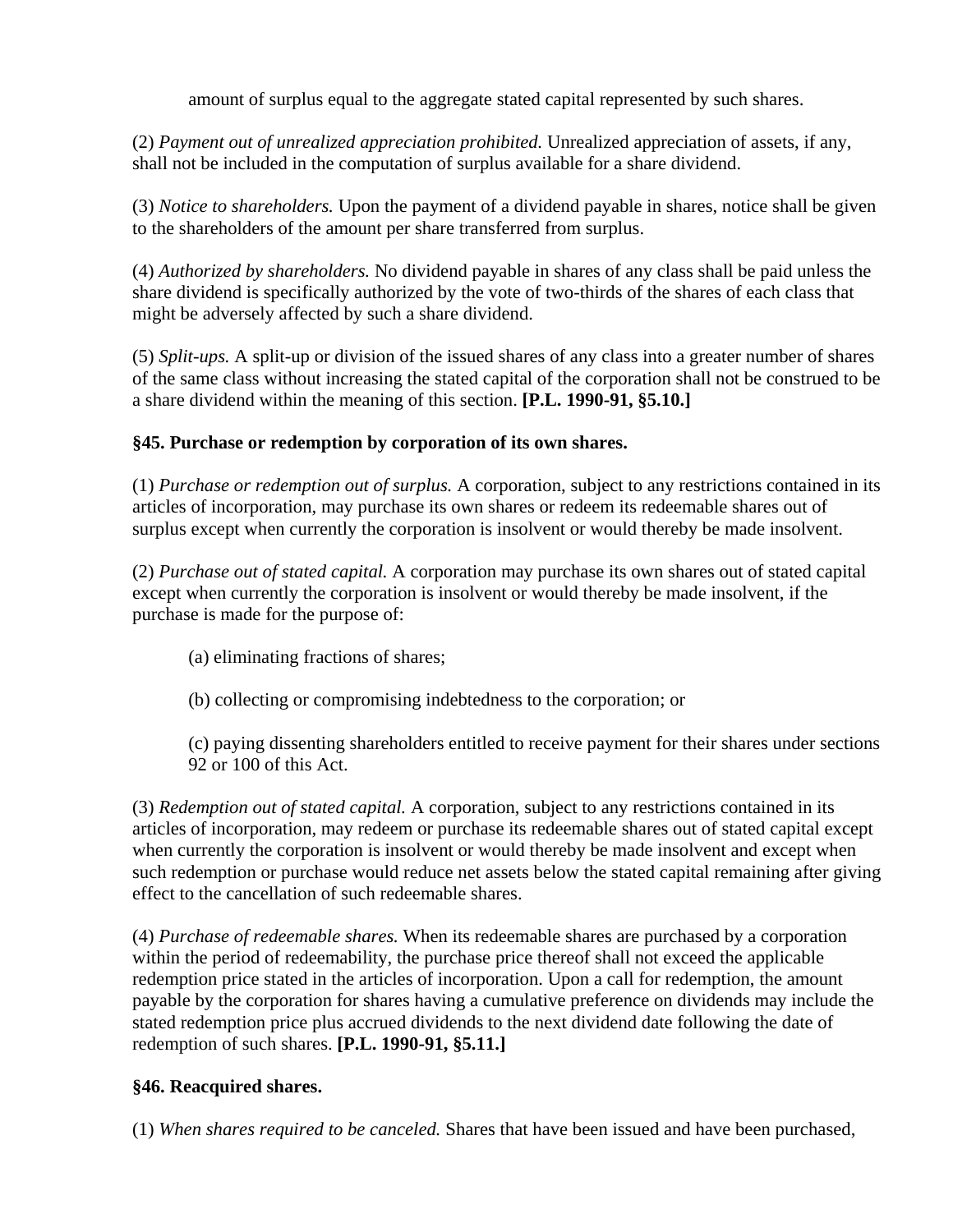redeemed or otherwise reacquired by a corporation shall be canceled if they are reacquired out of stated capital, or if they are converted shares, or if the articles of incorporation require that such shares be canceled upon reacquisition.

(2) *Shares not required to be canceled.* Any shares reacquired by the corporation and not required to be canceled may be either retained as treasury shares or canceled by the board at the time of reacquisition or at any time thereafter.

(3)*Disposition of treasury shares.* Neither the retention of reacquired shares as treasury shares, nor their subsequent distribution to shareholders or disposition for a consideration shall change the stated capital. Treasury shares may be disposed of for such consideration as the directors may fix. When treasury shares are disposed of for a consideration, the surplus shall be increased by the full amount of the consideration received.

(4)*Reduction of stated capital on reacquisition of shares.* When reacquired shares other than converted shares are canceled, the stated capital of the corporation shall be reduced by the amount of stated capital then represented by the shares so canceled. The amount by which stated capital has been reduced by cancellation of reacquired shares during a stated period of time shall be disclosed in the next financial statement covering such period that is furnished by the corporation to all its shareholders, or if practicable, in the first notice of dividend or share distribution that is furnished to the holders of each class or series of its shares between the end of the period and the next such financial statement, and in any event to all its shareholders within six (6) months of the date of the reduction of capital.

(5) *Canceled shares; eliminated shares.* Shares canceled under this section shall be restored to the status of authorized but unissued shares, except that if the articles of incorporation prohibit the reissue of any shares required or permitted to be canceled under this section, the board shall approve and deliver to a Registrar of Corporations articles of amendment under section 90 of this Act eliminating such shares from the number of authorized shares. **[P.L. 1990- 91, §5.12.]**

### **§47. Reduction of stated capital by action of the board.**

(1) *When board may reduce capital.* Except as otherwise provided in the articles of incorporation, the board may at any time reduce the stated capital of a corporation by eliminating from stated capital amounts previously transferred by the board from surplus to stated capital and not allocated to any designated class or series of shares, or by eliminating any amount of stated capital represented by issued shares having a par value to the extent that the stated capital exceeds the aggregate par value of such shares, or by reducing the amount of stated capital represented by issued shares without par value.

If, however, the consideration for the issue of shares without par value was fixed by the shareholders under section 38(3) of this Act, the board shall not reduce the stated capital represented by such shares except to the extent, if any, that the board was authorized by the shareholders to allocate any portion of such consideration to surplus.

(2) *Limitation on amount of reduction.* No reduction of stated capital shall be made under this section unless after such reduction the stated capital exceeds the aggregate preferential amounts payable upon involuntary liquidation upon all issued shares having preferential rights in the assets plus the par value of all other issued shares with par value.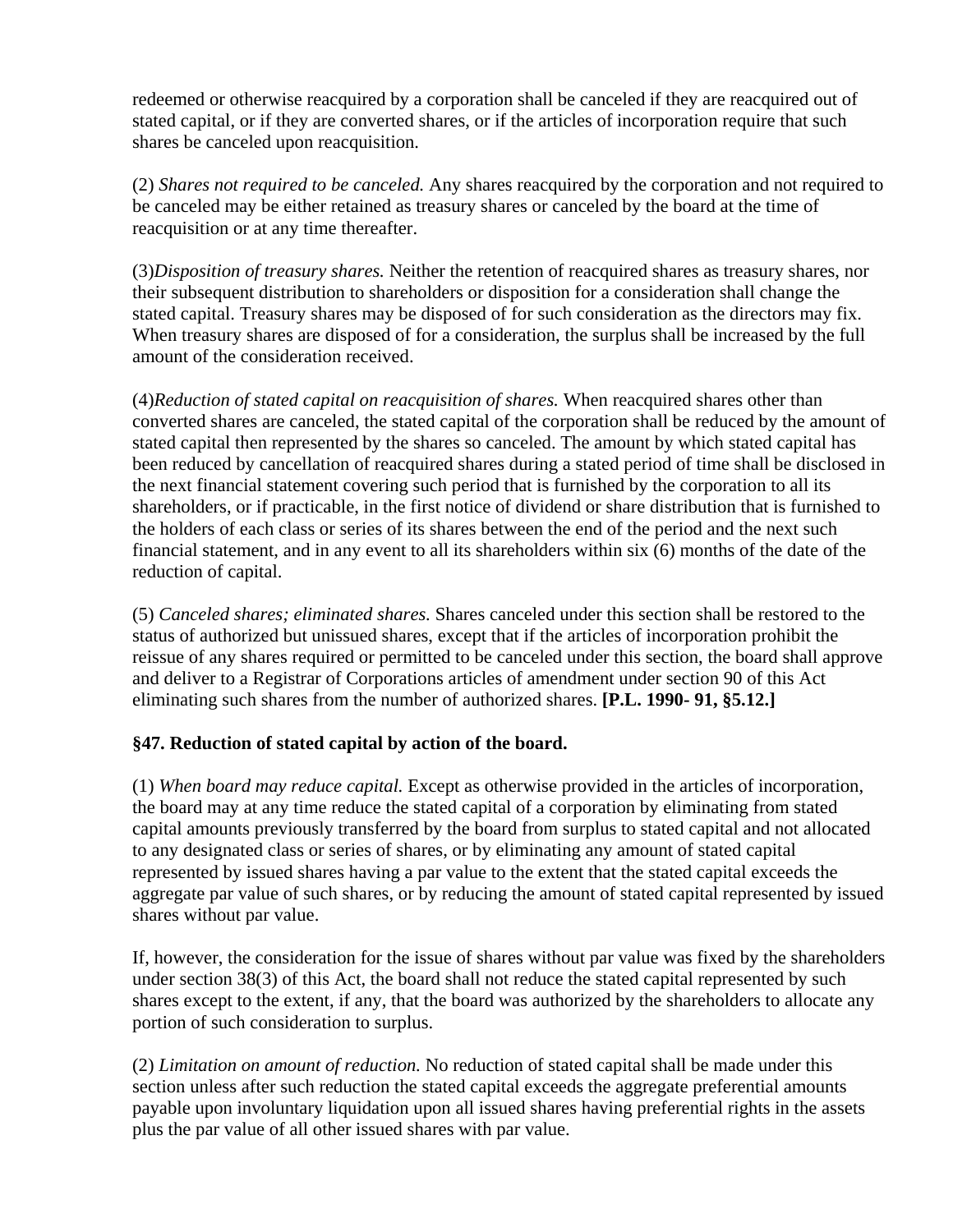(3) *Notice to shareholders.* When a reduction of stated capital has been effected under this section, the amount of such reduction shall be disclosed in the next financial statement covering the period in which such reduction is made that is furnished by the Corporation to all its shareholders, or, if practicable, in the first notice of dividend or share distribution that is furnished to the holders of each class or series of its shares between the date of such reduction and the next such financial statement, and in any event to all its shareholders within six (6) months of the date of such reduction. **[P.L. 1990-1, §5.13]**

### **DIVISION 6:**

### **DIRECTORS AND MANAGEMENT**

#### **§48. Management of business of corporation.**

Subject to limitations of the articles of incorporation and of this Act as to action which shall be authorized or approved by the shareholders, all corporate powers shall be exercised by or under authority of, and the business and affairs of every corporation shall be managed by, a board of directors. **[P.L. 1990-91, §6.1.]**

### **§49. Qualifications of directors.**

The articles of incorporation may prescribe special qualifications for directors. Unless otherwise provided in the articles of incorporation, directors may be of any nationality and need not be residents of the Republic or shareholders of the corporation. Directors of a resident corporation shall be natural persons. Non-resident corporations may appoint or elect directors which are corporations**. [P.L. 1900- 91, §6.2.]**

### **§50. Number of directors.**

(1) *Number required.* The number of directors constituting the board of directors shall be one (1) or more. The number of directors of the corporation may be fixed by the bylaws, by the shareholders, or by action of the board under the specific provisions of a bylaw.

(2) *Increase or decrease.* The number of directors may be increased or decreased by amendment of the bylaws, by the shareholders, or by action of the board under the specific provisions of a bylaw, subject to the following limitations:

(a) if the board is authorized by the bylaws to change the number of directors, whether by amending the bylaws or by taking action under the specific provisions of a bylaw, such amendment or action shall require the vote of a majority of the entire board;

(b) no decrease shall shorten the term of any incumbent director. **[P.L. 1990-91, §6.3.]**

### **§51. Election and term of directors.**

(1) *Manner and term.* At each annual meeting of shareholders, directors shall be elected to hold office until the next annual meeting except as authorized by section 52 of this Act. The articles of incorporation may provide for the election of one or more directors by the holders of the shares of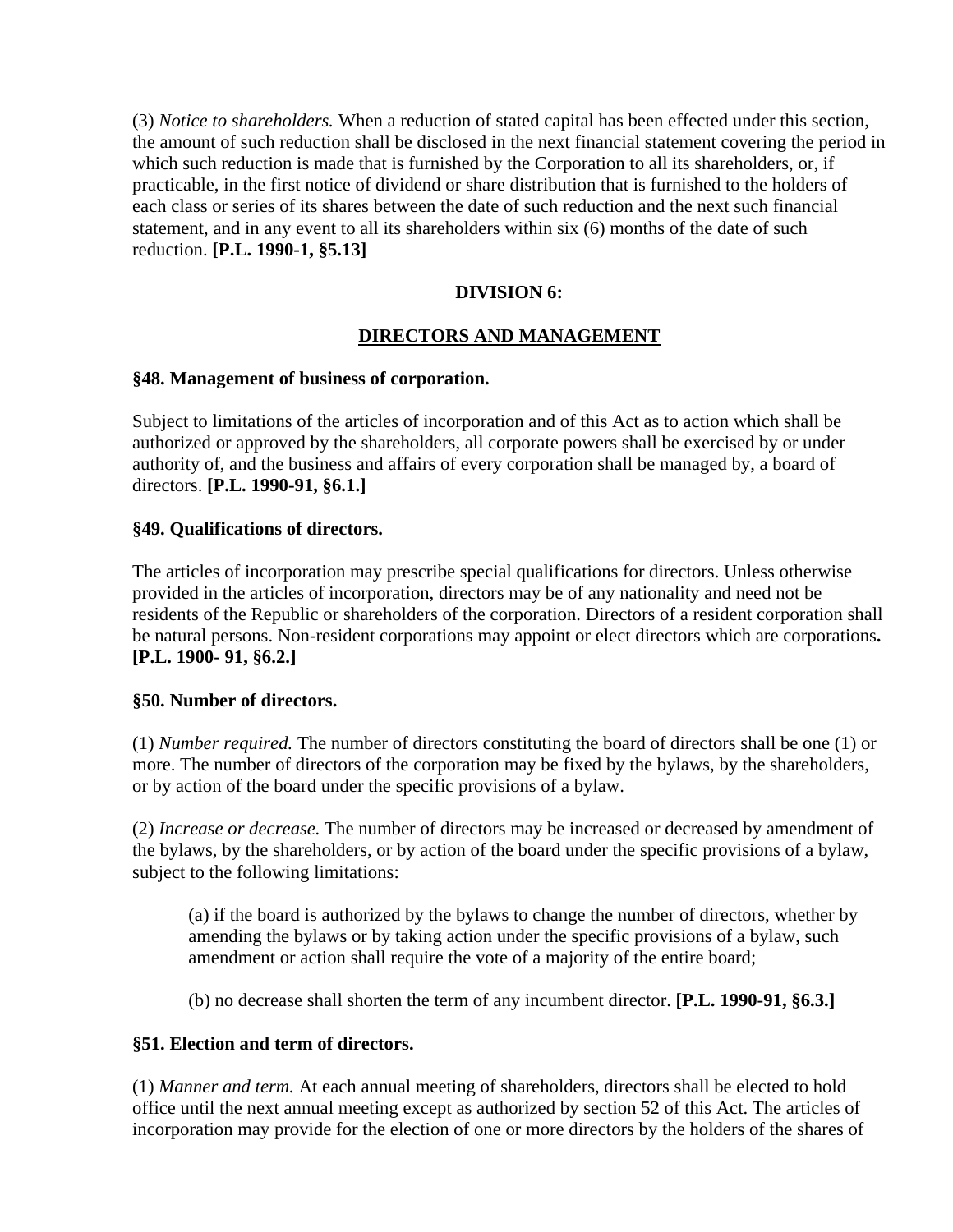any class or series.

(2) *Tenure.* Each director shall hold office until the expiration of the term for which he is elected, and until his successor has been elected and qualified. **[P.L. 1990-91, §6.4.]**

### **§52***.* **Classes of directors.**

The articles of incorporation may provide that the directors be divided into two (2) or more classes and that each class of directors serve for such term as specified in the articles of incorporation.

The articles of incorporation may confer upon the holders of any class or series of shares the right to elect one (1) or more directors who shall serve for such term, and have such voting powers as shall be stated in the articles of incorporation. The terms of office and voting powers of the directors elected in the manner so provided in the articles of incorporation may be greater than or less than those of any other director or class of directors. If the articles of incorporation provide that the directors elected by the holders of a class or series of shares shall have more or less than one (1) vote per director on any matter, every reference in this Act to a majority or other proportion of such directors shall refer to a majority or other proportion of the votes of such directors. **[P.L., 199091, §6.5; amended by P.L. 1998-73, §52.]**

### **§53. Newly created directorships and vacancies.**

(1) *How vacancies filled in general*. Newly created directorships resulting from an increase in the number of directors and vacancies occurring in the board for any reason except removal of directors without cause may be filled by vote of a majority of the directors then in office, although less than a quorum exists, unless the articles of incorporation or the bylaws provide that such newly created directorships or vacancies shall be filled by vote of the shareholders.

(2) *Vacancies on removal without cause.* Unless the articles of incorporation or the specific provisions of a bylaw adopted by the shareholders provide that the board shall fill vacancies occurring in the board by reason of the removal of directors without cause, such vacancies may be filled only by vote of the shareholders.

(3) *Term.* A director elected to fill a vacancy shall be elected to hold office for the unexpired term of his predecessor**. [P.L. 1990-91, §6.6.][subsection (1) amended by P.L. 2005-27]**

### **§54. Removal of directors.**

(1) *Removal for cause.* Any or all of the directors may be removed for cause by vote of the shareholders. The articles of incorporation or the specific provisions of a bylaw may provide for such removal by action of the board, except in the case of any director elected by cumulative voting, or by the holders of the shares of any class or series when so entitled by the provisions of the articles of incorporation.

(2) *Without cause.* If the articles of incorporation or the bylaws so provide, any or all of the directors may be removed without cause by vote of the shareholders.

(3) *Limitations on removal.* The removal of directors, with or without cause, as provided in subsections (1) and (2) of this section is subject to the following: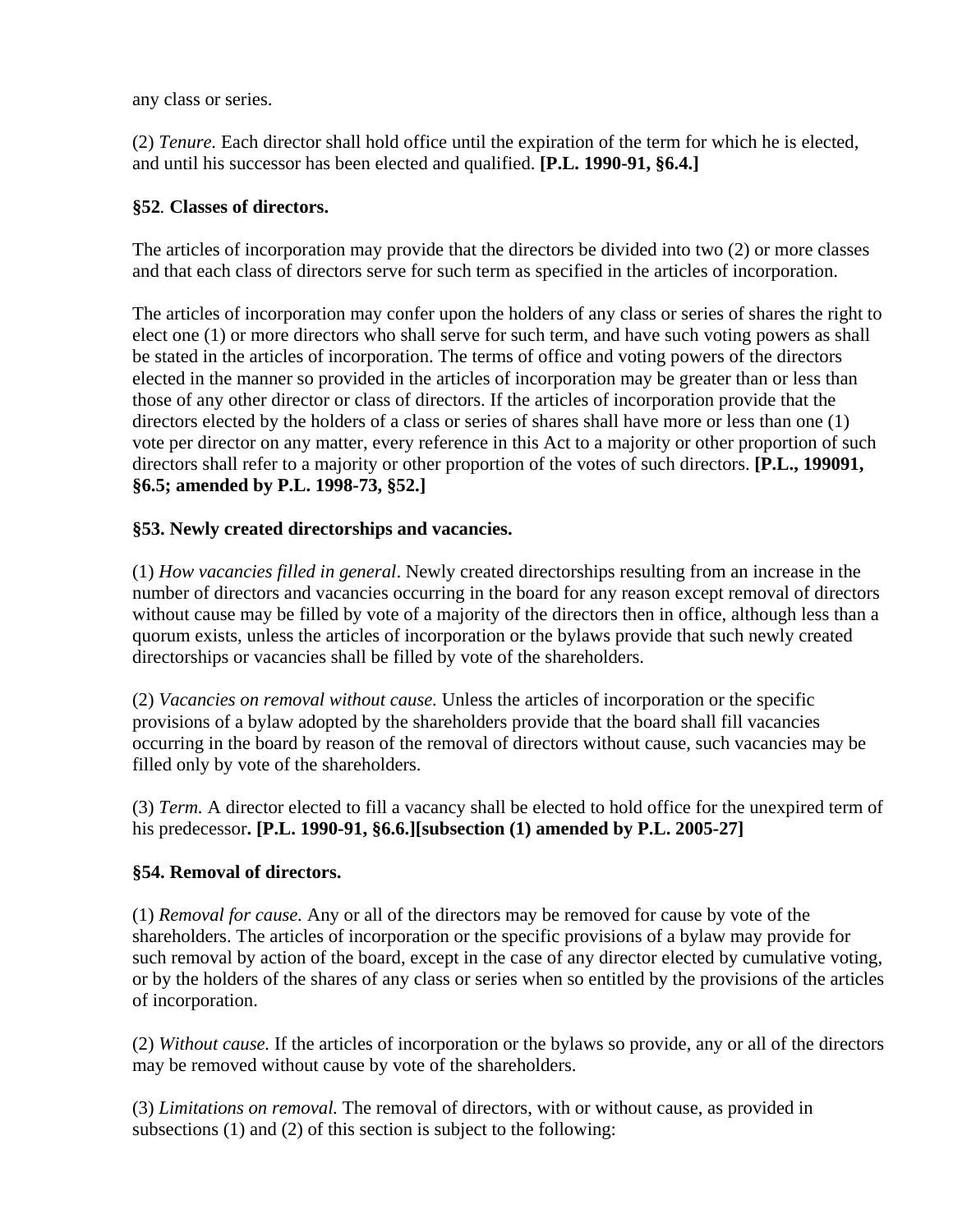(a) in the case of a corporation having cumulative voting, no director may be removed when the votes cast against his removal would be sufficient to elect him if voted cumulatively at an election at which the same total number of votes were cast and the entire board, or the entire class of directors of which he is a member, were then being elected; and

(b) when by the provisions of the articles of incorporation the holders of the shares of any class or series, or holders of bonds, voting as a class are entitled to elect one or more directors, any director so elected may be removed only by the applicable vote of the holders of the shares of that class or series, or the holders of such bonds, voting as a class. **[P.L. 1990-91, §6.7.]**

### **§55. Quorum; action by the board.**

(1) *Quorum defined.* Unless a greater proportion is required by the articles of incorporation, a majority of the entire board, present in person or by proxy at a meeting duly assembled, shall constitute a quorum for the transaction of business or of any specified item of business, except that the articles of incorporation or the bylaws may fix the quorum at less than a majority of the entire board but not less than one-third thereof.

(2) *Vote at meeting as action by board.* The vote of the majority of the directors present in person or by proxy at a meeting at which a quorum is present shall be the act of the board unless the articles of incorporation require the vote of a greater number.

(3) *Proxy.* Unless otherwise provided in the articles of incorporation or the bylaws, any director may be represented and vote at a meeting or unanimously consent to action without a meeting by a proxy or proxies given to another director appointed by instrument in writing, including a telegram, cable, telex, telefax or other writing transmitted by communications equipment. The articles of incorporation or the bylaws may contain restrictions, prohibitions or limitations upon the grant or use of proxies by directors.

(4) *Action without meeting.* Unless restricted by the articles of incorporation or bylaws, any action required or permitted to be taken at any meeting of the board of directors or of any committee thereof may be taken without a meeting if all members of the board or committee, as the case may be, consent thereto in writing and the writing or writings are filed with the minutes of the proceedings of the board or committee.

(5) *Participation by communications equipment.* Unless restricted by the articles of incorporation, or bylaws, members of the board or any committee thereof may participate in a meeting of such board or Committee by means of communications equipment which permits the persons participating in the meeting to communicate with each other, and participation in a meeting pursuant to this paragraph shall constitute presence in person at such meeting.

(6) *Greater requirement as to quorum and vote of directors.* The articles of incorporation may contain provisions specifying either or both of the following:

(a) that the portion of directors that shall constitute a quorum for the transaction of business or of any specified item of business shall be greater than the proportion prescribed by subsection (1) of this section in the absence of such provision;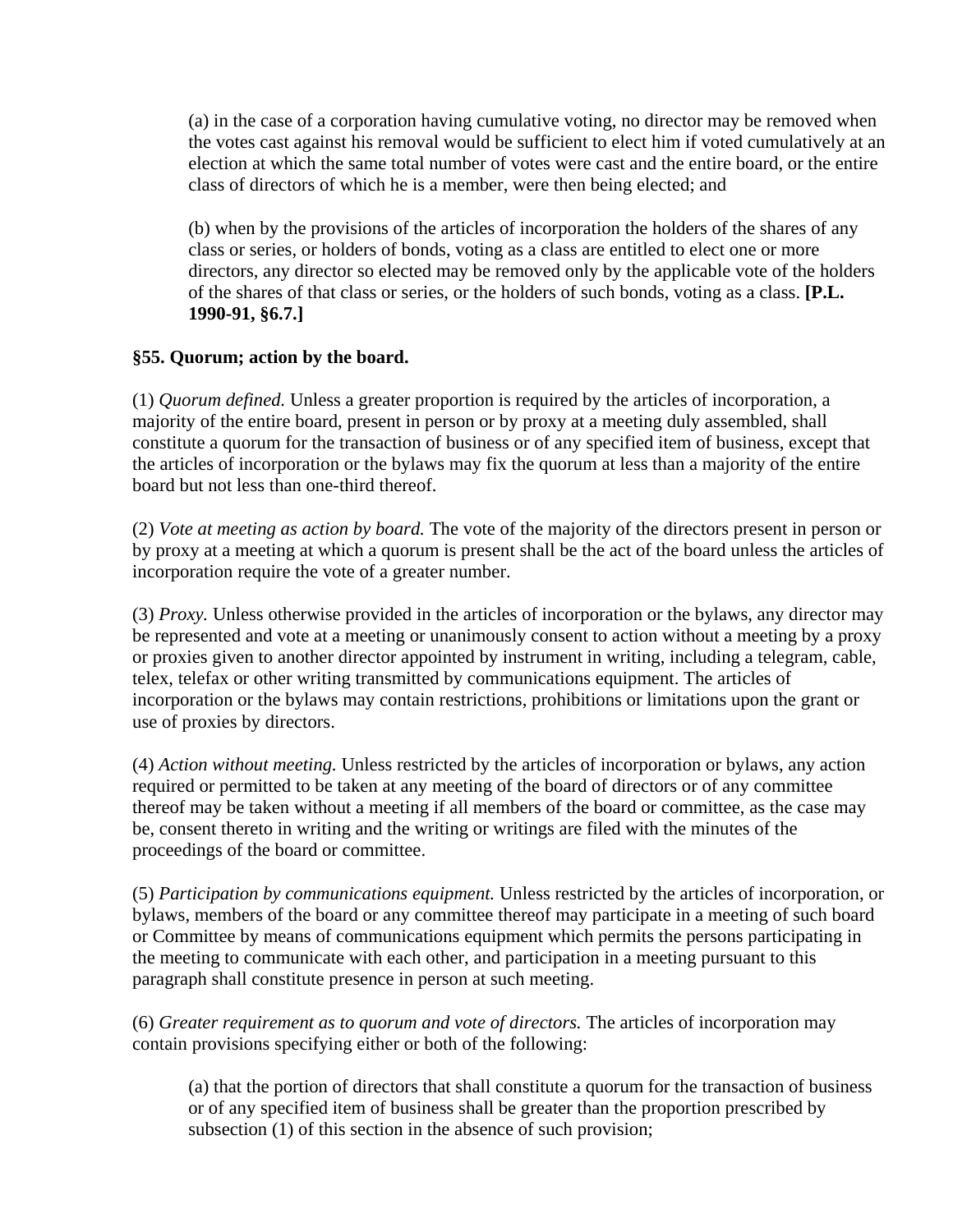(b) that the proportion of votes of directors that shall be necessary for the transaction of business or of any specified item of business shall be greater than the proportion prescribed by subsection (2) of this section in the absence of such provision.

(7) *Amendment of articles with regard to quorum or votes of directors.* An amendment of the articles of' incorporation which adds a provision permitted by subsection (6) of this section or which changes or strikes out such a provision, shall be authorized at a meeting of shareholders by a vote of the holders of two-thirds of all outstanding shares entitled to vote thereon, or of such greater proportion of shares, or class or series of shares, as may be provided specifically in the articles of incorporation for adding, changing, or striking out a provision permitted by subsection (6) of this section. **[P.L. 1990-1, § 6.8; amended by P.L. 1998-73, § 55.]**

### **§56. Meetings of the board.**

(1) *Time and place.* Meetings of the board, regular or special, may be held at any place within or without the Republic, unless otherwise provided by the articles of incorporation or the bylaws. The time and place for holding meetings of the board may be fixed by or under the bylaws, or if not so fixed, by the board.

(2) *Notice of meetings.* Unless otherwise provided by the bylaws, regular meetings of the board may be held without notice if the time and place of such meetings are fixed by the bylaws or the board. Special meetings of the board may be called in the manner provided in the bylaws and shall be held upon notice to the directors. The bylaws may prescribe what shall constitute notice of meeting of the board. A notice or waiver of notice need not specify the purpose of any regular or special meeting of the board, unless required by the bylaws.

(3) *Waiver of notice.* Notice of a meeting need not be given to any director who submits a signed waiver of notice whether before or after the meeting, or who attends the meeting without protesting the lack of notice. **[P.L. 1990-91, § 6.9.]**

# **§57. Executive and other committees.**

(1) *Appointment and powers of committees.* If the articles of incorporation or the bylaws so provide, the board, by resolution adopted by a majority vote of the entire board, may designate from among its members an executive committee and other committees, each of which to the extent provided in the resolution or in the articles of incorporation or bylaws of the corporation, shall have and may exercise all the authority of the board of directors, but no such committee shall have the authority as to the following matters:

(a) the submission to shareholders of any action that requires shareholders' authorization under this Act;

(b) the filling of vacancies in the board of directors or in a committee;

(c) the fixing of compensation of the directors for serving on the board or on any committee;

(d) the amendment or repeal of the bylaws, or the adoption of new bylaws;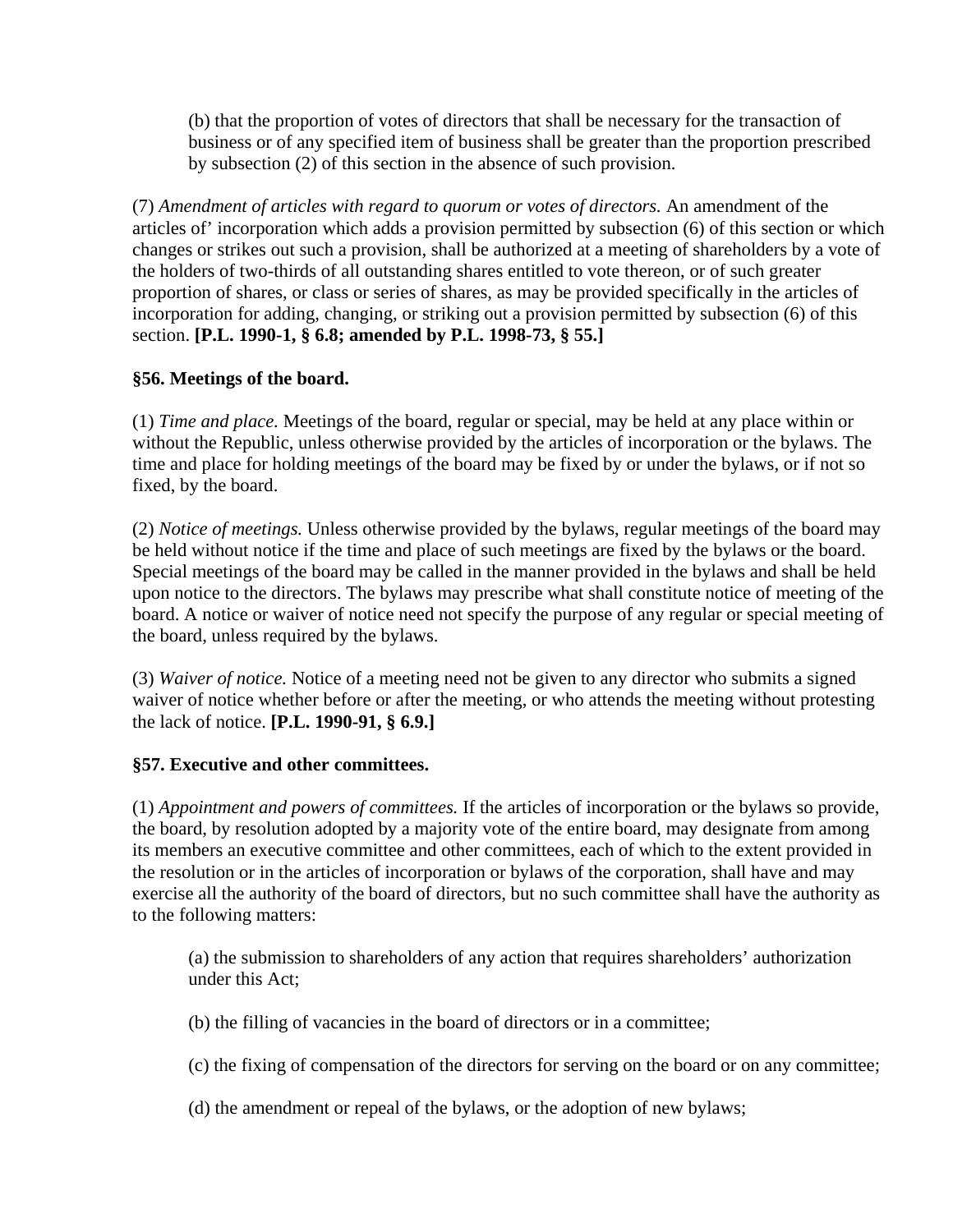(e) the amendment or repeal of any resolution of the board which by its terms shall not be so amendable or repealable.

(2) *Tenure; effect of committee on duty of directors.* Each such committee shall serve at the pleasure of the board. The designation of any such committee and the delegation thereto of authority shall not alone relieve any director of his duty to the corporation under section 61 of this Act. **[P.L. 1990-91, §6.10.]**

### **§58. Director conflicts of interest.**

(1) *Effect of personal financial interest or common directorship.* No contract or other transaction between a corporation and one or more of its directors, or between a corporation and any other corporation, firm, association or other entity in which one or more of its directors are directors or officers, or have a substantial financial interest, shall be either void or voidable for this reason alone or by reason alone that such director or directors are present at the meeting of the Board, or of a committee thereof, which approves such contract or transaction, or that his or their votes are counted for such purpose:

(a) if the material facts as to such director's interest in such contract or transaction and as to any such common directorship, officership or financial interest are disclosed in good faith or known to the board or committee, and the board or committee approves such contract or transaction by a vote sufficient for such purpose without counting the vote of such interested director, or, if the votes of the disinterested directors are insufficient to constitute an act of the board as defined in section 55 of this Act, by unanimous vote of the disinterested directors; or

(b) if the material facts as to such director's interest in such contract or transaction and as to any such common directorship, officership or financial interest are disclosed in good faith or known to the shareholders entitled to vote thereon, and such contract or transaction is approved by vote of such shareholders.

(2) *Determining quorum.* Common or interested directors may be counted in determining the presence of a quorum at a meeting of the board or of a committee which approves such contract or transaction.

(3) *Additional restrictions on transactions with directors.* The articles of incorporation may contain additional restrictions on contracts or transactions between a corporation and its directors and may provide that contracts or transactions in violation of such restrictions shall be void or voidable by the corporation.

(4) *Compensation of board.* Unless otherwise provided in the articles of incorporation or the bylaws, the board shall have authority to fix the compensation of directors for services in any capacity. **[P.L. 1990-91, § 6.11.]**

#### **§59. Loans to employees and officers; guaranty of obligations of employees and officers.**

Unless restricted by the articles of incorporation or bylaws, any corporation may lend money to, or guarantee any obligations of, or otherwise assist any officer, director or employee of the corporation or of its subsidiary, whenever, in the judgment of the directors, such loan, guaranty or assistance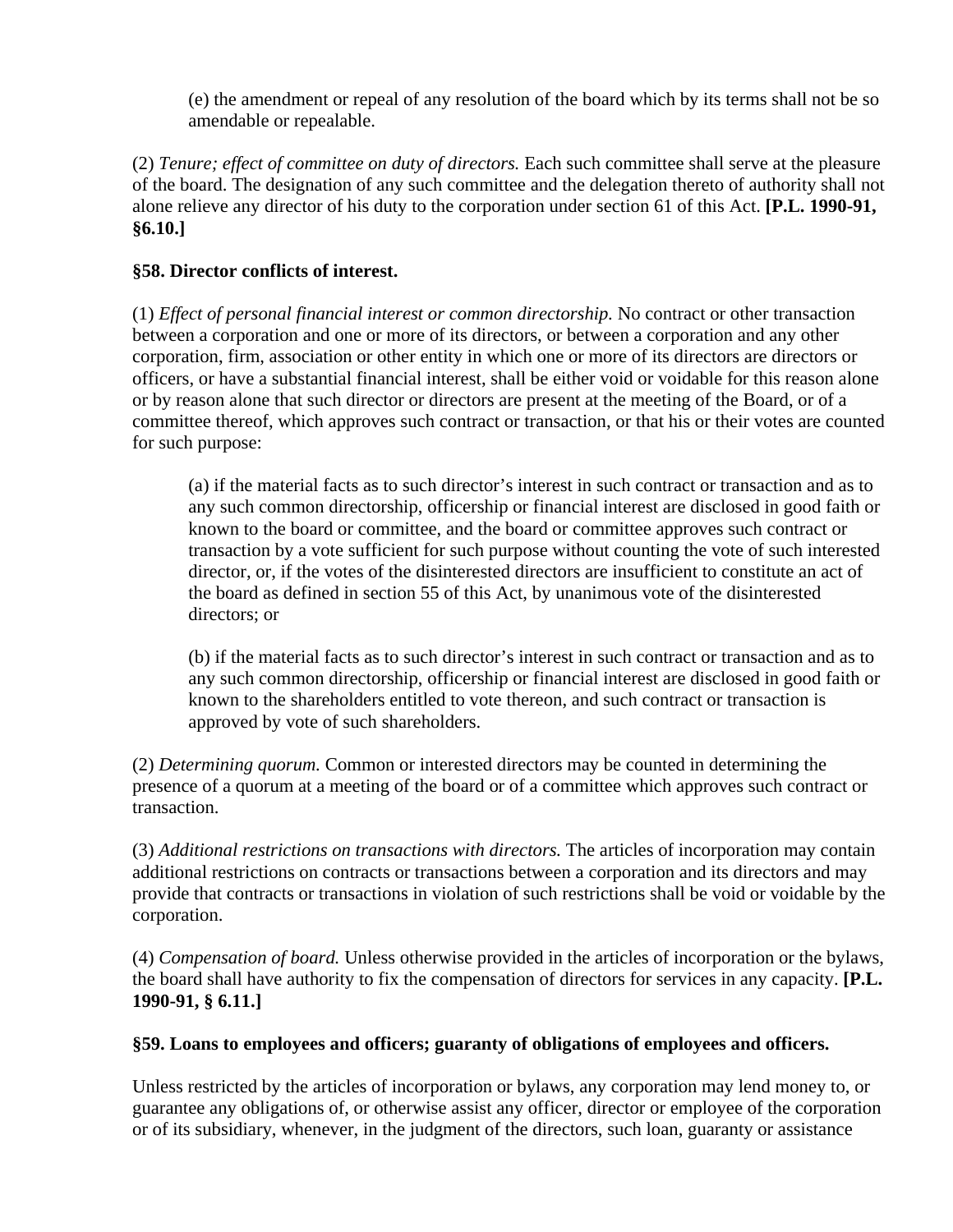may reasonably be expected to benefit the corporation. However, a loan shall not be made by a corporation to any director unless it is authorized by a vote of the shareholders. For this purpose, the shares of the director who would be the borrower will not be entitled to vote. The loan, guaranty or other assistance may be with or without interest, and may be unsecured or secured in such a manner as the Board of Directors shall approve, including, without limitation, a pledge of shares of stock of the corporation. Nothing contained in this section shall be deemed to deny, limit or restrict the powers of guaranty or warranty of any corporation at common law or under any statute. **[P.L. 1990- 91, § 6.12; amended by P.L. 1998-73, §59.]**

### **§60. Indemnification of directors and officers.**

(1) *Actions not by or in right of the corporation.* A corporation shall have the power to indemnify any person who was or is a party or is threatened to be made a party to any threatened, pending or completed action, suit or proceeding whether civil, criminal, administrative or investigative (other than an action by or in the right of the corporation) by reason of the fact that he is or was a director or officer of the corporation, or is or was serving at the request of the corporation as a director or officer of another corporation, partnership, joint venture, trust or other enterprise, against expenses (including attorneys' fees), judgments, fines and amounts paid in settlement actually and reasonably incurred by him in connection with such action, suit or proceeding if he acted in good faith and in a manner he reasonably believed to be in or not opposed to the best interests of the corporation, and, with respect to any criminal action or proceeding, had no reasonable cause to believe that his conduct was unlawful. The termination of any action, suit or proceeding by judgment, order, settlement, conviction, or upon a plea of no contest, or its equivalent, shall not, of itself, create a presumption that the person did not act in good faith and in a manner which he reasonably believed to be in or not opposed to the best interests of the corporation, and, with respect to any criminal action or proceeding, had reasonable cause to believe that his conduct was unlawful.

(2) *Actions by or in right of the corporation.* A corporation shall have power to indemnify any person who was or is a party or is threatened to be made a party to any threatened, pending, or completed action or suit by or in the right of the corporation to procure judgment in its favor by reason of the fact that he is or was a director or officer of the corporation, or is or was serving at the request of the corporation as a director or officer of another corporation, partnership, joint venture, trust or other enterprise against expenses (including attorneys' fees) actually and reasonably incurred by him or in connection with the defense or settlement of such action or suit if he acted in good faith and in a manner he reasonably believed to be in or not opposed to the best interests of the corporation and except that no indemnification shall be made in respect of any claim, issue or matter as to which such person shall have been adjudged to be liable for negligence or misconduct *in* the performance of his duty to the corporation unless and only to the extent that the court in which such action or suit was brought shall determine upon application that, despite the adjudication of liability but in view of all the circumstances of the case such person is fairly and reasonably entitled to indemnity for such expenses which the court shall deem proper.

(3) *When director or officer successful.* To the extent that a director or officer of a corporation has been successful on the merits or otherwise in defense of any action, suit or proceeding referred to in subsections (1) or (2) of this section, or in the defense of a claim, issue or matter therein, he shall be indemnified against expenses (including attorneys' fees) actually and reasonably incurred by him in connection therewith.

(4) *Payment of expenses in advance.* Expenses incurred in defending a civil or criminal action, suit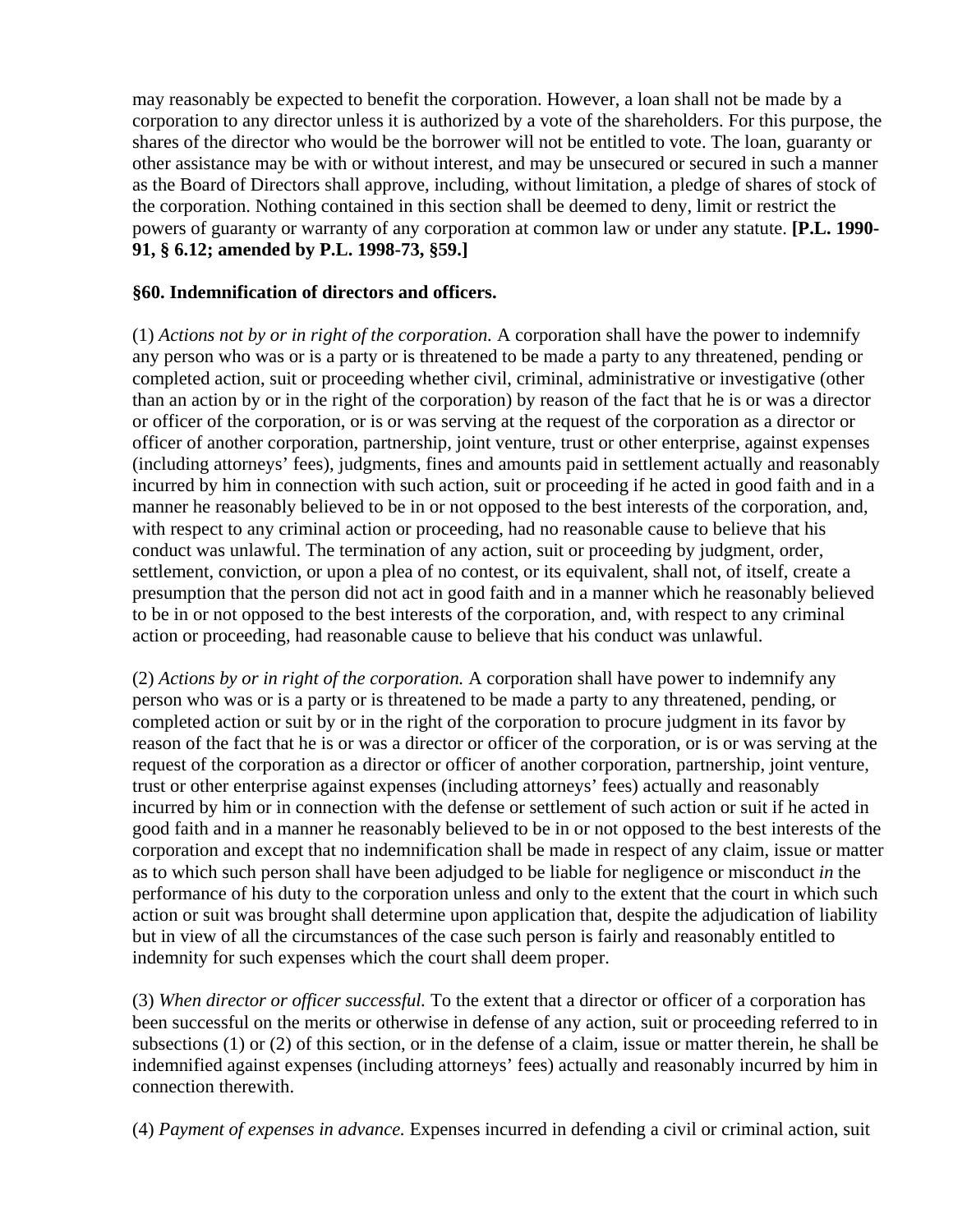or proceeding may be paid in advance of the final disposition of such action, suit or proceeding as authorized by the board of directors in the specific case upon receipt of an undertaking by or on behalf of the director or officer to repay such amount if it shall ultimately be determined that he is not entitled to be indemnified by the corporation as authorized in this section.

(5) *Indemnification pursuant to other rights.* The indemnification and advancement of expenses provided by, or granted pursuant to, the other subsections of this section shall not be deemed exclusive of any other rights to which those seeking indemnification or advancement of expenses may be entitled under any bylaw, agreement, vote of stockholders or disinterested directors or otherwise, both as to action in his official capacity and as to action in another capacity while holding such office.

(6) *Continuation of Indemnification.* The indemnification and advancement of expenses provided by, or granted pursuant to, this section shall, unless otherwise provided when authorized or ratified, continue as to a person who has ceased to be a director, officer, employee or agent and shall inure to the benefit of the heirs, executors and administrators of such person.

(7) *Insurance.* A corporation shall have the power to purchase and maintain insurance on behalf of any person who is or was a director or officer of the corporation or is or was serving at the request of the corporation as a director or officer against any liability asserted against him and incurred by him in such capacity whether or not the corporation would have the power to indemnify him against such liability under the provisions of this section. **[P.L. 1990-91, §6.1, amended by P.L. 1998-73, §60.]**

## **§61. Standard of care to be observed by directors and officers.**

Directors and officers shall discharge the duties of their respective positions in good faith and with that degree of diligence, care and skill which ordinarily prudent men would exercise under similar circumstances in like positions. In discharging their duties, directors and officers, when acting in good faith, may rely upon financial statements of the corporation represented to them to be correct by the president or the officer of the corporation having charge of its books or accounts, or stated in a written report by an independent public or certified public accountant or firm of such accountants fairly to reflect the financial condition of such corporation. **[P.L. 1990-91, §6.14.]**

## **§62. Officers.**

(1) *Appointment.* Every Corporation shall have a secretary and may have such officers, however designated, as shall be provided for in the articles of incorporation or bylaws. Such officers shall be appointed by the board or in the manner directed by the articles of incorporation or the bylaws. Additional officers from time to time may be appointed in the manner outlined by the articles or the bylaws or as the board may determine are desirable or necessary to carry on the business of the corporation.

(2) *Qualifications.* Officers of the corporation may be natural persons, a corporation or other business entity.

(3) *Election by shareholders.* The articles of incorporation or the bylaws may provide that all officers or that specified officers shall be elected by the shareholders instead of by the board.

(4) *Terms.* Unless otherwise provided in the articles of incorporation or bylaws, all officers shall be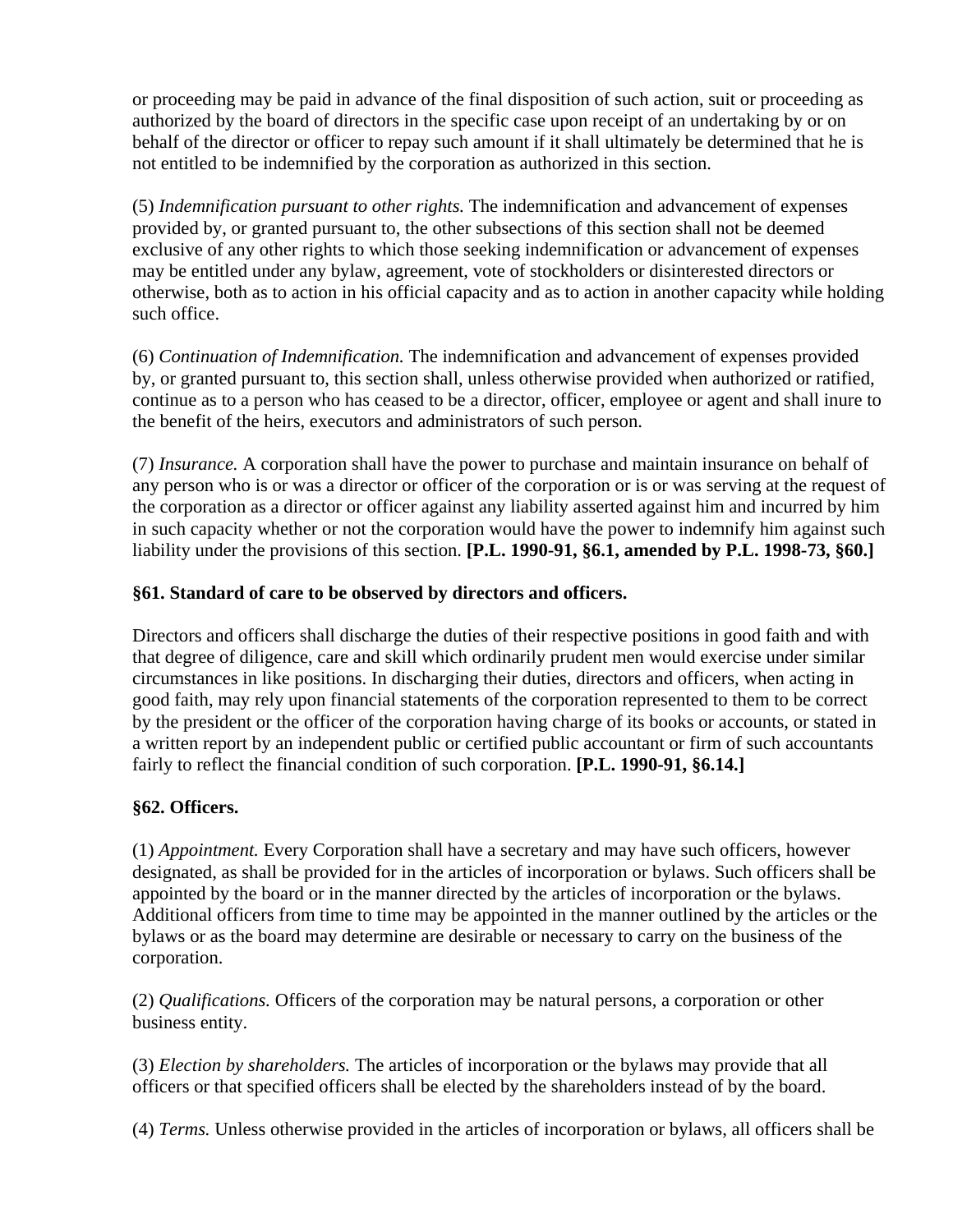elected or appointed to hold office until the meeting of the board following the next annual meeting of shareholders, or in the case of officers elected by the shareholders, until the next annual meeting of the shareholders.

(5) *Tenure.* Each officer shall hold office for the term for which he is elected or appointed, and until his successor has been elected or appointed and qualified.

(6) *Same person for more than one office.* Any two or more offices may be held by the same person unless the articles of incorporation or bylaws otherwise provide.

(7) *Security for performance.* The board may require any officer to give security for the faithful performance of his duties.

(8) *Duties.* All officers as between themselves and the corporation shall have such authority and perform such duties with respect to the management of the corporation as may be provided in the bylaws or, to the extent not so provided, by the board.

(9). *Nationality and residence.* Officers may be of any nationality and need not be residents of the Republic. **[P.L. 1990-91, §6.15; amended by P.L. 998-73, §62; amended by P.L. 2000-18, §62.]**

## **§63. Removal of officers.**

(1) *Method of removal.* Any officer elected or appointed by the board may be removed by the board with or without cause except as otherwise provided in the articles of incorporation or the bylaws. An officer elected by the shareholders may be removed, with or without cause, only by vote of the shareholders, but his authority to act as an officer may be suspended by the board for cause.

(2) *Effect of removal without cause.* The removal of an officer without cause shall be without prejudice to his contract rights, if any. The election or appointment of an officer shall not of itself create contract rights. **[P.L. 1990-91, §6.16.]**

## **DIVISION 7:**

## **SHAREHOLDERS**

### **§64. Meetings of shareholders.**

(1) *Place of meeting.* Meetings of shareholders may be held at such place, either within or without the Republic as may be designated in the bylaws.

(2) *Time of meeting; business.* An annual meeting of shareholders shall be held for the election of directors on a date and at a time designated by or in the manner provided in the by-laws. Any other proper business may be transacted at the annual meeting.

(3) *Failure to hold meeting.* A failure to hold the annual meeting at the designated time or to elect a sufficient number of directors to conduct the business of the corporation shall not affect otherwise valid corporate acts or cause a dissolution of the corporation except as otherwise specifically provided in this Act. If the annual meeting for election of directors is not held on the date designated therefor, the directors shall cause the meeting to be held as soon thereafter as convenient. If there is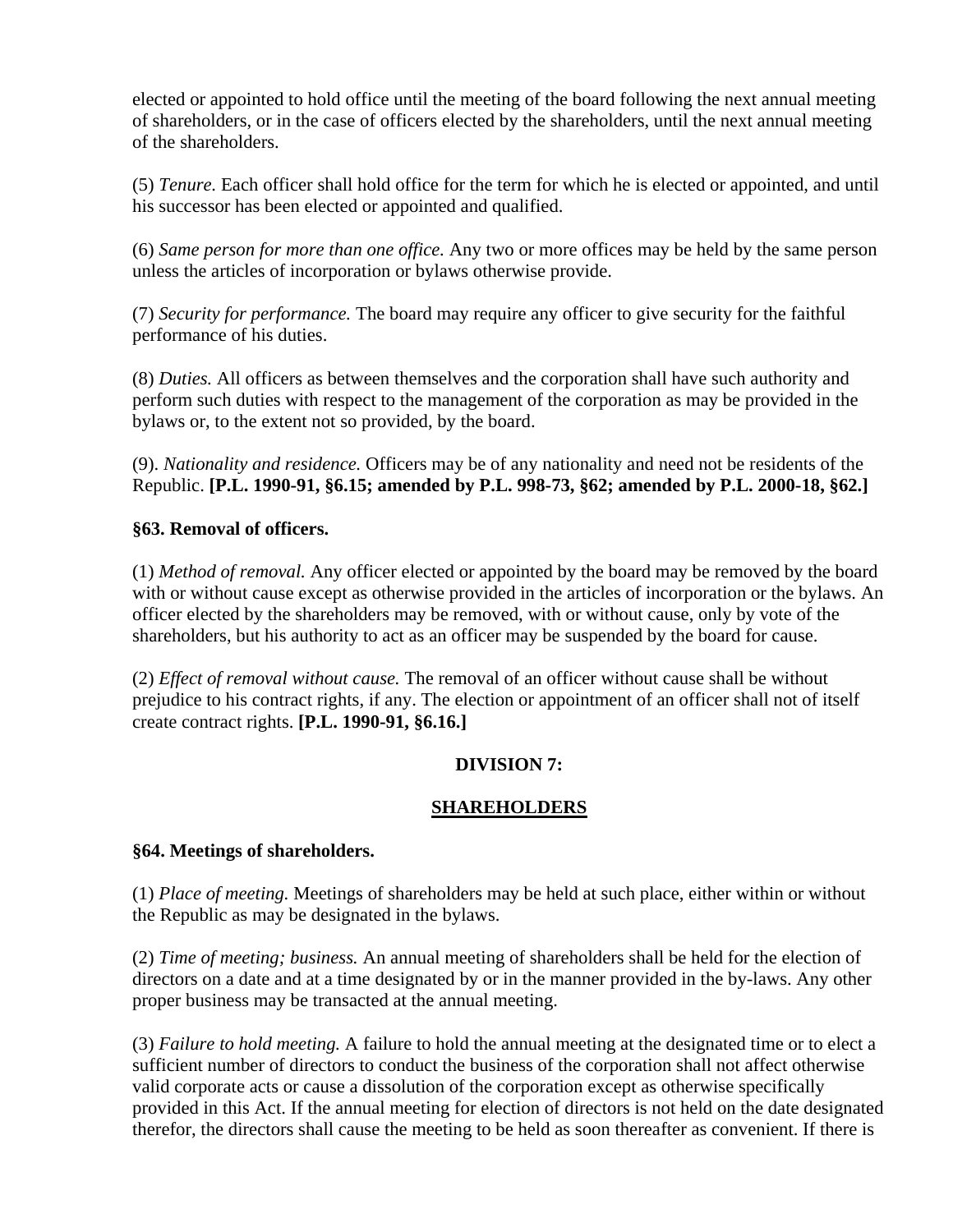a failure to hold the annual meeting for a period of ninety (90) days after the date designated therefor, or if no date has been designated for a period of thirteen (13) months after the organization of the corporation or after its last annual meeting, holders of not less than ten percent (10%) of the shares entitled to vote in an election of directors may, in writing, demand the call of a special meeting specifying the time thereof, which shall not be less than two (2) nor more than three (3) months from the date of such call. The secretary of the corporation upon receiving the written demand shall promptly give notice of such meeting, or if he fails to do so within five *(5)* business days thereafter, any shareholder signing such demand may give such notice. The shares of stock represented at such meeting, either in person or by proxy, and entitled to vote thereat, shall constitute a quorum, notwithstanding any provision of the articles of incorporation or bylaws to the contrary.

(4) *Special meetings.* Special meetings of the shareholders may be called by the board of directors or by such person or persons as may be authorized by the articles of incorporation or by the bylaws. At any such special meeting, only such business may be transacted which is related to the purpose or purposes set forth in the notice required by Section 65.

(5) *Ballots*. The articles of incorporation or the bylaws may provide that elections of directors shall be by written by ballot. **[P.L. 1990-91, §7.1; amended by P.L. 998-73, §64.]**

## **§65. Notice of meetings of shareholders.**

(1) *Requirement.* Whenever under the provisions of this Act shareholders are required or permitted to take any action at a meeting, written notice shall state the place, date and hour of the meeting and, unless it is the annual meeting, indicate that it is being issued by or at the direction of the person or persons calling the meeting. Notice of a special meeting shall also state the purpose for which the meeting is called.

(2) *Manner of giving notice to registered shareholders.* A copy of the notice of any meeting shall be given personally or sent by mail, telegraph, cablegram, telex or teleprinter, not less than fifteen (15) nor more than sixty (60) days before the date of the meeting, to each registered shareholder entitled to vote at such meeting. If mailed, such notice is given when deposited in the mail, directed to the shareholder at his address as it appears on the record of shareholders, or, if he shall have filed with the secretary of the corporation a written request that notices to him be mailed to some other address, then directed to him at such other address.

(3) *Manner of giving notice to bearer shareholders.* Notice of any meeting shall be given to shareholders of bearer shares, subject to the provisions of section 42 of this Act, in accordance with the provisions of section 1l of this Act. The notice shall include a statement of the conditions under which shareholders may attend the meeting and exercise the right to vote.

(4) *Adjournments.* When a meeting is adjourned to another time or place, it shall not be necessary, unless the meeting was adjourned for lack of a quorum or unless the bylaws require otherwise, to give any notice of the adjourned meeting if the time and place to which the meeting is adjourned are announced at the meeting at which the adjournment is taken, and at the adjourned meeting any business may be transacted that might have been transacted on the original date of the meeting. However, if after the adjournment the board fixes a new record date for the adjourned meeting, a notice of the adjourned meeting shall be given to each shareholder of record on the new record date entitled to notice under subsection (1) of this section. **[P.L. 1990-91, §7.2.]**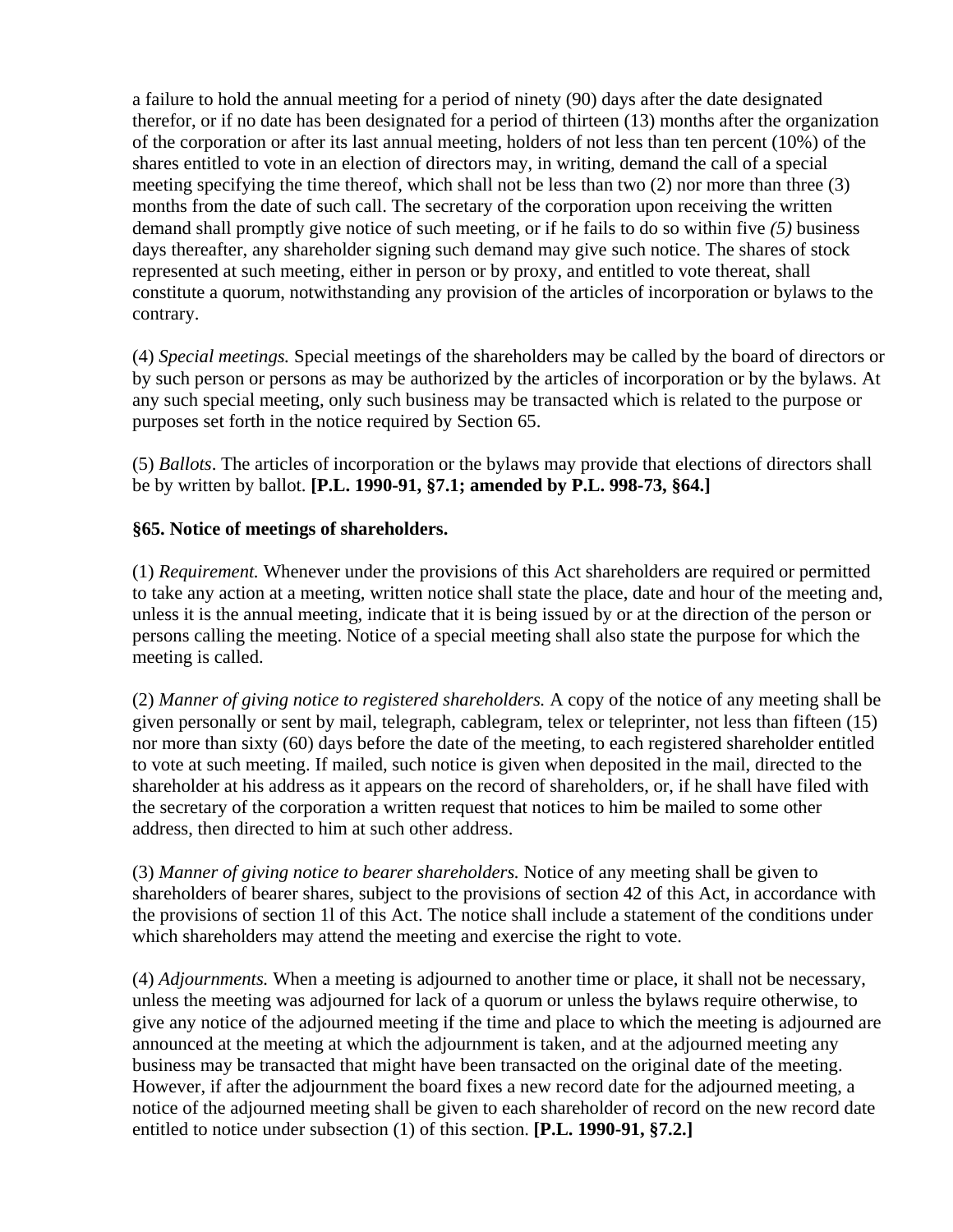### **§66. Waiver of notice.**

Notice of meeting need not be given to any shareholder who submits a signed waiver of notice, in person or by proxy, whether before or after the meeting. The attendance of any shareholder at a meeting, in person or by proxy, without protesting prior to the conclusion of the meeting the lack of notice of such meeting, shall constitute a waiver of notice by him. **[P.L. 1990-91, § 7.3.]**

## **§67. Action by shareholders without a meeting.**

Any action required by this Act to be taken by a meeting of shareholders of a corporation, or any action which may be taken at a meeting of the shareholders, may be taken without a meeting if a consent in writing, setting forth the action so taken, is signed by all the shareholders entitled to vote with respect to the subject matter thereof. Such consent shall have the same effect as a unanimous vote of shareholders, and may be stated as such in any articles or documents filed with a Registrar of Corporations under this Act**. [P.L. 1990-91, §7.4.]**

## **§68. Fixing record date.**

For the purpose of determining the shareholders entitled to notice of or to vote at any meeting of shareholders or any adjournment thereof, or to express consent to or dissent from any proposal without a meeting, or for the purpose of determining shareholders entitled to receive payment of any dividend or the allotment of any rights, or for the purpose of any other action, the bylaws may provide for fixing or, in the absence of such provision, the board may fix, in advance a date as the record date for any such determination of shareholders. Such date shall not be more than sixty (60) nor less than fifteen (15) days before the date of such meeting, nor more than sixty (60) days prior to any other action. Notice shall be given in the manner prescribed by section 11 of this Act, to holders of bearer shares concerning the record date by which such holders are to present their shares to the corporation in order to be considered 'holders of record' entitled to vote or claim any other right or privilege of a shareholder. **[P.L. 1990-1, §7.5.]**

## **§69. Proxies.**

(1) Voting by proxy authorized. Every shareholder entitled to vote at a meeting of shareholders or to express consent or dissent without a meeting may authorize another person to act for him by proxy.

(a) Without limiting the manner in which a shareholder may authorize another person or persons to act for such shareholder as proxy pursuant to subsection (1) of this section, the following shall constitute a valid means by which a shareholder may grant such authority:

(i) A shareholder may execute a writing authorizing another person or persons to act for such shareholder as proxy. Execution may be accomplished by the shareholder or such shareholder's authorized officer, director, employee or agent signing such writing or causing such person's signature to be affixed to such writing by any reasonable means including, but not limited to, by facsimile signature.

(ii) A shareholder may authorize another person or persons to act for such shareholder as proxy by transmitting or authorizing the transmission of a telegram, cablegram, or other means of electronic transmission to the person who will be the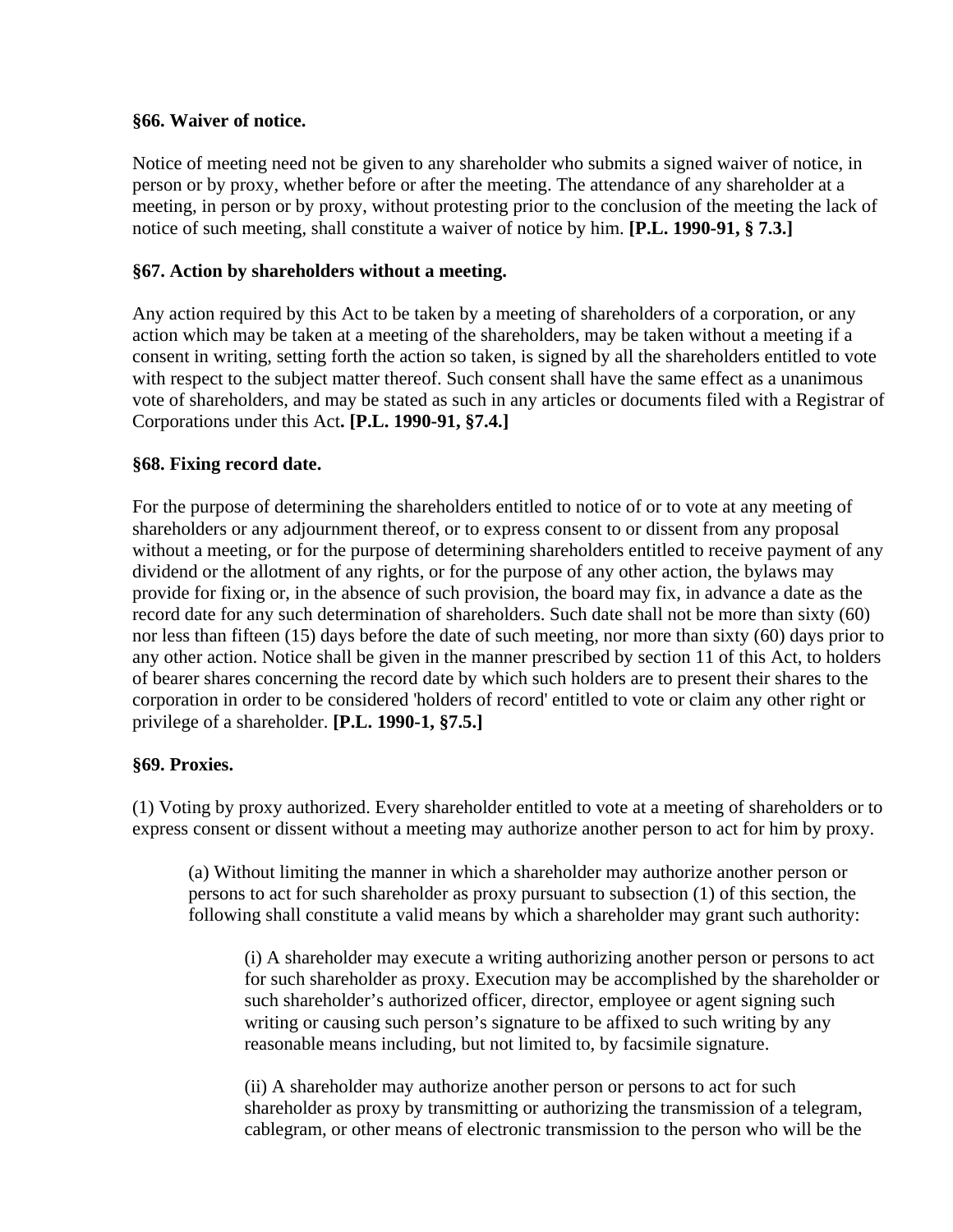holder of the proxy or to a proxy solicitation firm, proxy support service organization or like agent duly authorized by the person who will be the holder of the proxy to receive such transmission, provided that any such telegram, cablegram or other means of electronic transmission must either set forth or be submitted with information from which it can be determined that the telegram, cablegram or other electronic transmission was authorized by the shareholder. If it is determined that such telegrams, cablegrams or other electronic transmissions are valid, the inspectors or, if there are no inspectors, such other persons making that determination shall specify the information upon which they relied.

(b) Any copy, facsimile telecommunication or other reliable reproduction of the writing or transmission created pursuant to subsection (1)(a) of this section may be substituted or used in lieu of the original writing or transmission for any and all purposes for which the original writing or transmission could be used, provided that such copy, facsimile telecommunication or other reproduction shall be a complete reproduction of the entire original writing or transmission.

(c) A duly executed proxy shall be irrevocable if it states that it is irrevocable and if, and only as long as, it is coupled with an interest sufficient in law to support an irrevocable power. A proxy may be made irrevocable regardless of whether the interest with which it is coupled is an interest in the stock itself or an interest in the corporation generally.

(2) *Signing; period of validity; revocability.* Every proxy must be signed by the shareholder or his attorney-in-fact. No proxy shall be valid after the expiration of' eleven (11) months from the date thereof unless otherwise provided in the proxy. Every proxy shall be revocable at the pleasure of the shareholder executing it, except as otherwise provided in this section.

(3) *Revocation by death or incompetence of shareholder.* The authority of the holder of a proxy to act shall not be revoked by the incompetence or death of the shareholder who executed the proxy unless, before the authority is exercised, written notice of an adjudication of such incompetence or of such death is received by the corporate officer responsible for maintaining the list of shareholders.

(4) *Issue of proxy by record holder.* Except when other provisions shall have been made by written agreement between the parties, the record holder of shares which are held by a pledgee as security or which belong to another, upon demand therefor and payment of necessary expenses thereof, shall issue to the pledgee or to such owner of such shares a proxy to vote or take other action thereon.

(5) *Sale of vote forbidden.* A shareholder shall not sell his vote, or issue a proxy to vote to any person for any sum of money or anything of value, except as authorized in this section, section 75 and section 76 of this division.

(6) *When proxy is irrevocable.* A proxy which, is entitled 'irrevocable proxy' and which states that it is irrevocable, is irrevocable if and as long as it is coupled with an interest sufficient to support an irrevocable power, including when it is held by any of the following or a nominee of any of the following:

(a) a pledgee;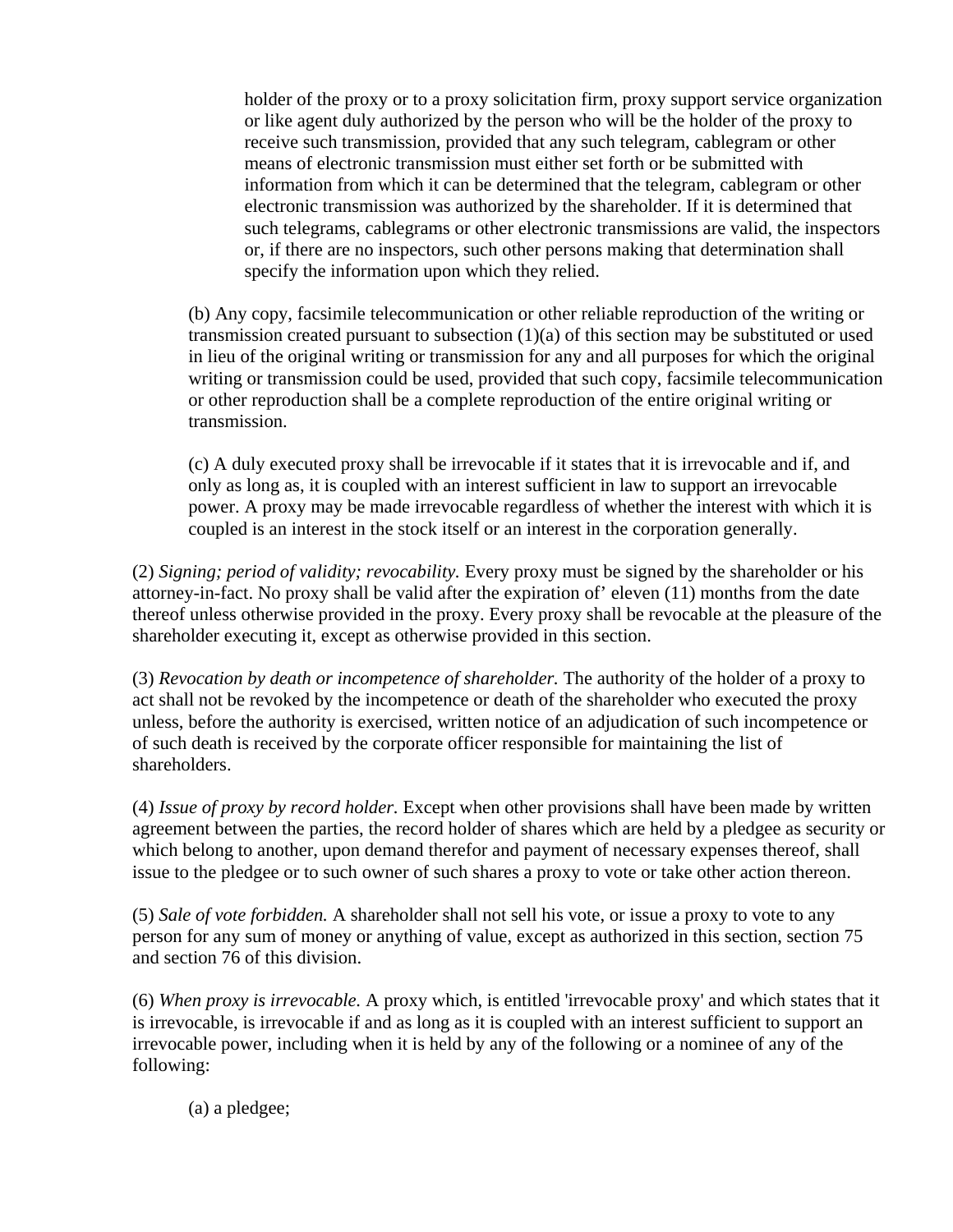(b) a person who has purchased or agreed to purchase the shares;

(c) a creditor of the corporation who extends or continues credit to the corporation in consideration of the proxy if the proxy states that it was given in consideration of such extension or continuation of credit, the amount thereof, and the name of the person extending or continuing credit;

(d) a person who has contracted to perform services as an officer of the corporation, if a proxy is required by the contract of employment, if the proxy states that it was given in consideration of such contract of employment, the name of the employee and the period of employment contracted for; or

(e) a person designated by or under an agreement under section 76 of this division.

(7) *When proxy stated to be irrevocable becomes revocable.* Notwithstanding a provision in a proxy stating that it is irrevocable, the proxy becomes revocable after the pledge is redeemed, or the debt of the corporation is paid, or the period of employment provided for in the contract of employment has terminated or the agreement under section 76 has been terminated, and becomes revocable, in a case provided for in subsections  $(6)(c)$  and (d) of this section, at the end of the period, if any, specified therein as the period during which it is irrevocable, or three (3) years after the date of the proxy, whichever period is less, unless the period of irrevocability is renewed from time to time by the execution of a new irrevocable proxy as provided in this section. This paragraph does not affect the duration of a proxy under subsection (2) of this section.

(8) *Purchaser without knowledge of irrevocable proxy.* A proxy may be revoked notwithstanding a provision making it irrevocable, by a purchaser of shares without knowledge of the existence of the provision unless the existence of the proxy and its irrevocability is noted conspicuously on the face or back of the certificate representing such shares. **[P.L. 1990-91. § 7.6; amended by P.L. 1998-73. § 69; amended by P.L. 2005-27, §69.]**

## **§70. Quorum of shareholders.**

(1) *Number constituting quorum.* Unless otherwise provided in the articles of incorporation, a majority of shares entitled to vote, represented in person or by proxy, shall constitute a quorum at a meeting of shareholders, but in no event shall a quorum consist of fewer than one-third of the shares entitled to vote at a meeting.

(2) *Withdrawal of shareholders after quorum present.* When a quorum is once present to organize a meeting, it is not broken by the subsequent withdrawal of any shareholders.

(3) *Adjournment by less than quorum.* The shareholders present may adjourn the meeting despite the absence of a quorum**. [P.L. 1990-91, §7.7.]** 

## **§71. Vote of shareholders required.**

(1) *Election of directors.* Directors shall, except as otherwise required by this Act or by the articles of incorporation as permitted by this Act, be elected by a plurality of the votes cast at a meeting of shareholders by the holders of shares entitled to vote in the election.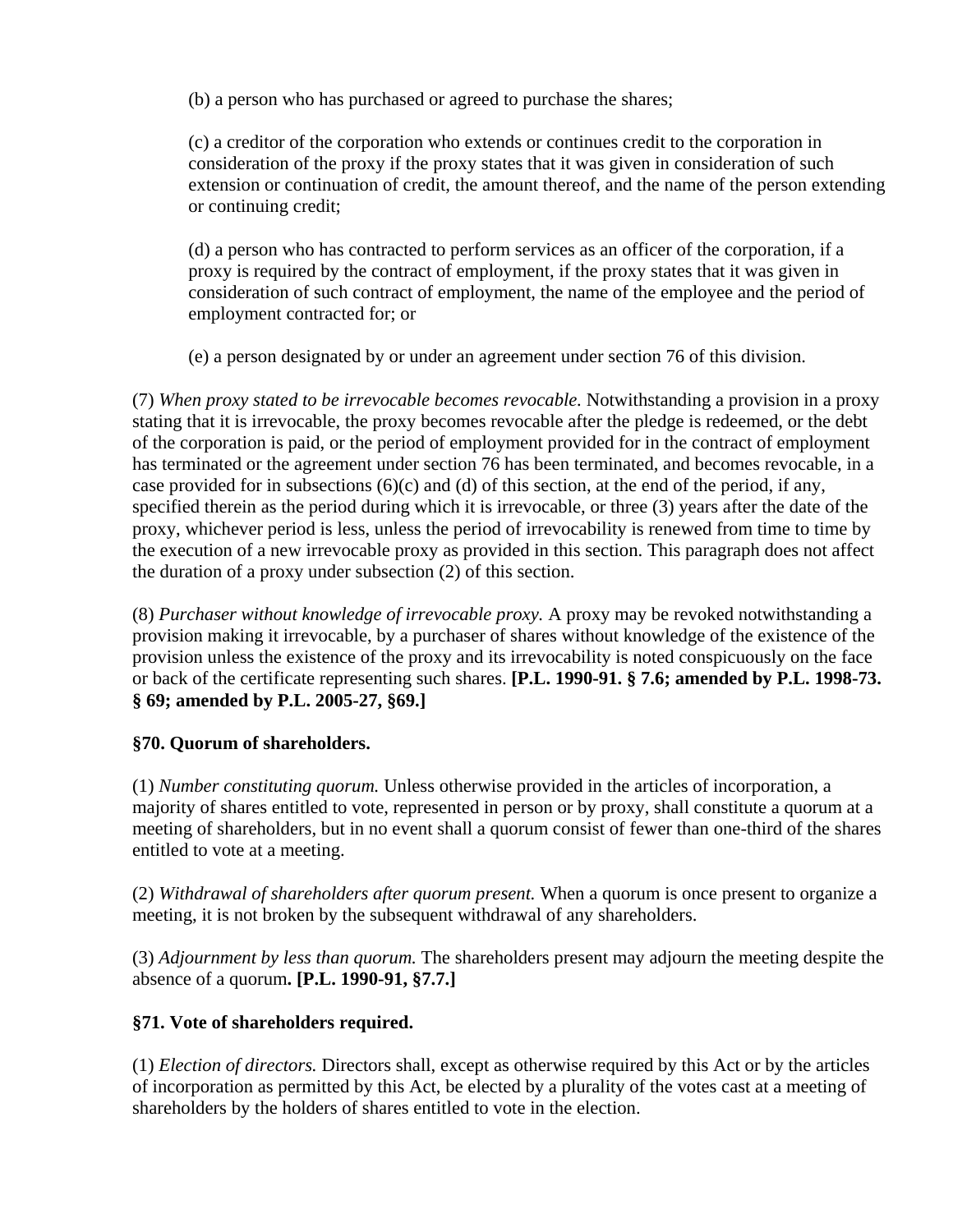(2) *Cumulative voting.* The articles of incorporation of any corporation may provide that in all elections of directors of such corporation each shareholder shall be entitled to as many votes as shall equal the number of votes which, except for such provisions as to cumulative voting, he would be entitled to cast for the election of directors with respect to his shares multiplied by the number of directors to be elected, and that he may cast all of such votes for a single director or may distribute them among the number to be voted for, or any two or more of them as he may see fit. This right, when exercised, shall be termed cumulative voting.

(3) *Action other than election of directors.* Whenever any corporate action, other than the election of directors, is to be taken under this Act by vote of the shareholders, it shall, except as otherwise required or permitted by this Act or by the articles of incorporation as permitted by this Act, be authorized by a majority of the votes cast at a meeting of shareholders by the holders of shares entitled to vote thereon. **[P.L. 1990-91, § 7.8; amended by P.L. 1998-73, §71.]**

## **§72. Greater requirement as to quorum and vote of shareholders.**

(1) *Greater requirement permitted.* The articles of incorporation may contain provisions specifying either or both of the following:

(a) that the proportion of shares, or the proportion of shares of any classor series thereof, the holders of which shall be present in person or by proxy at any meeting of shareholders in order to constitute a quorum for the transaction of any business or of any specified item of business, including amendments to the articles of incorporation, shall be greater than the proportion prescribed by this Act in the absence of such provision;

(b) that the proportion of votes of the holders of shares, or of the holders of shares of any class or series thereof, that shall be necessary at any meeting of shareholders for the transaction of any business or of any specified item of business, including amendments to the articles of incorporation, shall be greater than the proportion prescribed by this Act in the absence of such provision.

(2) *Amendment of articles*. An amendment of articles of incorporation which adds a provision permitted by this section or which changes or strikes out such a provision, shall be authorized at a meeting of shareholders by vote of the holders of two-thirds of all outstanding shares entitled to vote thereon, or of such greater proportion of shares, as may be provided specifically in the articles of incorporation for adding, changing, or striking out a provision permitted by this section. **[P.L. 1990- 91, § 7.9; amended by P.L. 1998-73, § 72.]**

## **§73. List of shareholders at meetings.**

A list of registered shareholders as of the record date, and of holders of bearer shares who as of the record date have qualified for voting, certified by the corporate officer responsible for its preparation or by a transfer agent, shall be produced at any meeting of shareholders upon request of any shareholder at the meeting or prior thereto. If the right to vote at any meeting is challenged, the inspector of election, or person presiding thereat, shall require such list of shareholders to be produced as evidence of the right of the persons challenged to vote at such meeting, and all persons who appear from such list to be shareholders entitled to vote thereat may vote at such meeting. **[P.L. 1990-91, §7.10.]**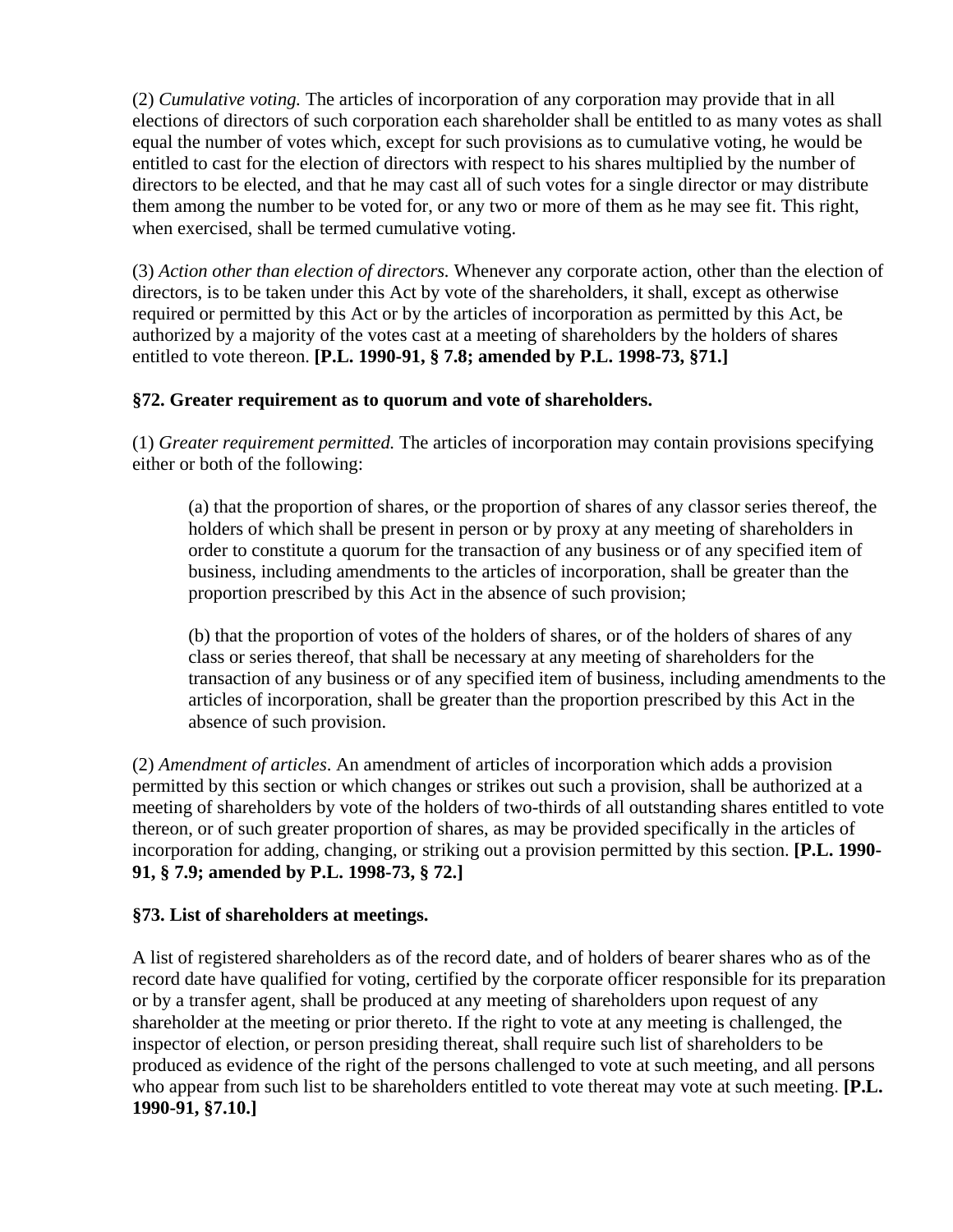# **§74. Qualification of voters.**

(1) *Right of shareholder.* Every registered shareholder as of the record date and every holder of bearer shares who, as of the record date, has qualified for voting, shall be entitled at every meeting of shareholders to one vote for every share standing in his name, unless otherwise provided in the articles of incorporation.

(2) *Treasury shares.* Treasury shares are not shares entitled to vote or to be counted in determining the total number of outstanding shares.

(3) *Shares held by subsidiary corporation.* Shares of a parent corporation held by a subsidiary corporation are not shares entitled to vote or to be counted in determining the total number of outstanding shares.

(4) *Shares held by fiduciary.* Shares held by an administrator, executor, guardian, conservator, committee, or other fiduciary, except a trustee, may be voted by him, either in person or by proxy, without transfer of such shares into his name. Shares held by a trustee may be voted by him, either in person or by proxy, only after the shares have been transferred into his name as trustee or into the name of his nominee.

(5) *Shares held by receiver.* Shares held by or under the control of a receiver may be voted by him without the transfer thereof into his name if authority to do so is contained in an order of the court by which such receiver was appointed.

(6) *Pledged shares.* Persons whose stock is pledged shall be entitled to vote, unless in the transfer by the pledgor on the books of the corporation he has expressly empowered the pledgee to vote thereon, in which case only the pledgee, or his proxy, may represent such stock and vote thereon. This section shall not be deemed to invalidate any irrevocable proxy which is not otherwise illegal.

(7) *Shares in name of another corporation.* Shares standing in the name of another domestic or foreign corporation of any type or kind may be voted by such officer, agent or proxy as the bylaws of such corporation may provide, or, in the absence of such provision, as the board of such corporation may determine.

(8) *Limitations on right to vote.* The articles of incorporation may provide, except as limited by section 35 of this Act, either absolutely or conditionally, that the holder of any designated class or series of shares shall not be entitled to vote, or it may otherwise limit or define the respective voting powers of the several classes or series of shares, and, except as otherwise provided in this Act, such provisions of such articles shall prevail, according to their tenor in all elections and in all proceedings, over the provisions of this Act which authorize any action by the shareholders. **[P.L. 1990-91, §7.11; amended by P.L. 1998-73, §74.]**

# **§75. Voting trusts.**

(1) *Voting trusts authorized.* Any shareholder, under an agreement in writing, may transfer his shares to a voting trustee for the purpose of conferring the right to vote thereon for a period not exceeding ten (10) years upon the terms and conditions stated therein. The certificates for shares so transferred shall be surrendered and canceled and new certificates therefore issued to such trustee stating that they are issued under such agreement, and in the entry of such ownership in the record of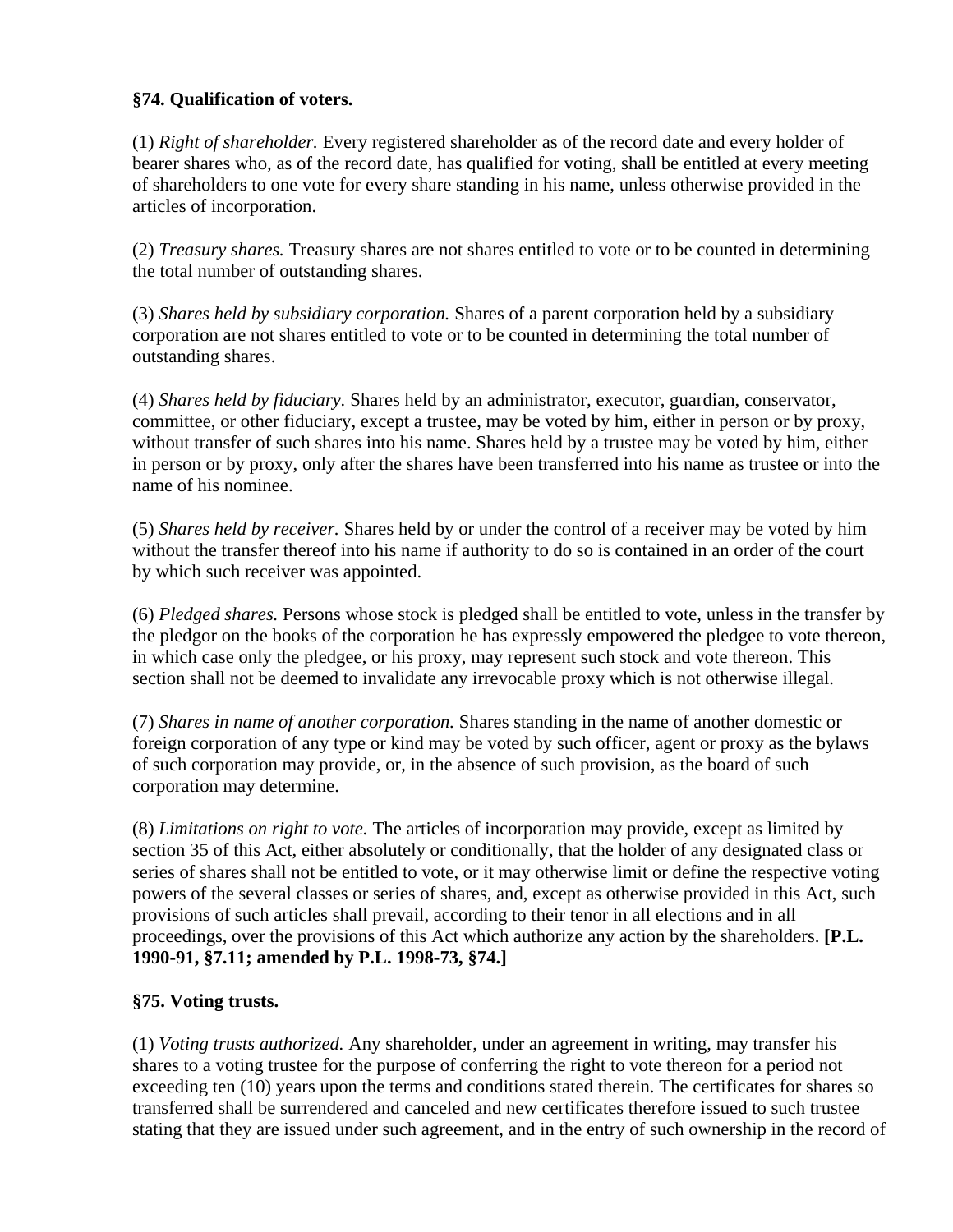the corporation that fact shall also be noted, and such trustee may vote the shares so transferred during the term of such agreement. At the termination of the agreement, the shares surrendered shall be reissued to the owner in accordance with the terms of the trust agreement.

(2) *Right of inspection by certificate holders.* The trustee shall keep available for inspection by holders of voting trust certificates at his office or at a place designated in such agreement or of which the holders of voting trust certificates have been notified in writing, correct and complete books and records of account relating to the trust, and a record containing the names and addresses of all persons who are holders of voting trust certificates and the number and class of shares represented by the certificates held by them and the dates when they became the owners thereof. The record may be in written form or any other form capable of being converted into written form within a reasonable time.

(3) *Records in office of corporation.* A duplicate of every such agreement shall be filed in the office of the corporation and it and the record of voting trust certificate holders shall be subject to the same right of inspection by a shareholder of record or a holder of a voting trust certificate, in person or by agent or attorney, as are the records of the corporation under section 81 of this Act. The shareholder or holder of a voting trust certificate shall be entitled to the remedies provided in section 84 of this Act.

(4) *Extension agreements.* At any time within six (6) months before the expiration of such voting trust agreement as originally fixed or as extended one or more times under this subsection, one or more holders of voting trust certificates may, by agreement in writing, extend the duration of such voting trust agreement, nominating the same or a substitute trustee, for an additional period not exceeding ten (10) years. Such extension agreement shall not affect the rights or obligations of persons not parties thereto and shall in every respect comply with and be subject to all the provisions of this section applicable to the original voting trust agreement. **[P.L. 1990-91, § 7.12.]**

## **§76. Agreements among shareholders as to voting.**

An agreement between two (2) or more shareholders, if in writing and signed by the parties thereto, may provide that in exercising any voting rights, the shares held by them shall be voted as therein provided, or as they may agree, or as determined in accordance with a procedure agreed upon by them. **[P.L. 1990-91, §7.13]**

## **§77. Conduct of shareholders' meetings.**

(1) *Selection of inspectors.* Unless otherwise provided in the bylaws, the board, in advance of any shareholders meeting, may appoint one or more inspectors to act at the meeting or any adjournment thereof. If inspectors are not so appointed, the person presiding at a shareholders meeting may, and on the request of any shareholder entitled to vote thereat shall, appoint one or more inspectors. In case any person appointed fails to appear or act, the vacancy may be filled by appointment made by the board in advance of the meeting or at the meeting by the person presiding thereat. Each inspector, before entering upon the discharge of his duties, shall take an oath faithfully to execute the duties of inspector at such meeting.

(2) *Duties of inspectors.* Unless otherwise provided in the bylaws, the inspectors shall determine the number of shares outstanding and the voting power of each, the shares represented at the meeting, the existence of a quorum, the validity and effect of' proxies, and shall receive votes, ballots, or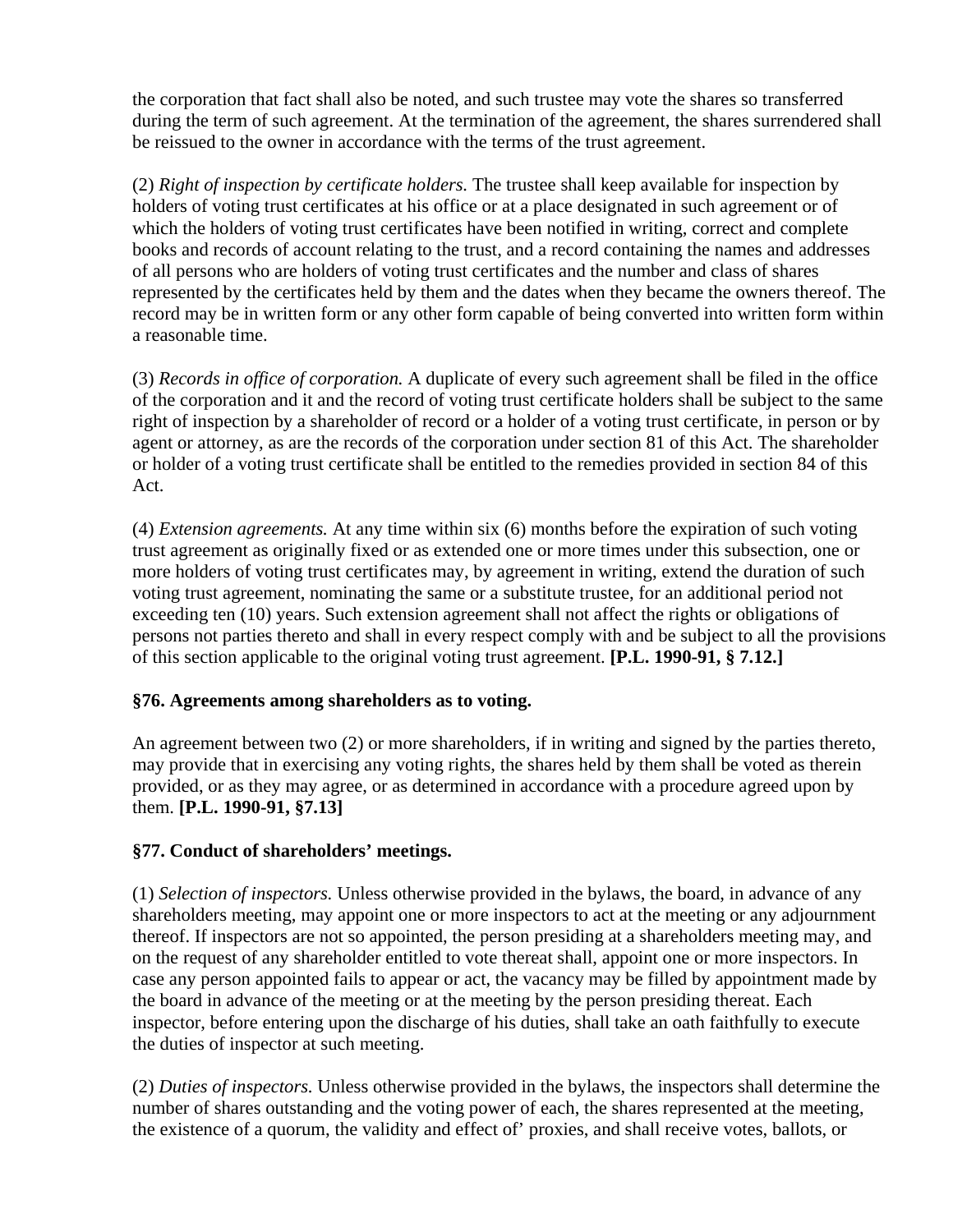consents, hear and determine all challenges and questions arising in connection with the right to vote, count and tabulate all votes, ballots or consents, determine the results, and do such acts as are proper to conduct the election or vote with fairness to all shareholders entitled to vote thereat. Unless waived by vote of the shareholders, the inspectors shall make a report in writing of any challenge, question or matter determined by them and execute a sworn certificate of any fact found by them. Any report or certificate made by them shall be prima facie evidence of the facts stated and of the vote as certified by them. **[P.L. 1990-91, §7.14.]**

### **§78. Preemptive rights.**

(1) *When shares are subject to preemptive rights.* Except as otherwise provided in the articles of incorporation or in this section, in the event of:

(a) the proposed issuance by the corporation of shares, whether or not of the same class as those previously held, which would adversely affect the voting rights or rights to current and liquidating dividends of such holders; or

(b) the proposed issuance by the corporation of securities convertible into or carrying an option to purchase shares referred to in subsection 1(a) of this section; or

(c) the granting by the corporation of any options or rights to purchase shares or securities referred to in subsections 1(a) or (b) of this section, the holders of shares of any class shall have the right, during a reasonable time and on reasonable terms, to be determined by the board, to purchase such shares or other securities, as nearly as practicable, in such proportion as would, if such preemptive right were exercised, preserve the relative rights to current and liquidating dividends and voting rights of such holders and at a price or prices no less favorable than the price at which such shares, securities, options or rights are to be offered to other holders. The holders of shares entitled to preemptive right, and the number of shares for which they have a preemptive right, shall be determined by fixing a record date in accordance with section 68 of this Act.

(2) *When shares are not subject to preemptive rights.* Except as otherwise provided in the articles of incorporation, shareholders shall have no preemptive right to purchase:

(a) shares or other securities issued to effect a merger or consolidation; or

(b) shares or other securities issued or optioned to directors, officers, or employees of the corporation as an incentive to service or continued service with the corporation pursuant to an authorization given by the shareholders, and by the vote of the holders of the shares entitled to exercise preemptive rights with respect to such shares; or

(c) shares issued to satisfy conversion or option rights previously granted by the corporation; or

(d) treasury shares; or

(e) shares or securities which are part of the shares or securities of the corporation authorized in the original articles of incorporation and are issued, sold or optioned within two (2) years from the date of filing such articles.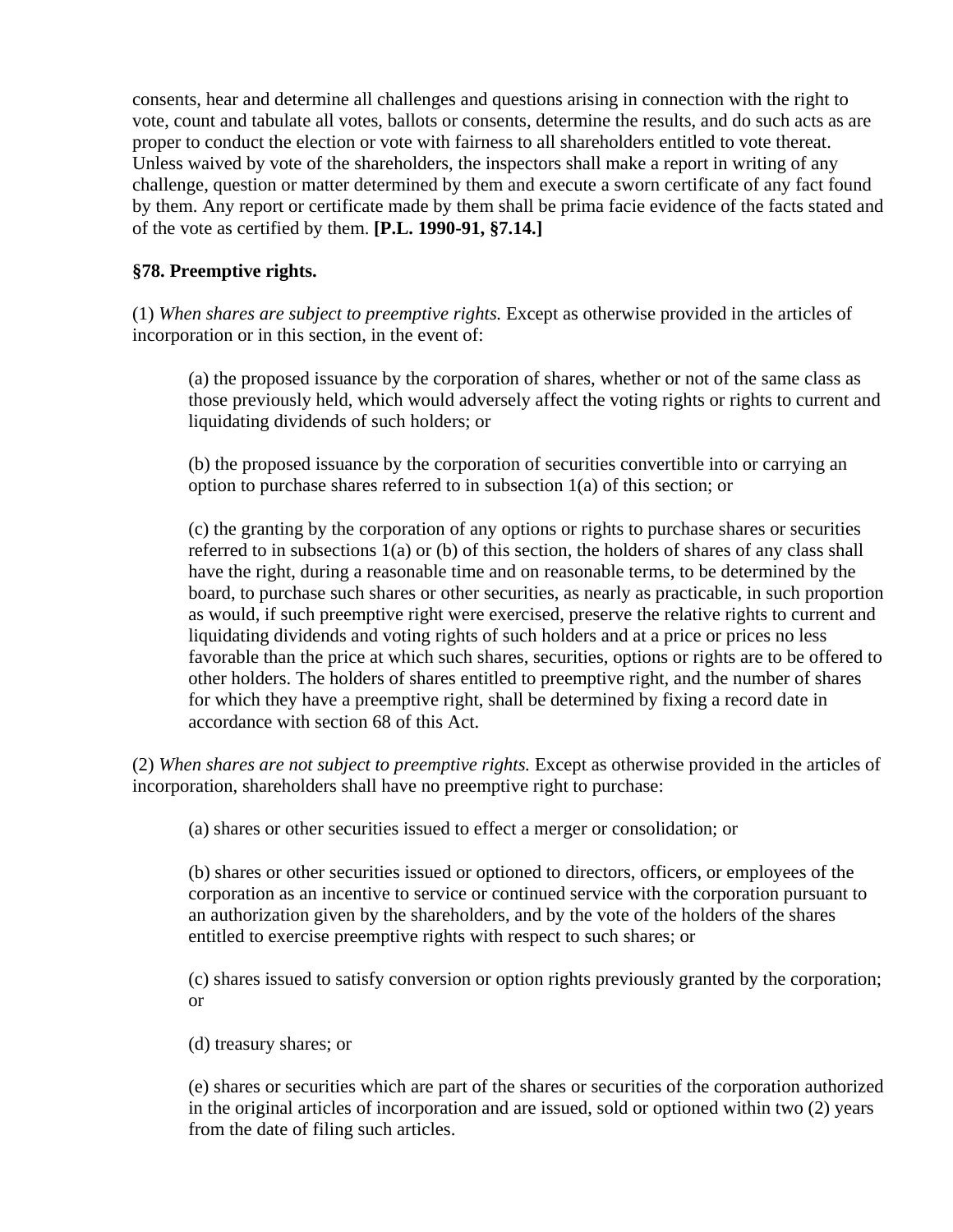(3). *Notice to shareholders of rights.* The holders of shares entitled to the preemptive right shall be given prompt notice setting forth the period within which and the terms and conditions upon which such shareholders may exercise their preemptive right. Such notice shall be given personally or by mail at least fifteen (15) days prior to the expiration of the period during which the right may be exercised. **[P.L. 1990~91, §7.15.]**

## **§79. Shareholders' derivative actions.**

(1) *Right to bring action.* An action may be brought in the right of a corporation to procure a judgment in its favor, by a holder of shares or of voting trust certificates of the corporation or of a beneficial interest in such shares or certificates.

(2) *Ownership requirement.* In any such action, it shall be made to appear that the plaintiff is such a holder at the time of bringing the action and that he was such a holder at the time of the transaction of which he complains, or that his shares or his interest therein devolved upon him by operation of law.

(3) *Effort by plaintiff to secure action by board.* In any such action in the Republic, the complaint shall set forth with particularity the efforts of the plaintiff to secure the initiation of such action by the board or the reasons for not making such effort.

(4) *Settlement of action.* Such action in the Republic shall not be discontinued, compromised or settled, without the approval of the High Court of the Republic. If the High Court of the Republic shall determine that the interests of the shareholders or any class thereof will be substantially affected by such discontinuance, compromise, or settlement, the High Court, in its discretion, may direct that notice, by publication or otherwise, shall be given to the shareholders or class thereof whose interests it determines will be so affected; if notice is so directed to be given, the High Court may determine which one or more of the parties to the action shall bear the expense of giving such notice, in such amount as the High Court shall determine and find to be reasonable in the circumstances, and the amount of such expense shall be awarded as special costs of the action and recoverable in the same manner as statutory taxable costs.

(5) *Disposition of proceeds.* If the action in the Republic on behalf of the corporation was successful, in whole or in part or if anything was received by the plaintiff or a claimant as the result of a judgment, compromise or settlement of an action or claim, the court may award the plaintiff or claimant reasonable expenses, including reasonable attorney's fees, and shall direct him to account to the corporation for the remainder of the proceeds so received by him.

(6) *Security for expenses.* In any action in the Republic authorized by this section, if the plaintiff holds less than five percent (5%) of any class of the outstanding shares or holds voting trust certificates or a beneficial interest in shares representing less than five percent *(5%)* of any class of such shares, then unless the shares, voting trust certificates or beneficial interest of such plaintiff has a fair value in excess of fifty thousand dollars (US\$50,000), the corporation in whose right such action is brought shall be entitled at any stage of the proceedings before final judgment to require the plaintiff to give security for the reasonable expenses, including attorney's fees, which may be incurred by it in connection with such action, in such amount as the court having jurisdiction of such action shall determine upon the termination of such action. The amount of such security may thereafter from time to time be increased or decreased in the discretion of the court having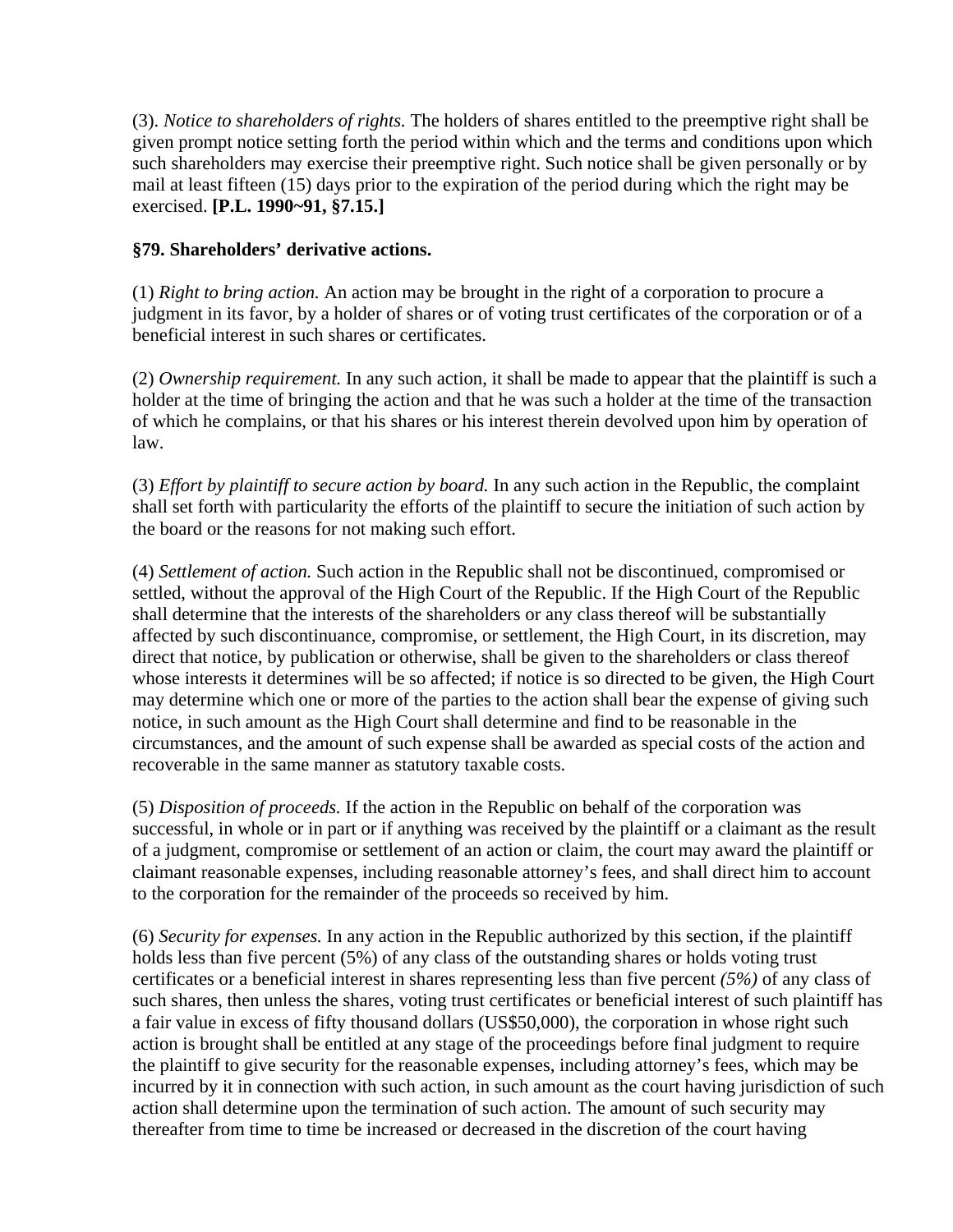jurisdiction of such action upon showing that the security provided has or may become inadequate or excessive**. [P.L. 1990-91, §7.16]**

## **DIVISION 8:**

# **CORPORATE RECORDS AND REPORTS**

### **§80. Requirement for keeping books of account minutes and records of shareholders.**

(1) *Books of account and minutes.* Every domestic corporation shall keep correct and complete books and records of account and shall keep minutes of all meetings of shareholders, of actions taken on consent by shareholders, of all meetings of the board of directors, of actions taken on consent by directors and of meetings of the executive committee, if any. A resident domestic corporation shall keep such books and records in the Republic.

(2) *Records of shareholders.* Every domestic corporation shall keep a record containing the names and addresses of all registered shareholders, the number and class of shares held by each and the dates when they respectively became the owners of record thereof. In addition, any such corporation, which issues bearer shares subject to the provisions of section 42 of this Act, shall maintain a record of all certificates issued in bearer form, including the number, class and dates of issuance of such certificates. A resident domestic corporation shall keep the records required to be maintained by this subsection at the office of the corporation in the Republic or at the office of its agent and Registrar in the Republic.

(3) *Form of records.* Any records maintained by a corporation in the regular course of its business, including its stock ledger, books of account, and minute books, may be kept on, or be in the form of, punch cards, magnetic tape, photographs, microphotographs or any other information storage device, provided that the records so kept can be converted into clearly legible written form within a reasonable time. Any corporation shall so convert any records so kept upon the request of any person entitled to inspect the same. When records are kept in such manner, a clearly legible written form produced from the cards, tapes, photographs, microphotographs or other information storage device shall be admissible in evidence, and accepted for all other purposes, to the same extent as an original written record of the same information would have been, provided the written form accurately portrays the record. **[P.L. 1990-91, §8.1; amended by P.L. 2000-18, §80.]**

## **§81. Shareholders' right to inspect books and records.**

(1) *Right stated.* Any shareholder or holder of a voting trust certificate in person or by an attorney or other agent, may during the usual hours of business inspect, for a purpose reasonably related to his interests as a shareholder, or as the holder of a voting trust certificate, and make copies or extracts from the share register, books of account, and minutes of all proceedings.

(2) *Ground for refusal of right.* Any inspection authorized by subsection (1) of this section may be denied to a shareholder or other person who within five (5) years sold or offered for sale a list of shareholders of a corporation or aided or abetted any person in procuring for sale any such list of shareholders or who seeks such inspection for a purpose which is not in the interest of a business other than the business of the corporation or who refuses to furnish an affidavit attesting to this right to inspect under this section.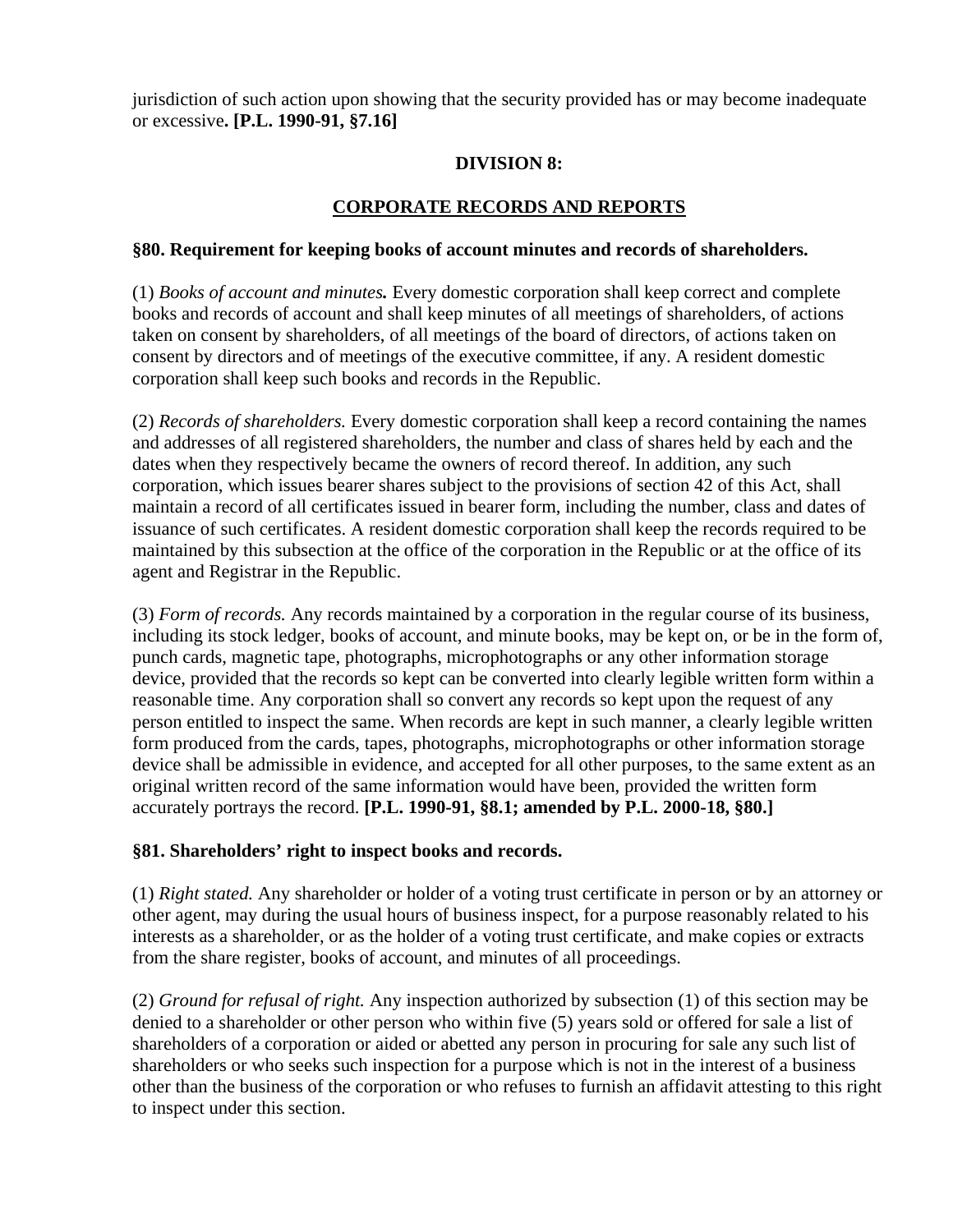(3) *Limitation of right forbidden.* The right of inspection stated by this section may not be limited in the articles or bylaws. **[P.L. 1990-91, §8.2.]**

# **§82. Directors' right of inspection.**

Every director shall have the absolute right at any reasonable time to inspect all books, records, documents of every kind, and the physical properties of the corporation, domestic or foreign, of which he is a director, and also of its subsidiary corporations, domestic or foreign. Such inspection by a director may be made in person or by agent or attorney, and the right of inspection includes the right to make extracts. In the case of authorized foreign corporations this right extends only to such books, records, documents and properties of such corporation as are kept or located in the Republic. **[P.L. 1990-91, §8.3.]**

## **§83. List of directors and officers.**

If a shareholder or creditor of a resident domestic corporation, in person or by his attorney or agent, or a representative of either of the Registrars of Corporations or other government official makes a written demand on such corporation to inspect a current list of its directors and officers and their residence addresses, the corporation shall, within two (2) business days after receipt of the demand and for a period of one week thereafter, make the list available for such inspection at its office during usual business hours. **[P.L. 1990-91, § 8.4.]**

# **§84. Enforcement of right of inspection.**

Upon refusal of a lawful demand for inspection of records required to be maintained in the Republic, the person making the demand may apply to the High Court, upon such notice as the court may direct, for an order directing the corporation to show cause why an order should not be granted permitting such inspection by the applicant. Upon the return day of the order to show cause, the court shall hear the parties summarily, by affidavit or otherwise, and if it appears that the applicant is qualified and entitled to such inspection, the court shall grant an order compelling such inspection and awarding such further relief as the court may seem just and proper. On order of the court issued under this section, all officers and agents of the corporation shall produce to the inspectors or accountant so appointed all books and documents in their custody or power, under penalty of punishment for contempt of court. All expenses of the inspection shall be defrayed by the applicant unless the court orders them to be paid or shared by the corporation. **[P.L. 1990-91, §8.5.]**

## **§85. Annual report.**

Upon the written request of any person who shall have been a shareholder of record for at least six (6) months immediately preceding his request, or of any person holding, or thereunto authorized in writing by the holders of, at least five percent (5%) of any class of the outstanding shares, the corporation shall give or mail to such shareholder an annual balance sheet and profit and loss statement for the preceding fiscal year, and, if any interim balance sheet or profit and loss statement has been distributed to its shareholders or otherwise made available to the public, the most recent such interim balance sheet or profit and loss statement. The corporation shall be allowed a reasonable time to prepare such annual balance sheet and profit and loss statement. **[P.L. 1990-91, § 8.6]**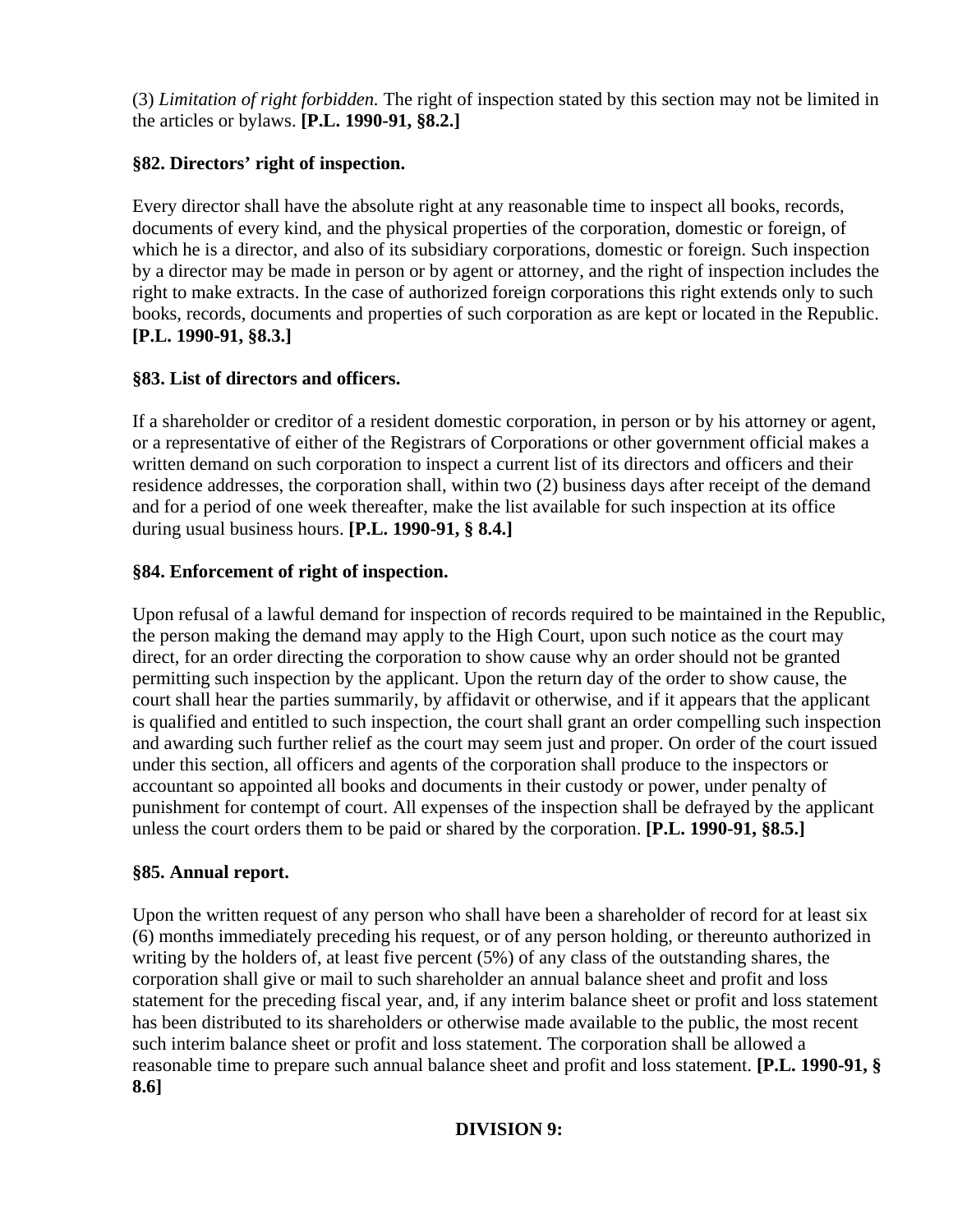# **AMENDMENTS OF ARTICLES OF INCORPORATION**

### **§86. Right to amend articles of incorporation.**

A corporation may amend its articles of incorporation from time to time in any and as many respects as may be desired, provided such amendment contains only such provisions as might lawfully be contained in original articles of incorporation filed at the time of making such amendment**. [P.L. 1990-91, § 9.1.]**

## **§87. Reduction of stated capital by amendment.**

Reduction of stated capital which is not authorized by action of the board may be effected by an amendment of the articles of incorporation, but no reduction of stated capital shall be made by amendment unless after such reduction the stated capital exceeds the aggregate preferential amount payable upon involuntary liquidation upon all issued shares having preferential rights in assets plus the par value of all other issued shares with par value**. [P.L. 1990-91, §9.2.]**

## **§88. Procedure for amendment.**

(1) *General method of amending.* Amendment of the articles of incorporation may be authorized by vote of the holders of a majority of all outstanding shares entitled to vote thereon at a meeting of shareholders or by written consent of all shareholders entitled to vote thereon.

(2) *Certain amendments may be approved by board.* Alternatively, any one or more of the following amendments may be approved by the board:

- (a) to specify or change the location of the office or registered address of the corporation;
- (b) to make, revoke or change the designation of a registered agent, or to specify or change the address of its registered agent.

(3) *Amendment by incorporators.* The articles of incorporation may be amended by consent in writing of all the incorporators provided the incorporators verify that no shares have been issued.

(4) *Amendment by subscribers.* The articles of incorporation may be amended by consent in writing of the holders of all outstanding subscription rights to shares of the corporation provided such holders verity that no shares have been issued.

(5) *Other provisions for amendment unaffected.* This section shall not alter the vote required under any other section for the adoption of an amendment referred to therein, nor alter the authority of the board to authorize amendments under any other section**. [P.L. 1990-91, §9.3.]**

## **§89. Class voting on amendments.**

Notwithstanding any provisions in the articles of incorporation, the holders of the outstanding shares of a class shall be entitled to vote as a class upon a proposed amendment, and in addition to the authorization of an amendment by vote of the holders a majority of all outstanding shares entitled to vote thereon, the amendment shall be authorized by vote of the holders of a majority of all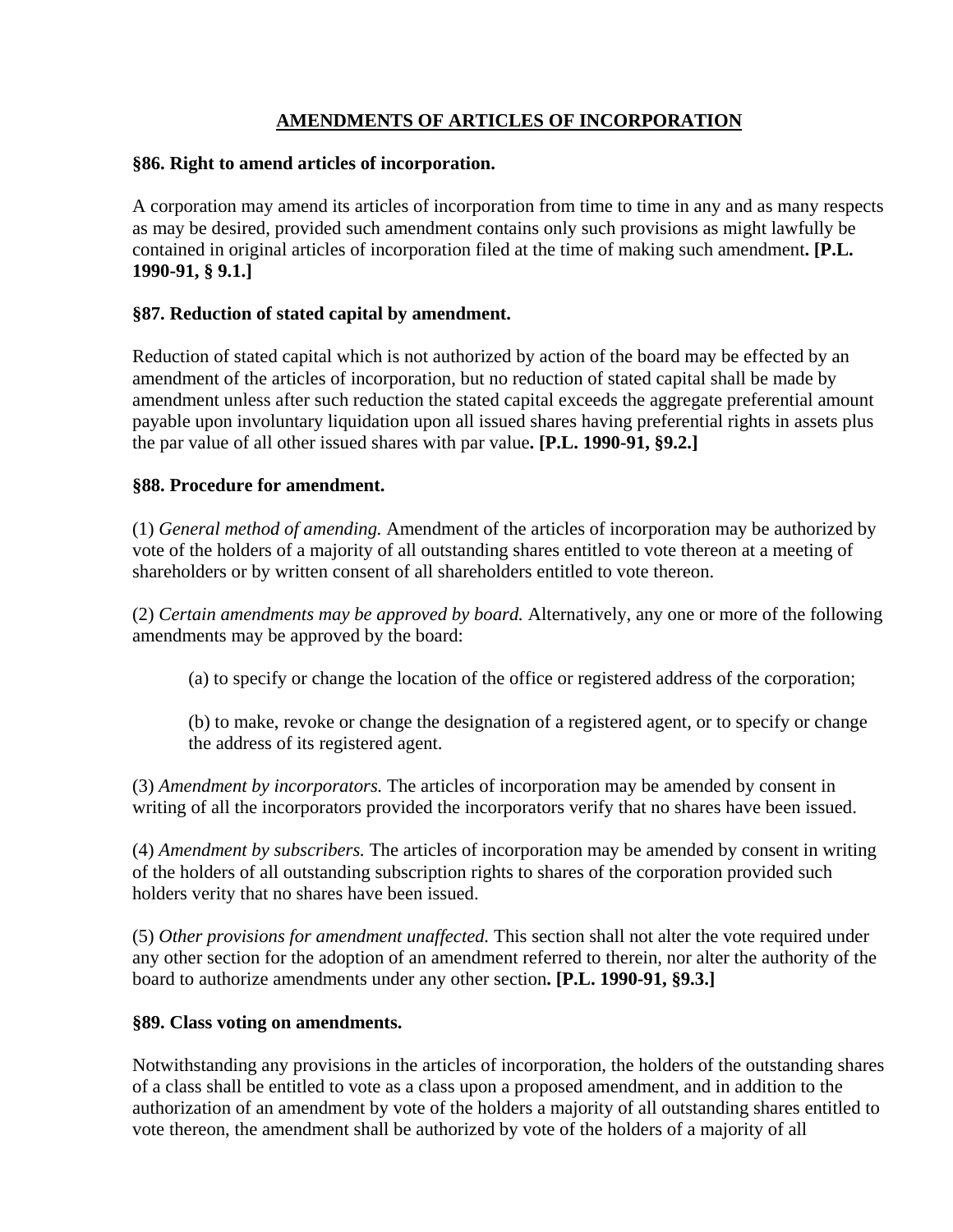outstanding shares of the class if the amendment would increase or decrease the aggregate number of authorized shares of such class, increase or decrease the par value of the shares of such class, or alter or change the powers, preferences or special rights of the shares of such class so as to affect them adversely, if any proposed amendment would alter or change the powers, preferences, or special rights of one or more series of any class so as to affect them adversely, but shall not so affect the entire class, then only the shares of the series so affected by the amendment shall be considered a separate class for the purposes of this section. **[P.L. 1990-91, §9.4.]**

## **§90. Articles of amendment.**

The articles of amendment shall be executed and acknowledged in accordance with provisions of section 5 of this Act and shall set forth:

(a) the name of the corporation;

(b) the date its articles of incorporation were filed with a Registrar or Deputy Registrar of Corporations;

(c) each section affected thereby;

(d) if any such amendment provides for a change or elimination of issued shares and, if the manner in which the same shall be effected is not set forth in the articles of amendment, then a statement of the manner in which the same shall be effected shall be included in or annexed to the articles of amendment or furnished without cost to any shareholder who requests a copy of such statement;

(e) if any amendment reduces stated capital, then a statement of the manner in which the same is effected and the amounts from which and to which stated capital is reduced; and

(f) the manner in which the amendment of the articles of incorporation was authorized.

The articles of amendment shall be filed with a Registrar or Deputy Registrar of Corporations in accordance with the provisions of section 5 of this Act. **[P.L. 1990-91, §9.5.]**

## **§91. Effectiveness of amendment.**

(1) *Time when effective.* Upon filing of the articles of amendment with a Registrar or Deputy Registrar of Corporations, the amendment shall become effective as of the filing date stated thereon and the articles of incorporation shall be deemed to be amended accordingly.

(2) *Limitations on effect of amendment.* No amendment shall affect any existing cause of action in favor of or against the corporation, or any pending suit to which it shall be party, or the existing rights of persons other than shareholders; and in the event the corporation name shall be changed, no suit brought by or against the corporation under its former name shall abate for that reason. **[P.L. 1990-91, § 9.6.]** 

## **§92. Right of dissenting shareholders to payment.**

A holder of any adversely affected shares who does not vote on or consent in writing to an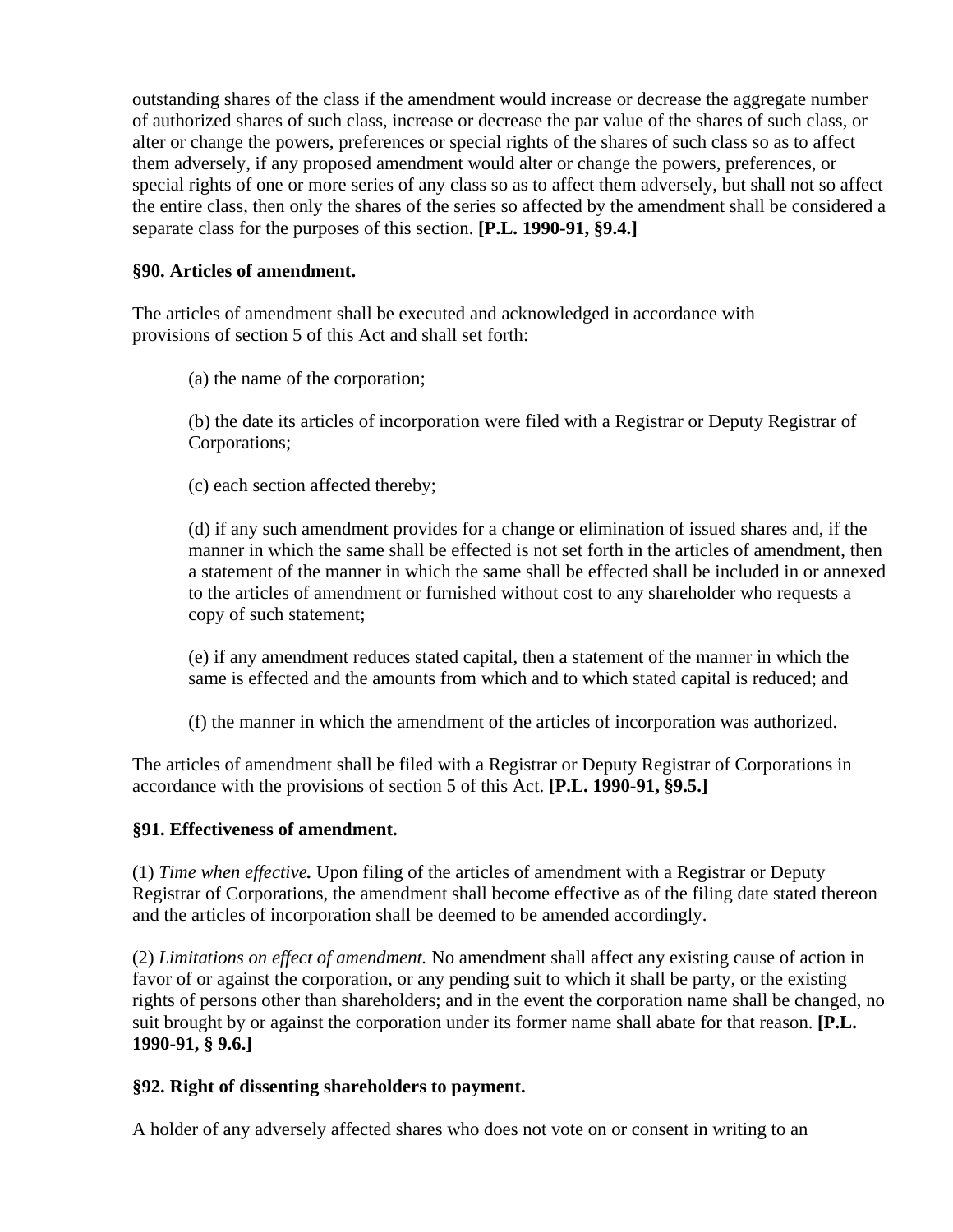amendment in the articles of incorporation shall, subject to and by complying with the provisions of section 101 of this Act, have the right to dissent and to receive payment for such shares, if the articles of amendment:

(a) alter or abolish any preferential right of any outstanding shares having preferences; or

(b) create, alter, or abolish any provision or right in respect of the redemption of any outstanding shares; or

(c) alter or abolish any preemptive right of such holder to acquire shares or other securities; or

(d) exclude or limit the right of such holder to vote on any matter, except as such right may be limited by the voting rights given to new shares then being authorized of any existing or new class. **[P.L. 1990-91, §9.7]** 

## **§93. Restated articles of incorporation.**

(1) A corporation may, whenever desired, integrate into a single instrument all of the provisions of its articles of incorporation which are then in effect and operative as a result of there having theretofore been filed with a Registrar of Corporations one (1) or more articles or other instruments pursuant to this Act, and it may at the same time also further amend its articles of incorporation by adopting restated articles of incorporation.

(2) If the restated articles of incorporation merely restate and integrate but do not further amend the articles of incorporation, as theretofore amended or supplemented by any instrument that was filed pursuant to this Act, it may be adopted by the board of directors without a vote of the shareholders, or it may be proposed by the directors and submitted by them to the shareholders for adoption, in which case the procedure and vote required by section 88(1) of this division for amendment of the articles of incorporation shall be applicable. If the restated articles of incorporation restate and integrate and also further amend in any respect the articles of incorporation, as theretofore amended or supplemented, it shall be proposed by the directors and adopted by the shareholders in the manner and by the vote prescribed by section 88(1) of this division.

(3) Restated articles of incorporation shall be specifically designated as such in their heading. They shall state, either in their heading or in an introductory paragraph, the corporation's present name, and, if it has been changed, the name under which it was originally incorporated, and the date of filing of its original articles of incorporation with a Registrar of Corporations. Restated articles of incorporation shall also state that they were duly adopted in accordance with this section. If they were adopted by the board of directors without a vote of the shareholders, they shall state that they only restate and integrate and do not further amend the provisions of the corporation's articles of incorporation as theretofore amended or supplemented, and that there is no discrepancy between those provisions and the provisions of the restated articles. Restated articles of incorporation may omit (a) such provisions of the original articles of incorporation which named the incorporator or incorporators, the initial board of directors and the original subscribers for shares, and (b) such provisions contained in any amendment to the articles of incorporation as were necessary to effect a change, exchange, reclassification, subdivision, combination or cancellation of stock, if such change, exchange, reclassification, subdivision, combination or cancellation has become effective. Any such omissions shall not be deemed a further amendment.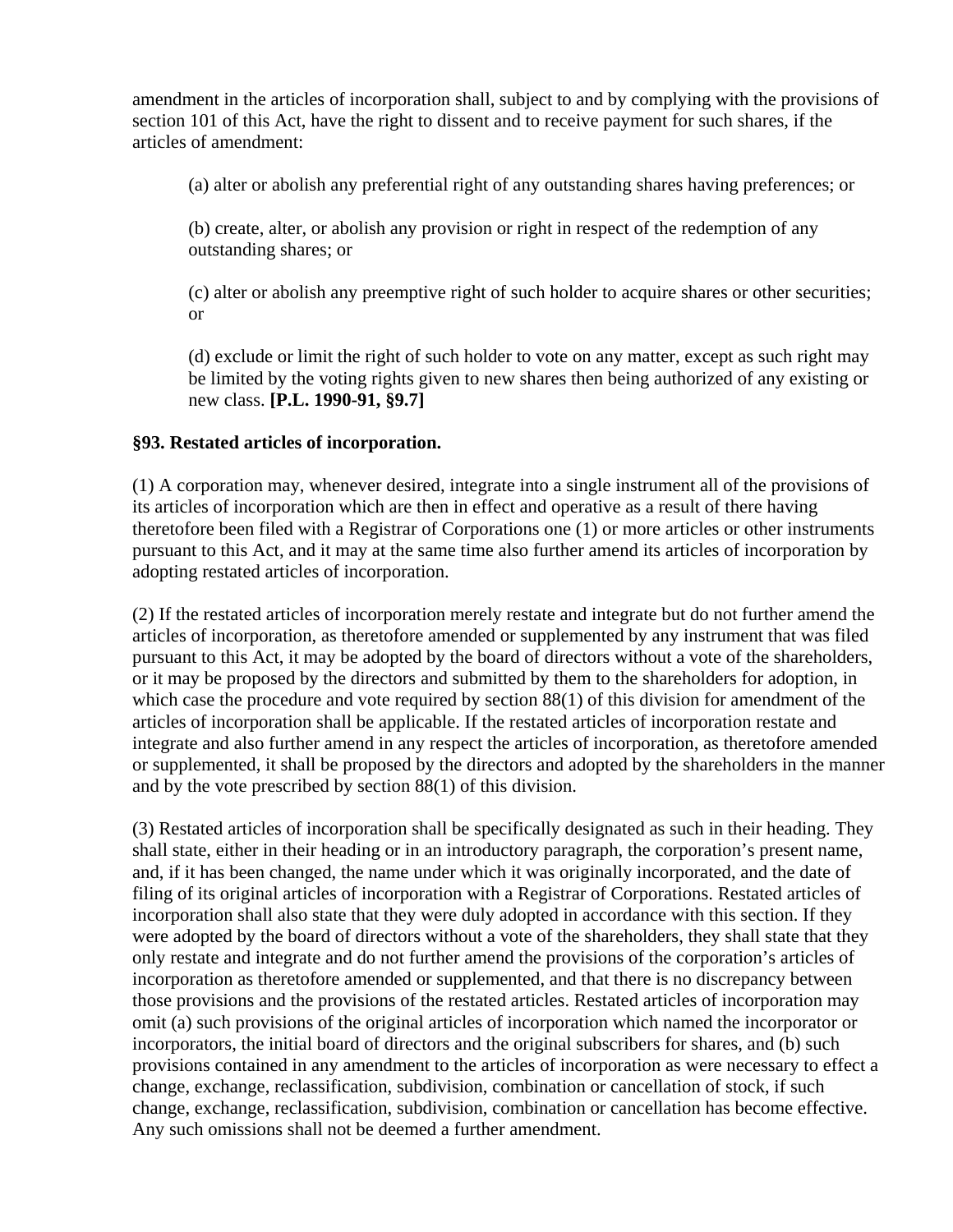(4) Restated articles of incorporation shall be executed, acknowledged and filed in accordance with section 5 of this Act. Upon their filing with a Registrar of Corporations, the original articles of incorporation, as theretofore amended or supplemented, shall be superseded; thenceforth, the restated articles of incorporation, including any further amendments or changes made thereby, shall be the articles of incorporation of the corporation, but the original date of incorporation shall remain unchanged.

(5)Any amendment or change effected in connection with the restatement and integration of the articles of incorporation shall be subject to any other provision of this Act, not inconsistent with this section, which would apply if separate articles of amendment were filed to effect such amendment or change. **[P.L. 1990-91, §9.8, amended by P.L. 2005-27, §2(e)]**

### **DIVISION 10:**

## **MERGER OR CONSOLIDATION**

#### **§94. Definitions.**

Whenever used in this division:

(a) 'merger' means a procedure whereby any two or more corporations merge into a single corporation, which is any one of the constituent corporations.

(b) 'consolidation' means a procedure whereby any two or more corporations consolidate into a new corporation formed by the consolidations.

(c) 'constituent corporation' means an existing corporation that is participating in the merger or consolidation with one or more other corporations.

(d) 'surviving corporation' means the new corporation into which one or more constituent corporations are merged.

(e) 'consolidated corporation' means the new corporation into which two or more constituent corporations are consolidated. **[P.L. 1990-91, §10.1.]**

#### **§95***.* **Merger or consolidation of domestic corporations.**

(1) *Power stated.* Two or more domestic corporations may merge or consolidate as provided in this division.

(2) *Plan of merger or consolidation.* The board of each corporation proposing to participate in a merger or consolidation shall approve a plan of merger or consolidation setting forth:

(a) the name of each constituent corporation, and if the name of any of them has been changed, the name under which it was formed, and the name of the surviving corporation, or the name, or the method of determining it, of the consolidated corporation;

(b) as to each constituent corporation, the designation and number of outstanding shares of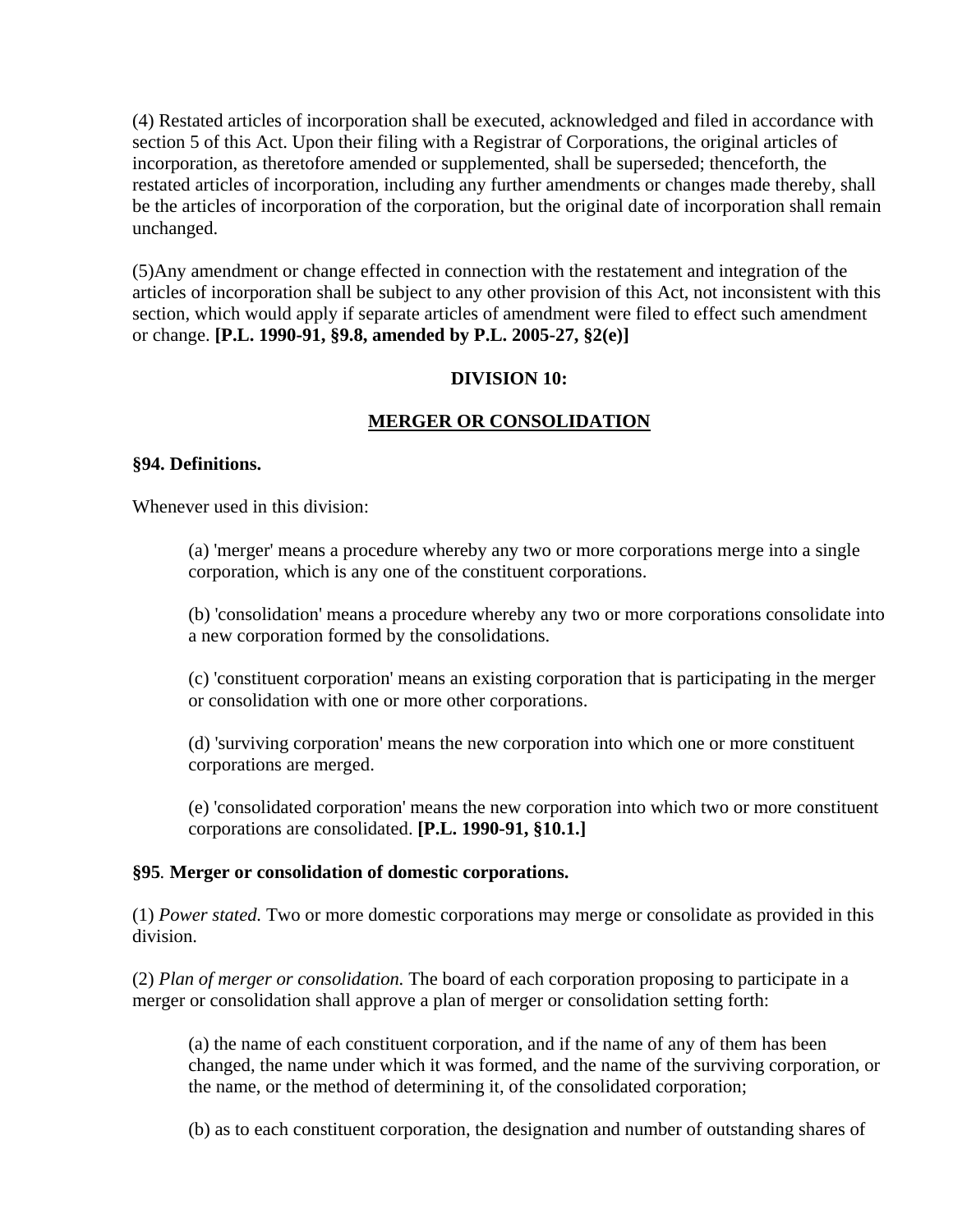each class and series, specifying the classes and series entitled to vote and further specifying each class and series, if any, entitled to vote as a class;

(c) the terms and conditions of the proposed merger or consolidation, including the manner and basis of converting the shares of each constituent corporation into shares, bonds or other securities of the surviving or consolidated corporation, or the cash or other consideration to be paid or delivered in exchange for shares of each constituent corporation, or a combination thereof;

(d) in case of merger, a statement of any amendment in the articles of incorporation of the surviving corporation to be effected by such merger; in case of consolidation all statements required to be included in articles of incorporation for a corporation formed under this Act, except statements as to facts not available at the time the plan of consolidation is approved by the board;

(e) such other provisions with respect to the proposed merger or consolidation as the board considers necessary or desirable.

(3) *Authorization by shareholders.* The board of each constituent corporation, upon approving such plan of merger or consolidation, shall submit such plan to a vote of shareholders of each such corporation in accordance with the following:

(a) notice of the meeting, accompanied by a copy of the plan of merger or consolidation, shall be given to each shareholder of record, whether or not entitled to vote;

(b) the plan of merger or consolidation shall be authorized at a meeting of shareholders by vote of the holders of a majority of outstanding shares entitled to vote thereon, unless any class of shares of any such corporation is entitled to vote thereon as a class, in which event, as to such corporation, the plan of merger or consolidation shall be approved upon receiving the affirmative vote of the holders of a majority of the shares of total shares entitled to vote thereon. The shareholders of the outstanding shares of a class shall be entitled to vote as a class if the plan of merger or consolidation contains any provisions which, if contained in a proposed amendment to articles of incorporation, would entitle such class of shares to vote as a class.

(4) *Articles of merger or consolidation.* After approval of the plan of merger or consolidation by the board and shareholders of each constituent corporation, the articles of merger or consolidation shall be executed by each corporation in accordance with section 5 of this Act and shall set forth:

(a) the plan of merger or consolidation, and, in case of consolidation, any statement required to be included in the articles of incorporation for a corporation formed under this Act but which was omitted under subsection (2)(d) of this section;

(b) the date when the articles of incorporation of each constituent corporation were filed with a Registrar of Corporations; and

(c) the manner in which the merger or consolidation was authorized with respect to each constituent corporation.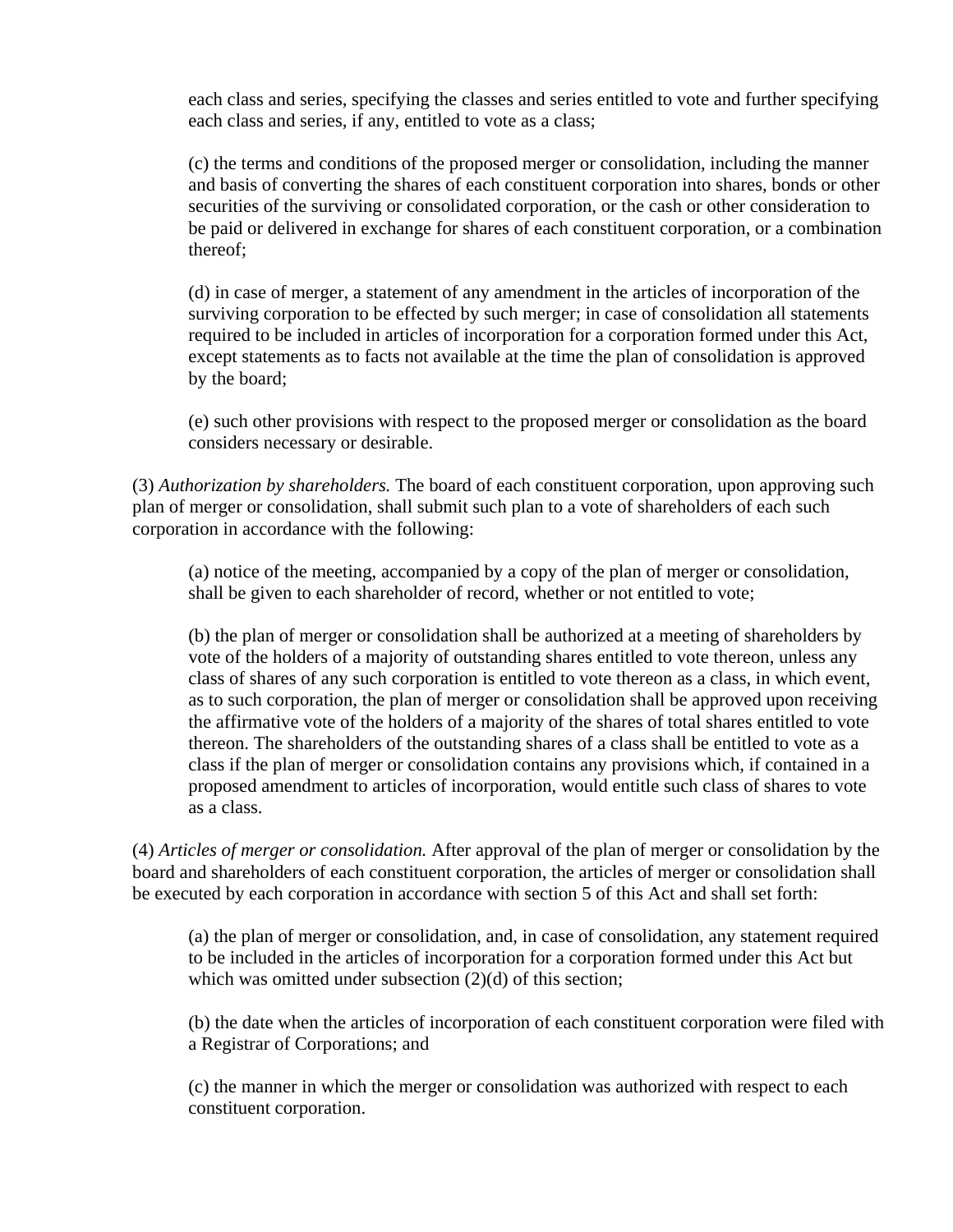(5) *Filing.* The articles of merger or articles of consolidation shall be filed with a Registrar or Deputy Registrar of Corporations in accordance with the provisions of section 5 of this Act.

(6) *Payment of fees before merger or consolidation.* No corporation shall be merged or consolidated under this division until all fees to the Registrar of corporations and Registered Agent due or which would be due or assessable for the entire calendar month during which the merger or consolidation becomes effective have been paid by the corporation. **[P.L. 1990-91, §10.2; amended by P.L. 2000-18, §95.]**

## **§96. Merger of subsidiary corporations.**

(1) *Without approval of shareholders authorized.* Any domestic corporation owning at least ninety percent (90%) of the outstanding shares of each class of another domestic corporation or corporations may merge such other corporation or corporations into itself without the authorization of the shareholders of any such corporation. Its board shall approve a plan of merger, setting forth:

(a) the name of each subsidiary corporation to be merged and the name of the surviving corporation, and if the name of any of them has been changed, the name under which it was formed;

(b) the designation and number of outstanding shares of each class of each subsidiary corporation to be merged and the number of such shares of each class owned by the surviving corporation;

(c) the terms and conditions of the proposed merger, including the manner and basis of converting the shares of each subsidiary corporation to be merged not owned by the surviving corporation, into shares, bonds or other securities of the surviving corporation, or the cash or other consideration to be paid or delivered in exchange for shares of each such subsidiary corporation, or a combination thereof: and

(d) such other provisions with respect to the proposed merger as the board considers necessary or desirable.

(2) *Plan of merger.* A copy of such plan of merger or an outline of the material features thereof shall be delivered, personally or by mail, to all holders of shares of each subsidiary corporation to be merged not owned by the surviving corporation, unless the giving of such copy or outline has been waived *by* such holders.

(3) *Filing of articles of merger.* The surviving corporation shall deliver duplicate originals of the articles of merger to a Registrar or Deputy Registrar of Corporations. The articles shall set forth:

(a) the plan of merger;

(b) the dates when the articles of incorporation of each constituent corporation were filed with a Registrar or Deputy Registrar of Corporations; and

(c) if the surviving corporation does not own all the shares of each subsidiary corporation to be merged, either the date of the giving to holders of shares of each such subsidiary corporation not owned by the surviving corporation of a copy of the plan of merger or an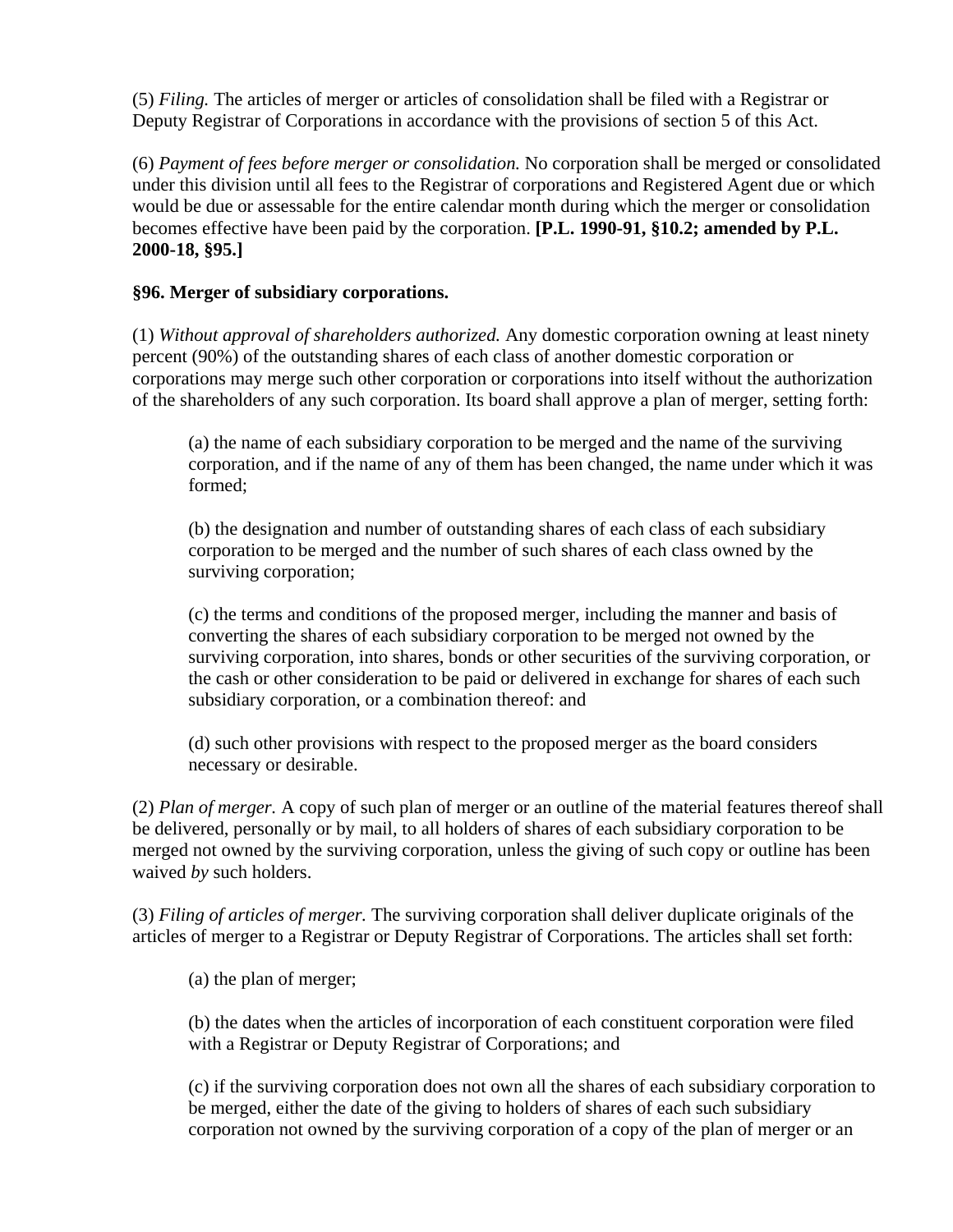outline of the material features thereof, or a statement that the giving of such copy or outline has been waived, if such is the case.

The articles of merger shall be filed with a Registrar or Deputy Registrar of Corporations in accordance with the provisions of section 5 of this Act. **[P.L. 1990-91, §10.3.]**

## **§97. Effect of merger or consolidation.**

(1) *When effective.* Upon the filing of the articles of merger or consolidation by a Registrar or Deputy Registrar of Corporations or on such date subsequent thereto, not to exceed thirty (30) days, as shall be set forth in such articles, the merger or consolidation shall be effective.

(2) *Effects stated.* When such merger or consolidation has been effected:

(a) Such surviving or consolidated corporation shall thereafter consistent with its articles of incorporation as altered or established by the merger or consolidation, possess all the rights, privileges, immunities, powers and purposes of each of the constituent corporations.

(b) All the property, real and personal, including subscriptions to shares, causes of action and every other asset of each of the constituent corporations, shall vest in such surviving or consolidated corporation without further act or deed.

(c) The surviving or consolidated corporation shall assume and be liable for all the liabilities, obligations and penalties of each of the constituent corporations. No liability or obligation due or to become due, claim or demand for any cause existing against any such corporation, or any shareholder, officer or director thereof, shall be released or impaired by such merger or consolidation. No action or proceeding, whether civil or criminal, then pending by or against any such constituent corporation, or any shareholder, officer or director thereof, shall abate or be discontinued by such merger or consolidation, but may be enforced, prosecuted, settled or compromised as if such merger or consolidation had not occurred, or such surviving or consolidated corporation may be substituted in such action or special proceeding in place of any constituent corporation.

(d) In the case of a merger, the articles of incorporation of the surviving corporation shall be automatically amended to the extent, if any, that changes in its articles of incorporation are set forth in the plan of merger; and, in the case of a consolidation, the statements set forth in the articles of consolidation and which are required and permitted to be set forth in articles of incorporation of a corporation formed under this Act, shall be its articles of incorporation.

(e) Unless otherwise provided in the articles of merger or consolidation, a constituent corporation which is not the surviving corporation or the consolidated corporation, ceases to exist and is dissolved**. [P.L. 1990-91, §10.4.]**

### **§98. Merger or consolidation of domestic and foreign corporations**.

(1) *Method.* One or more foreign corporations and one or more domestic corporations may be merged or consolidated with each other in the following manner, if such merger or consolidation is permitted by the law of the jurisdiction under which each such foreign corporation is organized: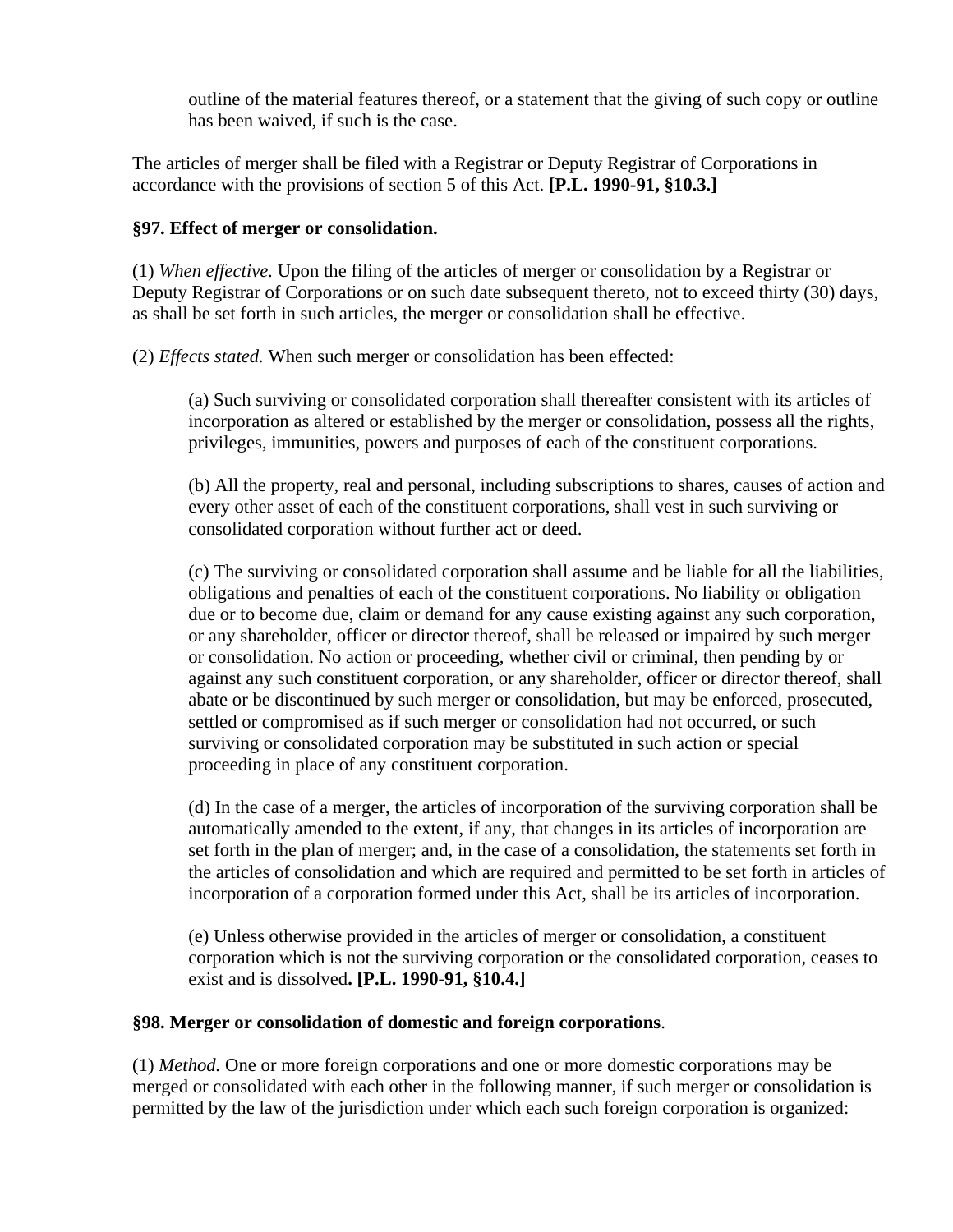(a) each domestic corporation shall comply with the provisions of this Act with respect to the merger or consolidation, as the case may be, of domestic corporations and each foreign corporation shall comply with the applicable provisions of the laws of the jurisdiction under which it is organized;

(b) if the surviving or consolidated corporation is to be governed by the laws of any jurisdiction other than this jurisdiction, it shall comply with the provisions of this Act with respect to foreign corporations if it is to transact business in this jurisdiction, and in every case it shall file with the appropriate Registrar or Deputy Registrar of Corporations:

(i) an agreement that it may be served with process in the Republic in any proceeding for the enforcement of any obligation of any domestic corporation which is a party' to such merger or consolidation and in any proceeding for the enforcement of the rights of a dissenting shareholder of any such domestic corporation against the surviving or consolidated corporation;

(ii) an irrevocable appointment of the Government's designee as its agent to accept service of process in any such proceeding.

(iii) an agreement that it will promptly pay to the dissenting shareholders of any such domestic corporation the amount, if any, to which they shall be entitled under the provisions of this Act with respect to the rights of dissenting shareholders; and

(iv) a certificate of merger or consolidation issued by the appropriate official of the foreign jurisdiction.

(2) *Effect.* The effect of such merger or consolidation shall be the same as in the case of the merger or consolidation of domestic corporations if the surviving or consolidated corporation is to be governed by the laws of this jurisdiction. If the surviving or consolidated corporation is to be governed by the laws of any jurisdiction other than the Republic, the effect of such merger or consolidation shall be the same as in the case of the merger or consolidation of domestic corporations except insofar as the laws of such other jurisdiction provide otherwise.

(3) *Effective date.* The effective date of a merger or consolidation in cases where the surviving or consolidated corporation is to be governed by the laws of any jurisdiction other than this jurisdiction shall be determined by the filing requirements and laws of such other jurisdiction.

(4) *Merger of subsidiary corporation.* The procedure for the merger of a subsidiary corporation or corporations under section 96 of this division shall be available where either a subsidiary corporation or the corporations owning at least ninety percent (90%) of the outstanding shares of each class of a subsidiary is a foreign corporation, and such merger is permitted by the laws of the jurisdiction under which such foreign corporation is incorporated. **[P.L. 1990-91, §10.5.]**

### **§99. Sale, lease, exchange or other disposition of assets.**

(1) *Method of authorizing.* A sale, lease, exchange or other disposition of all or substantially all the assets of' a corporation, if not made in the usual or regular course of the business actually conducted by such corporation, shall be authorized only in accordance with the following procedure: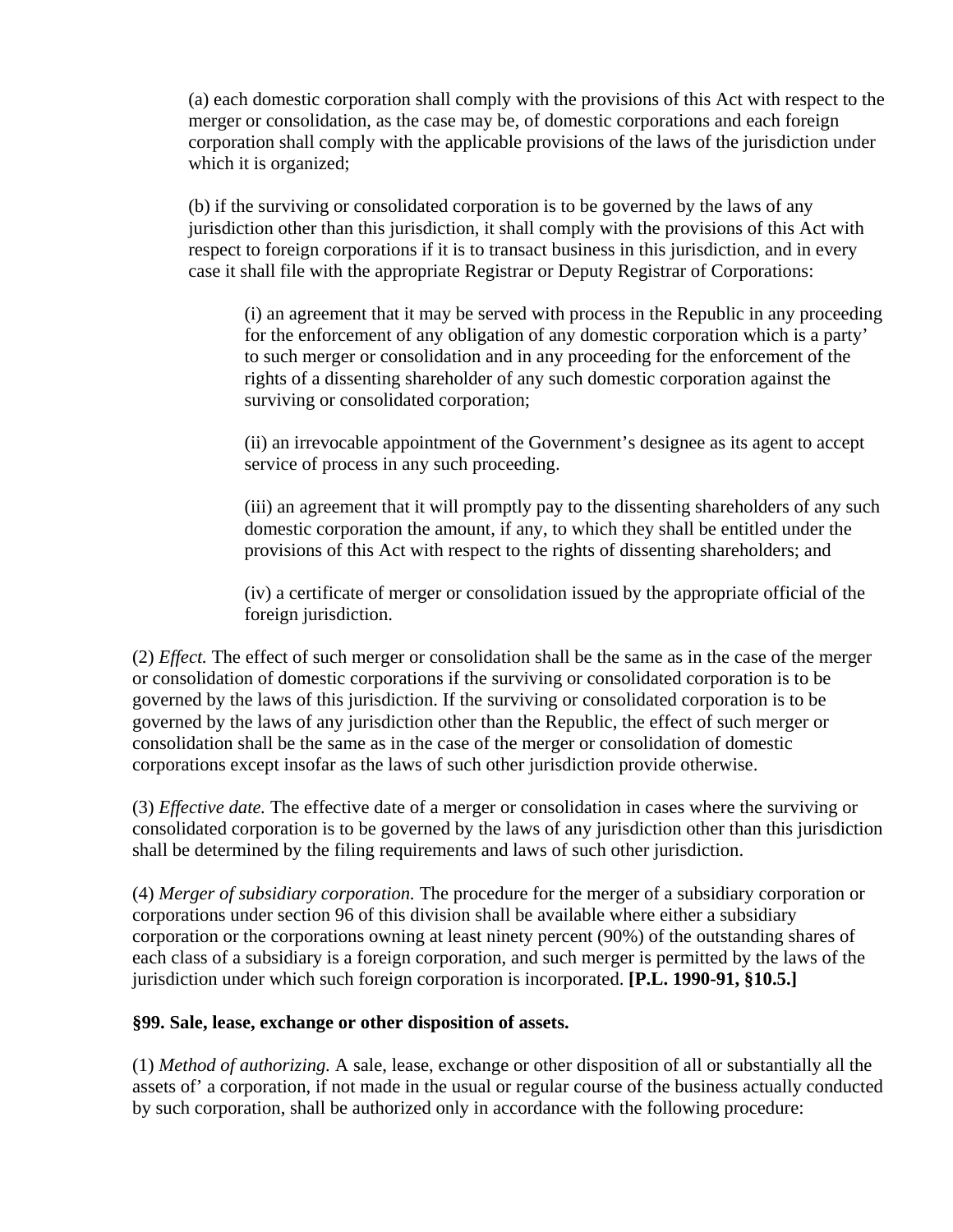(a) the board shall approve the proposed sale, lease, exchange or other disposition and direct its submission to a vote of the shareholders;

(b) notice of meeting shall be given to each shareholder of record, whether or not entitled to vote;

(c) at such meeting the shareholders may authorize such sale, lease, exchange or other disposition and may fix or may authorize the board to fix any or all terms and conditions thereof and the consideration to be received by the corporation therefor. Such authorization shall require the affirmative vote of the holders of two-thirds of the shares of the corporation entitled to vote thereon unless any class of shares is entitled to vote thereon as a class, in which event such authorization shall require the affirmative vote of the holders of a majority of the shares of each class of shares entitled to vote as a class thereon and of the total shares entitled to vote thereon.

(2) *Mortgage or pledge of corporate property.* The board may authorize any mortgage or pledge of, or the creation of a security interest in, all or any part of the corporate property, or any interest therein, wherever situated. Unless the articles of incorporation provide otherwise, no vote or consent of shareholders shall be required to authorize such action by the board. **[P.L. 1990-91. § 10.6.]**

## **§100. Right of dissenting shareholder to receive payment for shares.**

Any shareholder of a corporation shall have the right to dissent from any of the following corporate actions and receive payment of the fair value of his shares:

(a) any plan of merger or consolidation to which the corporation is a party; or

(b) any sale or exchange of all or substantially all of the property and assets of the corporation not made in the usual and regular course of its business, including a sale in dissolution, but not including a sale pursuant to an order of a court having jurisdiction in the premises or a sale for cash on terms requiring that all or substantially all the net proceeds of sales be distributed to the shareholders in accordance with their respective interests within one year after the date of sale**. [P.L. 1990-91, §10.7.]**

## **§101. Procedure to enforce shareholder's right to receive payment for shares.**

(1) *Objection by shareholder to proposed corporate action.* A shareholder intending to enforce his rights under section 92 or 100 of this Act to receive payment for his shares if the proposed corporate action referred to therein is taken shall file with the corporation, before the meeting of shareholders at which the action is submitted to a vote, or at such meeting but before the vote, written objection to the action. The objection shall include a statement that he intends to demand payment for his shares if the action is taken. Such objection is not required from any shareholder to whom the corporation did not give notice of such meeting in accordance with this Act or where the proposed action is authorized by written consent of shareholders without a meeting.

(2) *Notice by corporation to shareholders of authorized action.* Within twenty (20) days after the shareholders' authorization date, which term as used in this section means the date on which the shareholders' vote authorizing such action was taken, or the date on which such consent without a meeting was obtained from the requisite shareholders, the corporation shall give written notice of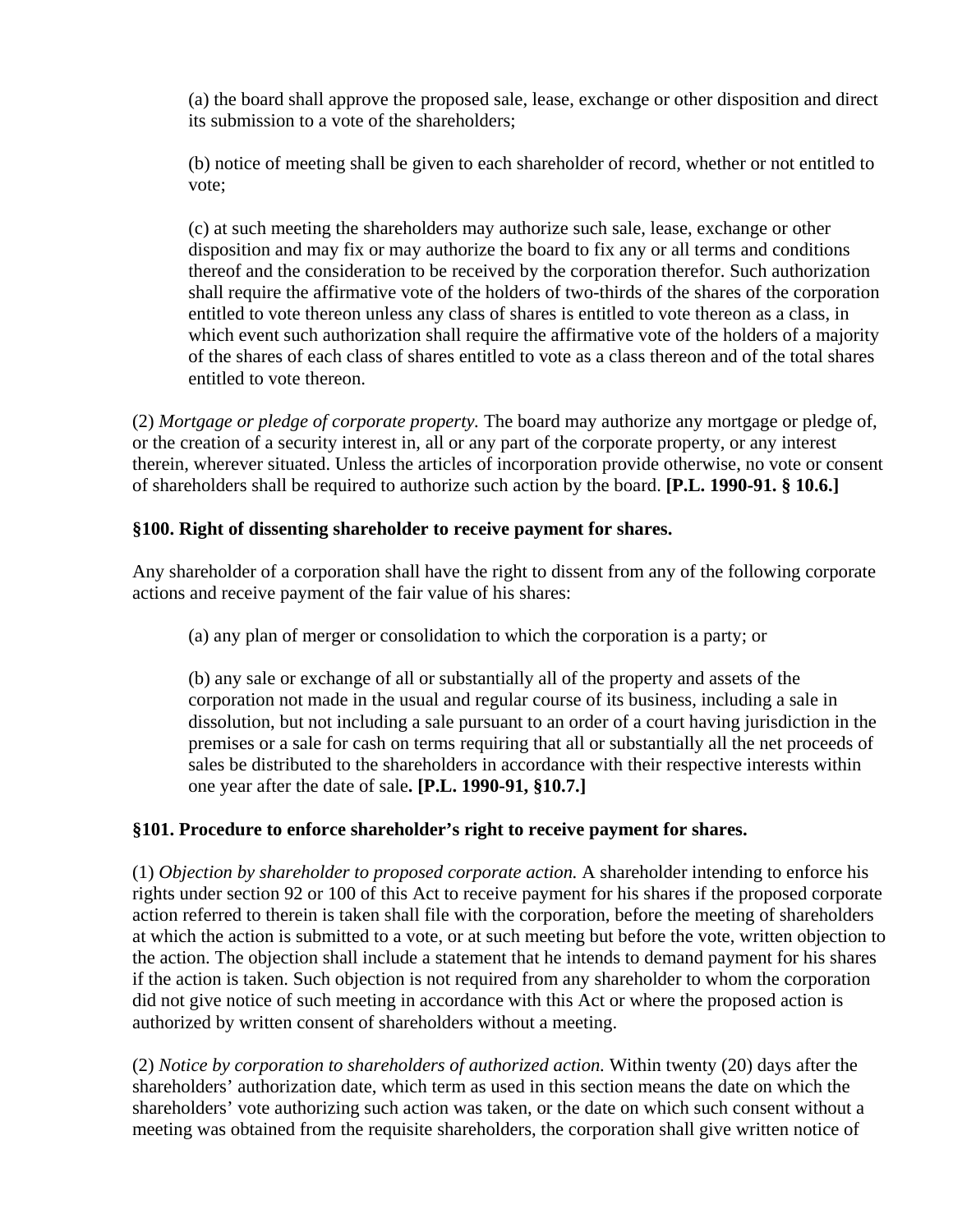such authorization or consent by registered mail to each shareholder who filed written objections or from whom written objection was not required, excepting any who voted for or consented in writing to the proposed action.

(3) *Notice by shareholder of election to dissent.* Within twenty (20) days after the giving of notice to him, any shareholder to whom the corporation was required to give such notice and who elects to dissent shall file with the corporation a written notice of such election, stating his name and residence address, the number and classes of shares as to which he dissents, and a demand for payment of the fair value of his shares. Any shareholder who elects to dissent from a merger under section 96 shall file a written notice of such election to dissent within twenty (20) days after the giving to him of a copy of the plan of merger or an outline of the material features thereof under section 96 of this division.

(4) *Dissent as to fewer than all shares.* A shareholder may not dissent as to fewer than all the shares, held by him of record, that he owns beneficially. A nominee or fiduciary may not dissent on behalf of any beneficial owner as to fewer than all the shares of such owner held of record by such nominee or fiduciary.

(5) *Effect of filing notice of election to dissent.* Upon filing a notice of election to dissent, the shareholder shall cease to have any of the rights of a shareholder except the right to be paid the fair value of his shares.

(6) *Offer by corporation to dissenting shareholder to pay for shares.* Within seven (7) days after the expiration of the period within which shareholders may file their notices of election to dissent, or within seven (7) days after the proposed corporate action is consummated, which ever is later, the corporation or, in the case of a merger or consolidation, the surviving or consolidated corporation, shall make a written offer by registered mail to each shareholder who has filed such notice of election to pay for his shares at a specified price which the corporation considers to be their fair value. If within thirty (30) days after the making of such offer, the corporation making the offer and any shareholder agree upon the price to be paid for his shares, payment therefor shall be made within thirty (30) days after the making of such offer upon the surrender of the certificates representing such shares.

(7) *Procedure on failure of corporation to pay dissenting shareholder.* The following procedures shall apply if the corporation fails to make such offer within such period of seven (7) days, or if it makes the offer and any dissenting shareholder fails to agree with it within the period of thirty (30) days thereafter upon the price to be paid for shares owned by such shareholder:

(a) The corporation shall, within twenty (20) days after the expiration of whichever is applicable of the two periods last mentioned, institute a special proceeding in the High Court of the Republic in which the office of the corporation is located to determine the rights of dissenting shareholders and to fix the fair value of their shares. In the case of Marshall Islands corporations whose shares are traded on a national or local securities exchange located outside of the Marshall Islands, such proceedings may be instituted in any court in the country where the shares of the company are primarily traded, If, in the case of merger or consolidation, the surviving or consolidated corporation is a foreign corporation without an office in the Marshall Islands, such proceeding shall be brought in the country where the office of the domestic corporation, whose shares are to be valued, was located.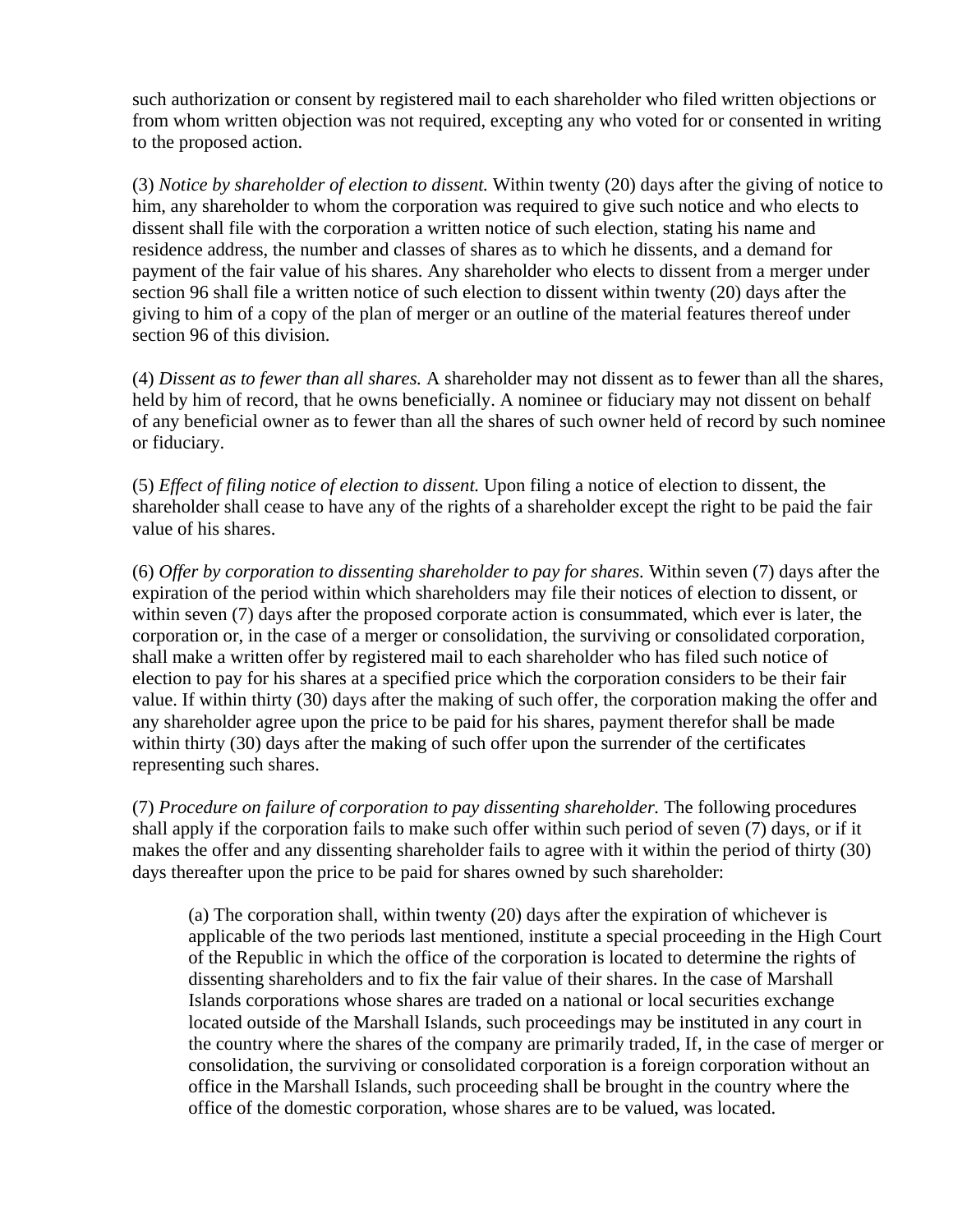(b) If the corporation fails to institute such proceedings within such period of twenty(20) days, any dissenting shareholder may institute such proceeding for the same purpose not later than thirty (30) days after the expiration of such twenty (20) day period. If such proceeding is not instituted within such thirty (30) day period, all dissenter's rights shall be lost unless the court, for good cause shown, shall otherwise direct.

(c) All dissenting shareholders, excepting those who, as provided in subsection (6) of this section have agreed with the corporation upon the price to be paid for their shares, shall be made parties to such proceeding, which shall have the effect of an action quasi in rem against their shares. The corporations shall serve a copy of the petition in such proceeding upon each dissenting shareholder in the manner provided by law for the service of a summons.

(d) The court shall determine whether each dissenting shareholder, as to whom the corporation requests the court to make such a determination, is entitled to receive payment for his shares. If the corporation does not request any such determination or if the court finds that any dissenting shareholder is so entitled, it shall proceed to fix the value of the shares, which for the purposes of this section, shall be the fair value as of the close of business on the day prior to the shareholder's authorization date, excluding any appreciation or depreciation directly or indirectly induced by such corporate action or its proposal. The court may, if it so elects, appoint an appraiser to receive evidence and recommend a decision on the question of fair value.

(e) The final order in the proceeding shall be entered against the corporation in favor of each dissenting shareholder who is a party to the proceeding and is entitled thereto for the value of his shares so determined. Within sixty (60) days after the final determination of the proceeding, the corporation shall pay to each dissenting shareholder the amount found to be due to him, upon surrender of the certificates representing his shares.

(8) *Disposition of shares acquired by the corporation.* Shares acquired by the corporation upon the payment of the agreed value therefore or the amount due under the final order, as provided in this section, shall become treasury shares or be canceled except that, in the case of a merger or consolidation, they may be held and disposed of as the plan of merger or consolidation may otherwise provide.

(9) *Right to receive payment by dissenting shareholder as exclusive.* The enforcement by a shareholder of his right to receive payment for his shares in the manner provided herein shall exclude the enforcement by such shareholder of any right to which he might otherwise be entitled by virtue of share ownership, except that this section shall not exclude the right of such shareholder to bring or maintain an appropriate action to obtain relief on the ground that such corporate action will be or is illegal or fraudulent as to such shareholder. **[P.L. 1990-91, §10.8; amended by P.L. 1998- 73, §101]**

## **DIVISION 11:**

## **DISSOLUTION**

## **§102. Manner of effecting dissolution.**

(1) *Meeting of shareholders***.** Except as otherwise provided in its articles of incorporation, a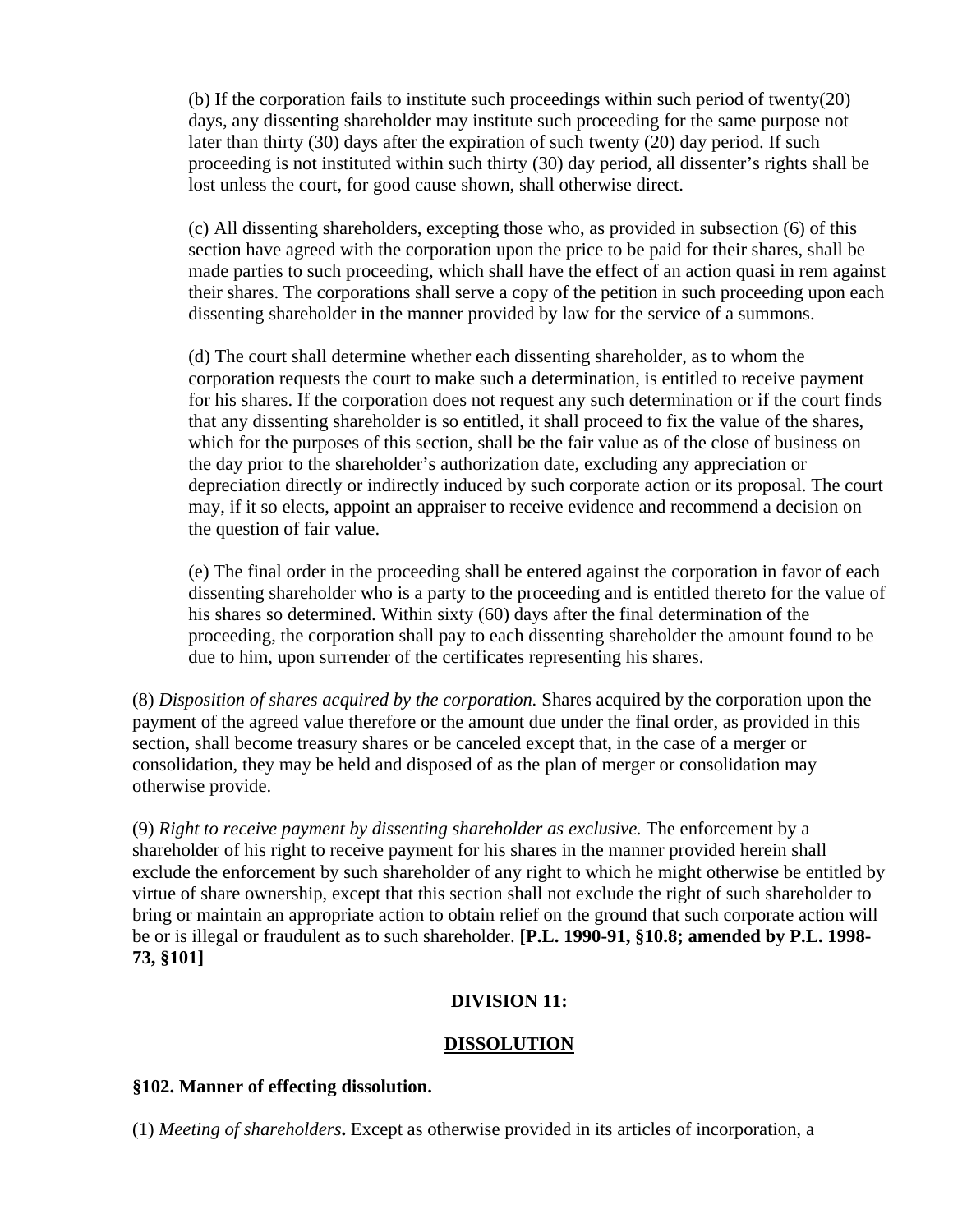corporation may be dissolved if, at a meeting of shareholders, the holders of two-thirds of all outstanding shares, entitled to vote on a proposal to dissolve, by resolution consent that the dissolution shall take place.

(2) *Consent without meeting.* Whenever all the shareholders entitled to vote on a proposal to dissolve shall consent in writing to a dissolution, no meeting of shareholders shall be necessary.

(3) *Articles of dissolution; contents, filing.* Articles of dissolution shall be signed and filed with the appropriate Registrar or Deputy Registrar of Corporations in accordance with the provisions of section 5 of this Act. The articles of dissolution shall set forth the name of the corporation, the date of filing of the articles of incorporation, that the corporation elects to dissolve, the manner in which the dissolution was authorized by the shareholders, a statement that the directors shall be trustees of the corporation for the purpose of winding up the affairs of the corporation, and a listing of either the names and addresses of the directors and officers or the address of the corporation and the name and address of the corporation's legal representative(s) for the purpose of winding up its affairs.

(4) *Time when effective*. The dissolution shall become effective as of the filing date stated on the articles of dissolution.

(5) *Dissolution before issuance of shares or beginning of business; procedure.* If a corporation has not issued shares or has not commenced the business for which the corporation was organized, a majority of the incorporators, or, if directors were named in the articles of incorporation or have been elected, a majority of the directors, may surrender all of the corporation's rights and franchises by filing in the office of the Registrar of Corporations a certificate, executed and acknowledged by a majority of the incorporators or directors, stating that no shares of stock have been issued or that the business or activity for which the corporation was organized has not been begun; that no part of the capital of the corporation has been paid, or, if some capital has been paid, that the amount actually paid in for the corporation's shares, less any part thereof disbursed for necessary expenses, has been returned to those entitled thereto; that if the corporation has begun business but it has not issued shares, all debts of the corporation have been paid; that if the corporation has not begun business but has issued stock certificates, all issued stock certificates, if any, have been surrendered and canceled; and that all rights and franchises of the corporation are surrendered. Upon such certificate becoming effective in accordance with section 5 of this Act, the corporation shall be dissolved.

(6) *Payment of fees before dissolution*. No corporation shall be dissolved under this Act until all fees to the Registrar of Corporations and Registered Agent due or which would be due or assessable for the entire calendar month during which the dissolution becomes effective have been paid by the corporation.

## (7) *Voluntary revocation of dissolution*.

(a) At any time prior to the expiration of three (3) years following the voluntary dissolution of a corporation pursuant to this section, a corporation may revoke the dissolution theretofore effected by it in the following manner.

(i) For purposes of this subsection, the term 'shareholders' shall mean the shareholders of record on the date the dissolution became effective.

(ii) The board of directors shall adopt a resolution recommending that the dissolution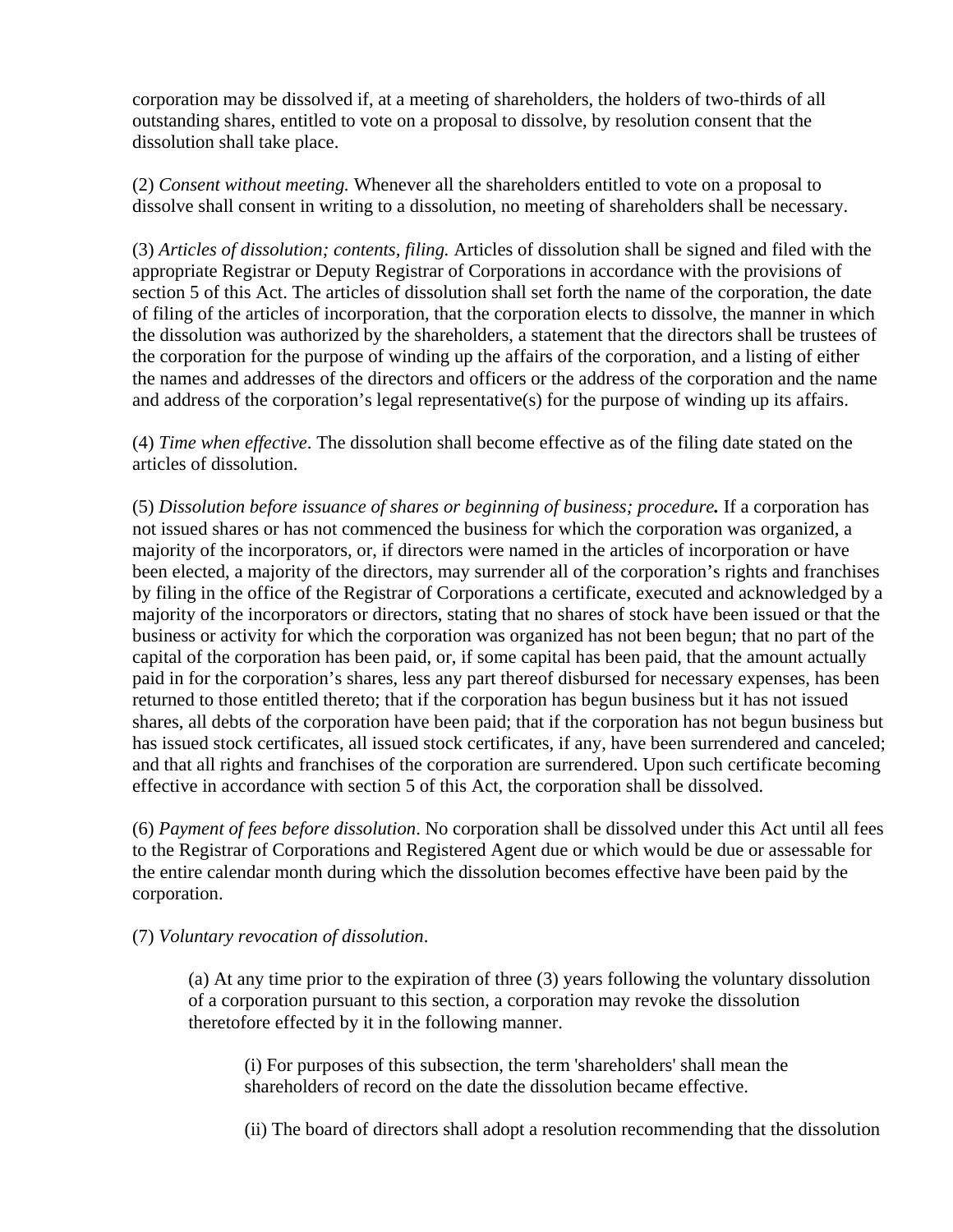be revoked and directing that the question of the revocation be submitted to a vote at a special meeting of shareholders.

(iii) Notice of the special meeting of shareholders shall be given in accordance with section 64(4) of this Act to each of the shareholders.

(iv) At the meeting a vote of the shareholders shall be taken on a resolution to revoke the dissolution. If a majority of the shares of the corporation which was outstanding and entitled to vote upon a dissolution at the time of its dissolution shall be voted for the resolution, articles of revocation of dissolution shall be executed, and acknowledged in accordance with section 5 of this Act, which shall state:

(1) the name of the corporation;

(2) the names and respective addresses of its directors or legal representative; and

(3) that a majority of the shares of the corporation which was outstanding and entitled to vote upon a dissolution at the time of its dissolution has voted in favor of a resolution to revoke the dissolution; or, if it be the fact, that, in lieu of a meeting and vote of shareholders, the shareholders have given their written consent to the revocation in accordance with section 67 of this Act.

(b) Upon filing in the office of a Registrar of Corporations of the articles of revocation of dissolution, the Registrar or Deputy Registrar, upon being satisfied that the requirements of this section have been complied with, shall issue a certificate that the dissolution has been revoked. Upon the issuance of such certificate by a Registrar or Deputy Registrar, the revocation of the dissolution shall become effective and the corporation may again carry on its business.

(c) Upon the issuance of the certificate by the Registrar or Deputy Registrar to which this subsection refers, the provisions of section 64(3) of this Act shall govern, and the period of time the corporation was in dissolution shall be included within the calculation of the 90 day and 13 month periods to which section 64(3) of this Act refers. An election of directors, however, may be held at the special meeting of shareholders to which this subsection refers and in that event, that meeting of shareholders shall be deemed an annual meeting of shareholders for purposes of section 64(3) of this Act.

(d) If after dissolution became effective any other corporation organized under the laws of the Marshall Islands shall have adopted the same name as the corporation, or shall have adopted a name so nearly similar thereto as not to distinguish it from the corporation, then, in such case, the corporation shall not be reinstated under the same name which it bore when its dissolution became effective, but shall adopt and be reinstated under some other name, and in such case the articles to be filed under this subsection shall set forth the name borne by the corporation at the time its dissolution became effective and the new name under which the corporation is to be reinstated. **[P.L. 1990-91, §11; amended by P.L. 2000-18, §102][new subsection (7) added by P.L. 2005-27]**

### **§103. Judicial dissolution.**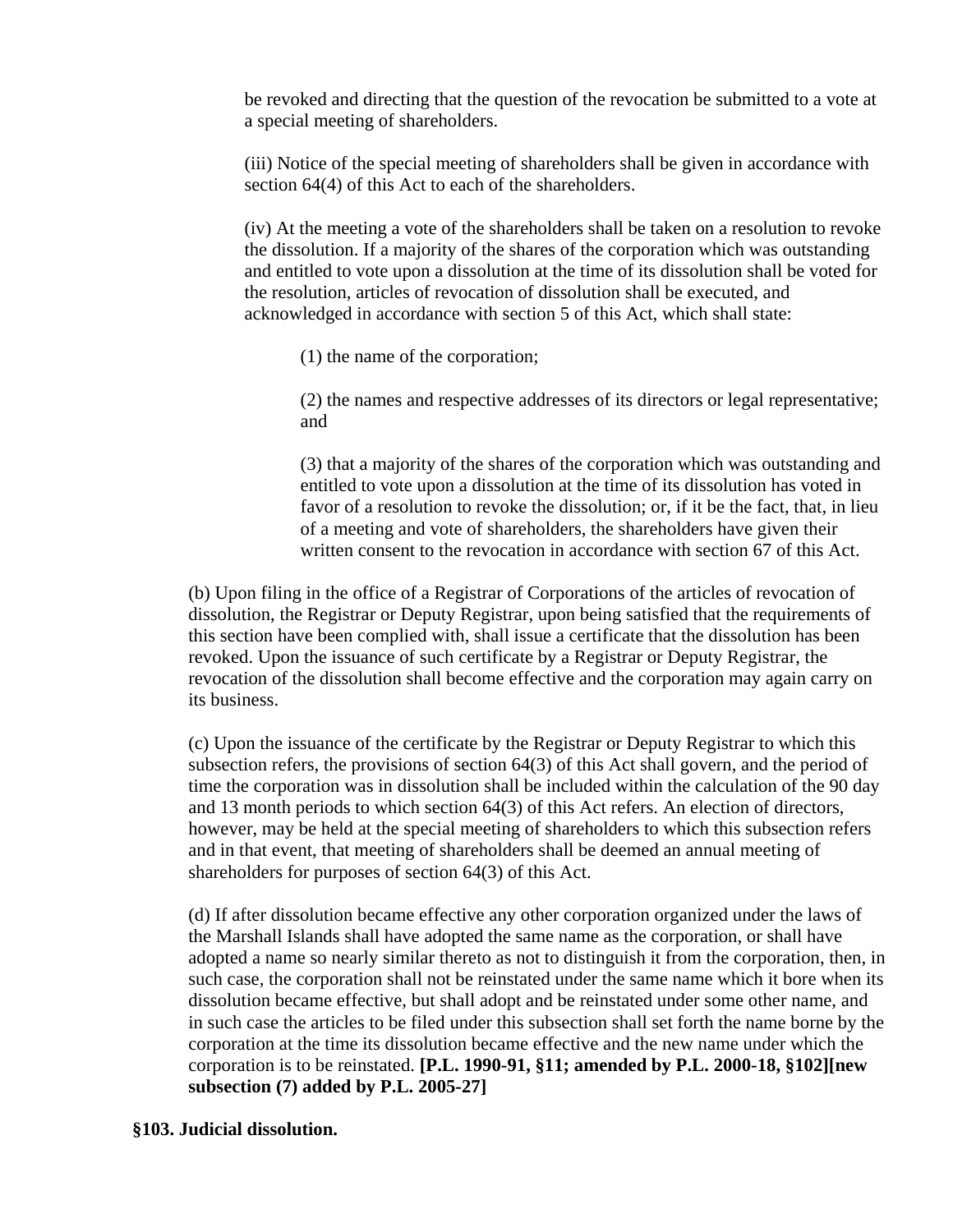A shareholders' meeting to consider adoption of a resolution to institute a special proceeding on any of the grounds specified below, may be called, notwithstanding any provision in the articles of incorporation, by the holders of ten percent (10%) of all outstanding shares entitled to vote thereon, or if the articles of incorporation authorize a lesser proportion of shares to call the meeting, by such lesser proportion. A meeting under this section may not be called more often than once in any period of twelve (12) consecutive months. Except as otherwise provided in the articles of incorporation, the holders of one-half of all outstanding shares of a corporation entitled to vote in an election of directors may adopt at the meeting a resolution and institute a special proceeding in the High Court of the Republic for dissolution on one or more of the following grounds:

(a) that the directors are so divided respecting the management of the corporation's affairs that the votes required for action by the board cannot be obtained;

(b) that the shareholders are so divided that the votes required for the election of directors cannot be obtained;

(c) that there is internal dissension and two or more factions of shareholders are so divided that dissolution would be beneficial to the shareholders:

- (d) that the acts of the directors are illegal, oppressive or fraudulent;
- (e) that the corporate assets are being misapplied or wasted.

If it appears, following due notice to all interested persons and a hearing that any of the foregoing grounds for dissolution of the corporation exists, the High Court shall make a judgment that the corporation shall be dissolved. The Clerk of the High Court shall transmit certified copies of the judgment to the appropriate Registrar of Corporations. Upon filing with a Registrar of Corporations, the corporation shall be dissolved**. [P.L. 1990-91, §11.2.]**

# **§104. Dissolution on failure to pay annual registration fee or appoint or maintain registered agent.**

(1) *Procedure for dissolution*. On failure of a corporation to pay the annual registration fee or to maintain a registered agent for a period of one (1) year, the appropriate Registrar of Corporations shall cause a notification to be sent to the corporation through its last recorded registered agent that its articles of incorporation will be revoked unless within ninety (90) days of the date of the notice, payment of the annual registration fee has been received or a registered agent has been appointed, as the case may be. Furthermore, if any corporation abuses or misuses its corporate powers, privileges or franchises, including, but not limited to, participating in activities in violation of section 3(5) of this Act, the registered agent in its sole discretion shall have the power to resign as registered agent of such corporation. In either case, the Registrar of Corporations shall issue a proclamation declaring that the articles of incorporation have been revoked and the corporation dissolved as of the date stated in the proclamation. The proclamation of the Registrar of Corporations shall be filed and the date of revocation and dissolution shall be marked on the record of the articles of incorporation of the corporation named in the proclamation, and notice shall be given thereof to the last recorded registered agent. Thereupon the affairs of the corporation shall be wound up in accordance with the procedure provided in this division.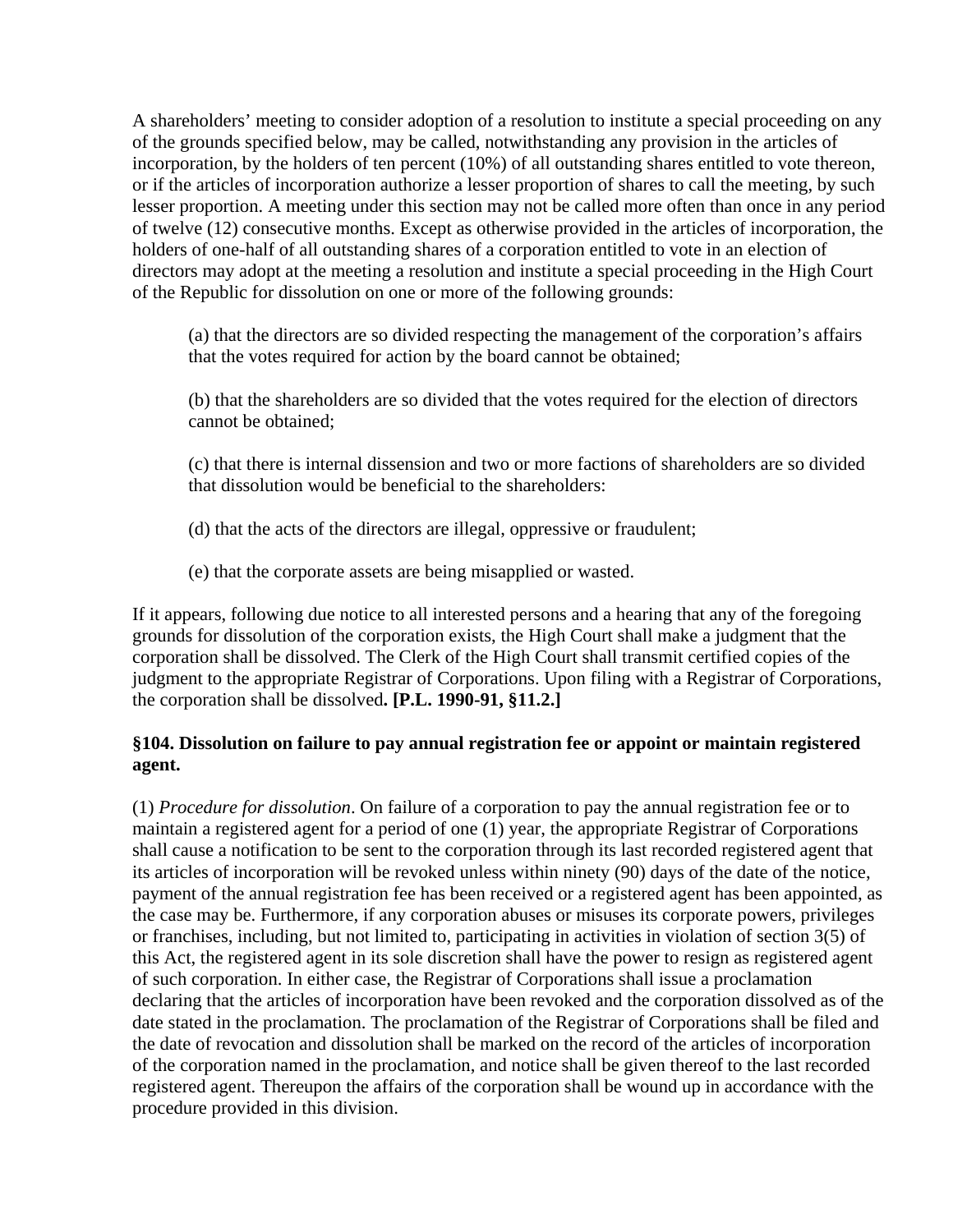(2) *Erroneous annulment.* Whenever it is established to the satisfaction of the Registrar of Corporations that the articles of incorporation were erroneously revoked, and the corporation was involuntarily dissolved (annulled) he may restore the corporation to full existence by publishing and filing in his office a proclamation to that effect, provided however, that the Registrar of Corporations shall not be held liable for any such error.

(3) *Reinstatement of annulled corporation.* Whenever the articles of incorporation of a corporation have been revoked and the corporation dissolved pursuant to subsection (1) of this section, the corporation may request that the Registrar of Corporations reinstate the corporation. After being satisfied that all arrears to the Republic of the Marshall Islands have been paid, that the corporation has again retained a qualified registered agent and paid any arrears to same, the corporation may be restored to full existence in the same manner and with the same effect as provided in subsection (2) of this section. **[P.L. 1990-91, §11.3; amended by P.L. 1998-73; amended by P.L. 2000-18, §104; subsection (1) amended by P.L. 2005-27, §2(g).]**

# **§105. Winding up affairs of corporation after dissolution.**

(1) *Continuation of corporation for winding up*. All corporations*,* whether they expire by their own limitations or are otherwise dissolved, shall nevertheless be continued for the term of three (3) years from such expiration or dissolution as bodies corporate for the purpose of prosecuting and defending suits by or against them, and of enabling them gradually to settle and close their business, to dispose of and convey their property, to discharge their liabilities, and to distribute to the shareholders any remaining assets, but not for the purpose of continuing the business for which the corporation was organized. With respect to any action, suit, or proceeding begun by or against the corporation either prior to or within three (3) years after the date of its expiration or dissolution, and not concluded within such period, the corporation shall be continued as a body corporate beyond that period for the purpose of concluding such action, suit or proceeding and until any judgment, order, or decree therein shall be fully executed.

(2) *Trustees.* Upon the dissolution of any corporation, or upon the expiration of the period of its corporate existence, the directors shall be trustees thereof, with full power to settle the affairs, collect the outstanding debts, sell and convey the property, real and personal, as may be required by the laws of the country where situated, prosecute and defend all such suits as may be necessary or proper for the purposes aforesaid, distribute the money and other property among the shareholders after paying or adequately providing for payment of its liabilities and obligations, and do all other acts which might be done by the corporation, before dissolution, that may be necessary for the final settlement of the unfinished business of the corporation.

(3) *Supervision by court of liquidation.* At any time within three (3) years after the filing of the articles of dissolution, the High Court of the Republic, in a special proceeding instituted under this subsection, upon the petition of the corporation, or of a creditor, claimant, director, officer, shareholder, subscriber for shares, incorporator or the Attorney-General on behalf of the Government of the Republic, may continue the liquidation of the corporation under the supervision of the court in the Republic and may make all such orders as it may deem proper in all matters in connection with the dissolution or in winding up the affairs of the corporation, including the appointment or removal of a receiver, who may be a director, officer or shareholder of the corporation. **[P.L. 1990-91, §11.4.]**

## **§106. Settlement of claims against corporation.**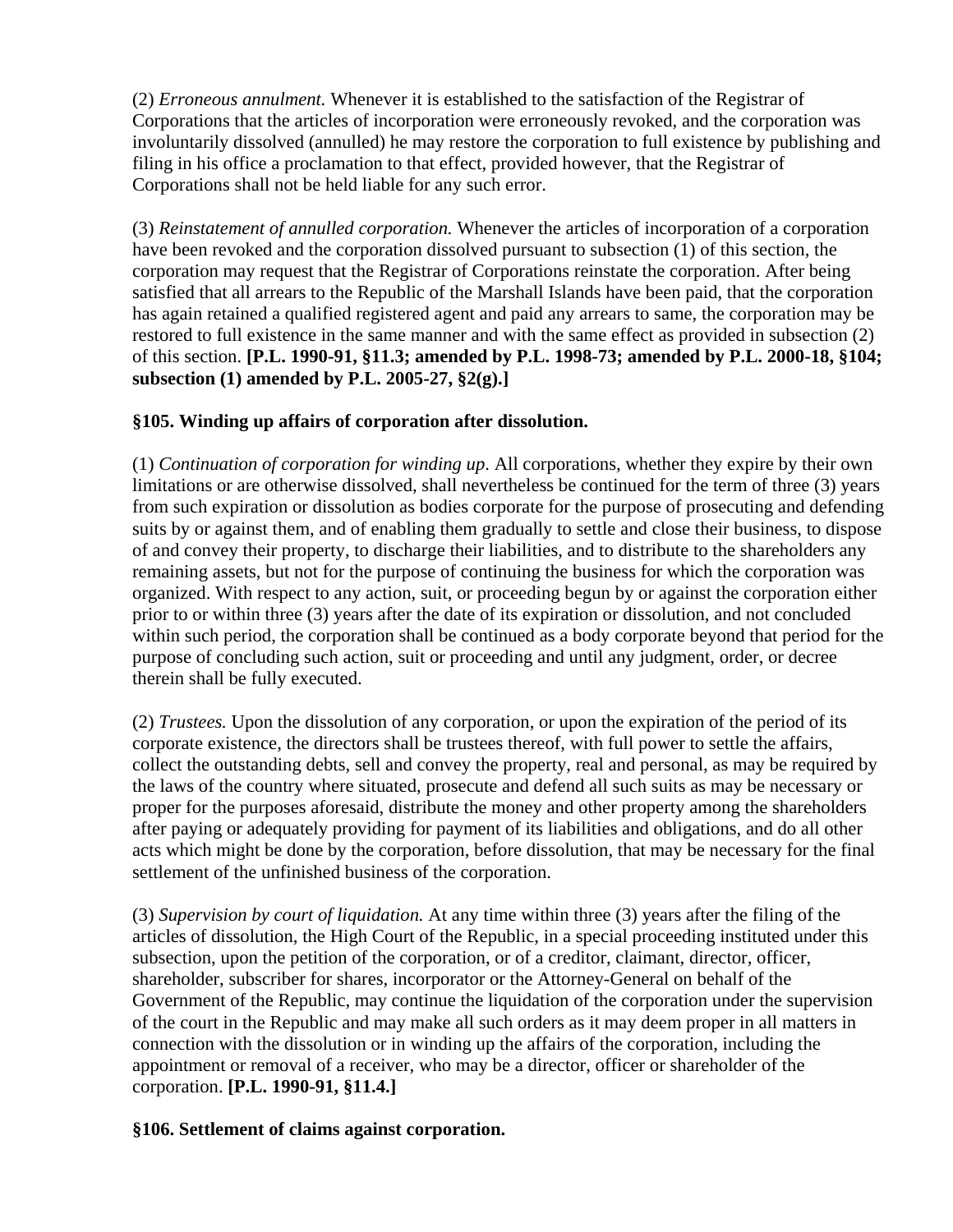(1) *Notice to creditors.* Any time within one (1) year after dissolution, a resident domestic corporation shall and a non-resident domestic corporation may give notice requiring all creditors and claimants, including any with unliquidated or contingent claims and any with whom the corporation has unfulfilled contracts, to present their claims in writing and in detail at a specified place and by a specified day, which shall not be less than six (6) months after the first publication of such notice. Resident domestic corporations shall publish such notice at least once a week for four (4) successive weeks in a newspaper of general circulation in the county in which the office of the corporation was located at the date of dissolution, or if none exists, in a newspaper of general circulation elsewhere in the Republic. If non-resident domestic corporations elect to publish notice, such notice shall be published at least once a week for four successive weeks in a newspaper of general circulation in the county in which the last known Registered Agent of the corporation is located at the date of dissolution or if none exists in a newspaper of general circulation elsewhere in the Republic, or in such other location(s) outside the Marshall Islands at which the corporation has maintained an office or conducted business. On or before the date of the first publication of such notice, the corporation shall mail a copy thereof, postage prepaid and addressed to his last known address, to each person believed to be a creditor of or claimant against the corporation whose name and address are known to or can with due diligence be ascertained by the corporation. The giving of such notice shall not constitute a recognition that any person is a proper creditor or claimant, and shall not revive or make valid or operate as a recognition of the validity of, or a waiver of any defense or counter claim in respect of any claim against the corporation, its assets, directors, officers or shareholders, which has been barred by any statute of limitations or become invalid by any cause, or in respect of which the corporation, its directors, officers or shareholders, have any defense or counterclaim.

(2) *Filing or barring claims.* Any claims which shall have been filed as provided in such notice and which shall be disputed by the corporation may be submitted for determination to the High Court of the Republic. Any person whose claim is, at the date of the first publication of such notice, barred by any statute of limitations is not a creditor or claimant entitled to any notice under this section. The claim of any such person and all other claims which are not timely filed as provided in such notice except claims which are the subject of litigation on the date of the first publication of such notice, and all claims which are so filed but are disallowed by the court, shall be forever barred as against the corporation, its assets, directors, officers and shareholders, except to such extent, if any, as the court may allow them against any remaining assets of the corporation in the case of a creditor who shows satisfactory reason for his failure to file his claim as so provided. Any claim not banned by this subsection may be reviewed by the court to determine the amount and form of security sufficient to compensate claimants.

(3) *Claims by Government.* Notwithstanding this section, tax claims and other claims by the Government shall not be required to be filed under those sections, and such claims shall not be barred because not so filed, and distribution of the assets of the corporation, or any part thereof, may be deferred until determination of any such claims. **[P.L.1990-91, §11.5; amended by P.L.1998-73, §106]**

### **DIVISION 12:**

### **FOREIGN ENTITIES**

#### **§107. Authorization of foreign entities.**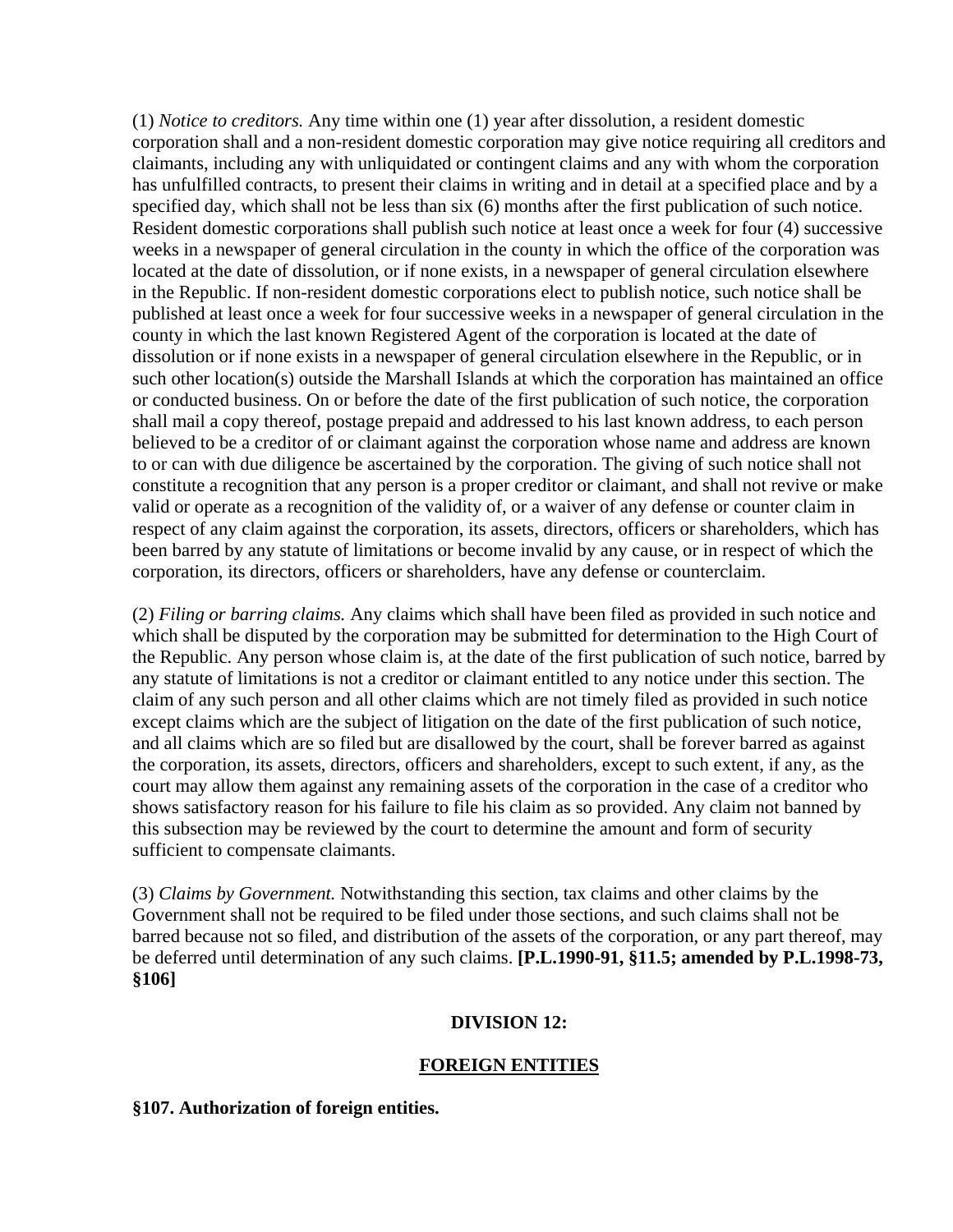(1) *Authorizations required.* A foreign corporation, partnership, trust, unincorporated association or other entity (each of which is hereinafter sometimes referred to as a foreign 'entity' and all of which are hereinafter sometimes referred to as 'foreign entities') shall not do business in the Republic until it has been authorized to do so as provided in this division. A foreign entity may be authorized to do in the Republic any business which it is authorized to do in the jurisdiction of its creation, and which may be done in the Republic by a domestic entity.

(2) *Activities which do not constitute doing business.* Without excluding other activities which may not constitute doing business in the Republic, a foreign entity shall not be considered to be doing business in the Republic, for the purposes of this Act, by reason of carrying on in the Republic any one or more of the following activities:

(a) maintaining or defending any action or proceeding, or effecting settlement thereof or the settlement of claims or disputes;

(b) holding meetings of its directors or shareholders;

(c) maintaining bank accounts;

(d) for purposes outside of the Republic, maintaining facilities or agencies only for the transfer, exchange and registration of its securities, or appointing and maintaining trustees or depositaries with relation to its securities;

(e) for a foreign maritime entity to maintain a registered agent and registered address or carry on activities authorized by section 120 of this Act; or

(f) engaging in any activity which may be conducted by a non-resident domestic corporation as set forth in section 2(o) of this Act. **[P.L. 1990-91, §12.1.]**

## **§108. Application to existing authorized foreign entities.**

Every foreign entity which on the effective date of this Act is authorized to do business in the Republic shall continue to have such authority. Such foreign entity, its shareholders, directors, officers, partners and members shall have the same rights, franchises and privileges and shall be subject to the same limitations, restrictions, liabilities and penalties as a foreign entity authorized under this Act, its shareholders, directors, officers, partners and members, respectively. Reference in this Act to an application for authority shall, unless the context otherwise requires, include the statement and designation and any amendment thereof required to be filed with a Registrar of Corporations under prior statutes to obtain authority to do business. **[P.L. 1990-9l, §12.2.]**

## **§109. Application for authority to do business.**

(1) *Contents.* A foreign entity, in order to procure authority to transact business in the Republic, shall make application to a Registrar of Corporations. The application shall be signed and verified by an officer or attorney-in-fact for the corporation and shall set forth:

(a) the name of the foreign entity;

(b)the jurisdiction and date of its creation;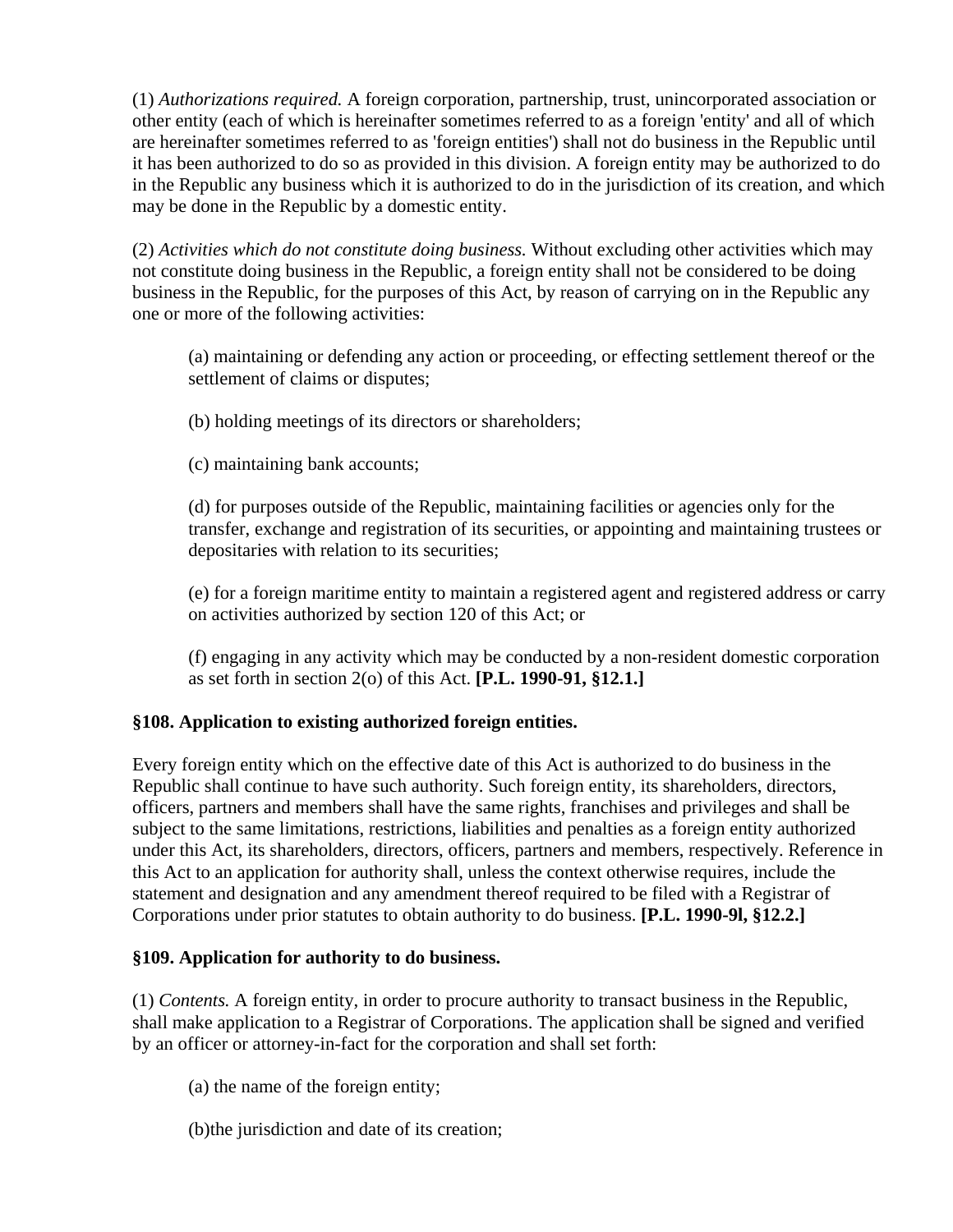(c) the address of the principal office of the entity in the state or country under the laws of which it is created;

(d) a statement of the business which it proposes to do in the Republic and a statement that it is authorized to do that business in the jurisdiction of its creation;

(e) an atoll within the Republic in which its office is to be located;

(f) the name and address within the Republic of the registered agent and a statement that the registered agent is to be its agent upon whom process against it may be served;

(g) a designation of the Government's designee as its agent upon whom process against it may be served under the circumstances stated in section 21 and the post office address within or without the Republic to which the Government's designee shall mail a copy of any process against it served upon it; and

(h) a statement that the foreign entity has not since its creation or since the date its authority to do business in the Republic was last surrendered, engaged in any activity constituting the doing of business therein contrary to law.

Any foreign entity applying for authority to do business in the Republic shall comply with the provisions of the Foreign Investment Business License Act 1990 (10 MIRC Chapter 5)<sup>2</sup>.

## **2 [Foreign Investment Business License Act 1990, is now codified as 10 MIRC Ch.5][Rev2003]**

(2) *Certificate of existence.* Attached to the application for authority shall be a certificate by an authorized officer of the jurisdiction of its creation that the foreign entity is an existing entity. If such certificate is in a foreign language, a translation thereof under oath of the translator shall be attached thereto. **[P.L. 1990-91, §12.3 - reference to the Foreign Investment Advisors' Board Act, 1987, in subsection (1) was changed to reflect that Act was repealed and reference was made to the current Act governing licensing of foreign entities.][See footnote 1 below]**

## **§110. Amendment of authority to do business.**

(1) *Requirement stated.* A foreign entity authorized to do business in the Republic may have its authority amended to effect any of the following changes:

(a) to change its name if such change has been effected under the laws of the jurisdiction of its creation;

(b) to enlarge, limit or otherwise change the business which it proposes to do in the Republic;

(c) to change the location of its office in the Republic;

(d) to specify or change the post office address to which the Government's designee shall mail a copy of any process against it served upon it; and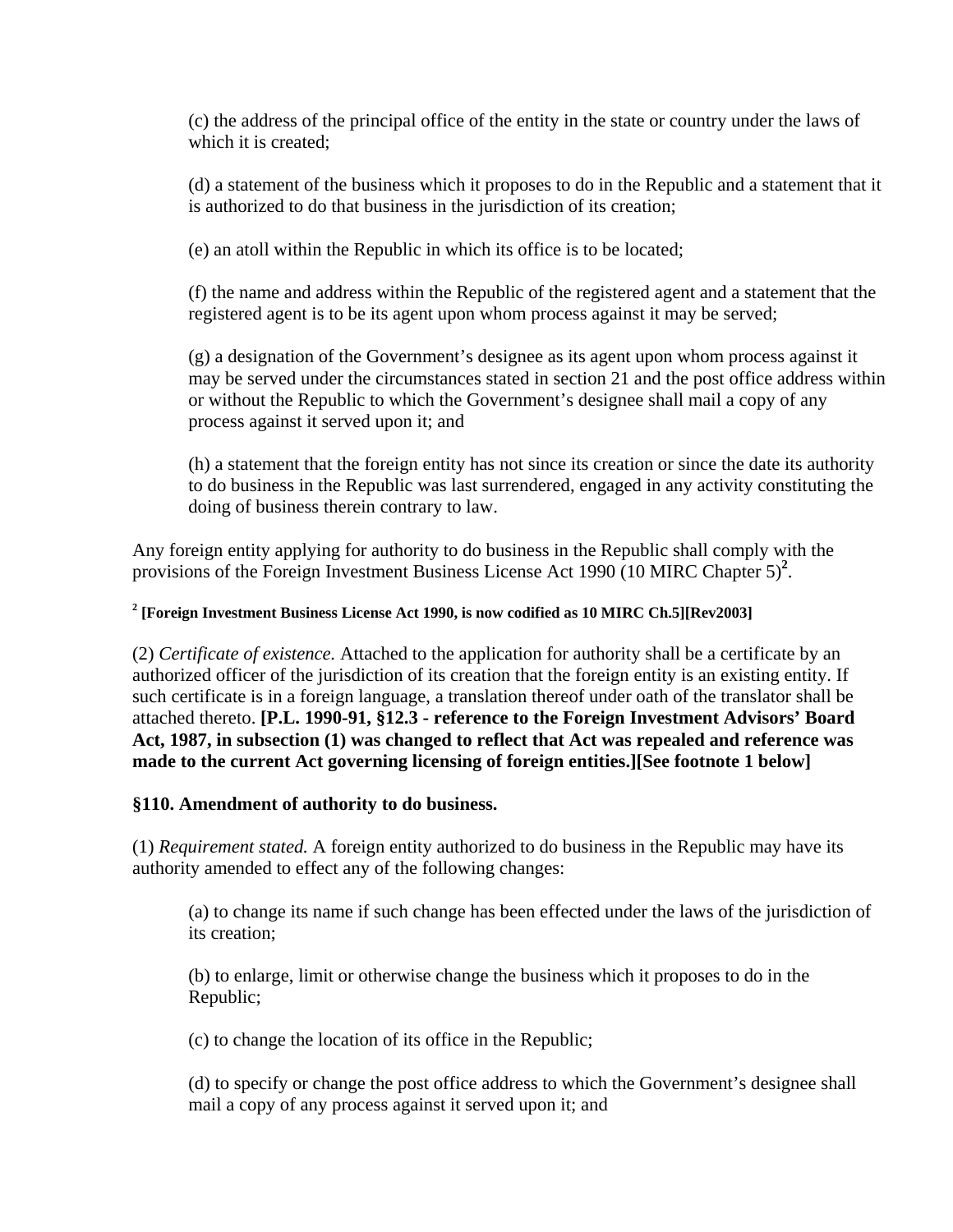(e) to make, revoke or change the designation of a registered agent or to specify or change this address. Every foreign entity authorized to do business in the Republic which shall amend its articles of incorporation or other document upon which its existence is based or shall be a party to a merger or consolidation shall, within thirty (30) days after the amendment or merger or consolidation becomes effective, file with a Registrar or Deputy Registrar of Corporations a copy of the amendment or a copy of the articles of merger or consolidation, duly certified by the proper officer of the jurisdiction in which the entity was created or under the laws of which the merger or consolidation was effected, together with a translation of the amendment or articles under oath of the translator.

(2) *Procedure.* An application to have its authority to do business amended shall be made to a Registrar of Corporations. The requirements in respect to the form and contents of such application, the manner of its execution, and the filing of duplicate originals thereof with a Registrar or Deputy Registrar of Corporations shall be the same as in the case of an original application for authority to do business. **[P.L. 1990-91, §12.4.]**

## **§111. Termination of authority of foreign entity.**

(1) *Surrender of authority.* A foreign entity authorized to transact business in the Republic may withdraw from the Republic upon filing with a Registrar or Deputy Registrar of Corporations an application for withdrawal, which shall set forth:

- (a) the name of the entity and the jurisdiction in which it is created;
- (b) the date it was authorized to do business in the Republic;
- (c) that the entity surrenders its authority to do business in the Republic;

(d)that the entity revokes the authority of its registered agent in the Republic to accept service of process and consents that service of process in any action, suit, or proceeding based upon any cause of action arising in the Republic during the time the entity was authorized to do business in the Republic may thereafter be made on such entity by service thereof on the Government\*s designee; and

(e) a post office address to which the Registrar of Corporations may mail a copy of any process against the entity that may be served on him. The application for withdrawal shall be made on forms prescribed and furnished by a Registrar or Deputy Registrar of Corporations and shall be executed by the entity in accordance with section 5 of this Act, or if the entity is in the hands of a receiver or trustee, shall be executed on behalf of the entity by such receiver or trustee and verified by him. The application for withdrawal shall be filed with a Registrar or Deputy Registrar of Corporations in accordance with the provisions of section 5 of this Act. Upon such filing the authorization of the entity to do business in the Republic is terminated.

(2) *Termination of existence in foreign jurisdiction.* When an authorized foreign entity is dissolved or its authority or existence is otherwise terminated or canceled in the jurisdiction of its creation or when such foreign entity is merged into or consolidated with another foreign entity, a certificate of the official in charge of records in the jurisdiction of creation of such foreign entity, which certificate attests to the occurrence of any such event, or a certified copy of an order or decree of a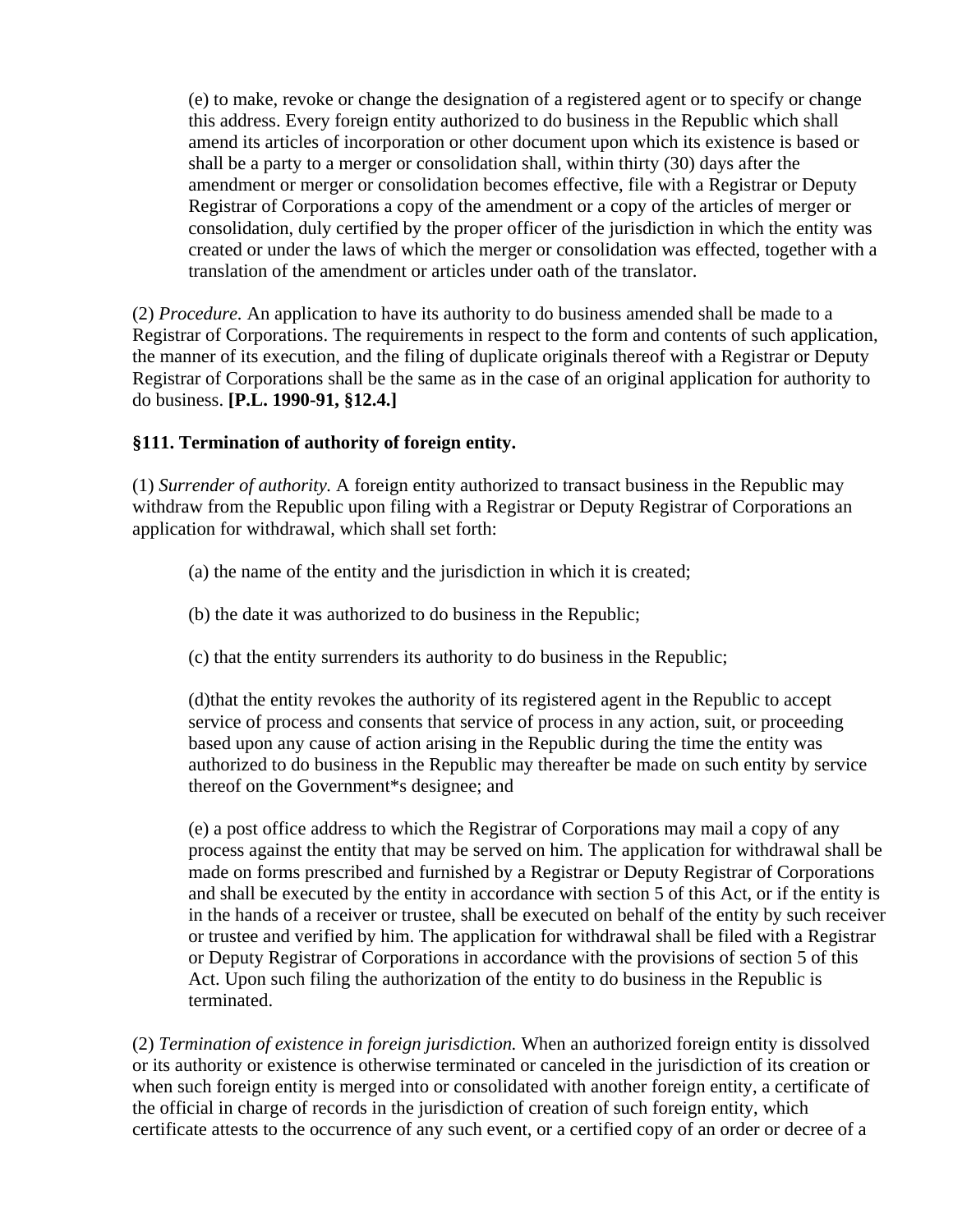court of such jurisdiction directing the dissolution of such foreign entity or the termination of its existence shall be delivered to the appropriate Registrar of Corporations who shall file such document in accordance with section 5 of this Act. The authority of the entity to transact business in the Republic shall thereupon cease. Service of process in any action, suit or proceeding based upon any cause of action which arose in the Republic during the time the entity was authorized to transact business in the Republic may thereafter be made on such entity by service on the Registrar of Corporations. **[P.L. 1990-91, §12.5.]**

# **§112. Revocation of authority to do business.**

The authority of a foreign entity to do business in the Republic may be revoked by the appropriate Registrar of Corporations on the same grounds and in the same manner as provided in section 104 with respect to revocation of articles of incorporation. **[P.L. 1990-91, §12.6.]**

# **§113. Rights and liabilities of unauthorized foreign entity doing business.**

(1) *Actions or special proceedings by entity.* A foreign entity doing business in the Republic without authority shall not maintain any action or special proceeding in the Republic unless and until such entity has been authorized to do business in the Republic and it has paid to the Government all fees, penalties and taxes for the years or parts thereof during which it did business in the Republic without authority. This prohibition shall apply to any successor in interest of such foreign entity.

(2) *Validity* of *contracts or acts by unauthorized entity; defending action*. The failure of a foreign entity to obtain authority to do business in the Republic shall not impair the validity of any contract or act of such foreign entity or the right of any other party to the contract to maintain any action or special proceeding thereon, and shall not prevent such foreign entity from defending any action or special proceeding in the Republic. **[P.L. 1990-91, §12.7.]**

## **§114. Actions or special proceedings against foreign entities.**

(1) *By resident of the Republic or domestic corporation.* Subject to the limitations with regard to personal jurisdiction elsewhere provided by law, an action or special proceeding against a foreign entity may be maintained by a resident of the Republic or by a domestic corporation of any type or kind.

(2) *By another foreign entity or non-resident.* Except as otherwise provided in this division, an action or special proceeding against a foreign entity may be maintained in the Republic by another foreign entity of any type or kind or by a non-resident in the following cases only:

(a) where the action is brought to recover damages for the breach of a contract made or to be performed within the Republic, or relating to property situated within the Republic at the time of the making of the contract;

(b) where the cause of action arose within the Republic, except where the object of the action or special proceeding is to affect the title of real property situated outside the Republic;

(c) where the subject matter of the litigation is situated within the Republic;

(d) where the action or special proceeding is based on a liability for acts done within the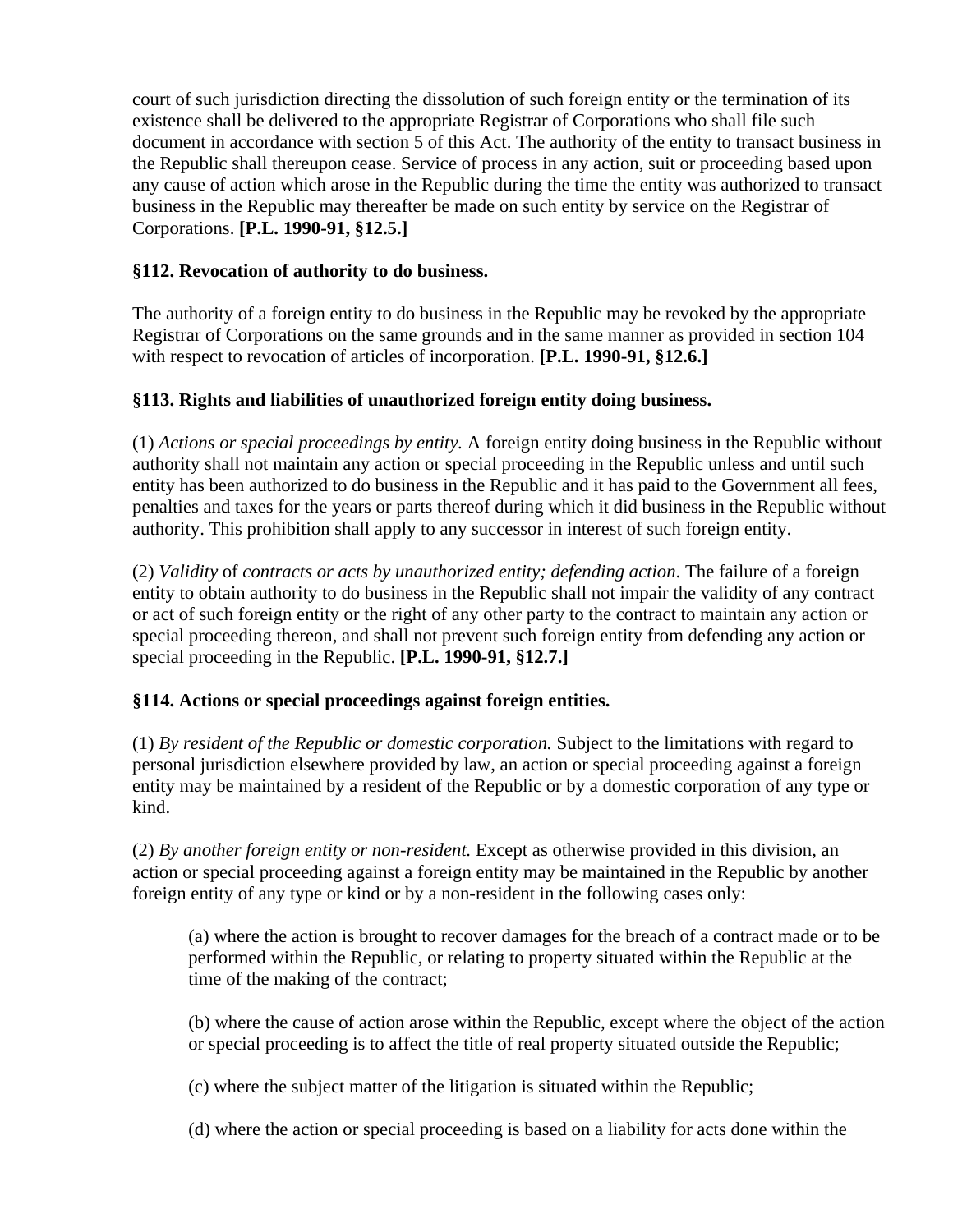Republic by a foreign entity; and

(e) where the defendant is a foreign entity doing business in the Republic, subject to the provisions of subsection (3) of this section.

(3) *Dismissal for inconvenience to parties.* Any action upon a cause of action not arising out of business transacted or activities performed within the Republic brought against a foreign entity by a non-resident of the Republic or a foreign entity may in the discretion of the High Court of the Republic be dismissed if it appears that the convenience of the Republic would be better served by an action brought in some other jurisdiction. **[P.L. 1990-91, §12.8]**

# **§115. Record of shareholders.**

A resident of the Republic who shall have been a shareholder of record of an authorized foreign corporation for at least six (6) months preceding his demand, upon at least ten (10) days' written demand may require such foreign corporation to produce a record of its registered shareholders containing the names and addresses of such shareholders, the number and class of shares held by each and the date when they respectively became the owners of record thereof, and, if such corporation issues bearer shares, a record of all certificates issued in bearer form, including the number, class and dates of issuance of such certificates. The shareholder requiring production of such records shall have the right to examine in person or by an agent or attorney at the office of the foreign corporation in the Republic or at such other place in the Republic as may be designated by the foreign corporation, the record of shareholders or an exact copy thereof certified as correct by the corporate officer or agent for keeping or producing such record, and to make extracts therefrom. Any inspection authorized by this section may be denied to such shareholder or other person upon his refusal to furnish to the corporation an affidavit that such inspection is not desired for a purpose which is in the interest of a business or object other than the business of the foreign corporation and that such shareholder or other person has not within five (5) years sold or offered for sale any list of shareholders of any domestic or foreign corporation or aided or abetted any person in procuring any such record of shareholders for any such purpose. **[P.L. 1990-91, §12.9]**

## **§116. Liability of foreign corporations for failure to disclose information.**

A foreign corporation doing business in the Republic shall, in the same manner as **a** domestic corporation, disclose to its shareholders of record who are residents of the Republic the information required in sections 44(3), 46(4), or 47(3), of this Act. **[P.L. 1990-91, §12.10.]**

## **§117. Applicability to foreign corporations of other provisions.**

In addition to Divisions 1 and 3 of this Act, and the other sections of this division, the following provisions to the extent provided therein, shall apply to a foreign corporation doing business in the Republic, its directors, officers and shareholders:

- (a) Section 79 of this Act;
- (b) Section 98 of this Act; and
- (c) Section 101 of this Act. **[P.L. 1990-91, 12.11]**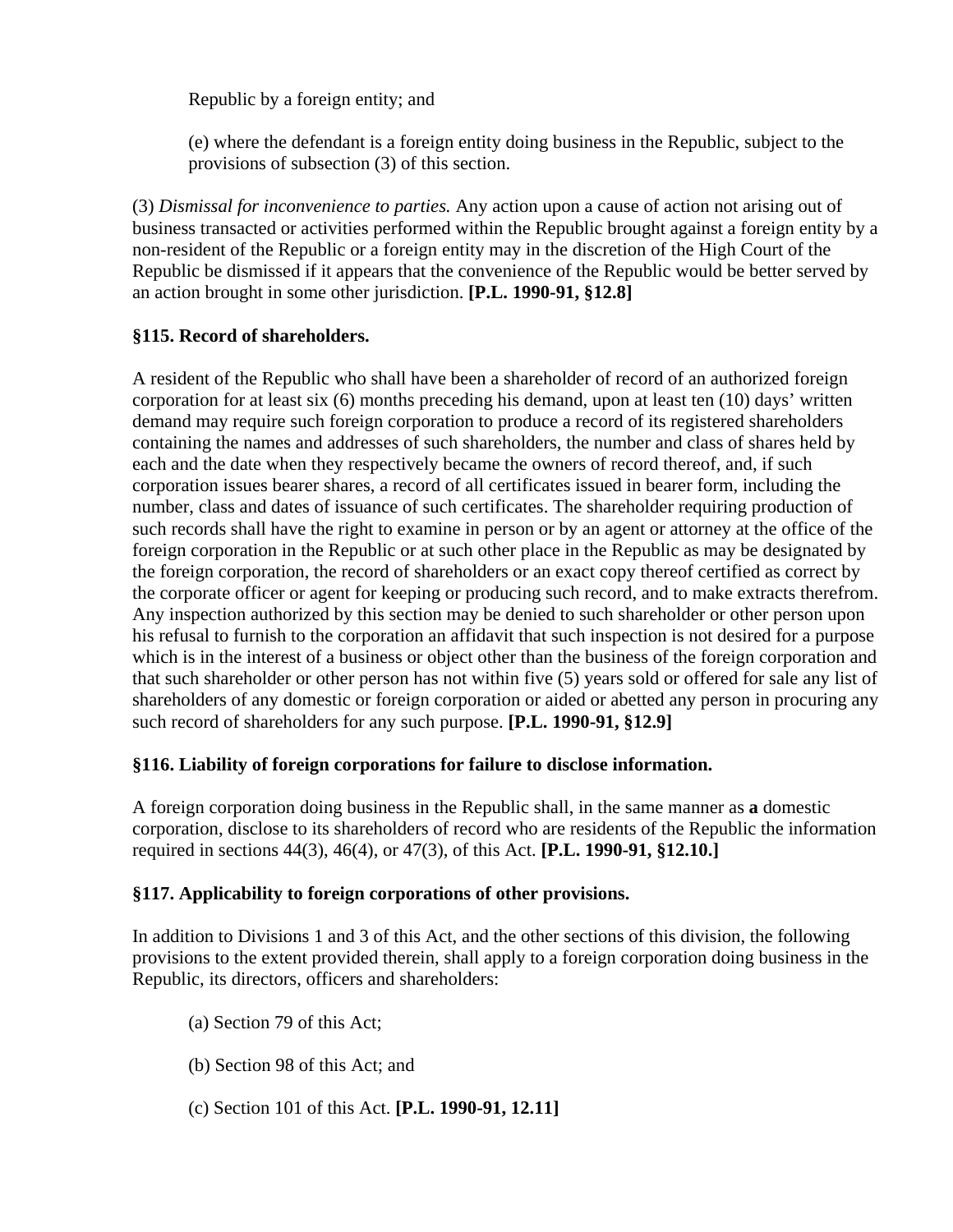### **§118. Fees.**

Upon filing an application for authority to do business, a fee shall be paid to the appropriate Registrar of Corporations in the amount prescribed from time to time by such Registrar. **[P.L. 1990- 91, 12.12.]**

## **DIVISION 13:**

## **FOREIGN MARITIME ENTITIES**

### **§119. Method of registration.**

(1) *Eligibility.* A foreign entity whose indenture or instrument of trust, charter or articles of incorporation, agreement of partnership or other document recognized by the foreign State of its creation as the basis of its existence, which document directly or by force of law of the State of creation comprehends the power to own or operate vessels, and which confers or recognizes the capacity under the law of the State of creation to sue and be sued in the name of the entity or its lawful fiduciary or legal representative, may apply to the appropriate Registrar or Deputy Registrar of Corporations to be registered as a foreign maritime entity. The burden of establishing the capacity to sue and be sued shall be upon the applicant for such registration.

(2) *Form of Application.* The application shall be executed by an authorized signatory of the entity or an attorney-in-fact. The application shall be dated and shall state the following:

- (a) the name of the entity;
- (b) the legal character or nature of the entity;
- (c) the jurisdiction and date of its creation;
- (d) whether the entity has the power to own or operate a vessel;

(e) whether the entity has the capacity to sue and be sued in its own name or, if not, in the name of its lawful fiduciary or legal representative;

(f) the address of the principal place of business of the entity and, if such place is not in the jurisdiction of the creation of the entity, either the address of its place of business or the name and address of its lawful fiduciary or legal representative within the jurisdiction of the creation of the entity;

(g) the full names and addresses of the persons vested under law with management of the entity at the time of' application;

(h) the name and address within the Republic of the registered agent designated in accordance with the requirement of section 20(1) of this Act and a statement that the registered agent is to be its agent upon whom process against it may be served; and

 $(i)$  the title(s), or if other than an officer of the entity, the basis of the authority of the person(s) executing the document.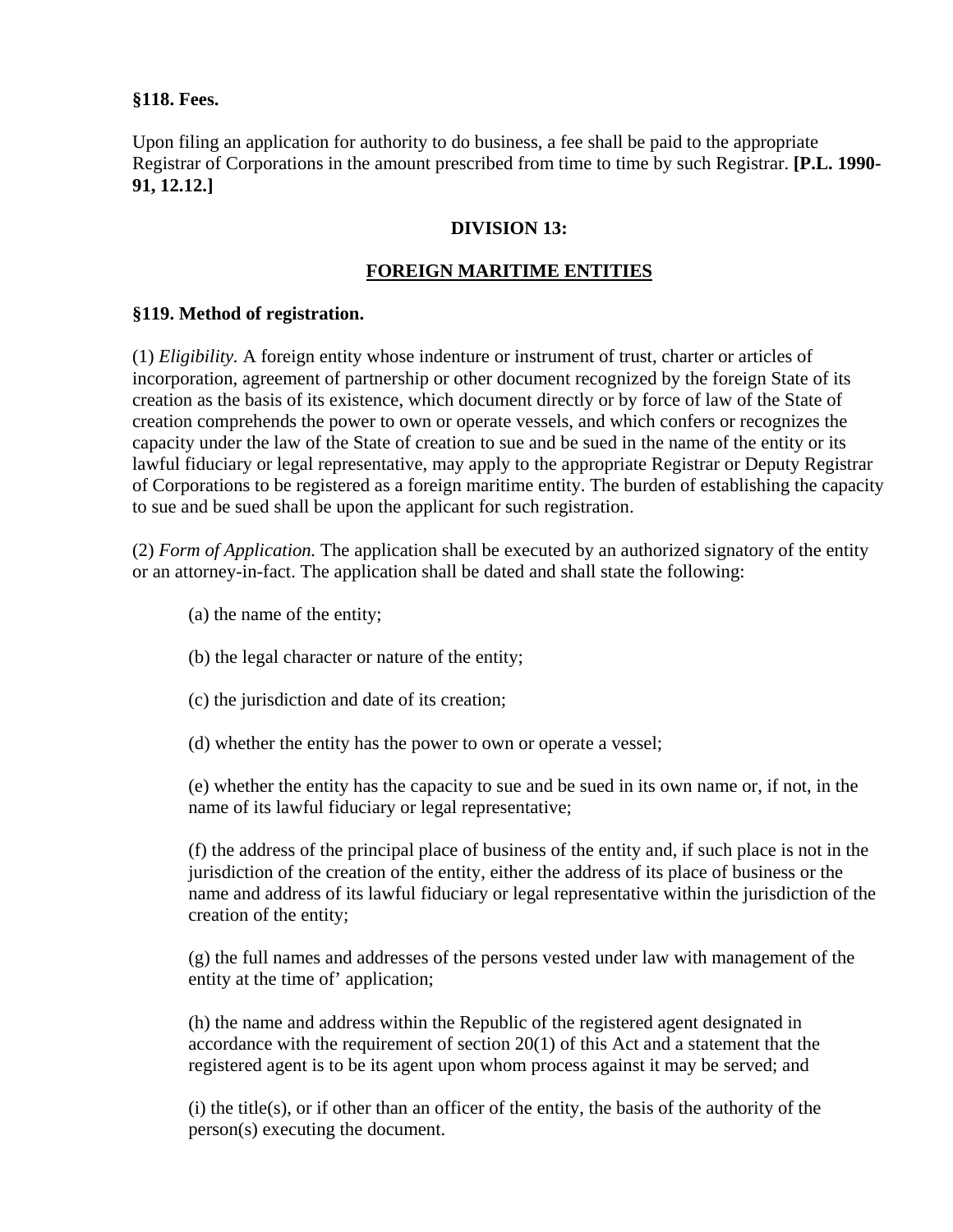(3)*Filing; effective date.* Each application and any other document required or allowed to be filed pursuant to this division shall be filed in accordance with the provisions of section 5 of this Act, except as hereinafter provided:

(a) filing of the application or document along with payment or evidence of payment of required fees shall take effect upon endorsement by the office of the Maritime Administrator of the Republic who shall endorse the document as provided by section 5(5) of this Act, and cause the original copy to be submitted to the appropriate Registrar of Corporations for indexing and retention with the permanent records of that Registry;

(b) acknowledgment of an application or document may be performed pursuant to the provisions of section 5(4) of this Act, or by the Maritime Administrator of the Republic; and

(c) the applicant is registered and qualified as a foreign maritime entity as of the filing date endorsed by the Maritime Administrator of the Republic. **[P.L. 1990- 91, §13.1.]**

## **§120. Powers granted on registration.**

A registered foreign maritime entity shall have the following powers:

(a) to own and operate vessels registered under the laws of the Republic provided all requirements of the Maritime Law of the Republic are met.

(b) to do all things necessary to the conduct of the business of ownership and operation of Marshall Islands flag vessels and, for that purpose, to have one or more offices in the Republic and to hold, purchase, lease, mortgage and convey real and personal property, subject to the organic law of the Republic. **[P.L. 1990 91, §13.2.]**

## **§121. Subsequent change of business address or address of lawful fiduciary or legal representative; amendment of document upon which existence is based.**

(1) *Change of address.* Whenever a change occurs in the address(es) stated under section 1l9(2)(f) of this Act, written notice of such change, stating the new information, shall be mailed to the registered agent named under section 119(2)(h) of this Act.

(2) *Amendment of document.* The appropriate Registrar of Corporations shall be notified whenever there is an amendment in the document upon which the existence of the entity is based which changes any of the following:

(a) name of the entity;

(b) legal nature of the entity;

- (c) jurisdiction of creation;
- (d) loss or restriction in the power of the entity to own or operate a vessel; and
- (e) ability of the entity to sue or be sued.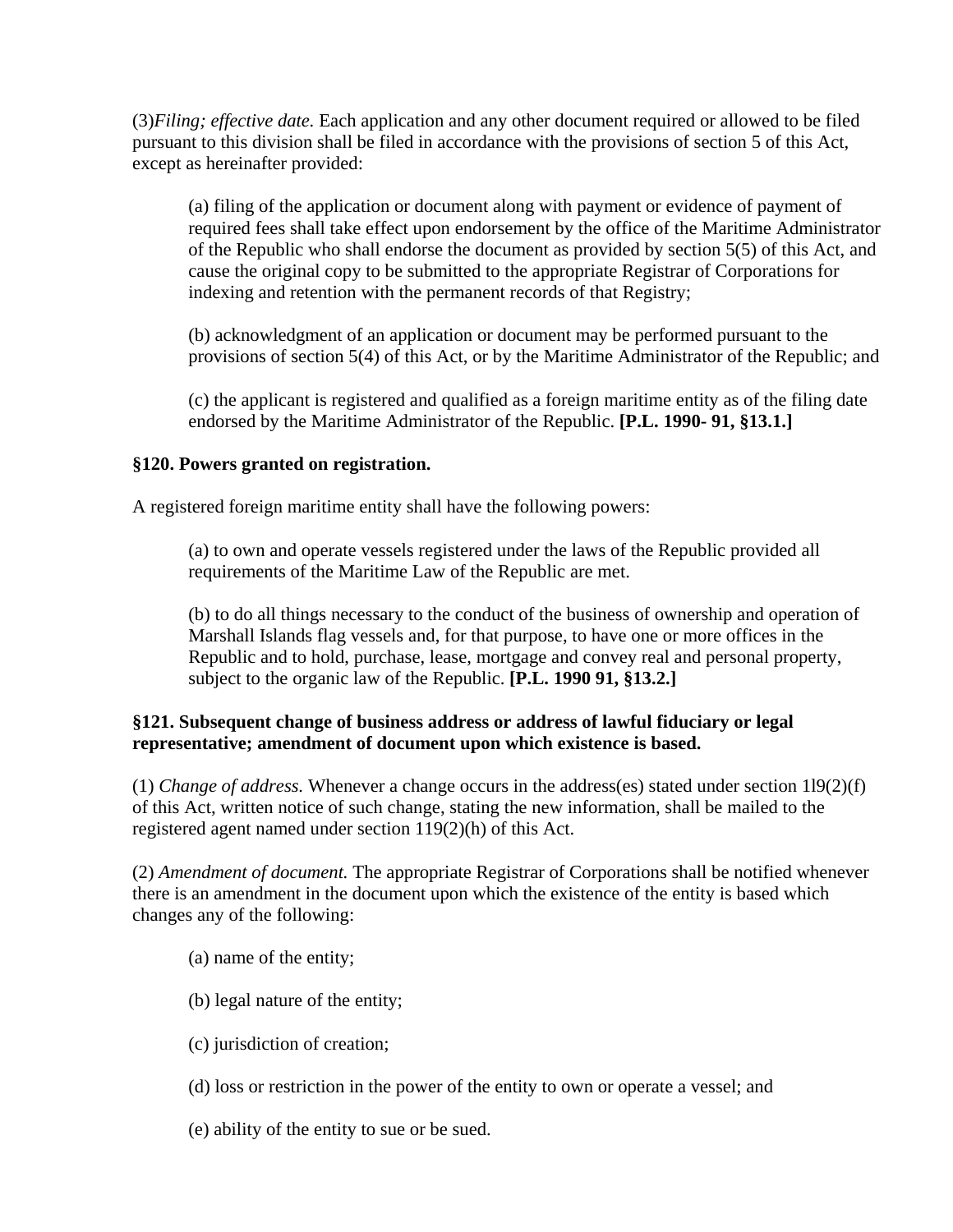Notice shall consist of filing with the Registrar or Deputy Registrar of Corporations or the Maritime Administrator of the Republic, in accordance with section 5 of this Act, a certified copy of the document filed with the jurisdiction of creation. If such amendment is in a foreign language, a translation thereof into English certified by a translator shall be attached. **[P.L. 1990- 91, §13.3.]**

# **§122. Revocation of registration.**

The registration of a foreign maritime entity may be revoked by the appropriate Registrar of Corporations on the same grounds and in the same manner provided in section 104 of this Act, with respect to the dissolution of a corporation for failure to pay the annual fee or to maintain a registered agent. **[P.L. 1990-91, §13.4.]**

# **§123. Fees.**

A foreign maritime entity shall pay to the appropriate Registrar of Corporations such fees as such Registrar shall from time to time prescribe. **[P.L. 1990-91, §13.5.]**

# **§124. Termination of authority of foreign maritime entity.**

(1) *Surrender of authority.* A foreign maritime entity authorized to transact business in the Republic may withdraw from the Republic upon filing with the appropriate Registrar or Deputy Registrar of Corporations an application for withdrawal, which shall set forth:

(a) the name of the entity and the jurisdiction of its creation;

(b) the date it was registered as a foreign maritime entity in the Republic;

(c) that the entity surrenders the authority granted by its registration as a foreign maritime entity in the Republic;

(d) that the entity revokes the authority of its registered agent in the Republic to accept service of process and consents that service of process in any action, suit, or proceeding based upon any cause of action arising in the Republic during the time the entity was authorized to do business in the Republic may thereafter be made on such entity by service thereof on the Government's designee;

(e) a post office address to which the Government's designee may mail a copy of any process against the entity that may be served on him.

The application for withdrawal shall be made on forms prescribed and furnished by the appropriate Registrar of Corporations and shall be executed by the entity in accordance with section 119 of this Act, or if the entity is in the hands of a receiver or trustee, shall be executed on behalf of the entity by such receiver or trustee and verified by him. The application for withdrawal shall be filed with the appropriate Registrar or Deputy Registrar of Corporations in accordance with the provisions of section 5 of this Act. Upon such filing the authorization of the entity to do business in the Republic is terminated.

(2) *Termination of existence in foreign jurisdiction.* When an authorized foreign maritime entity is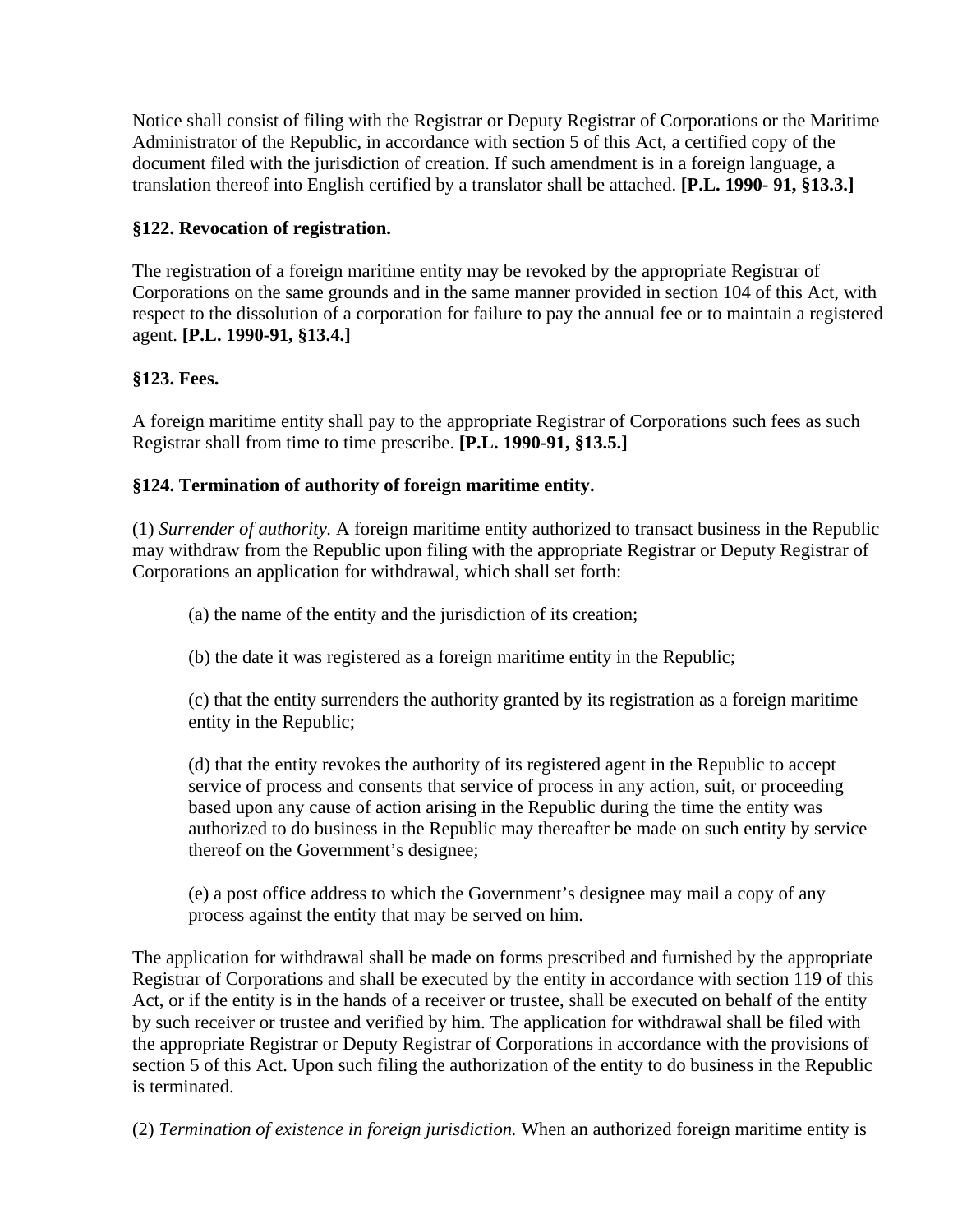dissolved or its authority or existence is otherwise terminated or canceled in the jurisdiction of its creation or when such foreign maritime entity is merged into or consolidated with another foreign maritime entity, a certificate of the official in charge of corporate records in the jurisdiction of creation of such foreign maritime entity, which certificate attests to the occurrence of any such event, or a certified copy of an order or decree of a court of such jurisdiction directing the dissolution of such foreign entity; or the termination of its existence shall be delivered to the appropriate Registrar or Deputy Registrar of Corporations, who shall file such document in accordance with section *5* of this Act. The authority of the foreign maritime entity to transact business in the Republic shall thereupon cease. Service of process in any action, suit or proceeding based upon any cause of action which arose in the Republic during the time the foreign maritime entity was authorized to transact business in the Republic may thereafter be made on such entity by service on the Government's designee. **[P.L. 1990-91, §13.6]**

# **§125. Actions or special proceedings against foreign maritime entities.**

(1) *By resident of the Republic or domestic entity.* Subject to the limitations with regard to personal jurisdiction contained in applicable law, an action or special proceeding against a foreign maritime entity may be maintained by a resident of the Republic or by a domestic entity of any type or kind.

(2) *By another foreign entity or non-resident.* Except as otherwise provided in this division, an action or special proceeding against a foreign maritime entity may be maintained in the Republic by another foreign entity of any type or kind or by a non-resident in the following cases only:

(a) where the action is brought to recover damages for the breach of a contract made or to be performed within the Republic, or relating to property situated within the Republic at the time of the making of the contract;

(b) where the cause of action arose within the Republic, except where the object of the action or special proceeding is to affect the title of real property situated outside the Republic;

(c) where the subject matter of the litigation is situated within the Republic;

(d) where the action or special proceeding is based on a liability for acts done within the Republic by a foreign maritime entity; and

(e) where the defendant is a foreign maritime entity doing business in the Republic, subject to the provisions of subsection (3) of this section.

(3) *Dismissal for inconvenience to parties.* Any action upon a cause of action not arising out of business transacted or activities performed within the Republic brought against a foreign maritime entity by a non-resident of the Republic or a foreign entity may in the discretion of the High Court of the Republic be dismissed if it appears that the convenience of the parties would be better served by an action brought in some other jurisdiction. **[P.L. 1990-91, §13.7]**

# **DIVISION 14:**

# **TRANSFER OF DOMICILE INTO AND OUT OF THE REPUBLIC**

### **§126. Definitions.**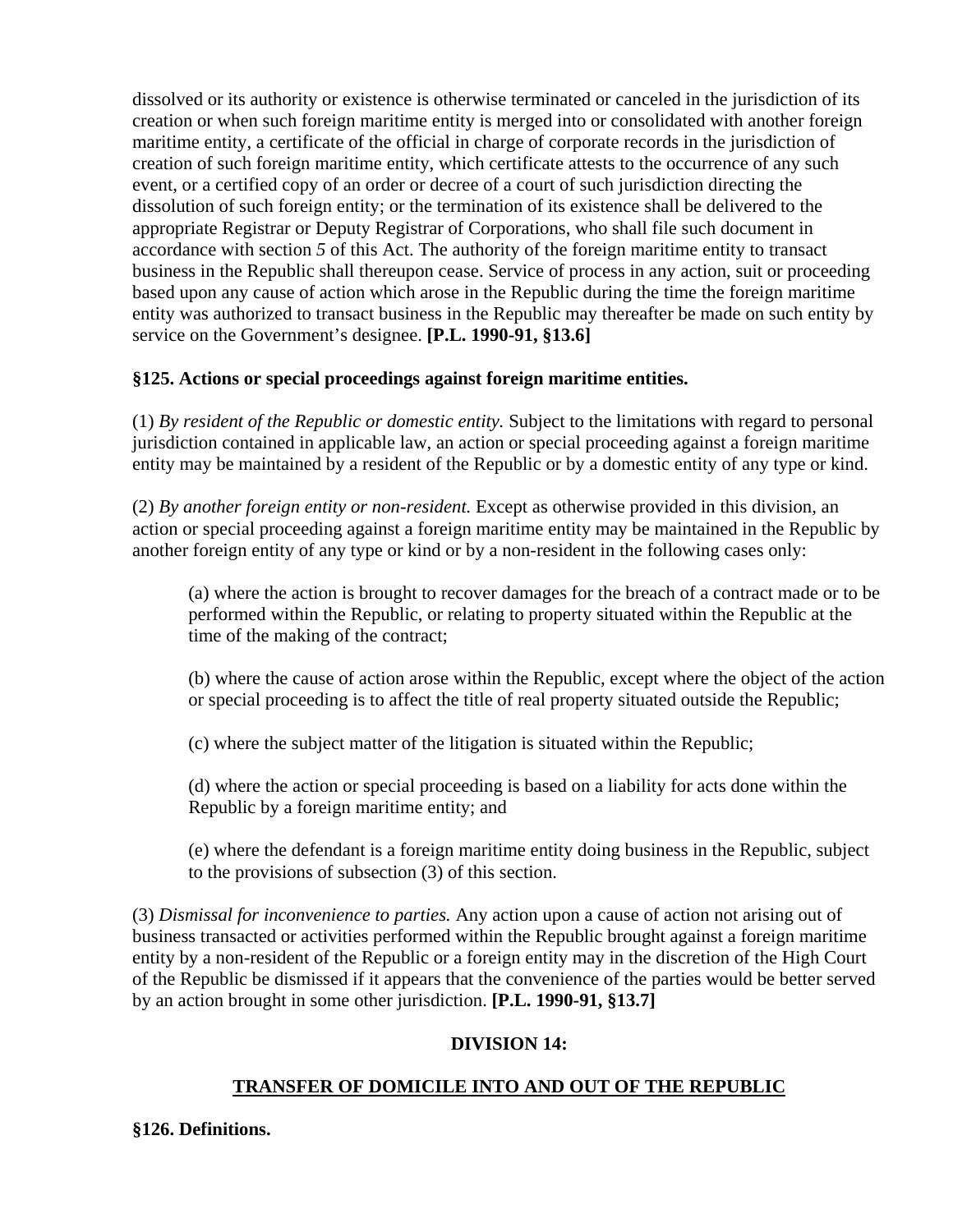As used in this Division 14 only, the term:

(a) 'underlying articles of incorporation' when referring to a Foreign Corporation means the articles of incorporation, certificate of incorporation, charter, statute, memorandum or other instrument defining the constitution of the corporation, including all amendments and modifications thereto;

(b) 'corporation' includes any incorporated legal entity, private law corporation or public law corporation, or similar entity;

(c) 'foreign domicile' means the jurisdiction or state or province under whose laws the corporation was incorporated or constituted and which governed the internal affairs of such corporation immediately prior to its redomiciliation in the Republic;

(d) 'foreign corporation' means any corporation the internal affairs of which are governed by the laws of any jurisdiction or state or province other than the Republic. **[P.L. 1990-91, §14.1][paragraph (a) amended by P.L. 2005-27, §2(h)]**

### **§127. Domestication of foreign corporations.**

(1) *General requirements.* Any foreign corporation may become domesticated in and continue in the Republic by filing with a Registrar or Deputy Registrar of Corporations:

(a) articles of domestication, which shall be executed and acknowledged in accordance with the provisions of section 5 of this Act and subsection (6) of this section;

(b) a copy of its underlying articles of incorporation and, if said documents are not in English, an English translation thereof, certified by a translator;

(c) articles of incorporation, which shall state the information required by section 28 of this Act and which shall be executed and acknowledged in accordance with the provisions of section 5 of this Act and subsection (6) of this section;

(d) evidence of corporate existence; and

(e) acceptance of appointment by the corporation's registered agent in the Republic in compliance with subsection 20(1) of this Act.

(2) *Articles of domestication* The articles of domestication shall certify:

(a) the date on which and jurisdiction where the corporation was first formed, incorporated or otherwise came into being;

(b) the name of the corporation immediately prior to the filing of the articles of domestication and, if the name of the corporation is being changed by an amendment filed with the articles of domestication then the name of the corporation as amended;

(c) if the name of the corporation does not comply with the provisions of section 26(l) of this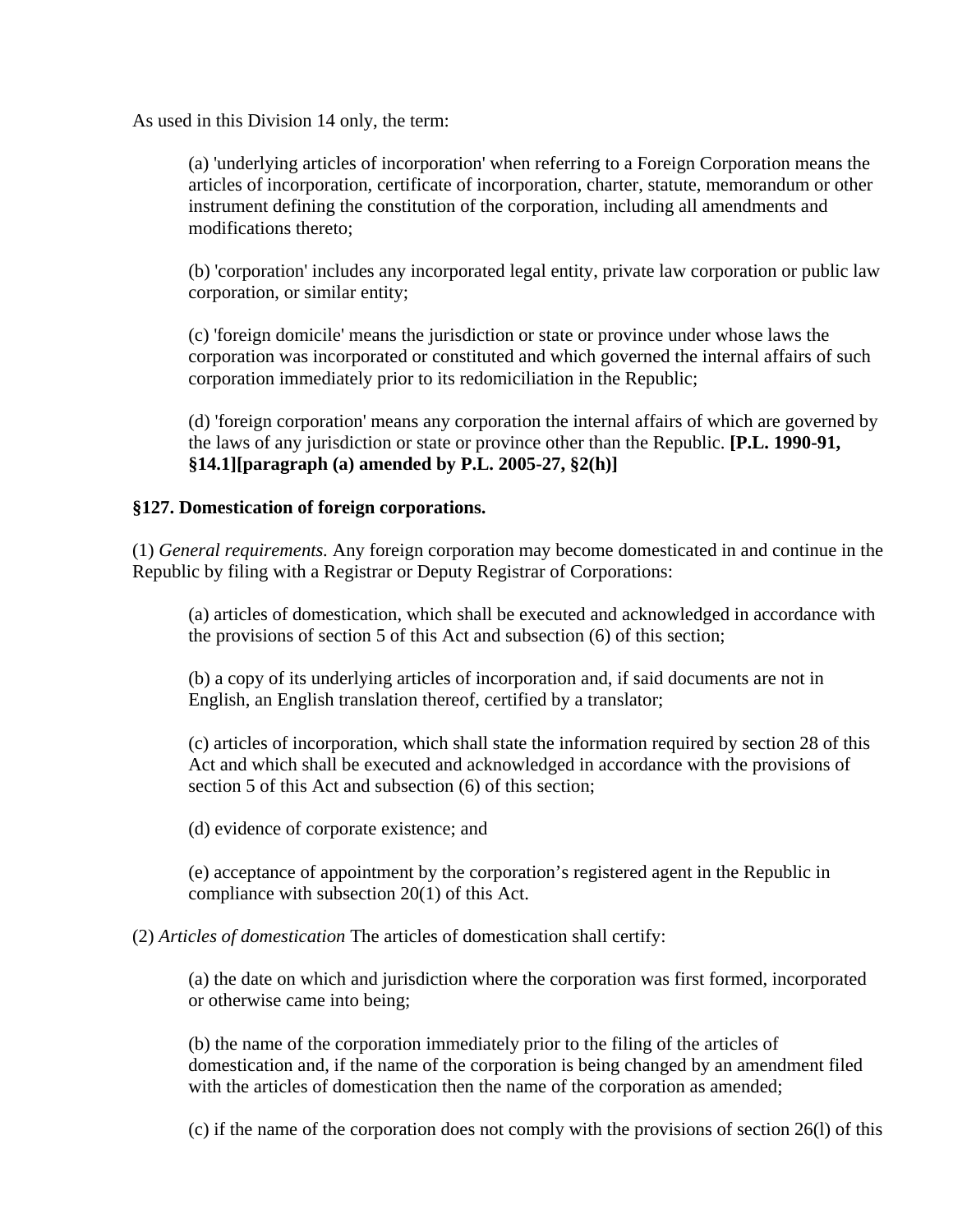Act, then the corporation shall within ninety (90) days of domestication file an amendment to the articles of domestication changing the name of the corporation; otherwise the registered agent or the Government's designee will assign the corporation a new name;

(d) the jurisdiction that constituted the seat, domicile, siege social, sitz, principal place of business or central administration of the corporation, or any other equivalent thereto under applicable law, immediately prior to the filing of the articles of domestication;

(e) that the transfer of domicile has been approved by all necessary corporate action;

(f) that the transfer of domicile is not expressly prohibited under the laws of the foreign domicile;

(g) that the transfer of domicile is made in good faith and will not serve to hinder, delay or defraud existing shareholders, creditors, claimants or other parties in interest; and

(h) the name and address of the corporation's registered agent in the Republic.

(3) *Existence date.* Subject to the provisions of subsection (7) of this section, upon filing with a Registrar or Deputy Registrar of Corporations of the documents required by subsections (1) and (2) of this section, the corporation shall be domesticated and continued in the Republic and shall thereafter be subject to all the provisions of this Act; provided, that notwithstanding section 31 of this Act, the existence of the corporation shall be deemed to have commenced on the date the corporation commenced its existence in the jurisdiction in which the corporation was first formed, incorporated or otherwise came into being.

(4) *Prior obligations.* The domestication of any corporation in the Republic shall not affect any obligations or liabilities of the corporation incurred prior to its domestication nor to affect the choice of law applicable to prior obligations and rights of the corporation nor to affect adversely the rights of the corporation or of creditors or shareholders of the corporation existing immediately prior to such domestication. Property of every description, including rights of action and the business of the corporation, shall continue to be vested in the corporation.

(5) *Application of Marshall Islands law*. From the date the domestication in the Republic becomes effective, the laws of the Marshall Islands, including the provisions of this Act, shall apply to the corporation to the same extent as if the corporation had been incorporated as a corporation in the Republic on that date. Upon their filing with a Registrar of Corporations, the articles of incorporation referenced in subsection (1)(c) of this section, including any further amendments or changes made thereby, shall be the articles of incorporation of the corporation, but the original date of incorporation shall remain unchanged.

(6) *Execution.* The articles of domestication and the articles of incorporation, as referenced in subsection (1)(c) of this section, shall be signed by any officer, director, trustee or other person performing functions for the corporation equivalent to those of an officer or director, however named or described, and who is duly authorized to sign the articles of domestication on behalf of the corporation.

(7) *Effective date of domestication* The articles of domestication may provide that the corporation will become domesticated in the Republic on a date subsequent to the filing with a Registrar or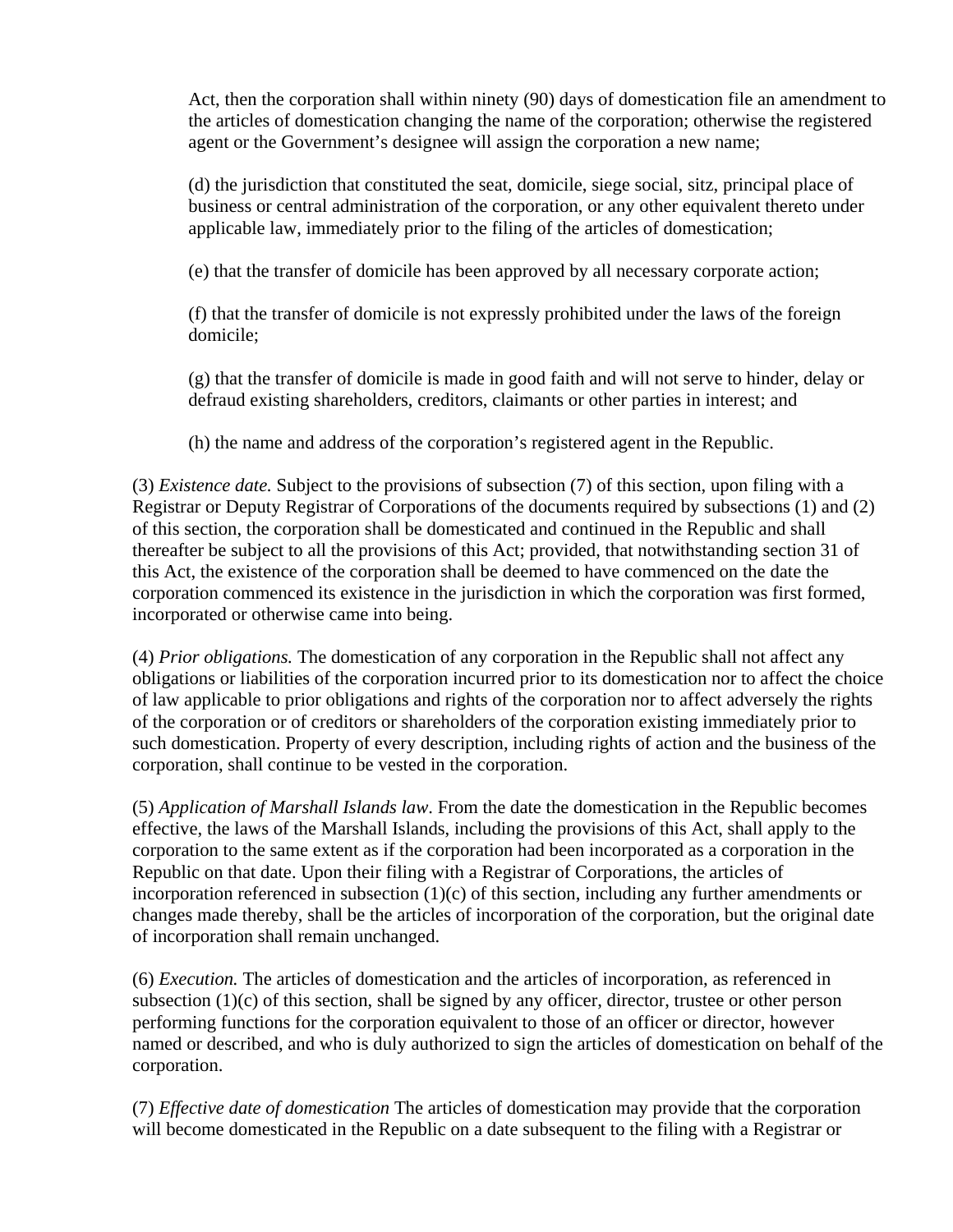Deputy Registrar of Corporations of the documents required by subsection (1) of this section, but not less than one year after such filing has been completed, upon the delivery to a Registrar or Deputy Registrar of Corporations of an executed and acknowledged certificate of request of an officer or representative of the corporation (as specified in the articles of domestication) requesting that the domestication in the Republic become effective. In such case, the domestication in the Republic shall become effective upon filing with a Registrar or Deputy Registrar of Corporations of such certificate of request. If the articles of domestication contain such a provision, and a certificate of request is not filed with a Registrar or Deputy Registrar of Corporations within such one-year period, then the documents filed under subsection (1) of this section shall lapse and be of no further force or effect. **[P.L. 1990-91, §14.2.][subsections(1), (5) and (6) amended by P.L. 2005-27, §(i)]** 

### **§128. Transfer of domicile of domestic corporation to foreign jurisdiction.**

(1) *General requirement.* Any corporation subject to this Act may transfer its domicile from the Republic to a foreign jurisdiction and continue as a corporation of that jurisdiction if:

(a) such foreign jurisdiction permits such transfer;

(b) the corporation complies with all requirements of such foreign jurisdiction respecting such transfer;

(c) the corporation has paid or remitted payment of all funds necessary to satisfy all payment obligations to the Republic which are imposed pursuant to statutes and regulations enacted and in force at least ninety (90) days prior to such transfer and all payment obligations to the corporation's registered agent in the Republic; and

(d) such transfer is not prohibited by the articles of incorporation of the corporation.

(2) *When domestication effective; outbound.* Subject to the provisions of sub-section (3) of this section, any such transfer of domicile shall be effective as and when provided under the laws of the jurisdiction into which the corporation's domicile is transferred. After the effectiveness of such transfer of domicile the corporation shall no longer be subject to the provisions of this Act or to any other provisions of the laws of the Republic except:

(a) in connection with actions, suits or proceedings respecting the activities of the corporation prior to such transfer of domicile;

(b) in connection with any contract, agreement or obligation incurred prior to such transfer of domicile;

(c)to the extent provided by the laws of the jurisdiction into which the corporation's domicile is transferred; and

(d) to the extent any other foreign corporation would be subject to such provisions.

(3) *Appointment of registered agent.* Concurrently with or prior to any transfer of domicile out of the Republic, the corporation shall appoint an authorized registered agent in the Republic to serve for a period of three (3) years subsequent to the transfer of domicile and obtain the written acceptance of such appointment and the corporation shall notify its registered agent of the transfer; provided,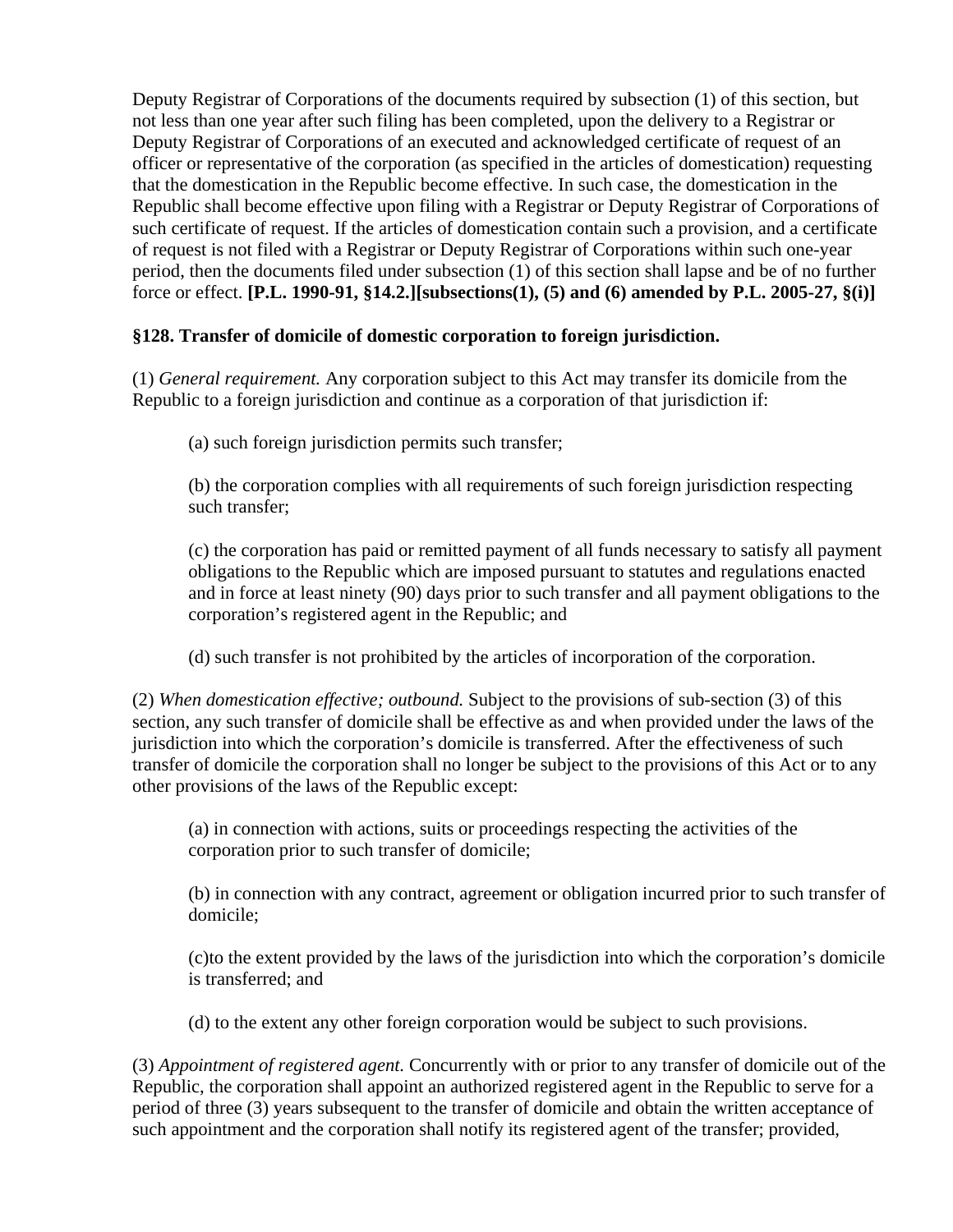however, if such appointment or such notification cannot reasonably be made at the time, then the transfer of domicile shall be effective without such appointment or notification as and when provided under the laws of the jurisdiction into which the corporation's domicile is transferred.

(4) *Certificate of transfer.* Subsequent to any transfer of domicile out of the Republic, the corporation shall, within a reasonable time after such transfer of domicile, cause to be forwarded through its registered agent in the Republic or otherwise to the appropriate Registrar of Corporations a certificate of transfer executed by an authorized officer or representative of the corporation satisfying:

(a) the jurisdiction which constitutes the new domicile of the corporation (or, as the case may be, the seat, siege social, sitz, or principal place of business or central administration of the corporation, or any other equivalent thereto under applicable law);

(b) a name and address where the corporation may be served with process in its new domicile;

(c) the effective date of the transfer of domicile;

(d) the name and address of its authorized registered agent in the Republic.

Upon receipt of the certificate of transfer, a Registrar of Corporations shall cause the certificate to be retained with the public record for such corporation and shall issue certified copies of the certificate when requested to do so.

(5) *Obligations prior to transfer of domicile.* The transfer of domicile of any corporation out of the Republic shall not affect any obligations or liabilities of the corporation incurred prior to such transfer, nor affect the choice of law applicable to obligations or rights prior to such transfer, nor adversely affect the rights of creditors or shareholders of the corporation existing immediately prior to such transfer. **[P.L. 1990-91, §14.3.]**

### **§129. Fees.**

There shall be paid to the appropriate Registrar of Corporations such fees as such Registrar shall from time to time prescribe. **[P.L. 1990-91, §14.4]**

### **DIVISION 15:**

### **RULES AND REGULATIONS**

### **§129.5 Power to Prescribe New Rules.**

The Registrar of Corporations, with the approval of the Attorney-General and the Cabinet, shall have the power to prescribe rules and regulations as are deemed advisable to carry into effect the provisions of this Act. Such rules and regulations shall have the force and effect of law. **[P.L. 1991- 129, §2, adding new section.]**

### **DIVISION 16.**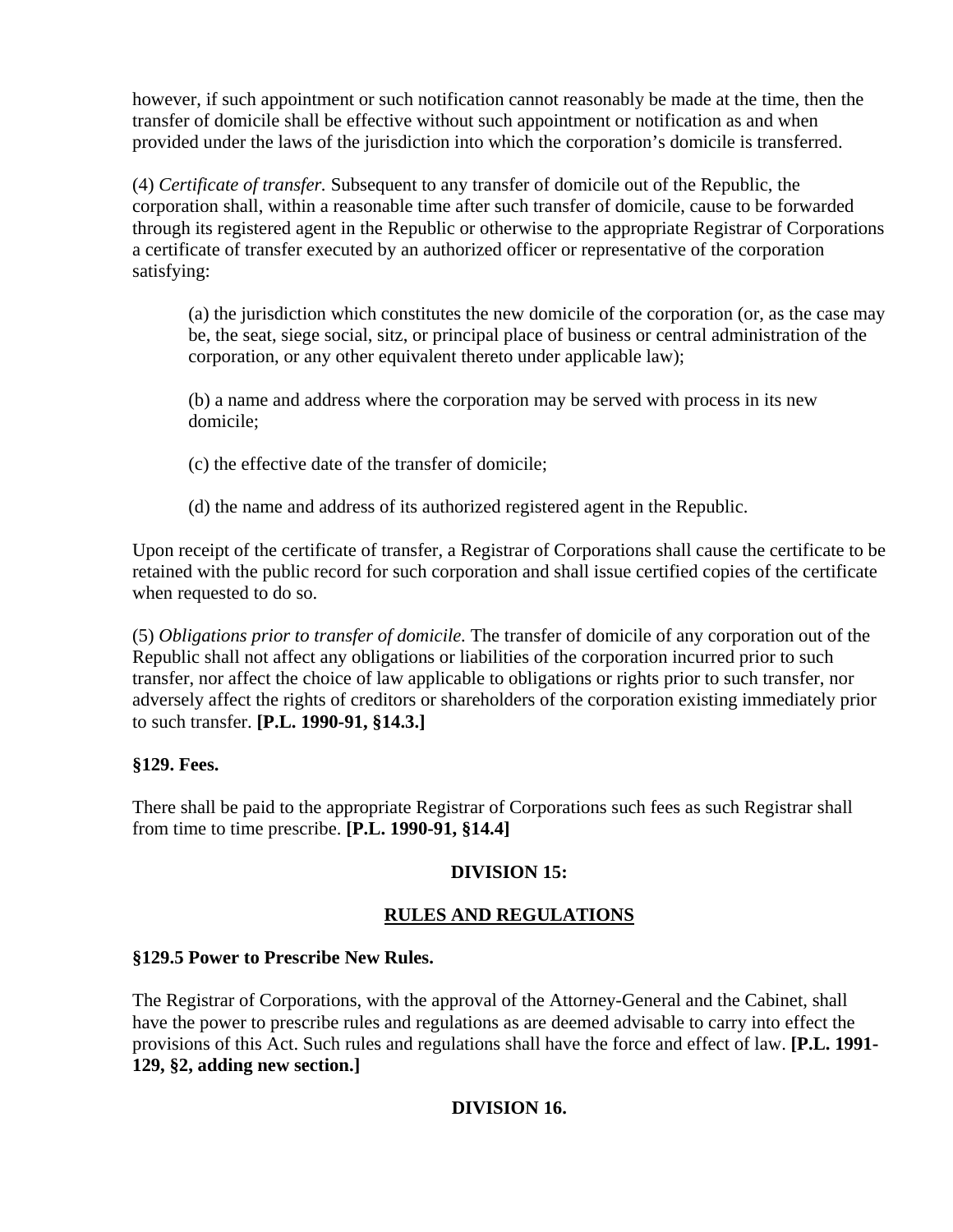#### **MISCELLANEOUS**

#### **§130. Merger or consolidation of domestic corporation and partnership.**

(1) Any one (1) or more domestic corporations of the Marshall Islands may merge or consolidate with one (1) or more partnerships or limited partnerships, of the Marshall Islands or of any other jurisdiction unless the laws of such other jurisdiction forbid such merger or consolidation. Such corporation or corporations and such one (1) or more partnerships or limited partnerships may merge with or into a corporation, which may be any one (1) of such corporations, or they may merge with or into a partnership or limited partnership, which may be any one (1) of such partnerships or limited partnerships, or they may consolidate into a new corporation, partnership or limited partnership formed by the consolidation, which shall be a corporation, partnership or limited partnership of the Marshall Islands or any other jurisdiction, which permits such merger or consolidation, pursuant to an agreement of merger or consolidation, as the case may be, complying and approved in accordance with this section.

(2) Each such corporation, partnership or limited partnership shall enter into a written agreement of merger or consolidation. The agreement shall state:

- (a) the terms and conditions of the merger or consolidation;
- (b) the mode of carrying the same into effect;

(c) the manner of converting the shares of stock of each such corporation and the partnership interests of each such partnership or limited partnership into shares, partnership interests or other securities of the entity surviving or resulting from such merger or consolidation, and if any shares of any such corporation or any partnership interests of any such partnership or limited partnership are not to be converted solely into shares, partnership interests or other securities of the entity surviving or resulting from such merger or consolidation, the cash, property, rights or securities of any other corporation or entity which the holders of such shares or partnership interests are to receive in exchange for, or upon conversion of such shares or partnership interests and the surrender of any certificates evidencing them, which cash, property, rights or securities of any other corporation or entity may be in addition to or in lieu of shares, partnership interests or other securities of the entity surviving or resulting from such merger or consolidation; and

(d) such other details or provisions as are deemed desirable, including, without limiting the generality of the foregoing, a provision for the payment of cash in lieu of the issuance of fractional shares or interests of the surviving or resulting corporation, partnership or limited partnership. Any of the terms of the agreement of merger or consolidation may be made dependent upon facts ascertainable outside of such agreement, provided that the manner in which such facts shall operate upon the terms of the agreement is clearly and expressly set forth in the agreement of merger or consolidation. The term 'facts,' as used in the preceding sentence, includes, but is not limited to, the occurrence of any event, including a determination or action by any person or body, including the corporation.

(3) The agreement required by subsection (2) of this section shall be adopted, approved, certified, executed and acknowledged by each of the corporations in the same manner as is provided in section 95 of this Act and, in the case of the partnership or limited partnership, in accordance with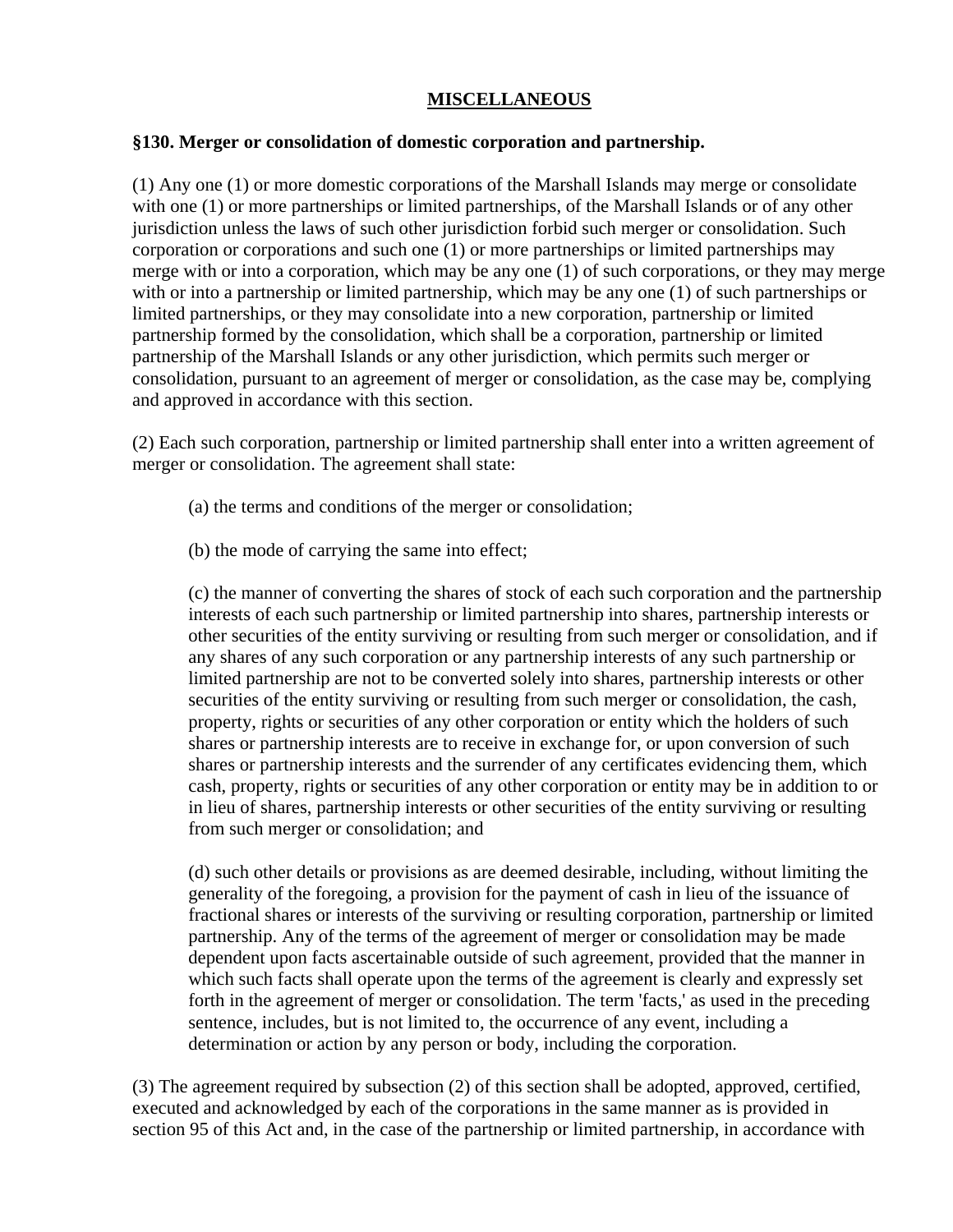their partnership agreements and in accordance with the laws of the jurisdiction under which they are formed, as the case may be. The agreement shall be filed and shall become effective for all purposes of the laws of the Marshall Islands when and as provided in section 97 of this Act. In lieu of filing the agreement of merger or consolidation, the surviving or resulting corporation, partnership or limited partnership may file a certificate of merger or consolidation, executed in accordance with section 5 of this Act, if the surviving or resulting entity is a corporation, by a partner, if the surviving or resulting entity is a partnership or by a general partner, if the surviving or resulting entity is a limited partnership, which states:

(a) the name and domicile of each of the constituent entities;

(b) that an agreement of merger or consolidation has been approved, adopted, certified, executed and acknowledged by each of the constituent entities in accordance with this subsection;

(c) the name of the surviving or resulting corporation, partnership or limited partnership;

(d) in the case of a merger in which a corporation is the surviving entity, such amendments or changes in the articles of incorporation of the surviving corporation as are desired to be effected by the merger, or, if no such amendments or changes are desired, a statement that the articles of incorporation of the surviving corporation shall be its articles of incorporation;

(e) in the case of a consolidation in which a corporation is the resulting entity, that the articles of incorporation of the resulting corporation shall be as is set forth in an attachment to the certificate;

(f) that the executed agreement of consolidation or merger is on file at an office of the surviving corporation, partnership or limited partnership and the address thereof;

(g) that a copy of the agreement of consolidation or merger will be furnished by the surviving or resulting entity, on request and without cost, to any stockholder of any constituent corporation or any partner of any constituent partnership or limited partnership; and

(h) the agreement, if any, required by subsection (4) of this section.

(4) If the entity surviving or resulting from the merger or consolidation is to be governed by the laws of any jurisdiction other than the Marshall Islands, it shall agree that it may be served with process in the Marshall Islands in any proceeding for enforcement of any obligation of any constituent corporation, partnership or limited partnership of the Marshall Islands, as well as for enforcement of any obligation of the surviving or resulting corporation, partnership or limited partnership arising from the merger or consolidation, including any suit or other proceeding to enforce the right of any stockholders as determined in appraisal proceedings and shall irrevocably appoint the Government's designee as its agent to accept service of process in any such suit or other proceedings and shall specify the address to which a copy of such process shall be mailed by the Government's designee. In the event of such service upon the Government's designee in accordance with this subsection, the Government's designee shall forthwith notify such surviving or resulting corporation, partnership or limited partnership at its address so specified unless such surviving or resulting corporation, partnership or limited partnership shall have designated in writing to the Government's designee a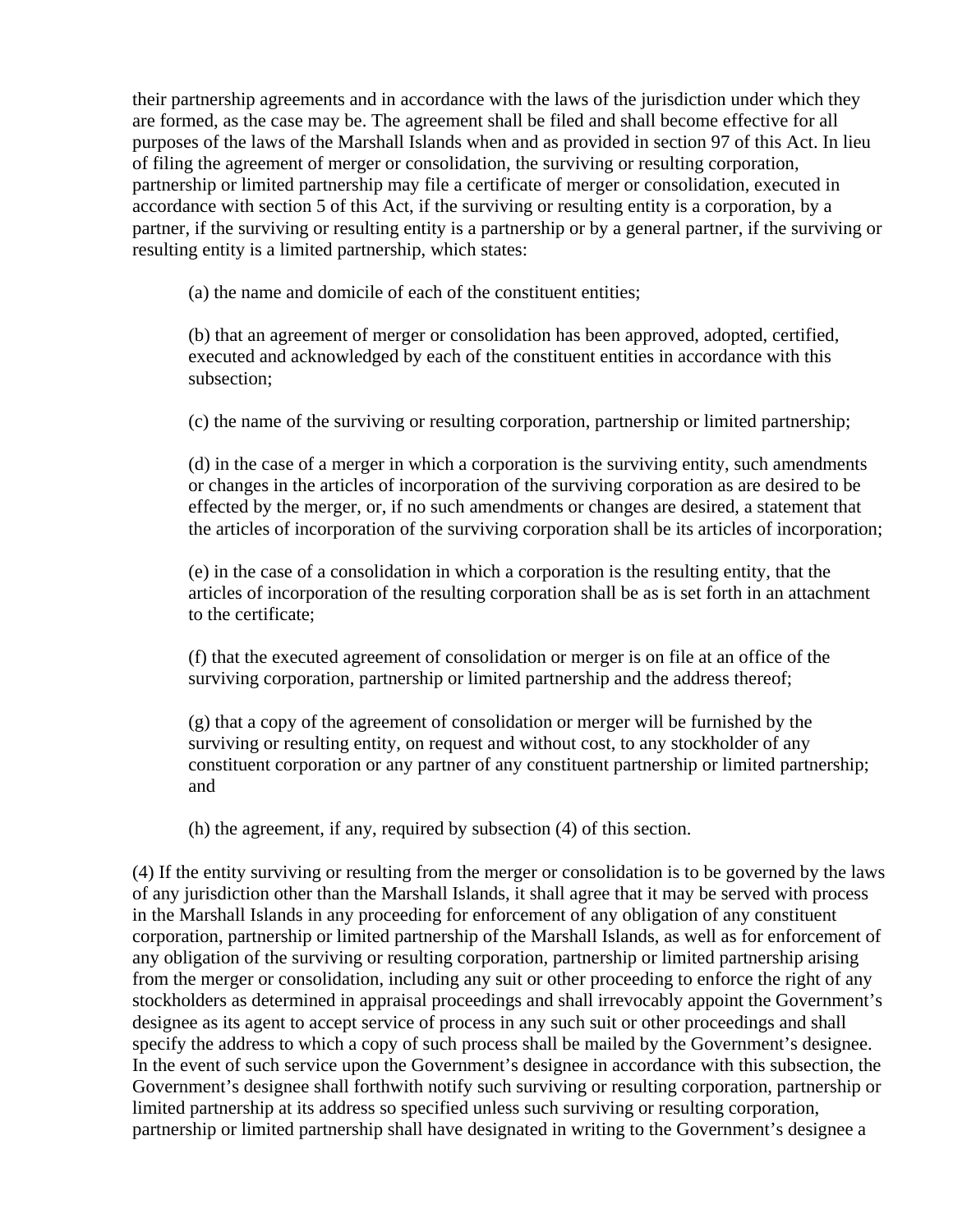different address for such purpose, in which case it shall be mailed to the last address so designated. Such letter shall enclose a copy of the process and any other papers served on the Government's designee pursuant to this subsection. **[P.L. 2000-18, § 130, adding new section.]**

### **§131. Merger or consolidation of domestic corporation and limited liability company.**

(1) Any one (1) or more domestic corporations of the Marshall Islands may merge or consolidate with one (1) or more limited liability companies, of the Marshall Islands or of any other jurisdiction unless the laws of such other jurisdiction forbid such merger or consolidation. Such corporation or corporations and such one (1) or more limited liability companies may merge with or into a corporation, which may be any one (1) of such corporations, or they may merge with or into a limited liability company, which may be any one (1) of such limited liability companies, or they may consolidate into a new corporation or limited liability company formed by the consolidation, which shall be a corporation or limited liability company of the Marshall islands or any other jurisdiction, which permits such merger or consolidation, pursuant to an agreement of merger or consolidation, as the case may be, complying and approved in accordance with this section.

(2) Each such corporation and limited liability company shall enter into a written agreement of merger or consolidation. The agreement shall state:

- (a) the terms and conditions of the merger or consolidation;
- (b) the mode of carrying the same into effect;

(c) the manner of converting the shares of stock of each such corporation and the limited liability company interests of each such limited liability company into shares, limited liability company interests or other securities of the entity surviving or resulting from such merger or consolidation, and if any shares of any such corporation or any limited liability company interests of any such limited liability company are not to be converted solely into shares, limited liability company interests or other securities of the entity surviving or resulting from such merger or consolidation, the cash, property, rights or securities of any other corporation or entity which the holders of such shares or limited liability company interests are to receive in exchange for, or upon conversion of such shares or limited liability company interests and the surrender of any certificates evidencing them, which cash, property, rights or securities of any other corporation or entity may be in addition to or in lieu of shares, limited liability company interests or other securities of the entity surviving or resulting from such merger or consolidation; and

(d) such other details or provisions as are deemed desirable, including, without limiting the generality of the foregoing, a provision for the payment of cash in lieu of the issuance of fractional shares or interests of the surviving or resulting corporation or limited liability company. Any of the terms of the agreement of merger or consolidation may be made dependent upon facts ascertainable outside of such agreement, provided that the manner in which such facts shall operate upon the terms of the agreement clearly and expressly set forth in the agreement of merger or consolidation. The term 'facts,' as used in the preceding sentence, includes, but is not limited to, the occurrence of any event, including a determination or action by any person or body, including the corporation.

(3) The agreement required by subsection (2) of this section shall be adopted, approved, certified,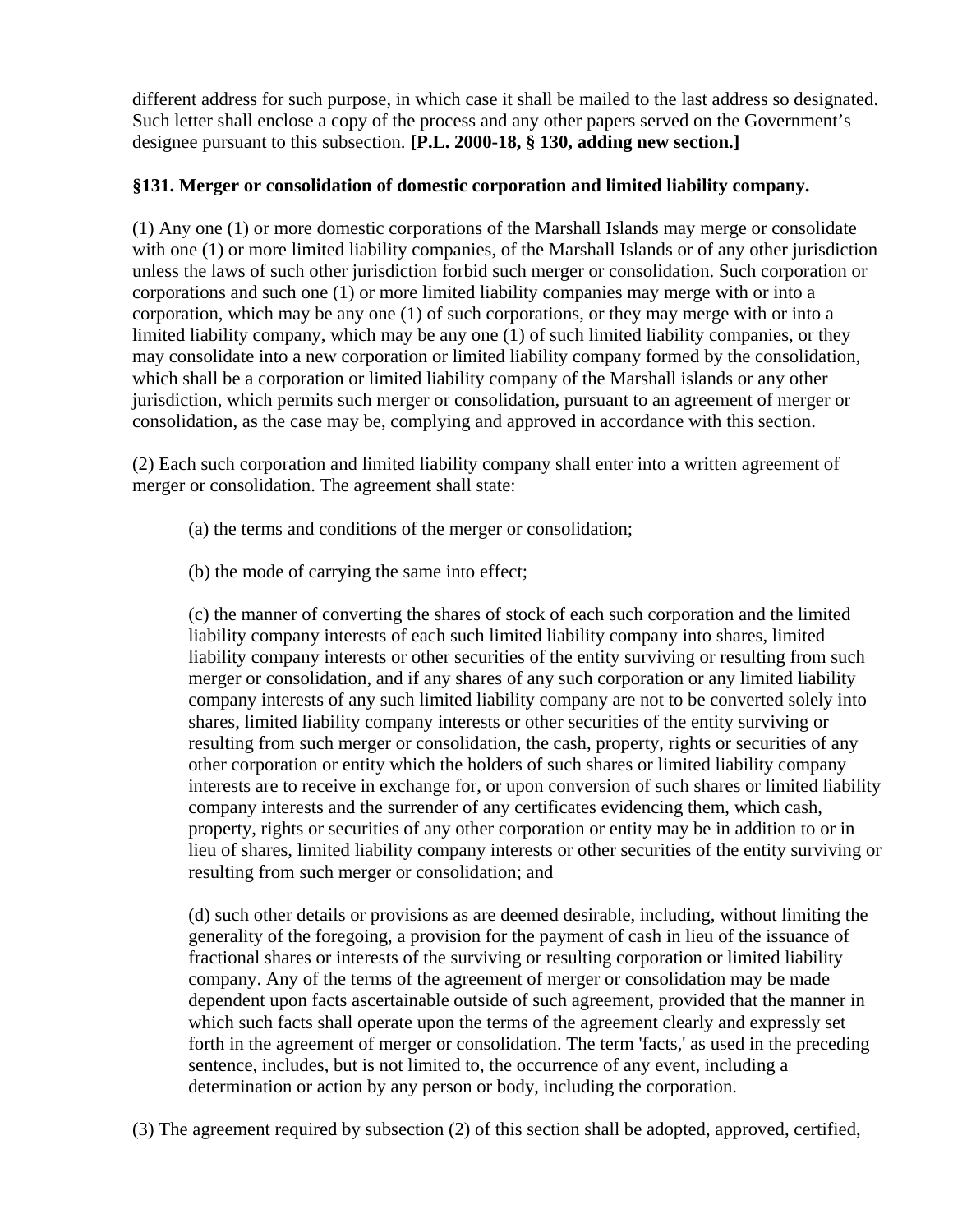executed and acknowledged by each of the corporations in the same manner as is provided in section 95 of this Act and, in the case of the limited liability companies, in accordance with their limited liability company agreements and in accordance with the laws of the jurisdiction under which they are formed, as the case may be. The agreement shall be filed and shall become effective for all purposes of the laws of the Marshall Islands when and as provided in section 97 of this Act. In lieu of filing the agreement of merger or consolidation, the surviving or resulting corporation or limited liability company may file a certificate of merger or consolidation, executed in accordance with section 5 of this Act, if the surviving or resulting entity is a corporation, or by an authorized person, if the surviving or resulting entity is a limited liability company, which states:

(a) the name and domicile of each of the constituent entities;

(b) that an agreement of merger or consolidation has been approved, adopted, certified, executed and acknowledged by each of the constituent entities in accordance with this subsection;

(c) the name of the surviving or resulting corporation or limited liability company;

(d) in the case of a merger in which a corporation is the surviving entity, such amendments or changes in the articles of incorporation of the surviving corporation as are desired to be effected by the merger, or, if no such amendments or changes are desired, a statement that the articles of incorporation of the surviving corporation shall be its articles of incorporation;

(e) in the case of a consolidation in which a corporation is the resulting entity, that the articles of incorporation of the resulting corporation shall be as is set forth in an attachment to the certificate;

(f) that the executed agreement of consolidation or merger is on file at an office of the surviving corporation or limited liability company and the address thereof;

(g) that a copy of the agreement of consolidation or merger will be furnished by the surviving or resulting entity, on request and without cost, to any stockholder of any constituent corporation or any member of any constituent limited liability company; and

(h) the agreement, if any, required by subsection (4) of this section.

(4) If the entity surviving or resulting from the merger or consolidation is to be governed by the laws of any other jurisdiction other than the Marshall Islands, it shall agree that it may be served with process in the Marshall Islands in any proceeding for enforcement of any obligation of any constituent corporation or limited liability company of the Marshall Islands, as well as for enforcement of any obligation of the surviving or resulting corporation or limited liability company arising from the merger or consolidation, including any suit or other proceeding to enforce the right of any stockholders as determined in appraisal proceedings and shall irrevocably appoint the Government's designee as its agent to accept service of process in any such suit or other proceedings and shall specify the address to which a copy of such process shall be mailed by the Government's designee. In the event of such service upon the Government's designee in accordance with this subsection, the Government's designee shall forthwith notify such surviving or resulting corporation or limited liability company at its address so specified, unless such surviving or resulting corporation or limited liability company shall have designated in writing to the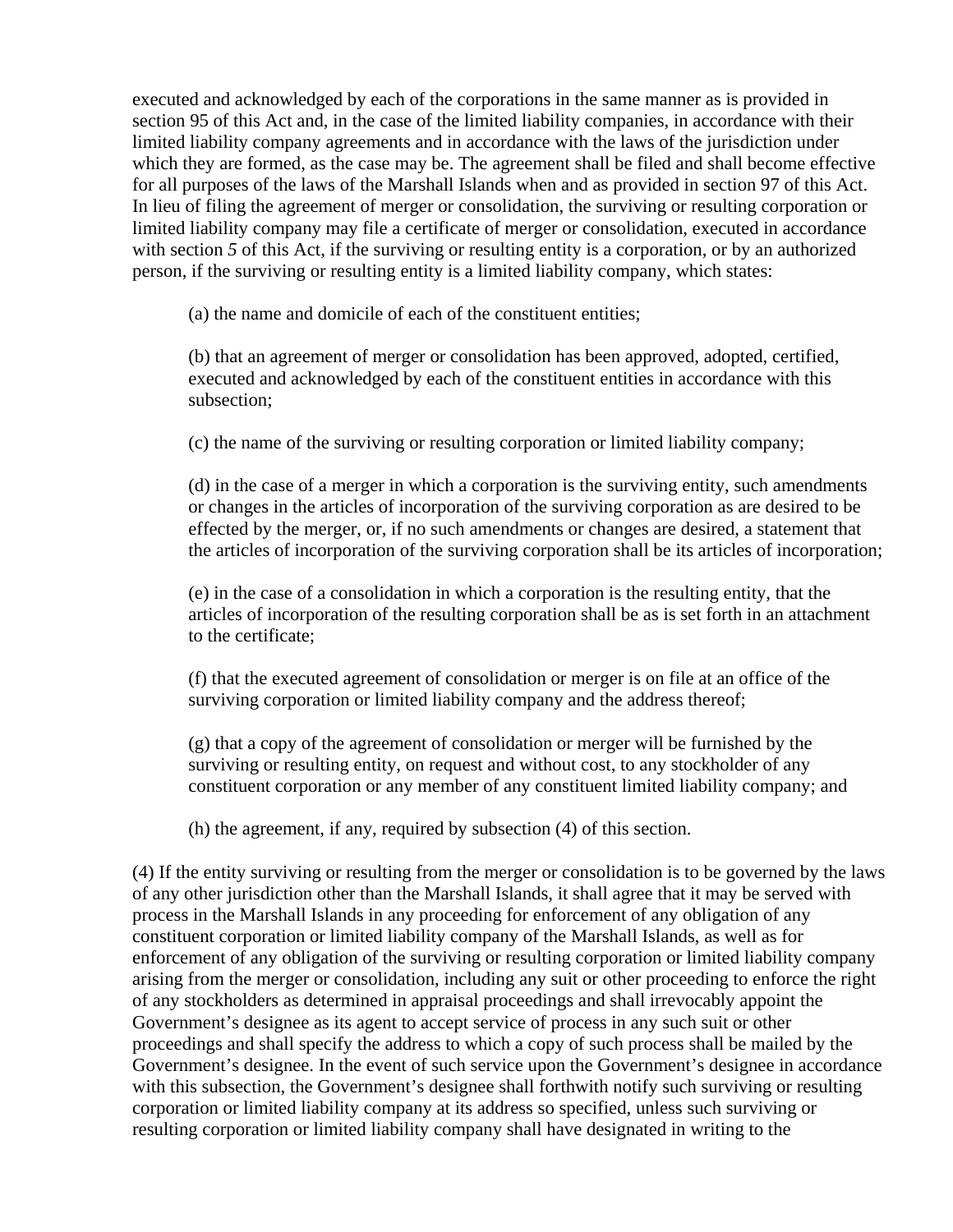Government's designee a different address for such purpose, in which case it shall be mailed to the last address so designated. Such letter shall enclose a copy of the process and any other papers served on the Government's designee pursuant to this subsection. **[P.L. 2000-18, §131, adding new section.]**

#### **§132. Conversion of other entities to a domestic corporation.**

(1) As used in this section, the term 'other entity' means a limited liability company, partnership, limited partnership or trust of the Marshall Islands.

(2) Any other entity may convert to a corporation incorporated under the laws of the Marshall Islands by complying with subsection (7) of this section and filing in the office of the Registrar of Corporations:

(a) a certificate of conversion that has been executed in accordance with subsection (8) of this section and filed in accordance with section 5 of this Act; and

(b) articles of incorporation that have been executed, acknowledged and filed in accordance with section 5 of this Act.

(3) The certificate of conversion shall state:

(a) the date on which the other entity was first formed;

(b) the name of the other entity immediately prior to the filing of the certificate of conversion;

(c) the name of the corporation as set forth in its articles of incorporation filed in accordance with subsection (2) of this section: and

(d) the fact that the other entity is a limited liability company, partnership, limited partnership or trust of the Marshall Islands.

(4) Upon the effective time of the certificate of conversion, the articles of incorporation and payment to the Registrar of Corporations of all fees prescribed under this Act, the other entity will be converted into a corporation of the Marshall Islands and the corporation shall thereafter be subject to all of the provisions of this Act, except that notwithstanding section 31 of this Act, the existence of the corporation shall be deemed to have commenced on the date the other entity commenced its existence.

(5) The conversion of any other entity into a corporation of the Marshall Islands shallnot be deemed to affect any obligations or liabilities of the other entity incurred prior to its conversion to a corporation of the Marshall Islands or the personal liability of any person incurred prior to such conversion.

(6) Unless otherwise agreed or otherwise provided by any laws of the Marshall Islands applicable to the converting limited liability company, partnership, limited partnership or trust, the converting other entity shall not be required to wind up its affairs or pay its liabilities and distribute its assets, and the conversion shall not be deemed to constitute a dissolution of such other entity and shall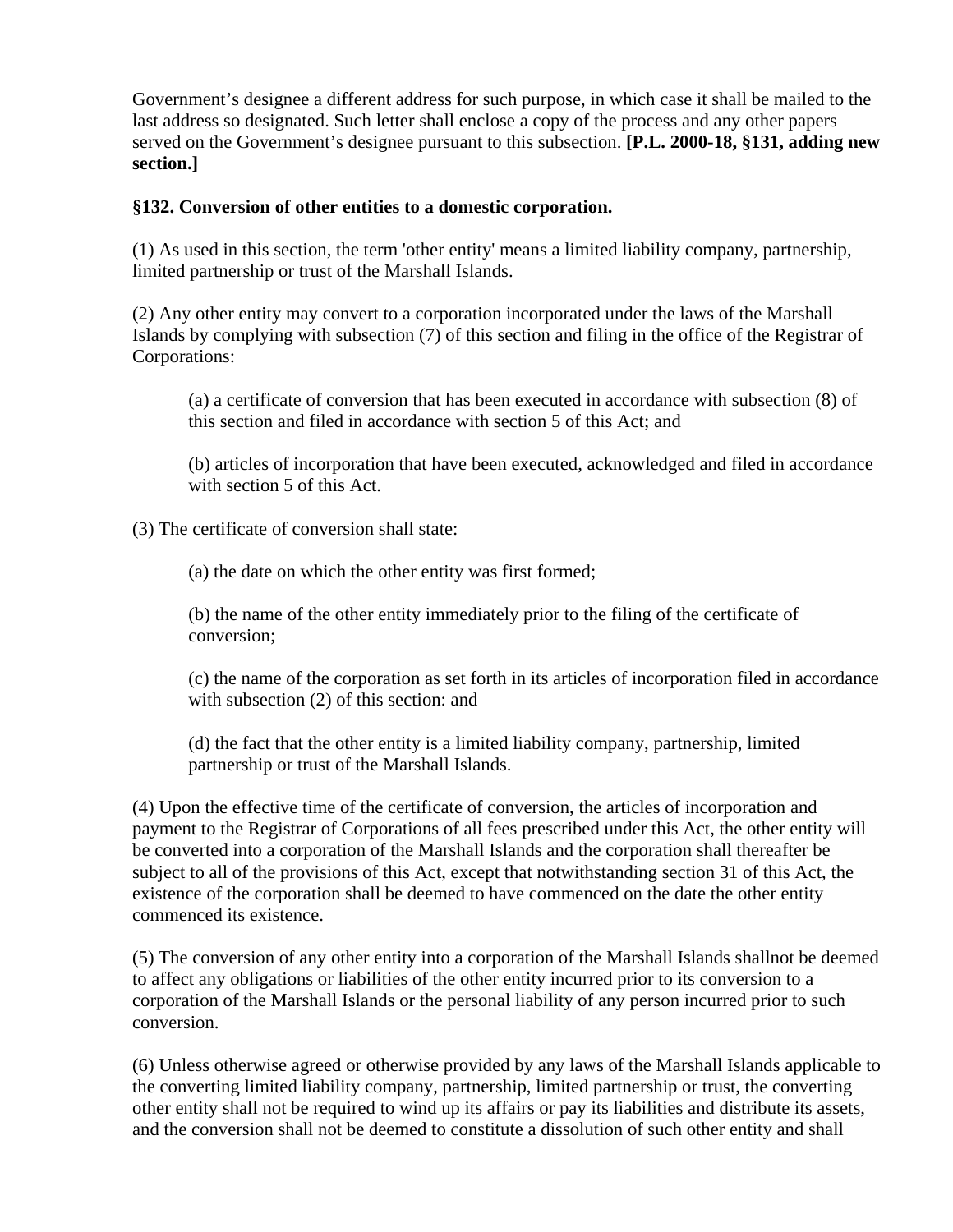constitute a continuation of the existence of the converting other entity in the form of a corporation of the Marshall Islands.

(7) Prior to filing a certificate of conversion with the office of the Registrar of Corporations, the conversion shall be approved in the manner provided for by the document, instrument, agreement or other writing, as the case may be, governing the internal affairs of the other entity and the conduct of its business or by applicable law, as appropriate, and the articles of incorporation shall be approved by the same authorization required to approve the conversion.

(8) The certificate of conversion shall be signed by any officer, director, trustee, manager, partner or other person performing functions equivalent to those of an officer or director of a corporation of the Marshall Islands, however named or described, and who is authorized to sign the certificate of conversion on behalf of the other entity. **[P.L. 2000-18, §132, adding new section]**.

### **§133. Conversion of domestic corporation to other entities.**

(1) A domestic corporation of the Marshall Islands may, upon the authorization of such conversion in accordance with this section, convert to a limited liability company, partnership, limited partnership or trust of the Marshall Islands.

(2) The board of directors of the corporation which desires to convert under this section shall adopt a resolution approving such conversion specifying the type of entity into which the corporation shall be converted and recommending the approval of such conversion by the stockholders of the corporation Such resolution shall be submitted to the stockholders of the corporation at an annual or special meeting. Due notice of the time, and purpose of the meeting shall be mailed to each holder of stock, whether voting or nonvoting, of the corporation at the address of the stockholder as it appears on the records of the corporation, at least twenty (20) days prior to the date of the meeting. At the meeting, the resolution shall be considered and a vote taken for its adoption or rejection. If all outstanding shares of stock of the corporation whether voting or nonvoting shall be voted for the adoption of the resolution the corporation shall file with the Registrar of Corporations a certificate of conversion executed in accordance with section 5 of this Act, which certifies:

(a) the name of the corporation and if it has been changed, the name under which it was originally incorporated.

(b) the date of filing of its original articles of incorporation with the Registrar of Corporations.

(c) the name of the limited liability company, partnership, or limited partnership into which the corporation shall be converted; and

(d) that the conversion has been approved in accordance with the provisions of this section.

(3) Upon the filing of a certificate of conversion in accordance with subsection (2) of this section and payment to the Registrar of Corporations of all fees prescribed under this Act, the Registrar of Corporations shall certify that the corporation has filed all documents and paid all fees required by this Act, and thereupon the corporation shall cease to exist as a corporation of the Marshall Islands at the time the certificate of conversion becomes effective in accordance with section 5 of this Act. Such certificate of the Registrar of Corporations shall be prima facie evidence of the conversion by